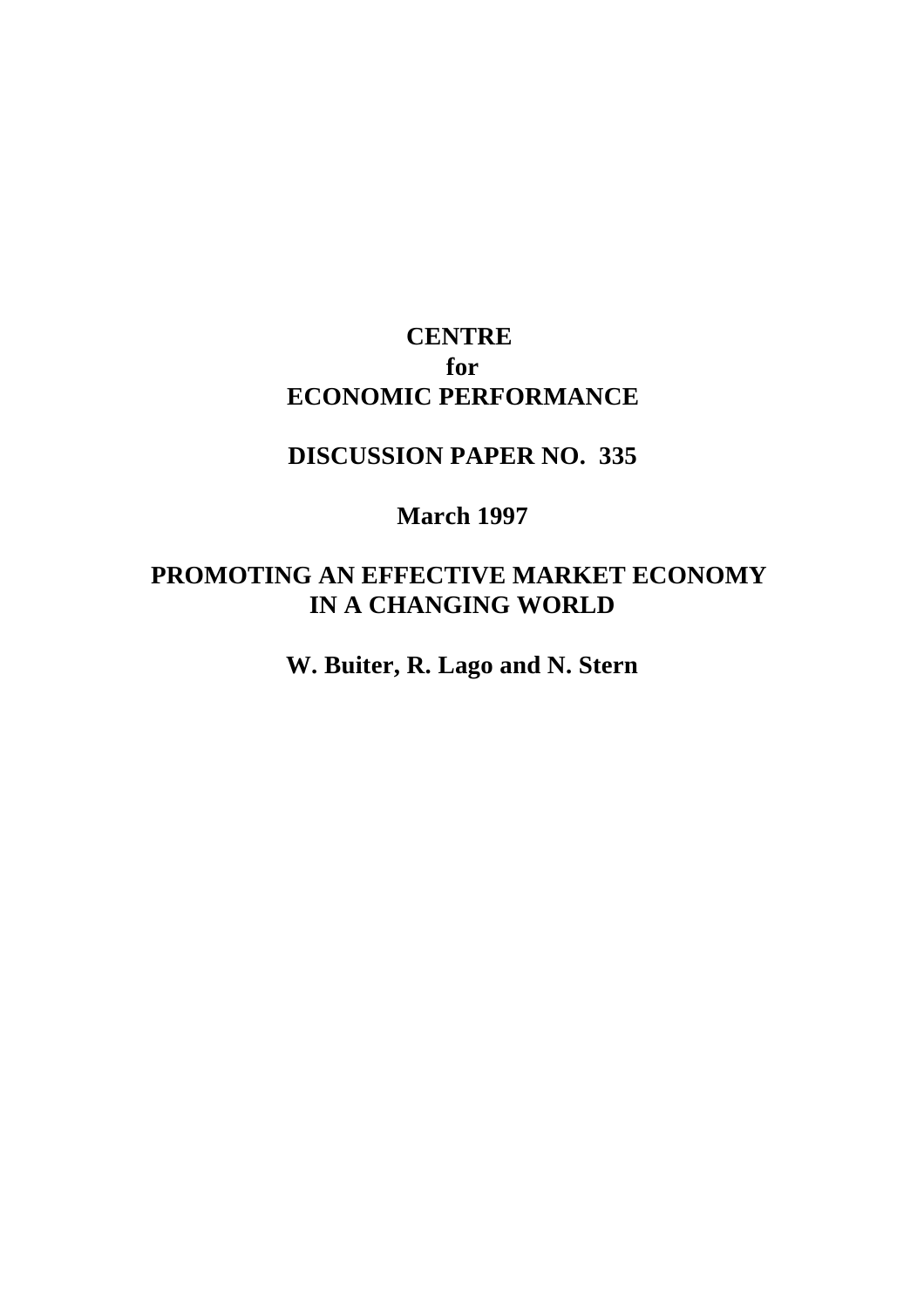#### **ABSTRACT**

In this paper we examine the main challenges in promoting an effective market economy. While the paper ranges widely across the spectrum of economic institutions and policies, the central theme is the importance of macroeconomic stability for economic growth in the medium and long run. Macroeconomic stability may be seen as a public good. Its provision is among the essential responsibilities of the state both in modern market economies and in economies transforming themselves into modern market economies.

Following this brief introduction, Section II considers four key aspects of the economic environment of the coming decades: increasing internationalisation; market-orientation; diminished government role; high real interest rates. Section III reviews the reasons why macroeconomic stability matters for economic performance and summarises the key empirical evidence supporting the existence of a causal link. Section IV deals with the design of domestic and international policies and institutions to promote macroeconomic stability and Section V asks how national governments and international institutions can take advantage of the current relatively stable global macroeconomic environment to improve medium-term economic performance and promote long-term growth. Section VI concludes. While our discussion will range broadly both theoretically and empirically, we shall emphasise lessons for, and experience from, countries attempting to create a market economy.

> This paper was produced as part of the Centre's Programme on International Economic Performance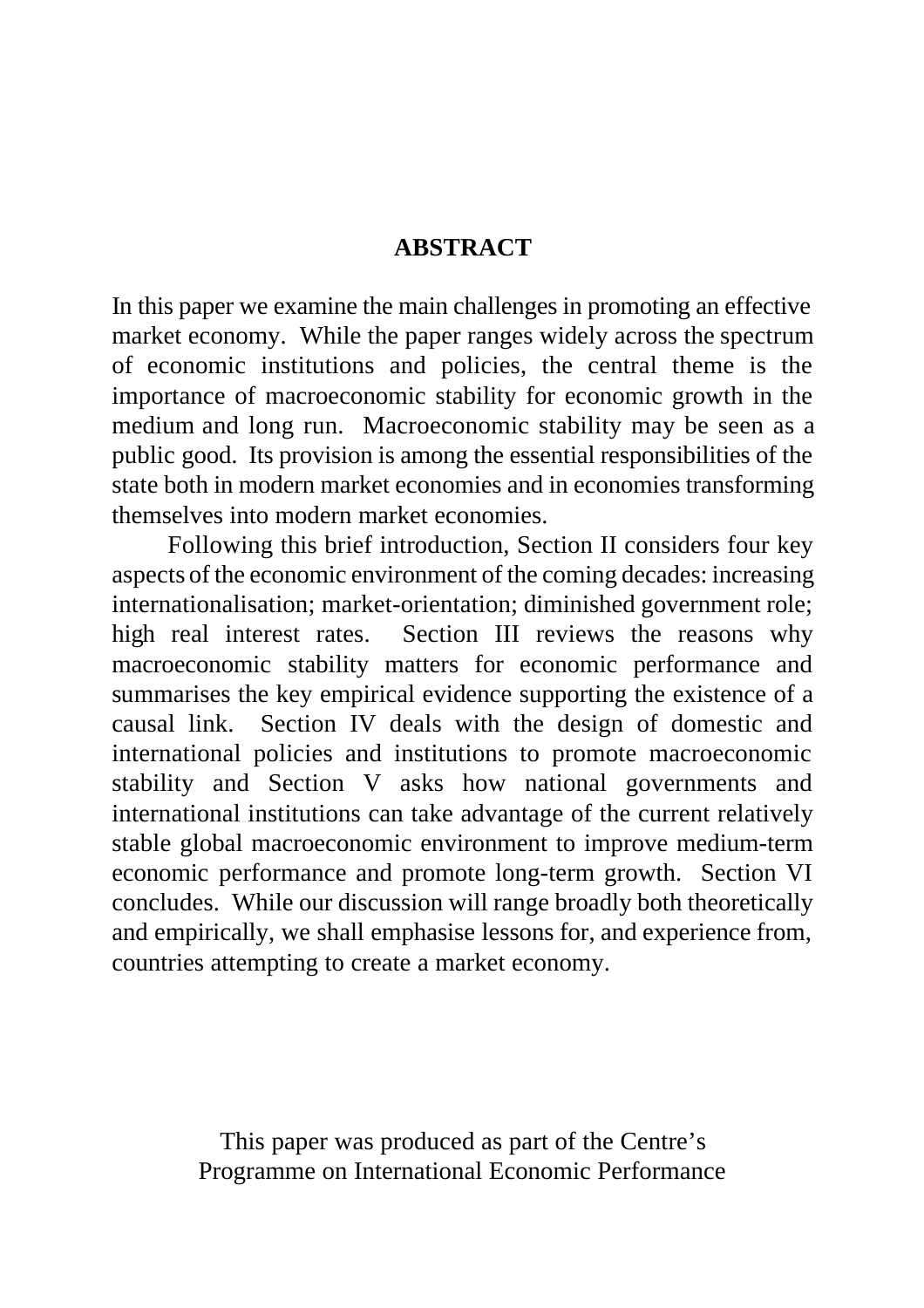# **PROMOTING AN EFFECTIVE MARKET ECONOMY IN A CHANGING WORLD**

**W. Buiter, R. Lago and N. Stern**

MARCH 1997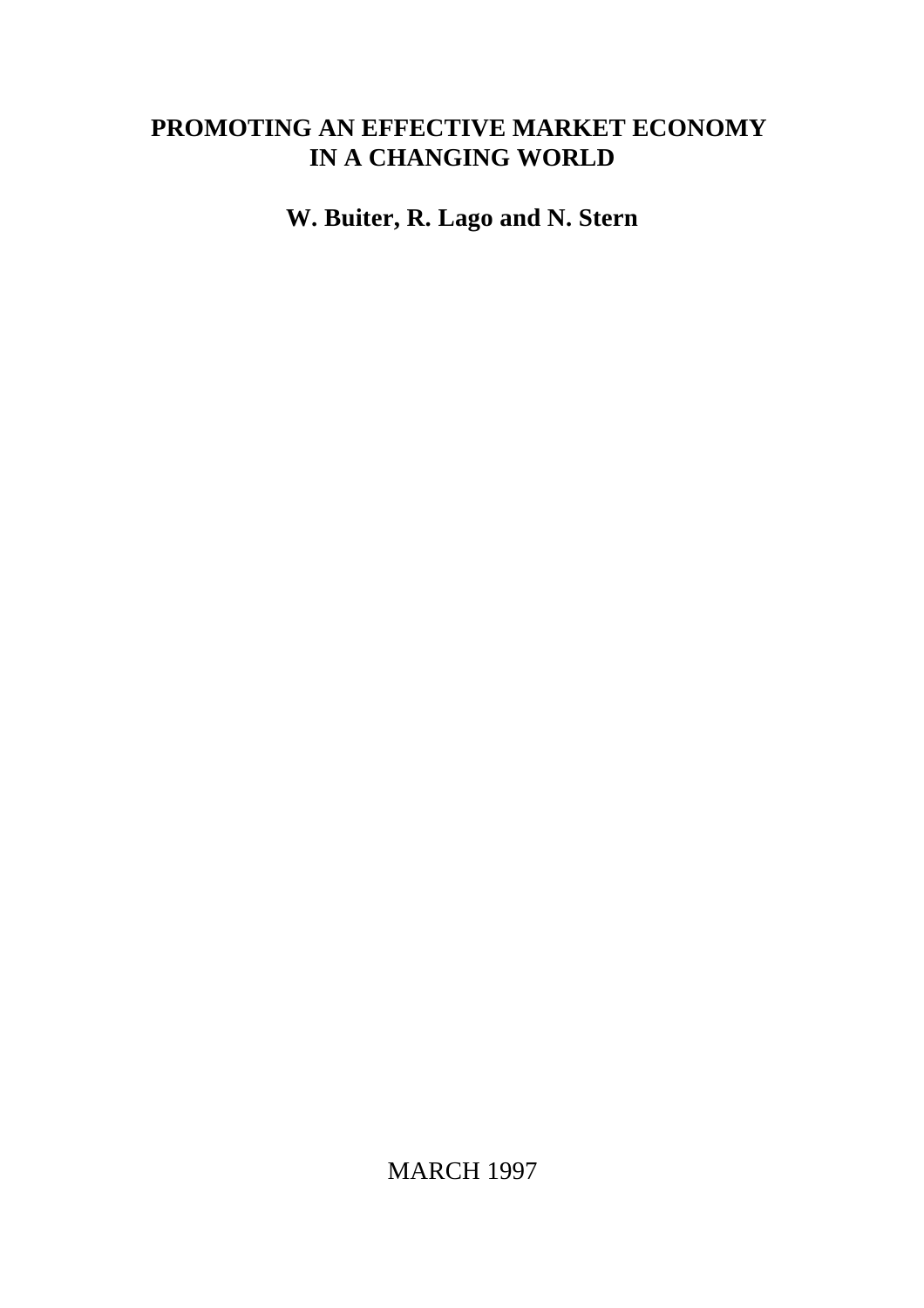Published by Centre for Economic Performance London School of Economics and Political Science Houghton Street London WC2A 2AE

© W. Buiter, R. Lago and N. Stern

ISBN 0 85328 312 5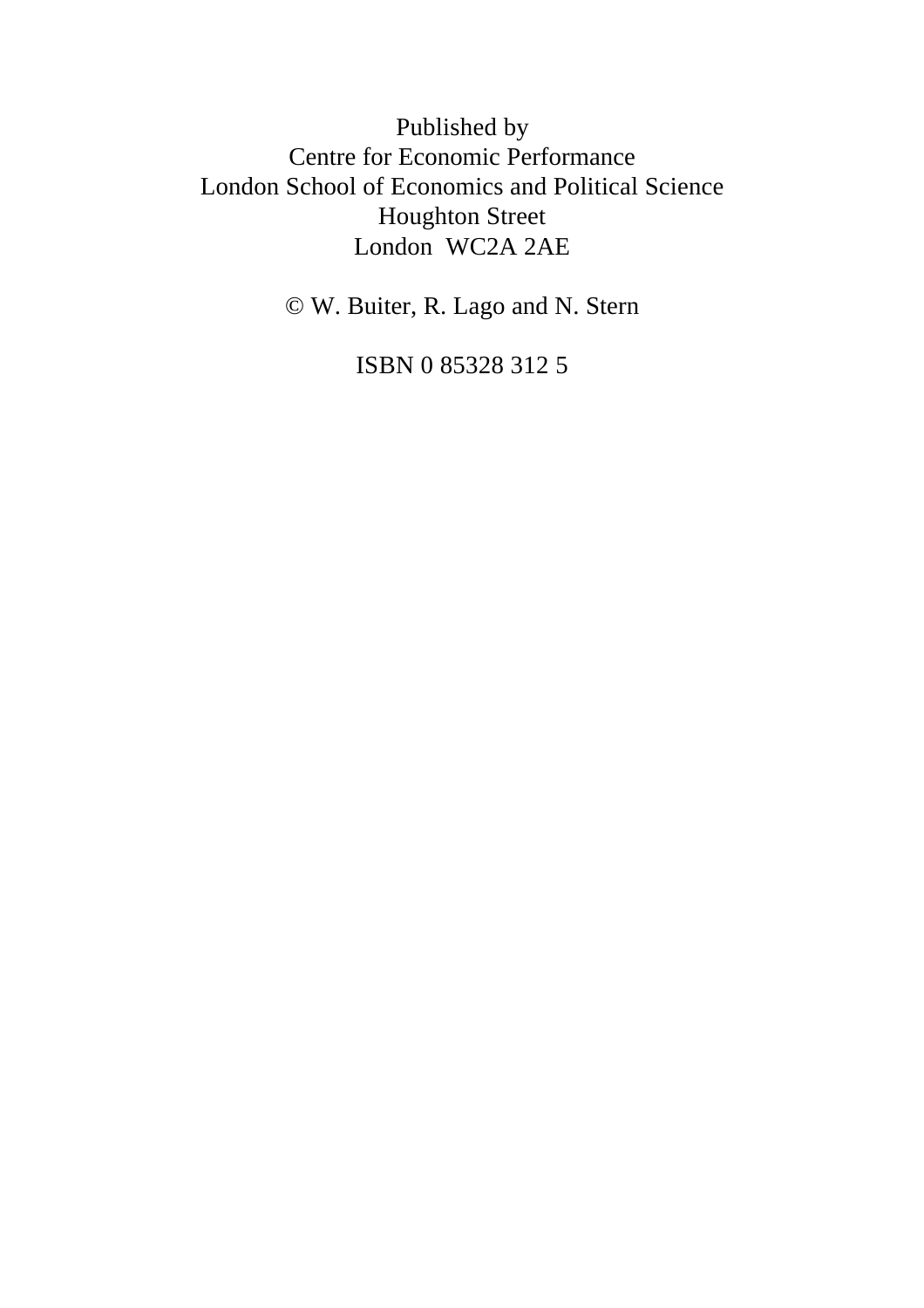# **PROMOTING AN EFFECTIVE MARKET ECONOMY IN A CHANGING WORLD**

### **W. Buiter, R. Lago and N. Stern**

Page

| $\mathbf I$  | Introduction                                                                       | $\mathbf{1}$ |
|--------------|------------------------------------------------------------------------------------|--------------|
| $\mathbf{I}$ | Policy making in a 'new' world                                                     | 2            |
| Ш            | The importance of macroeconomic<br>stability                                       | 25           |
| IV           | Designing policies and building institutions<br>to promote macroeconomic stability | 38           |
| V            | Beyond stabilisation: the generation of<br>recovery and growth                     | 56           |
| VI           | Conclusions                                                                        | 68           |
|              | Endnotes                                                                           | 70           |
| Appendix 1   |                                                                                    | 79           |
| Appendix 2   |                                                                                    | 80           |
| Tables       |                                                                                    | 81           |
| Charts       |                                                                                    | 85           |
| References   |                                                                                    | 88           |
|              |                                                                                    |              |

The Centre for Economic Performance is funded by the Economic and Social Research Council. Financial support from the Senior Business Forum is gratefully acknowledged.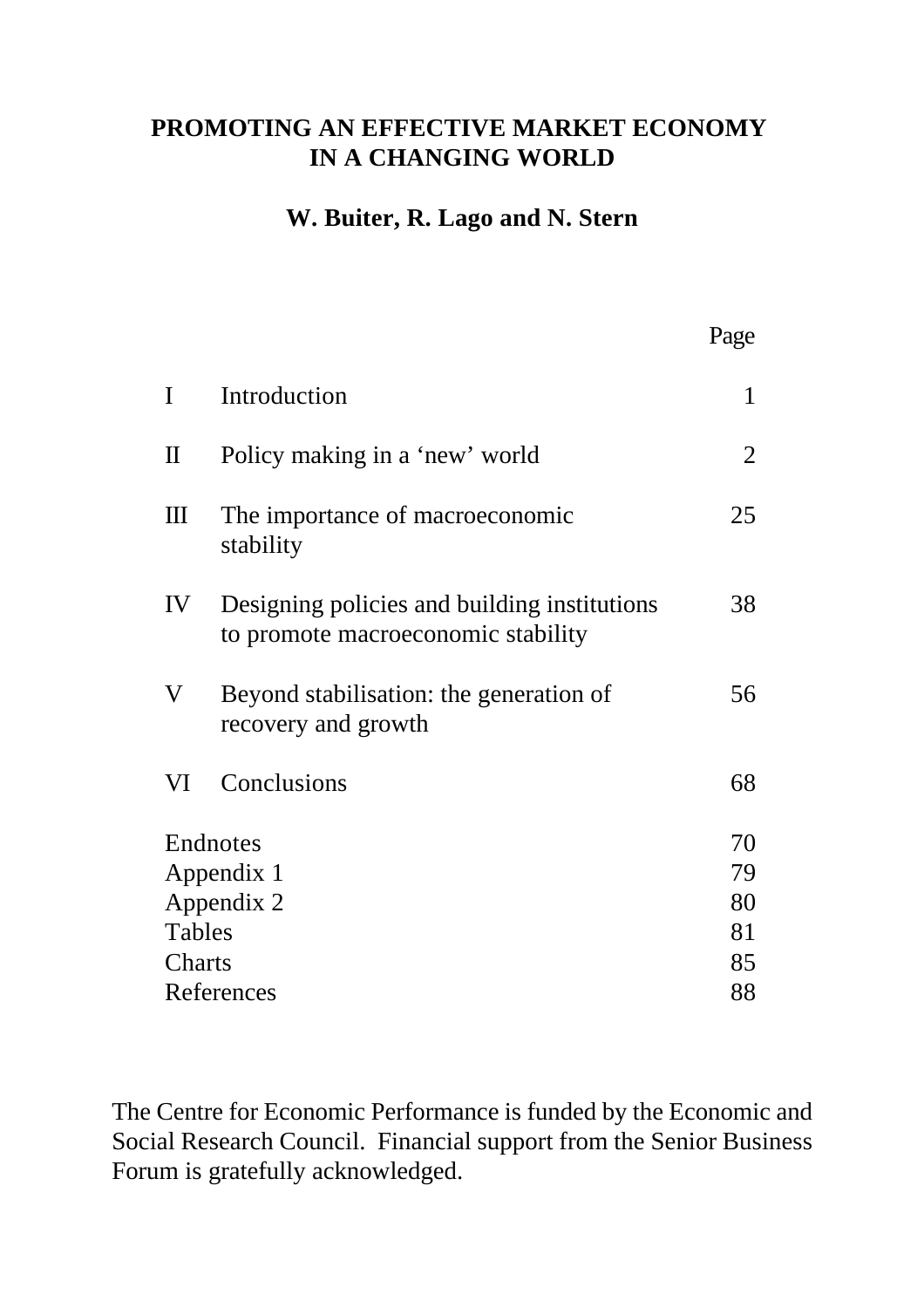### **ACKNOWLEDGEMENTS**

The authors would like to thank Vanessa Glasmacher, Kasper Bartholdy, Anne Sibert and the UN High Level Group on Development Strategy and Management of the Market Economy for guidance and contributions to this paper. Istvan P. Székely made detailed and wideranging constructive comments on an earlier version of the paper. Rika Ishii provided valuable assistance with the final revisions of the paper. The opinions and views expressed are those of the authors and do not necessarily reflect those of the European Bank for Reconstruction and Development**.** Professor R. Rowthorn of Cambridge University provided the database for Table 2.

W. Buiter, University of Cambridge, Adviser to the Office of the Chief Economist, EBRD.

R. Lago, European Bank for Reconstruction and Development.

N. Stern, European Bank for Reconstruction and Development and London School of Economics.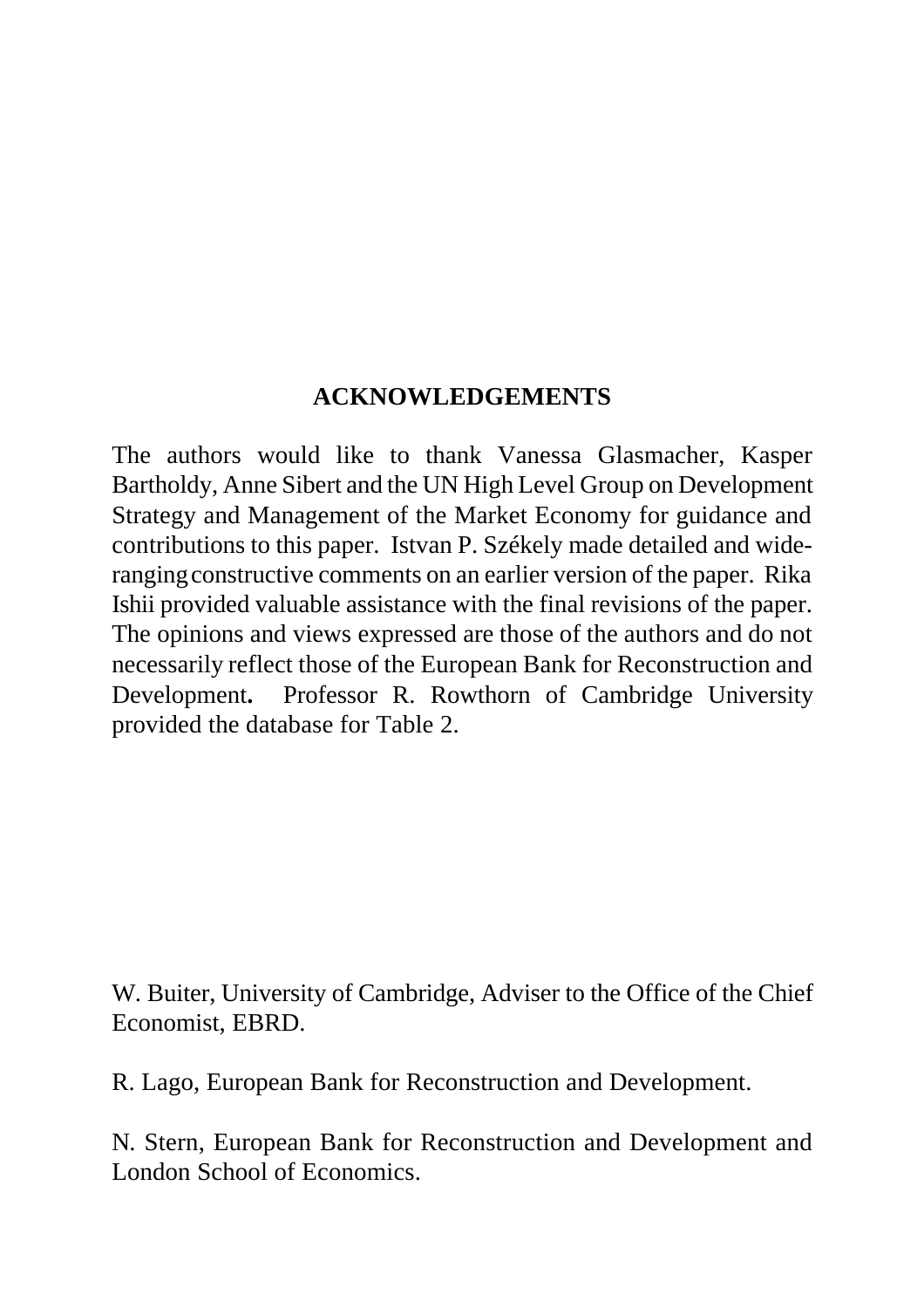## **PROMOTING AN EFFECTIVE MARKET ECONOMY IN A CHANGING WORLD**

#### **W. Buiter, R. Lago and N. Stern**

#### **I INTRODUCTION**

In this paper we examine the main challenges in promoting an effective market economy. While the paper ranges widely across the spectrum of economic institutions and policies, the central theme is the importance of macroeconomic stability for economic growth in the medium and long run. Macroeconomic stability may be seen as a public good.<sup>1</sup> Its provision is among the essential responsibilities of the state both in modern market economies and in economies transforming themselves into modern market economies.

Following this brief introduction, Section II considers four key aspects of the economic environment of the coming decades: increasing internationalisation; market-orientation; diminished government role; high real interest rates. Section III reviews the reasons why macroeconomic stability matters for economic performance and summarises the key empirical evidence supporting the existence of a causal link. Section IV deals with the design of domestic and international policies and institutions to promote macroeconomic stability and Section V asks how national governments and international institutions can take advantage of the current relatively stable global macroeconomic environment to improve medium-term economic performance and promote long-term growth. Section VI concludes. While our discussion will range broadly both theoretically and empirically, we shall emphasise lessons for, and experience from, countries attempting to create a market economy.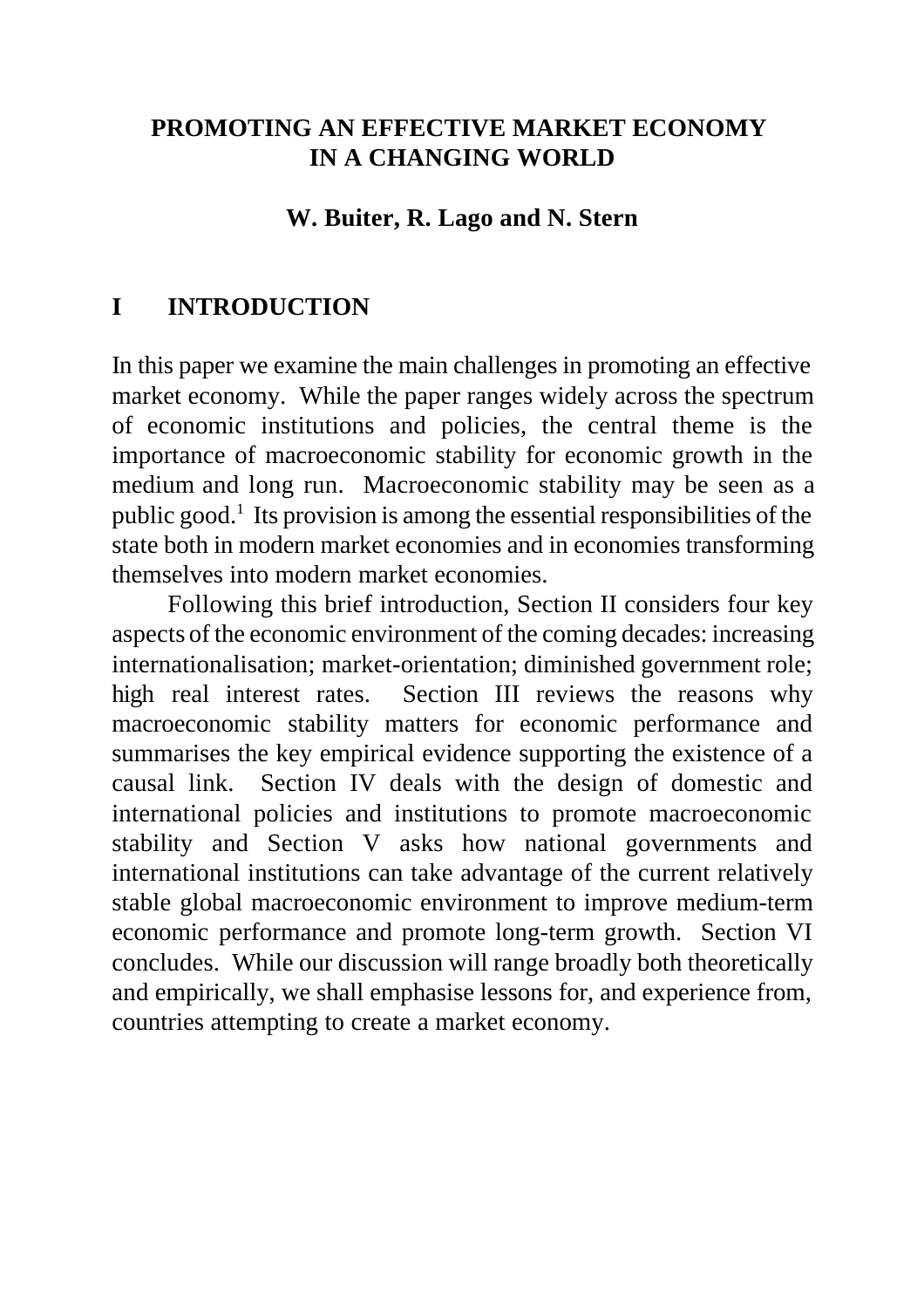#### **II POLICY MAKING IN A 'NEW' WORLD**

The economic environment within which countries, governments, firms and households — as workers, investors and consumers — will have to operate in the years to come has four features which are both fundamental and strikingly different from the first decades after the second world war. First, economic activity is increasingly internationalised. Second, economic activity is increasingly marketoriented and market-mediated. Third, the role of government in economic affairs is more limited, reflecting a more pragmatic and modest view of what can be achieved through government action; and fourth, saving and investment take place in a context of high real rates of interest.

#### **Internationalisation**

Internationalisation has several dimensions. In the last two decades, international trade has grown at an average annual rate twice that of world GDP (6% versus 3%). Nations and regions are therefore increasingly open to trade in goods and services, meaning that foreign markets account for an increasing share of domestic production and that imports account for an increasing share of domestic expenditure. The international mobility of financial capital has increased relentlessly since the Sixties. While the tight correlation between national saving and domestic capital formation remains (and on average current account surpluses or deficits are small relative to the flows of domestic saving and capital formation), this link is weakening with each passing decade.<sup>2</sup> In addition, small *net* international flows of funds do not rule out very large *gross* flows of funds, and for international portfolio diversification and insurance against nation-specific shocks, gross rather than net flows matter.<sup>3</sup> While there remains a strong home bias in financial portfolio composition, international diversification and risk sharing are increasingly important for portfolio holders everywhere.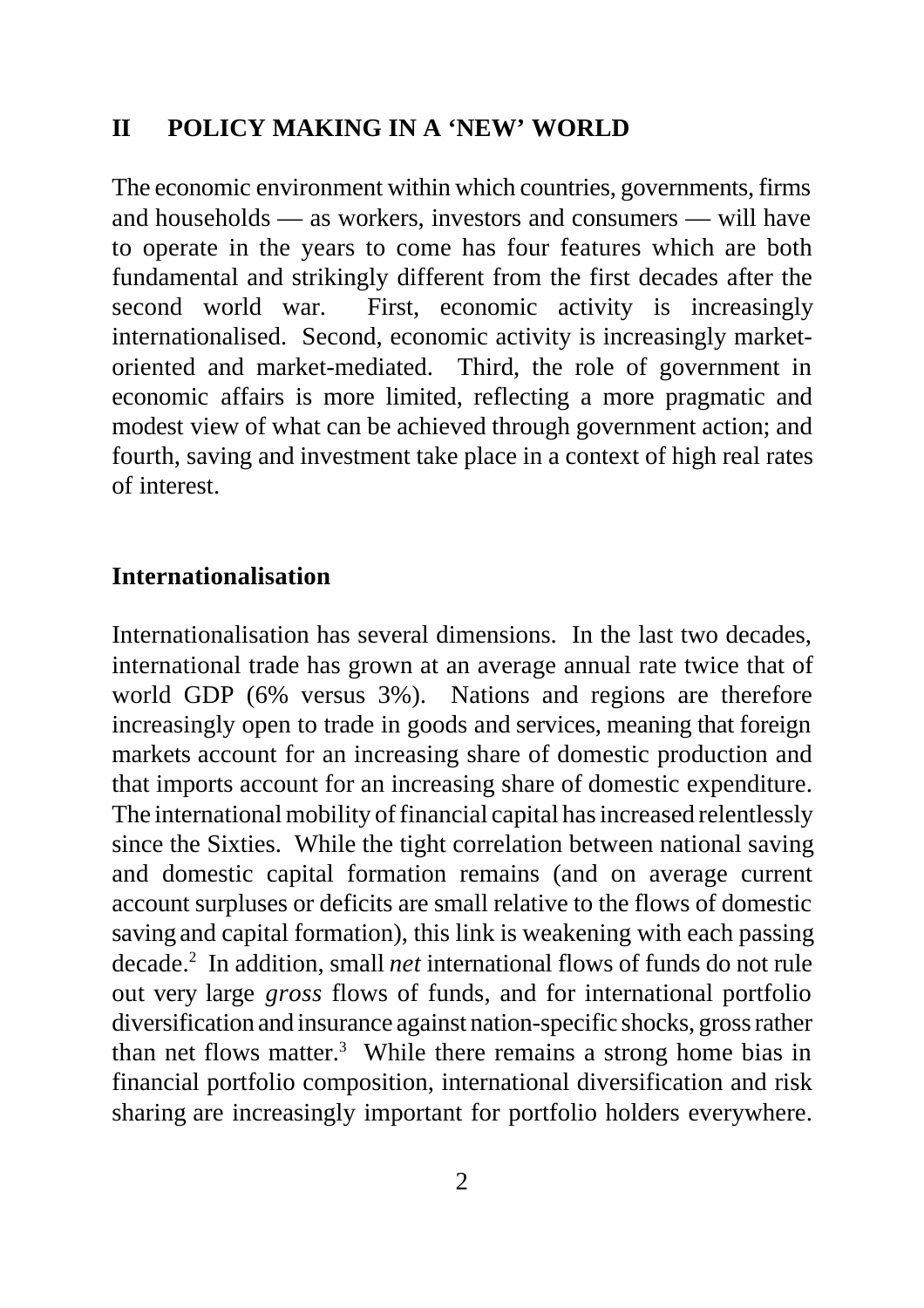The average daily turnover in the foreign exchange markets world-wide is today in excess of \$1 trillion<sup>4</sup>.

Enterprise is becoming increasingly 'footloose'. Even if corporate headquarters do not yet easily skip over national boundaries, individual production plants, R&D establishments and other production or support activities relocate more and more freely in search of new markets and the lowest cost of production and distribution. FDI permits the international re-allocation of bundled finance, managerial capacity and technical know-how.

Increasing financial openness of countries has given rise to sudden surges of capital inflows or outflows that have complicated macroeconomic management in countries as diverse as Italy and the UK on the one hand, and Mexico, Malaysia, Thailand and the Czech Republic on the other<sup>5</sup>. Several sets of issues arise. The first relates to the causes of these capital surges. In addition to the capital account liberalisation measures themselves, these include domestic and external causes. The second concerns the consequences of surges of capital inflows or outflows. Having determined the causes and consequences, possible remedies or policy interventions can be considered. At the level of an individual country, these range all the way from the (re-) imposition of administrative or tax barriers to capital inflows or outflows and of other kinds of foreign exchange controls, to changes in domestic financial regulation and supervision, and changes in the conduct of fiscal, monetary and exchange rate policy. At the systemic level they include international co-operation and surveillance to achieve a more co-ordinated set of national economic policies and to improve the quality of national economic management.

A third aspect of growing international openness has been increasing international labour mobility<sup>6</sup>. . Despite restrictive immigration policies by the industrial countries, the result of increasing levels of education and training in much of the developing world and of steadily falling transportation and information costs has been that the supply of young immigrants to the industrial countries has increased.<sup>7</sup> The 'youth deficit' of the industrial countries makes it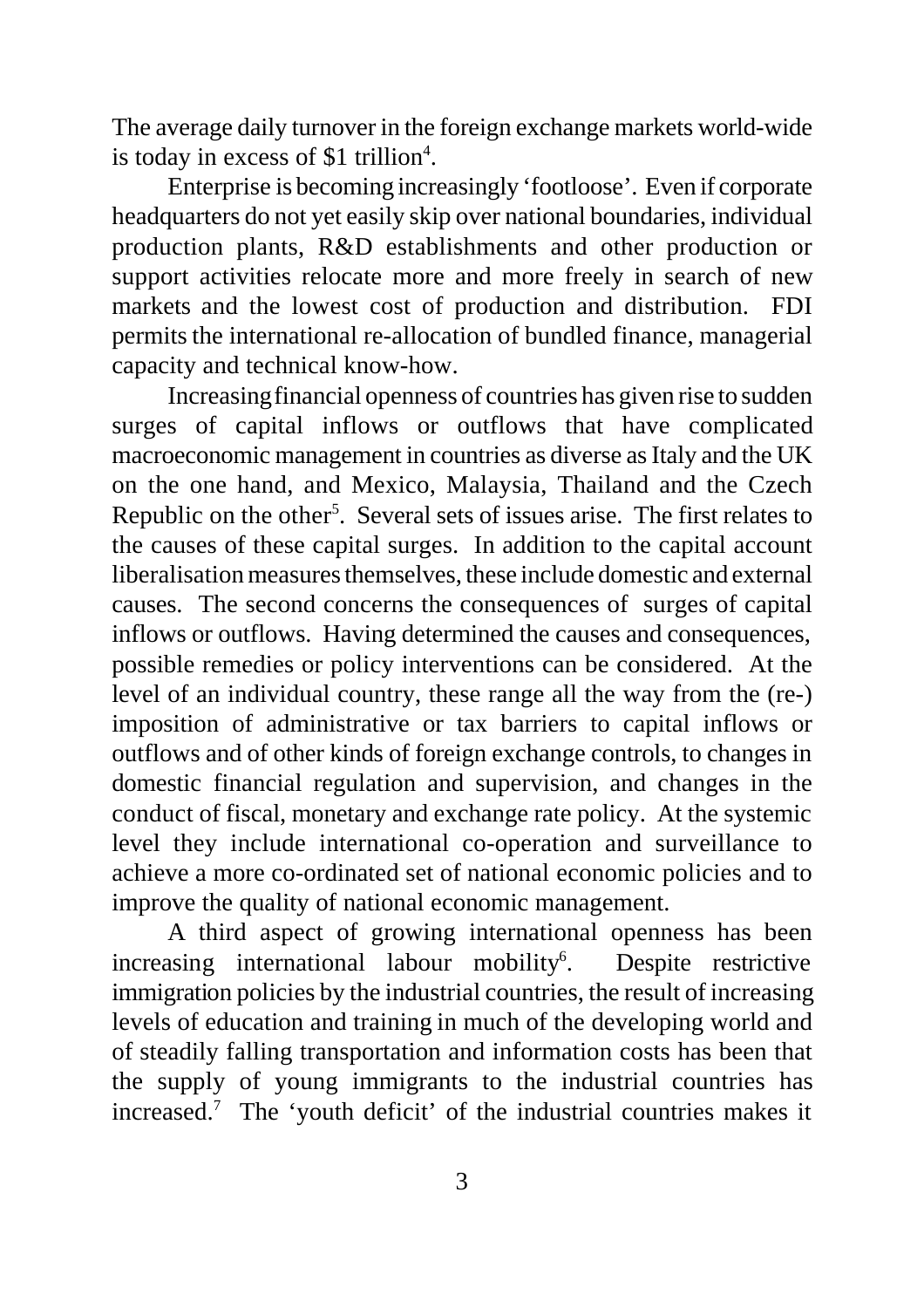likely that immigration will be a prominent economic, social and political issue in the decades to come.

Finally, the international mobility of ideas, knowledge, knowhow and culture is a potent force making for change in economic, social and political affairs. No government striving for national technological development will be able to stop its citizens from 'surfing the Web'.

Moving in the direction of increased openness will benefit the 'representative citizen' of a nation provided two conditions are satisfied. The first is that there be no unfavourable terms of trade effects. If expanding trade causes a lower relative price of exports for a large country, then the country may be able to share in the potential global gains from the removal of obstacles to trade only if it either imposes a(n optimal) tariff, or receives international compensatory transfers. Lump-sum international compensation would constitute the global first-best solution. The second condition that must be satisfied in order that the average consumer benefits from enhanced openness, is that a sufficiently rich domestic tax and subsidy set of instruments is available to cope with scale economies and/or domestic distortions (labour market monopoly, product market distortions, externalities) that could interact unfavourably with increased trade or factor flows.

Even if increased openness benefits the *average* or *representative* consumer, it may harm individuals or groups within the nation. This is true even when markets function efficiently. In general, policies that promote increasing international openness generate only *potential* Pareto improvements. Unless losers are actually compensated and unless the compensation mechanisms themselves do not create large distortions or inefficiencies, owners of adversely affected factors of production can lose out. For instance, the Stolper-Samuelson theorem reminds us that the factor of production used intensively in the importcompeting sector will be hurt when trade liberalisation results in an expansion of the exporting sector and a contraction of the importcompeting sector. Owners of sector-specific factors of production (or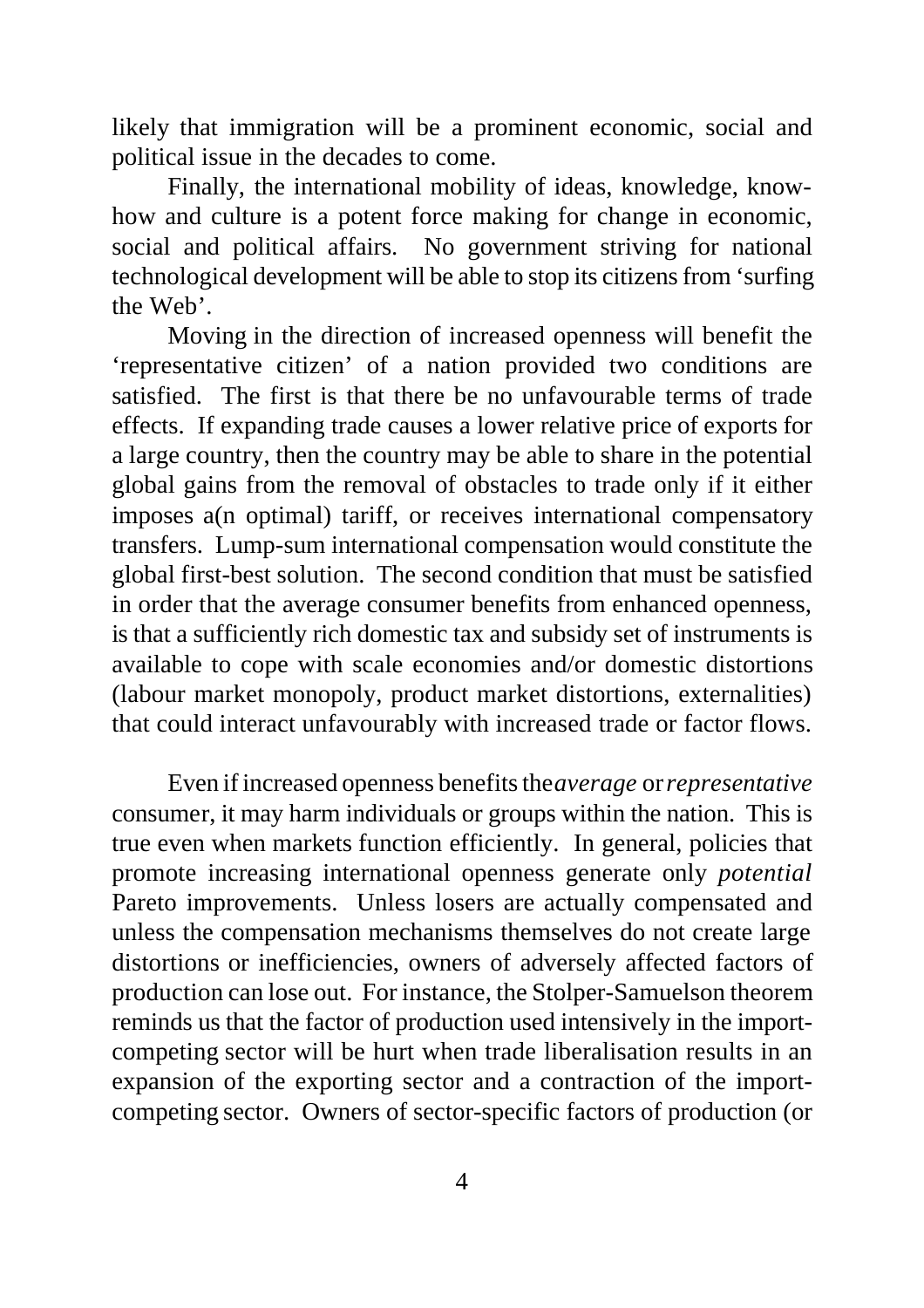more generally of productive inputs whose internal mobility between sectors is restricted) are likely to suffer capital losses if increased openness shifts demand away from the sectors where these inputs have been 'sunk'. Only if the government has a sufficiently rich arsenal of internal redistribution instruments and compensation is actually paid, is increased openness assured to improve the welfare of all.

The ability to impose tariffs is increasingly restricted by international agreement and treaty. National governments may also not possess, or to be able to administer effectively, either the corrective tax and regulatory instruments or the domestic redistribution instruments to turn a potential welfare gain into an actual Pareto-improvement. Under these conditions, a further problem associated with increasing internationalisation is that winners and losers will often belong to different national jurisdictions. The new trade theories, emphasising imperfectly competitive behaviour, product differentiation, static and dynamic scale economies and cumulative conglomeration or agglomeration processes, suggest that without effective international compensation and assistance, enhanced economic integration may make an entire nation worse off, even if it produces a potential welfare improvement for the world as a whole. Compensation mechanisms and assistance are, however, generally defined and financed on a strictly national basis. There may be a future role for the WTO, or other international arrangements, in addressing the international distributional consequences of increasing economic interdependence.

One key implication of increasing internationalisation is that change will come with greater frequency and enhanced severity. There will be fewer and fewer 'non-traded' or sheltered sectors. There can be no doubt of the increasing importance of the ability to react flexibly and constructively to external change.

Another important implication of increased internationalisation is that it creates pressure for increased investment. Chasing an everchanging dynamic comparative advantage is a resource-intensive business. Both defensive restructuring and strategic investment in newly emerging technologies and industries require enhanced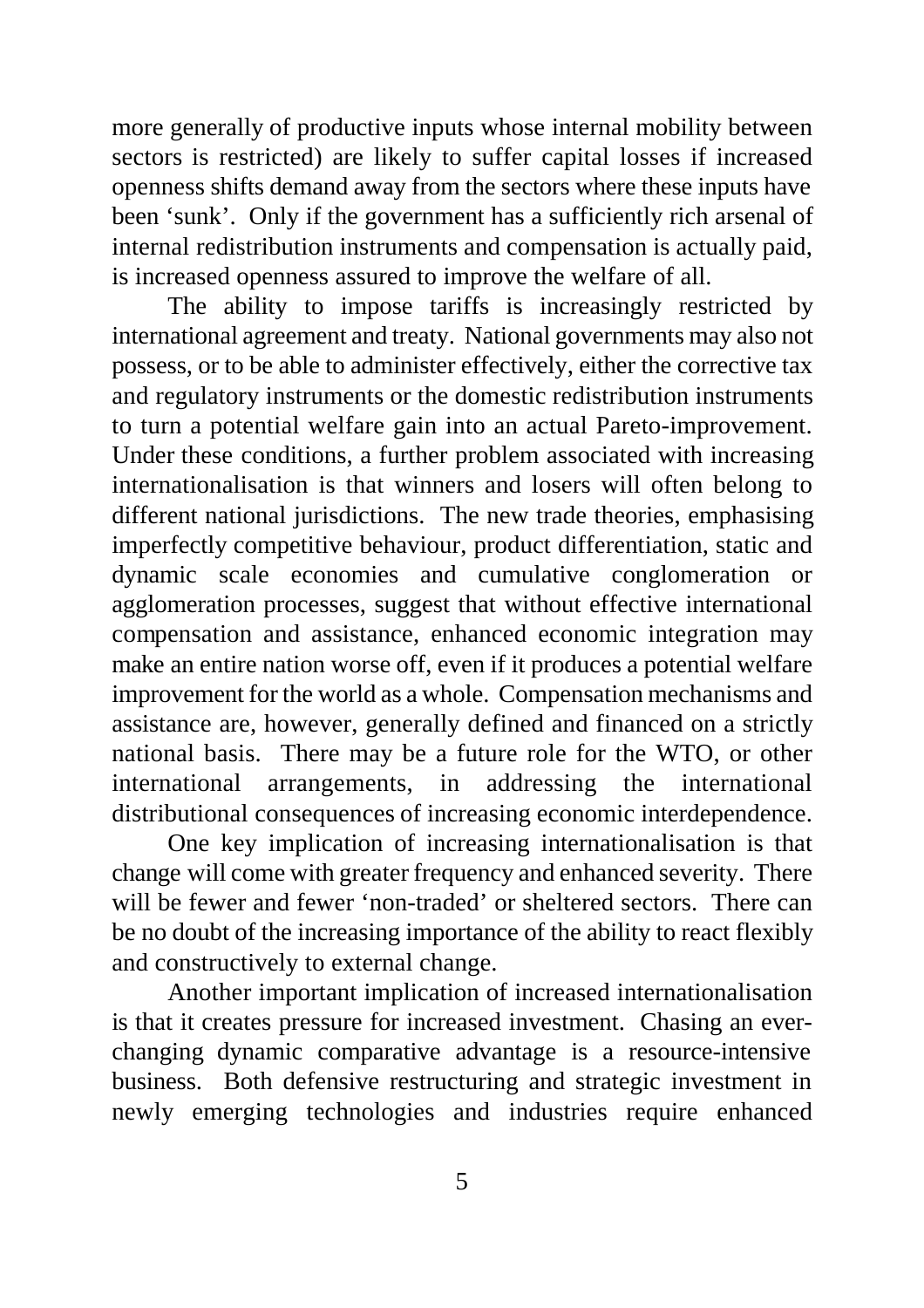accumulation of physical and human capital. It is also essential, of course, that there be no artificial obstacles to the flexible operation of factor and product markets and to the reallocation of human and other productive resources from declining to expanding sectors. The quality or productivity of any investment will depend on the efficiency of the key input and product markets and on the quality of the internal resource allocation mechanisms of enterprises, the '*micro* command economies' that are crucial to overall economic performance, even though the *macro* command economy has been relegated to the scrap heap of history.

#### **Markets and mixed economies**

There is now virtually universal agreement that economic relations among enterprises, between enterprises and consumers, workers and owners of other productive inputs and between savers and investors are best mediated through markets.<sup>8</sup> This consensus is not due to the fact that the world at large has, at last, understood the first and second fundamental welfare theorems<sup>9</sup> or has concluded that, in the debate between Lange-Dobb-Lerner and von Mises-Hayek, the latter had, belatedly, won the logical argument<sup>10</sup>.

It was the accumulation of experience with the failings of overambitious government. This arose in different places at different times and in different ways, but the disillusion with government performance rose particularly rapidly in the 1970s. This was manifested politically in the 1980s in the UK and USA with the Thatcher and Reagan administrations. And the most powerful evidence came from the brutal experiment performed by history on the centrally planned economies of East and Central Europe and of the Soviet Union (now the FSU), which made it clear by the 1980s that central planning was incapable of producing sustained increases in standards of living beyond relative modest levels. Slightly milder forms of similar experiments had been performed at various times from the Fifties until the late Eighties in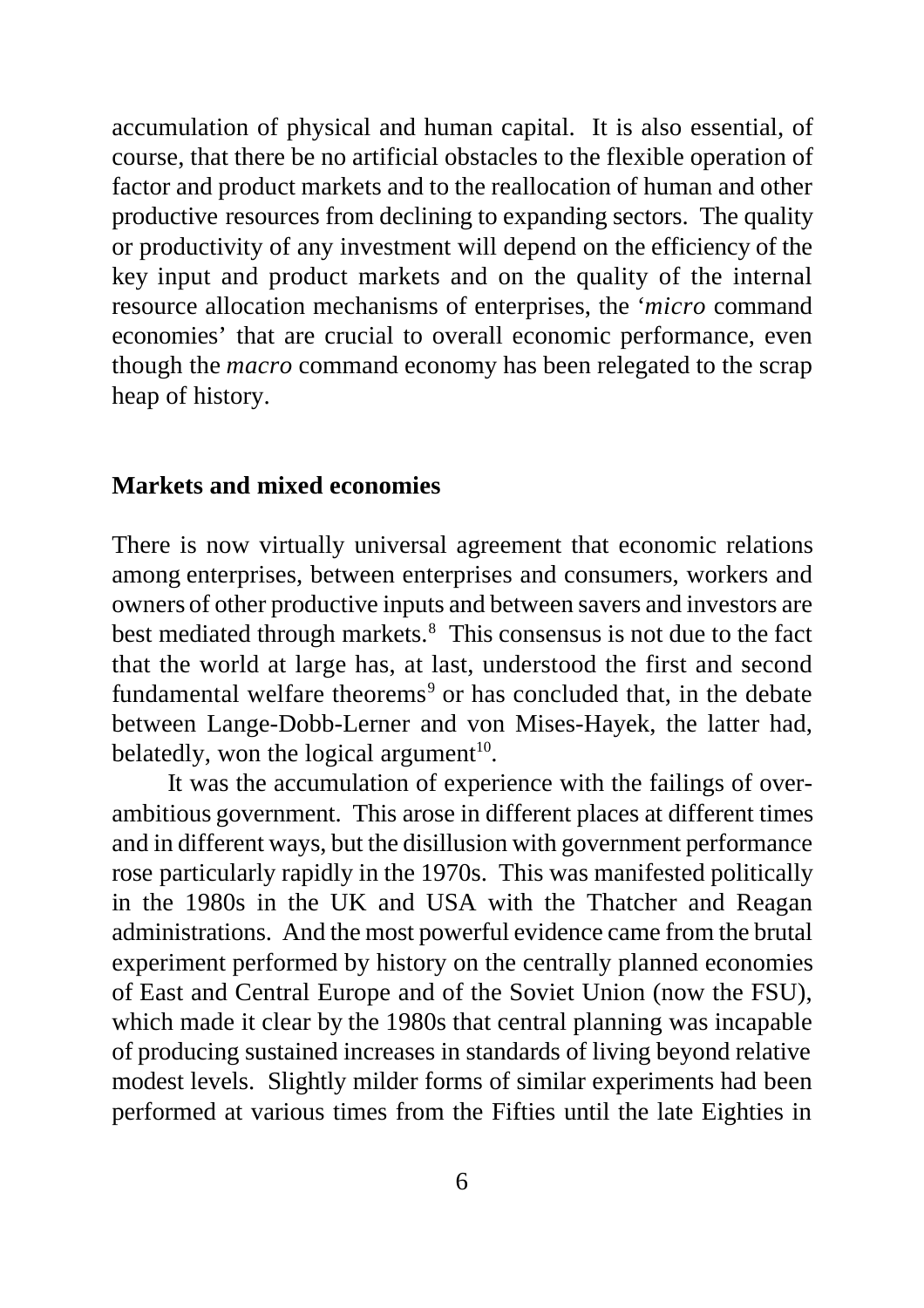large numbers of Latin American countries pursuing inward-looking, populist policies, in much of Africa, in the Middle-East, in India, Indonesia and the Philippines (see *eg* Dornbusch and Edwards (eds) (1991), Lago (1991), Thomas, Chibber, Dailami and de Melo (eds) (1991), Easterly, Bruno, Fischer, Helpman, Liviatan and Meridor (eds) (1991), Sachs and Larrain (1992) and Rodriguez and Schmidt-Hebbel (eds) (1994); for the post-Communist experience of some transition economies see Balcerowicz (1993, 1994)). The experience of Chinese agriculture in the period 1979—83 provides a huge example of the dramatic increase in productivity, from some basic (and no doubt imperfect) reforms that tied private effort to private reward. $^{11}$ 

This consensus in favour of markets coexists with a much greater degree of understanding of the prevalence and significance of market failure (and of its causes, consequences and cures). The reconciliation of these two *prima facie* contradictory insights comes from recognising that not every market failure has a non-market cure and that the very same conditions making for market failure often make for government failure also.

To agree on the superiority of markets over central planning does not, however, end the debate over the role of government. First, 'markets' can mean many different things, from Hong-Kong neoliberalism *via* American corporate capitalism and the West-European social market economy to the large oligopolies of Japan and Korea.

Second, without effective government there can be no effective market system. The government will always have a substantial role in setting and enforcing the rules of the market game and in regulating economic activity in general. It is self-evident that government influences the nature of the market system in many ways: from the nature and quality of the legal system and the courts, through competition policy, regulation, and public procurement to the provision of a stable currency. Even holding constant these institutional and microeconomic functions of the government, the operation of a market economy is influenced powerfully by the government's fiscal, financial and monetary actions and rules. Fiscal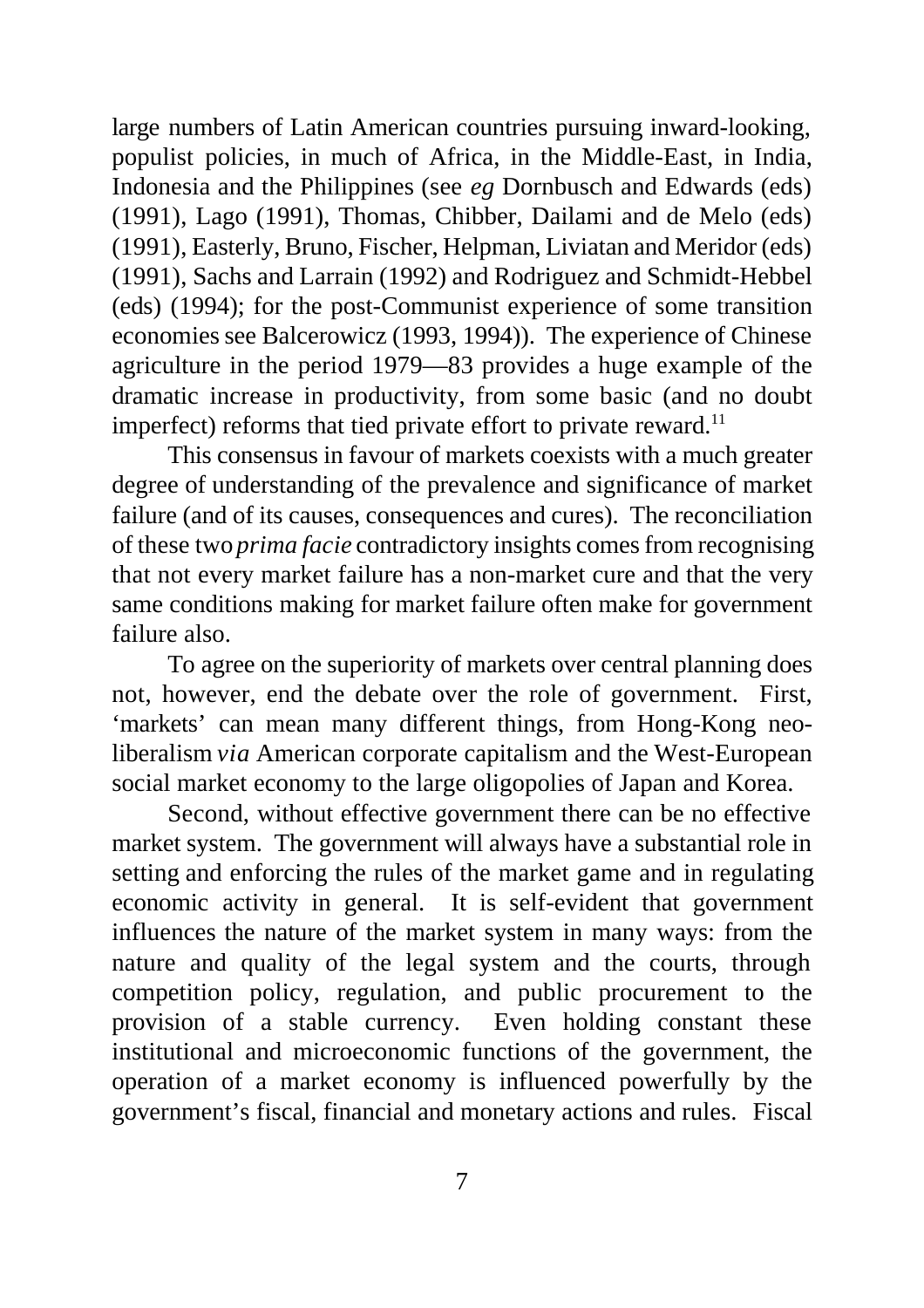policy has long-run real effects on after-tax real interest rates and the real exchange rate. It also has transitional effects on the degree of capacity utilisation and the rate of unemployment. Monetary policy influences real interest rates in the short run, nominal interest rates in the short run and in the long run, and the rate of inflation in the medium and long run. Government borrowing in the domestic financial markets 'crowds out' domestic investment and other interest-sensitive private expenditure, unless the domestic financial markets are perfectly integrated with the world market and the country in question is small. Unsustainable fiscal-financial-monetary policies lead to high and volatile inflation and impair the efficient functioning of the price mechanism. They also tend to be regressive, both while they are allowed to fester and when, ultimately, painful corrective measures have to be imposed to restore solvency and sustainability. Governments therefore influence (and often set) the rules under which markets operate. They also, as major purchasers or sellers in a broad range of markets for goods, factors and financial instruments, influence prices and transactions volumes in these markets. Finally, through the tax-transfer and subsidy mechanisms, a government indirectly influences the behaviour of private transactors even in those markets where it does not operate as a buyer or seller itself. Even the most market-oriented economic systems are therefore *mixed* economies.

In areas of direct activity (public sector employment, the provision of public goods and services and redistributive spending) as well as in the financing of these and other activities, the role of the government will and should not be negligible.

#### **The size of the government sector**

Attempts to influence the size of government, conventionally measured by spending or revenues as a fraction of GDP, often have negligible effect. This observation is underlined by the fact that after 16 years of Conservative administrations (from 1979) in the UK, the general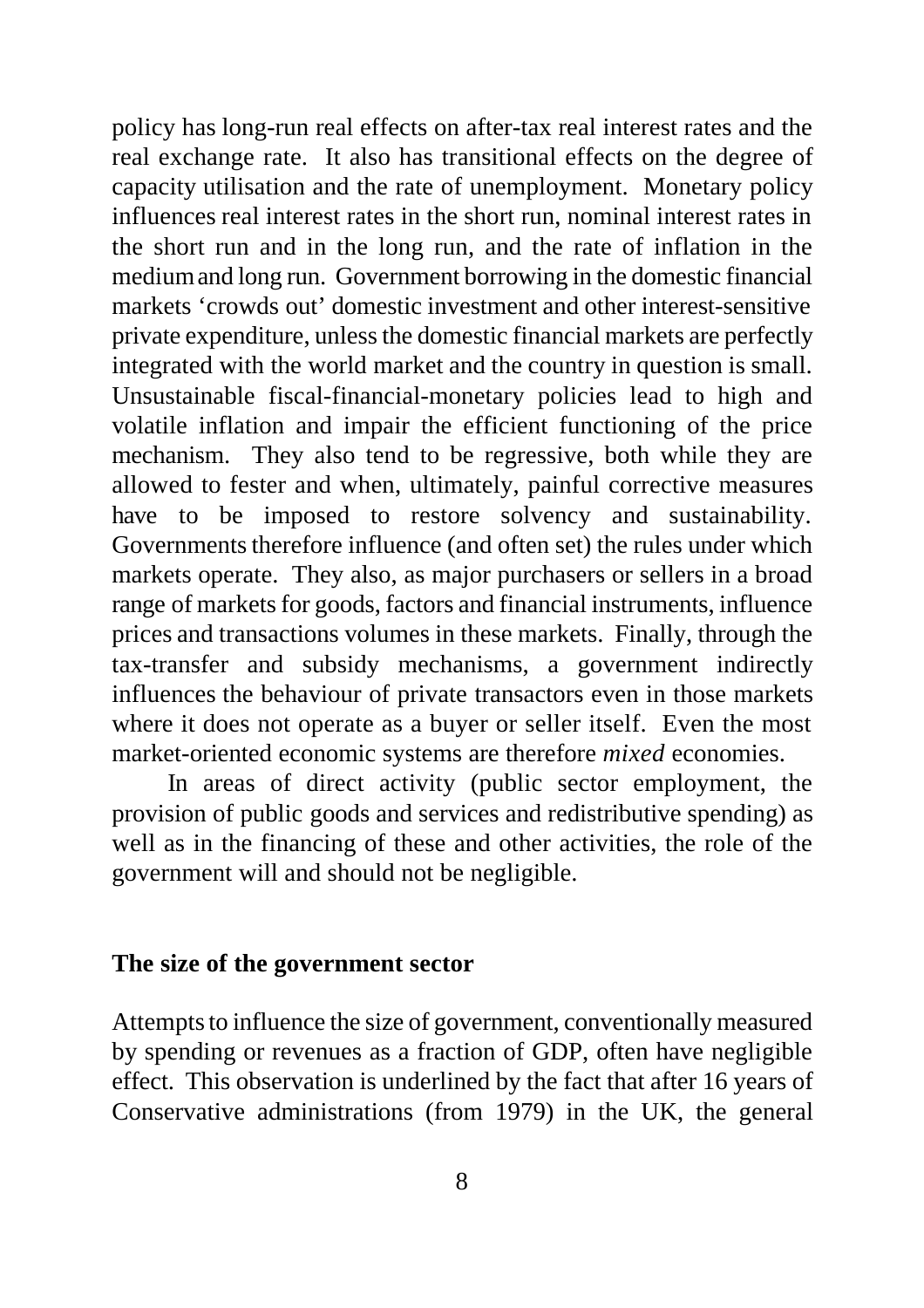government in the fiscal year 1994/5 still spent the equivalent of 43% of GDP and raised 37% of GDP in revenues (35% of GDP in taxes). The corresponding figures for 1979 were 41% of GDP for general government spending and 38% of GDP for revenues. While these figures do not support the conclusion that the political complexion of the government makes no difference to the size of the government sector, they do support the conclusion that it is very hard indeed to achieve lasting, sustainable reductions in the size of the public sector.

### **The decline of government revenues in some early transition economies**

The question of the appropriate size of the government confronts different countries in very different ways, depending on initial conditions, economic structure and a host of internal and external political and economic circumstances. The determination of the level of current revenues required to finance, without undue recourse to the inflation tax, the minimal level of public expenditure required to discharge the irreducible roles of the state and to sustain political and social cohesion, is a rather imprecise and subjective science. A case can nevertheless be made that, in a number of transition countries in the earlier stages of transition and that have not yet succeeded in achieving macroeconomic stabilisation, government revenues are falling to dangerously low levels.

The conceptual and measurement problems in characterising pretransition revenues are severe but they were surely of the order of 60% of GDP or higher.<sup>12</sup> While the transition, of its essence, should involve a reduction in revenue and expenditure, the fall in revenue has been far more rapid than that of expenditure, leading to the problems of rampant inflation that these countries have faced.<sup>13</sup> For aggregate general government post-transition revenues for some countries from the former Soviet Union, see Table  $1<sup>14</sup>$  In some countries the revenues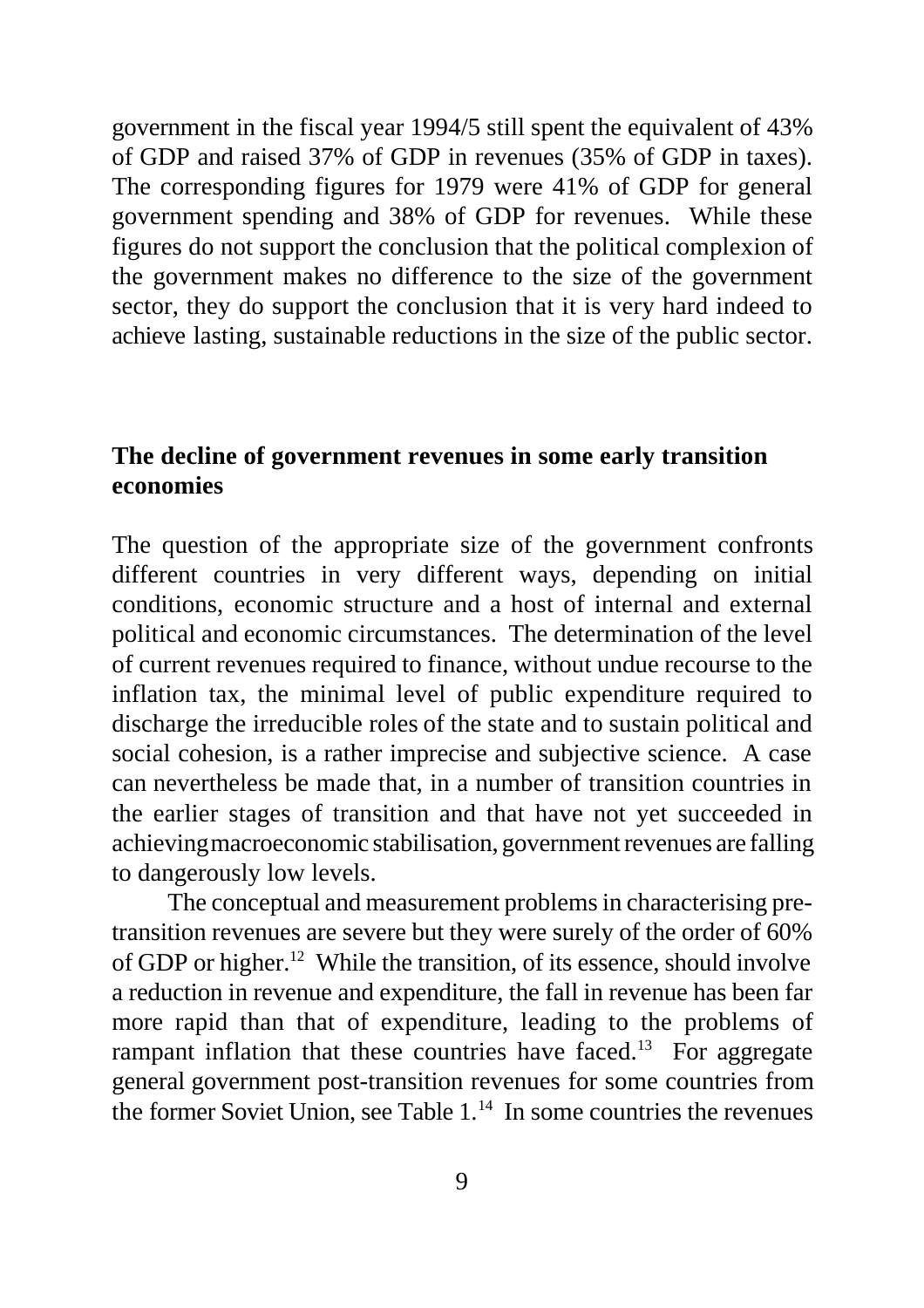are falling to levels which threaten the functioning of even the barest 'night watchmen' duties of the state and a key priority of the state under such circumstances is to strengthen its revenue base and improve the tax collection effort.

The decline in revenues can be attributed in part to a decline in the traditional tax bases and in part to a decline in the government's ability to extract revenue from any given base. The decline in the traditional tax bases, mainly taxes on turnover and enterprise profits, mirrors the sharp decline in output that has occurred, without exception, in the early years of the transition. In several of the East European countries the cumulative (measured) output decline over the period 1990—1992 ranged between 20% and 40%.

Equally important has been the weakening of the government's institutional and administrative capacity for collecting such key traditional revenues as the business profits tax. Under central planning, the tax on state enterprise profits was effectively a business withholding tax. With the government setting input and output prices, the tax authorities had direct knowledge of and access to state enterprise profits. Transferring these profits to the centre was essentially a simple accounting transaction. The unified ('mono-bank') banking system further facilitated tax collection by centralising relevant information. Privatisation of state enterprises, the break-up of the old mono-bank system, private banking sector and price liberalisation made for a dramatic reduction in the quantity and quality of the information available to the centre concerning of the former state enterprises and worsened the administrative capacity of the state for transferring revenue from the enterprises to the centre.

It remains a serious challenge in virtually all transition economies that much of the new private sector falls outside the net of the enterprise profit tax altogether. Tax compliance is generally poor. Avoidance and evasion are rife. The difficulties are not confined to profits taxes. The rise of the private sector in retail and administration increases the difficulty in collecting the sales and turnover taxes.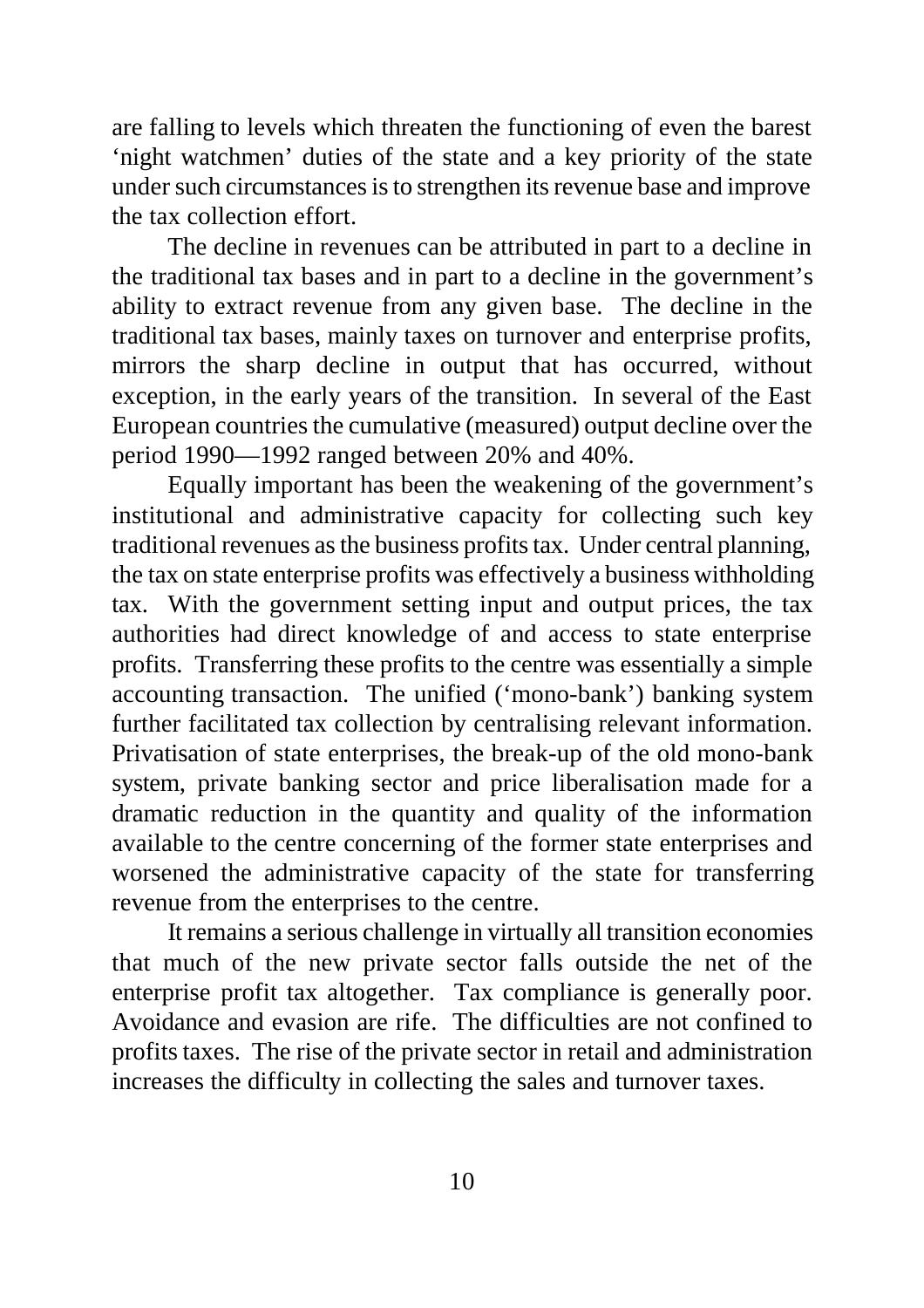The common tolerance for poor tax compliance is boosted by the frequently arbitrary nature of assessments and by the many distortions in the tax system that make for inefficiencies and inequities. For instance, high inflation in Poland in 1990 (586% per annum), combined with historic cost accounting and the taxation of inventoryvaluation profits, meant that accounting profits for tax purposes wildly overstated true profits (measured, say, on a cash-flow basis). This provided the government with a (strictly temporary) revenue boost and saddled the enterprise sector with a sometimes crippling tax burden. The next year, inflation declined (to 70% at an annual rate) and with it the revenues from the enterprise profit tax disappeared (see Schaffer (1992)).

This collapse of the ability to collect taxes is not confined to the transition economies of Eastern Europe and the FSU. In China (an admittedly rather unique kind of 'transition economy'), local and national government tax revenues were around 9% of GDP (according to an estimate in the Wall Street Journal<sup>15</sup>) or  $12\%$  of GDP (according to an internal IMF estimate) in 1994, compared with 31% in 1978 when market reforms began to be introduced.

The seriousness of the problems that arise when the central government cannot secure adequate revenues to perform its essential functions becomes apparent when we consider the history of the demise of the former Yugoslav Republic. The refusal of some of the key Republics to adequately fund the Federal government, and the inability of the Federal government to raise revenues in recalcitrant republics without their co-operation, was a key element in the death of the Federal state. While there doubtlessly was two-way causation between the disintegration of the state and the collapse of the government's ability to tax, the conclusion that the ability to raise adequate revenues is a defining characteristic of any viable state is surely robust.

That is the bad news. The good news is that it is not impossible to extract the resources required for an effective functioning of the general government without excessive distortions, without excessive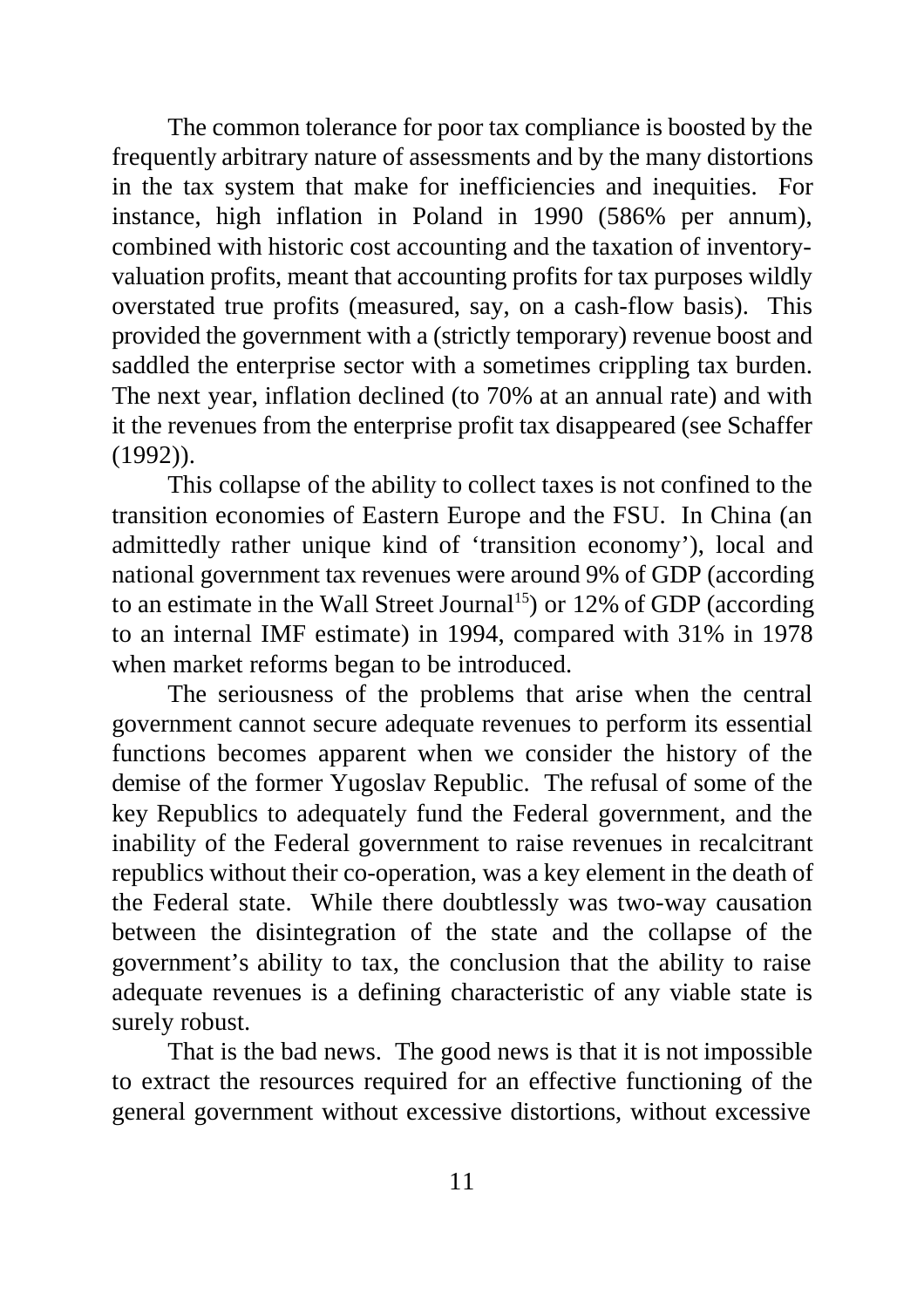recourse to the inflation tax, without harming growth and without violating common standards of equity. Both economic theory and practical experience support this assertion. There is now, in addition to the reservoir of theoretical knowledge and practical experience with the design and administration of tax systems in advanced industrial countries, a growing body of knowledge on the special problems and issues associated with designing and administering an effective tax system in developing countries (surveyed *eg* in Newbery and Stern (1987) and in Burgess and Stern (1993), World Bank (1991a)) and in transition economies and countries in post-chaos/post conflict situations (see *eg* Gil Díaz (1987), Bagchi, Bird and Dasgupta (1995), IMF (1995a), and Tanzi (1992, 1993)).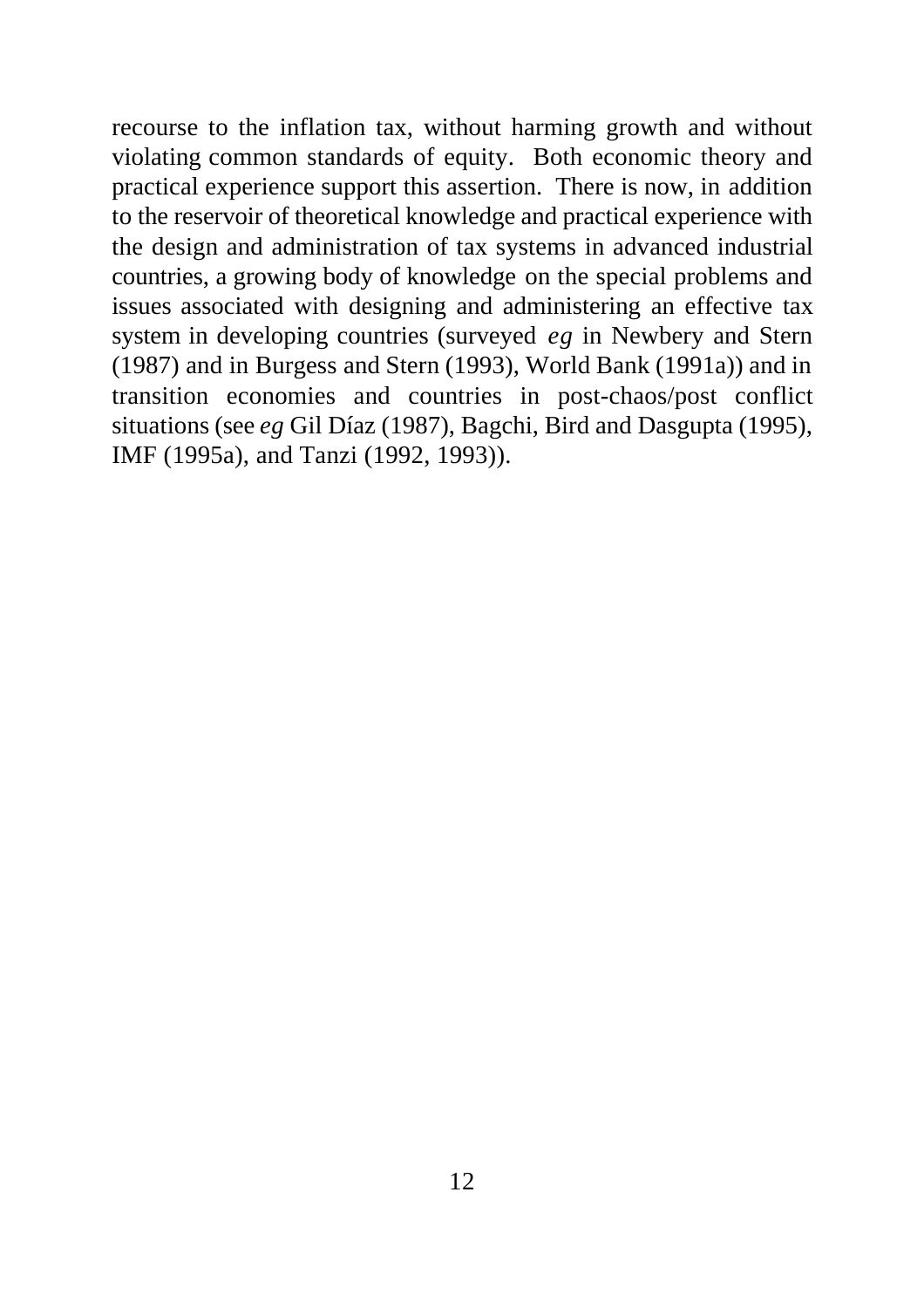#### **The responsibilities of government in the market economy**<sup>16</sup>

That the size of government *should not* be negligible becomes evident when we think more systematically about the essential tasks of government in a market economy. This will also highlight the fact that the importance of government is not captured well by its share of employment or GDP, by the magnitude of its total spending programme or by the revenues it raises. The key issue (and problem) is the integration and harmonisation of the functions of government and market, recognising their essential complementarity.

The continued presence of a sizeable government sector even in the most market-oriented economic systems should, *per se*, neither surprise nor worry us. However, before any task is assigned to the government, it must be established exactly what it is that government can do that the private sector cannot, or not as well. As a rule it makes sense to be sceptical (or at any rate questioning) whenever policies or interventions are advocated whose success depends crucially on the government having better information, superior motivation or management capability, or higher moral standards than the private sector. To state this is not to take a cynical view of the motivation of those engaged in public service. For instance, it does *not* attribute a greater tendency to self-serving behaviour to public servants than to the public at large. All it does is put a question mark behind the automatic assumption of sustained disinterested behaviour by public servants. There are, of course, many examples of individual public servants and even of groups of civil servants who have been engaged in disinterested sustained efforts in the pursuit of some widely accepted notion of the common good. It is hard to explain in any other way the success of the National Health Service in the UK (at least before the Thatcher reforms) and the, in many ways, remarkable performance of the fire services in that same country. It is also clear, however, that a public service that relies overwhelmingly and exclusively on the sense of civic duty of its employees, or on 'moral incentives' generally, is bound to be vulnerable and fragile. When the opportunities for private gain at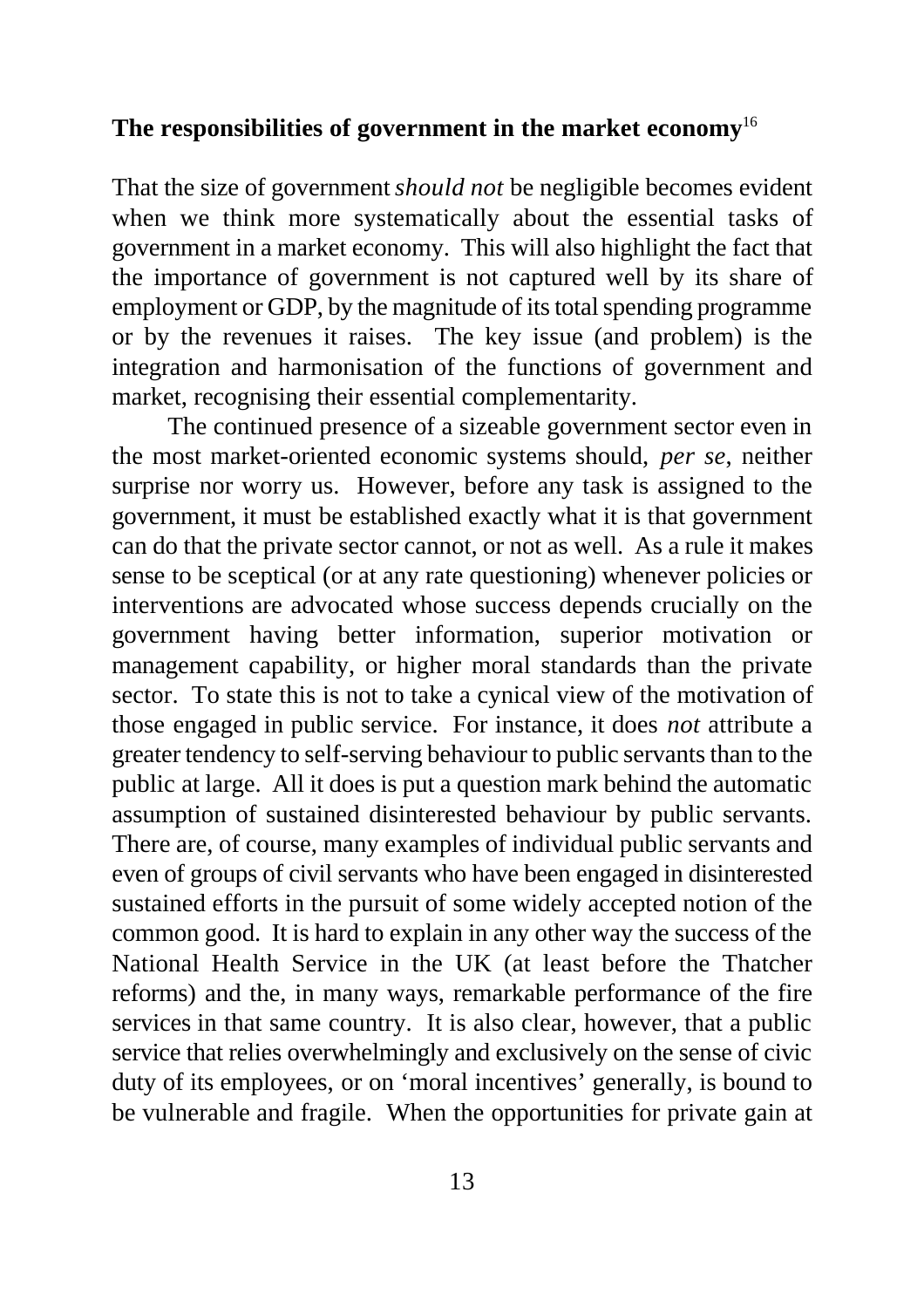public expense, whether through still-legal rent seeking behaviour or through outright corruption, become too attractive, and the pressures for private enrichment mount, the odds lengthen against the public servant and the public sector serving the public good.

We should never lose sight of the inescapable agency problems that crop up whenever a task is assigned on behalf of a principal (the citizens) to an agent (the government) whose interests and objectives need not be coincident with those of the principal. The individuals, groups and agencies that are charged with performing the functions of the state have their own agendas, possess insider (private) information and cannot be monitored continuously and closely. The omnipotent and benevolent social planner of normative economics has no more reality than the benevolent unaided invisible hand of libertarian lore. It is therefore advisable, just to give one example, not to encumber the administration of the state with the task of picking winners among firms or industries. More generally, it is difficult to make a case for an entrepreneurial role for the state.

A prominent structuralist thinker like Albert Hirschman (1981), eloquently illustrates government failure in the following way:

In Latin America, new, more difficult tasks were continuously presented to the state and society, *whether or not* the previous tasks had been successfully disposed of. Indeed it almost seemed that the less satisfactorily a previous task had been grappled with, the greater was the jump in difficulty of the new task and the sooner it was introduced. (p.122)

What makes the public sector unique is that the state has the monopoly of the legitimate use of force in the sense that it, uniquely, has the power to prescribe or to proscribe actions by physical or legal persons. There is an argument, therefore, that the state should act when the solution to a problem requires the involvement of an agent with the power to compel the behaviour of others because voluntary exchange or bargaining is not sufficient to arrive at efficient or equitable outcomes.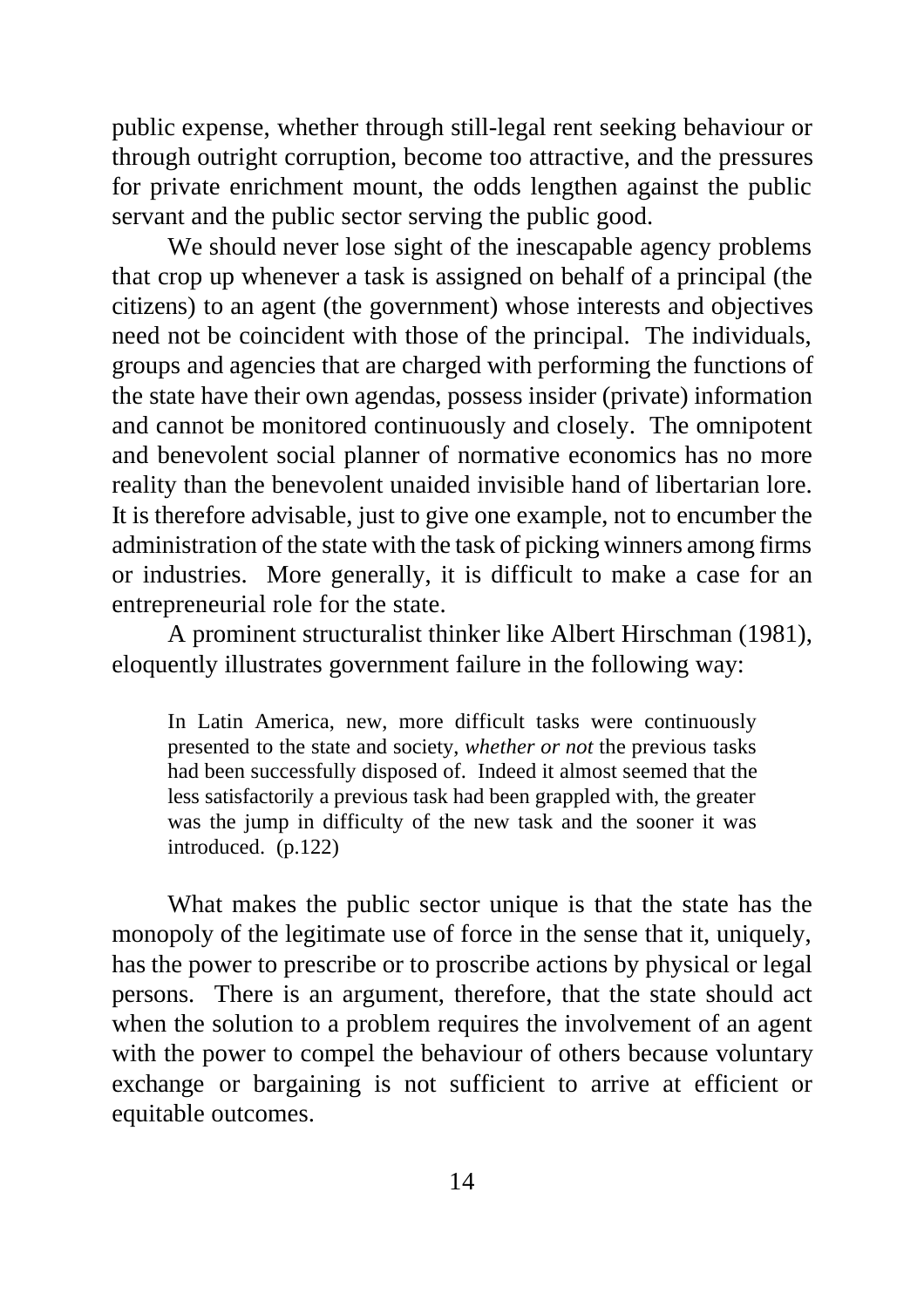In societies governed by the rule of law, the government's monopoly of the legitimate use of force — its power to coerce — is reflected in the following three competencies: (1) the power to tax, that is, the power to extract payment without a *quid pro quo*; (2) the power to legislate and to enforce, that is, to prescribe or proscribe behaviour, and (3) the power to declare one or more of its liabilities to be legal tender. In view of this, a minimalist view of the role of the state could hold that unless the solution of a problem requires at least one of these three competencies, there is no *prima facie* reason for the state to get involved, and, from this perspective, the burden of proof falls on those advocating a role for the state.

Arguments for a more encompassing role for the state in economic affairs (and in the life of the polity in general) often start from a more organic view of the state and a less dichotomous view of the relationship between state and individual than has been maintained in the discussion thus far.

The state, the individual (or the family, or the household) and the commercial enterprise are connected through the web of 'civil society': the nexus of myriads of voluntary associations and organisations that influence virtually every aspect of our personal and professional or business lives. They include temples, churches, mosques and synagogues, political parties, trades unions, professional associations, NGOs of all descriptions, lobbies for all number of causes and interests, charitable and other not-for-profit organisations, sports clubs, the temperance movement, neighbourhood watch, consumer associations, citizen's advice bureaux, ombudsmen, the boy scouts, the extended family and many others. Clearly, it is often hard to determine with any degree of precision where the state ends and civil society begins. To take the UK as an example, where do Quangos (quasiautonomous non-government organisations) belong, such as the Arts Council and the various regulatory bodies that have been created as privatisation has gathered pace since 1979? Where do we put the National Lottery and its regulatory body? What of the Church of England and other 'established' or state churches? Theocracies the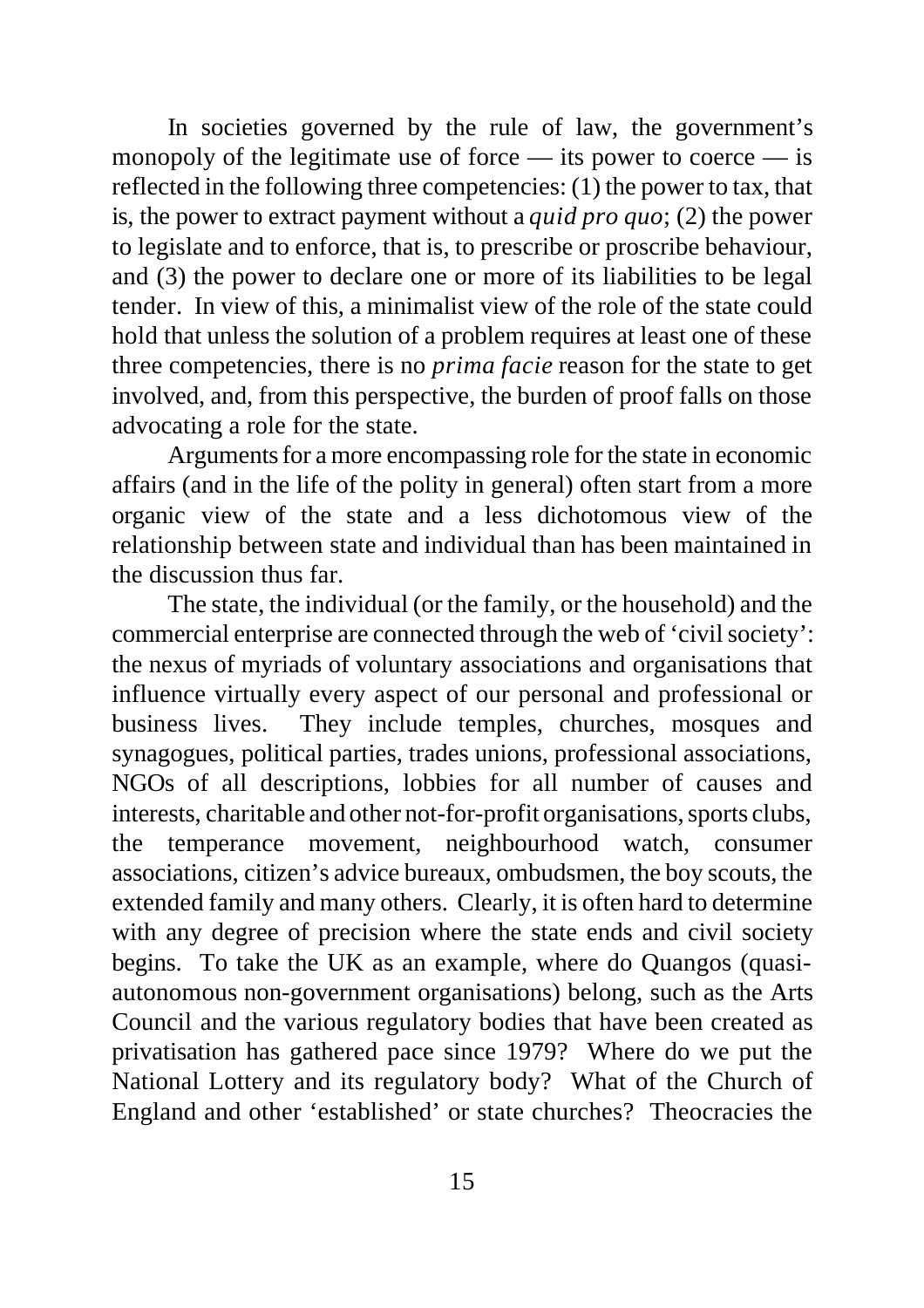world over and throughout history have denied the relevance of the distinction between church and state. When we think of the state and the individual not as a simple dichotomy but merely as the two extremes on a continuum of modes of association and social interaction, the model of a minimalist state is less likely to recommend itself.

It is also true that the state can bring together or unify its citizens and focus them on particular issues or activities without any direct or overt use of the three competencies mentioned above. Often, but by no means always, the state is identified with a nation and the nation with a culture. This makes the state a natural guardian or custodian of that culture (and of the nation), a role that brings with it a range of duties, tasks and obligations. An open question remains, however, as to the extent to which this role of the state as a natural national focal point is, ultimately, derived from its power to coerce.

Whatever one's view on the appropriate tasks to be performed by the government, it is evident that there have been (and continue to be) important differences in the effectiveness with which governments in different countries, with distinct cultures and varied histories, discharge very similar tasks. It is important to try to learn from the more successful government bureaucracies and to determine to what extent superior organisation and practice are culturally and historically transferable.

It is probably non-controversial to assert that there is no *prima facie* case for the government as a producer of pure private (rival and excludable) goods and services that do not give rise to external effects. Examples include cars, bread, electricity, coal and steel. Even with 'impure' private goods or with partial or even pure public goods, the case for public provision (production and distribution) is often weak, although a *prima facie* case for some government intervention (*eg* through direct purchasing subsidisation, taxation or regulation) may exist. For example, in the case of non-rival but excludable goods (video and audio signals transmitted via satellite but subject to scrambling at little cost), provision by properly regulated private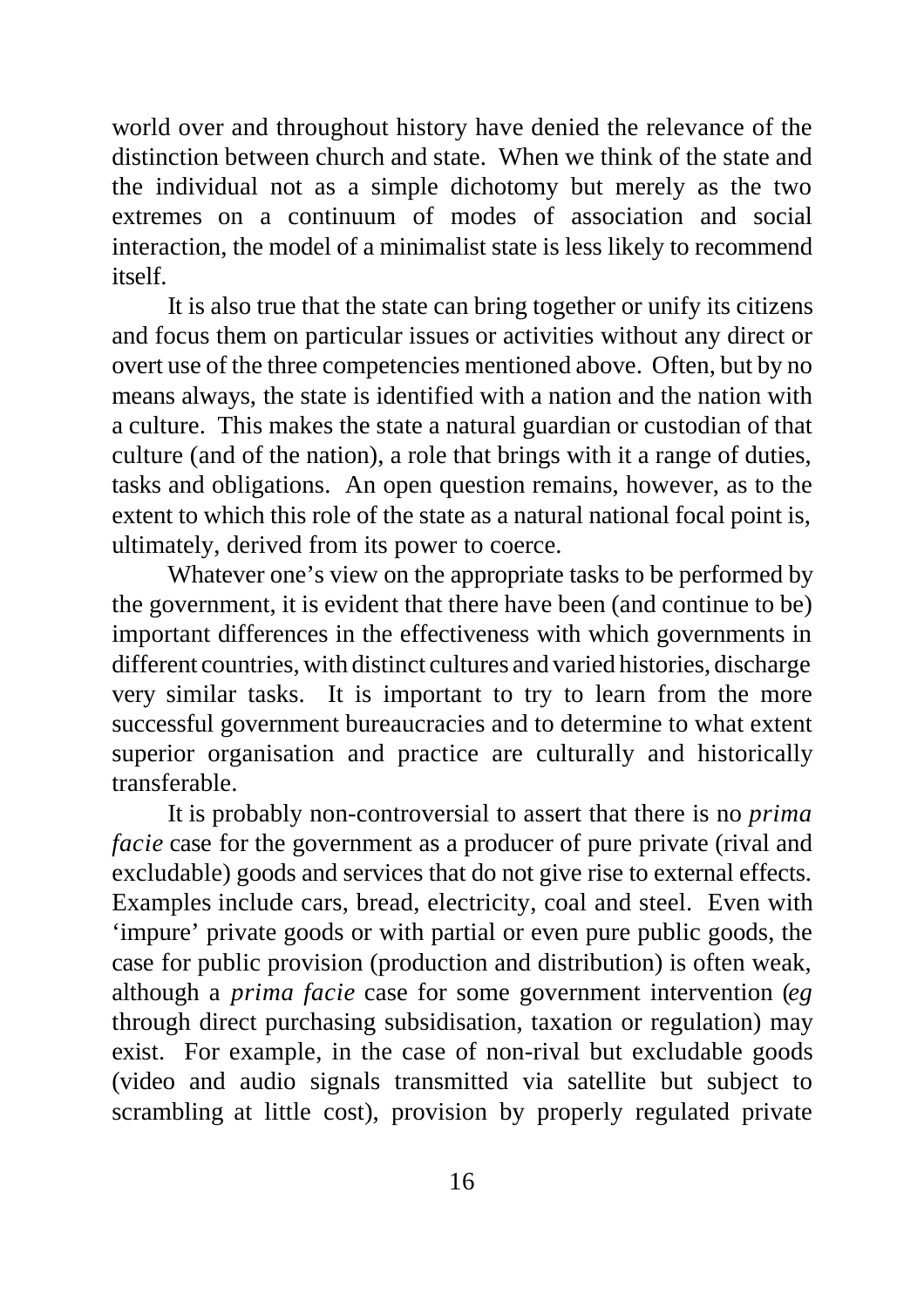suppliers is likely to be more efficient than public provision. Natural monopolies (for example, rail track, electricity transmission grids, water distribution, sewage collection through pipes) call for state intervention. The optimal form of intervention may well be private ownership and operation with subsidisation and regulation rather than state ownership and public management. The choice may vary within an industry (an electricity transmission grid may be publicly owned, whereas much generation may be private) and across industries most telecommunications may be private (but subject to regulation).

Public sector production need of course involve no element of subsidisation at all. There are many examples of profitable state enterprises that make a net financial contribution to general government sector, either through the ordinary tax mechanism or through direct transfers of part of their surplus to the exchequer. Two special problems faced by public sector producers are the weakness (sometimes the absence) of incentives for cost minimisation and the special problems of political pressures on public sector pricing. When prices are set directly by the government, they are likely to become the subject of popular discontent (as in the case of food prices) or of lobbying by sectional interests (as in the case of the water and electricity prices paid by agricultural producers). Of course, such pressures do not disappear if production is private and prices are market-determined. Instead they are transformed into calls for subsidies and other forms of assistance. Nevertheless, calls for intervention through subsidies in a reasonably transparent market are likely to be easier to resist than calls for favourable public sector pricing decisions when the government *is* the market.

Pressures for containing costs in public sector producers are likely to be more effective when the public producer operates in a competitive market environment for which a regulator or overseer can establish reasonably objective yardsticks for costs and rates of return (see Vickers and Yarrow (1988, 1991)). While this is not enough to establish the desirability of public sector production, it does provide a way of improving public sector performance.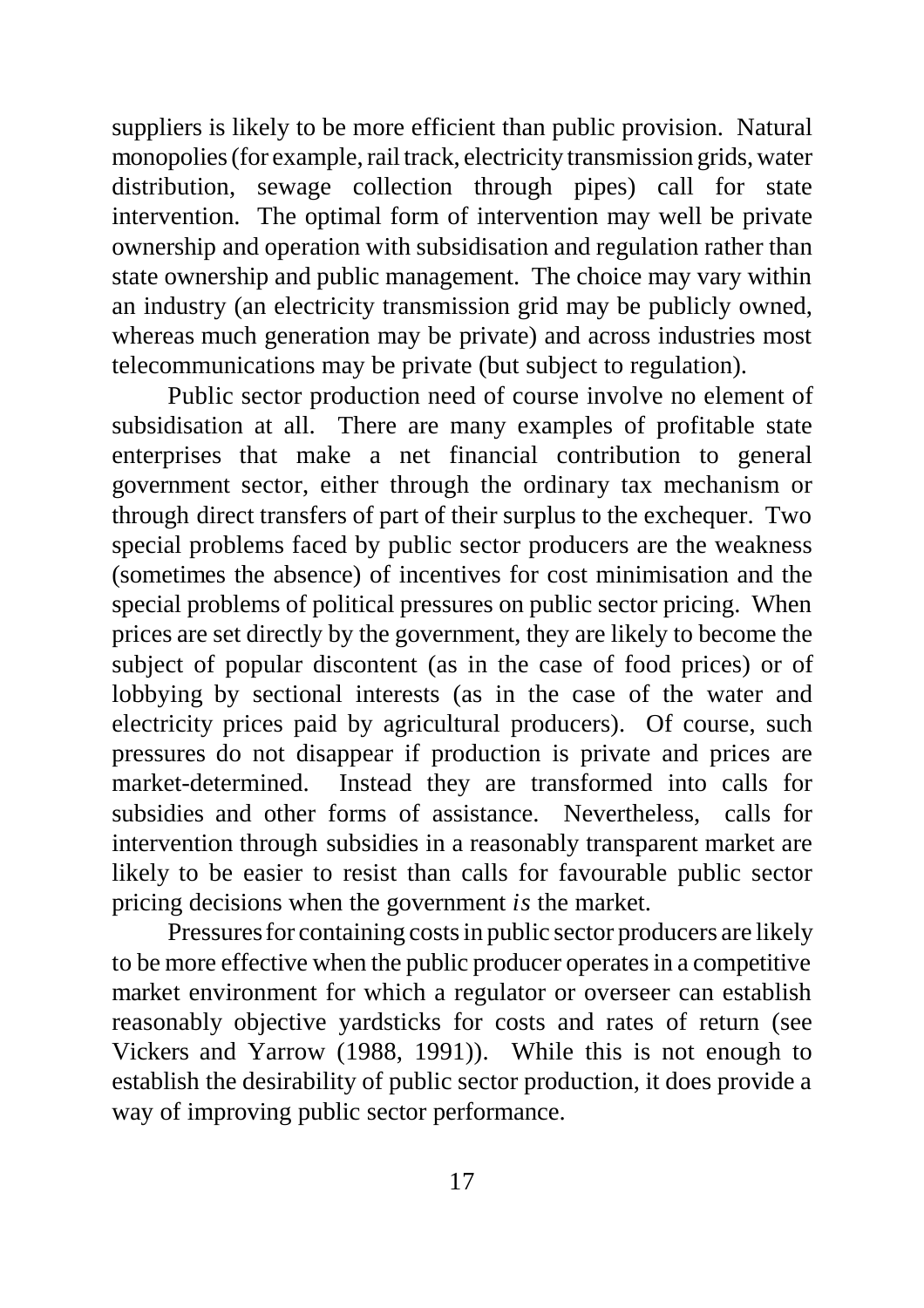The upshot is that in a well-functioning market economy, one would expect to see only a small non-financial state enterprise sector and a financial state sector restricted to little more than the central bank. The productive role of the *general government* sector would include *intermediate* public goods and services such as public administration, defence and law and order<sup>17</sup> and investing resources to maintain or expand its future capacity to provide these intermediate public goods and services. For these intermediate public goods and services, 'contracting out' does not seem like an attractive option. Law and order and national security are examples. Private justice ('the best judges money can buy') is unlikely to be an idea whose time has come. Defence is an intermediate public good where private provision is unlikely to dominate public provision. A final example, and one that will be discussed at greater length in Sections III and IV, is the public intermediate good of macroeconomic stability.

When it comes to other activities currently performed by the general government sector, the distinction again becomes relevant between the government funding or subsidising certain goods or activities and the government providing goods and services themselves. There are good efficiency, distributional and merit good arguments (discussed at greater length below) for the government funding (partly or wholly) or subsidising education, health care, child protection, drug rehabilitation, the arts and the collection and treatment of garbage, sewage, and so on. These arguments do not, however, necessarily imply that these services have to be provided (produced and distributed) by the public sector. We may wish to subsidise the arts and education, but there is no automatic reason why the members of the symphony orchestra or of the teaching profession should be public servants.

The minimum irreducible tasks of government in a modern market economy and during the transition to a modern market economy include the following. Note that the arguments for government intervention include, but are not restricted to, the familiar triad, based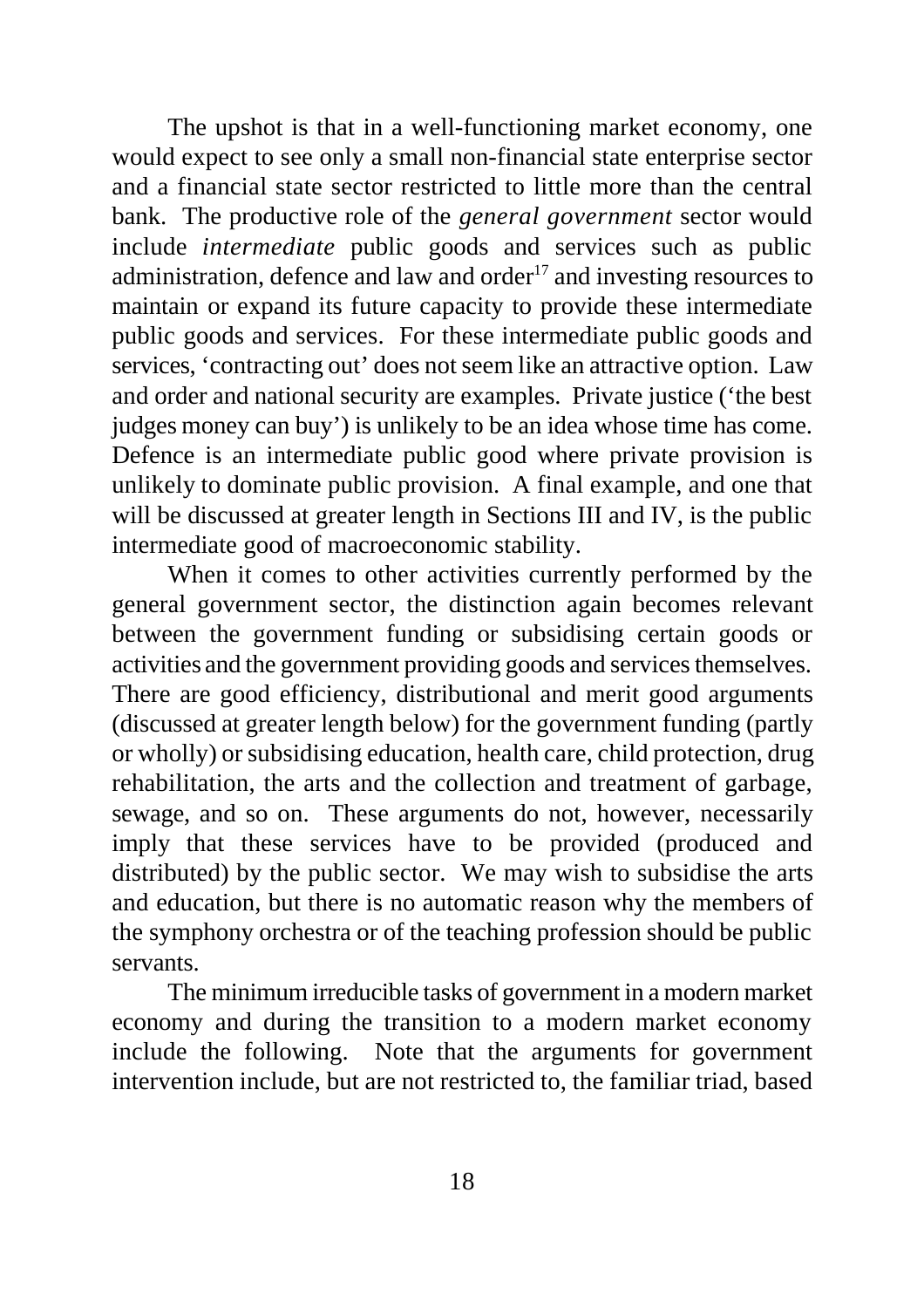on standard microeconomic welfare economics of (1) enforcing the rules of the game, (2) market failure and (3) distribution<sup>18</sup>:

(i) Guarantee the *rule of law* and the internal (law and order) and external (defence) security of persons and property.

(ii) *Correct market failure*. This (Pigovian) function of the government consists in attempting to correct, through taxes, subsidies and regulation, those inefficiencies and forms of market failure that cannot, because of transactions costs such as asymmetric information, be internalised and negotiated away through private (Coase) bargains. These inefficiencies and market failures can be due *eg* to externalities, missing markets, abuse of market power and other forms of noncompetitive behaviour, increasing returns, public goods and imperfect information. It is important not to be overambitious: in many instances of market failure, government failure is also likely. This is often the case when informational problems (especially those resulting in moral hazard) are the cause of the market failure. Economists of the 'public choice' school go further and assert that government itself is an important cause of inefficiency and market failure because politicians and civil servants have considerable discretion to pursue private sectional interests that are likely to be at odds with any reasonable notion of the common good, and use this discretion to interfere with the efficient functioning of markets in order to extract private rents.

(iii) Pursue *distributional objectives* that are not met through voluntary private redistribution, within and across generations, using taxes, transfer payments, spending programs, regulation and other administrative measures. These include the prevention, elimination or reduction of poverty and can also include a wider concern with the distribution of income. Why would individuals be unwilling or unable to voluntarily redistribute income between social groups (or generations-see point (iv) below) and at the same time ask the government to do so? Part of the answer is that government helps solve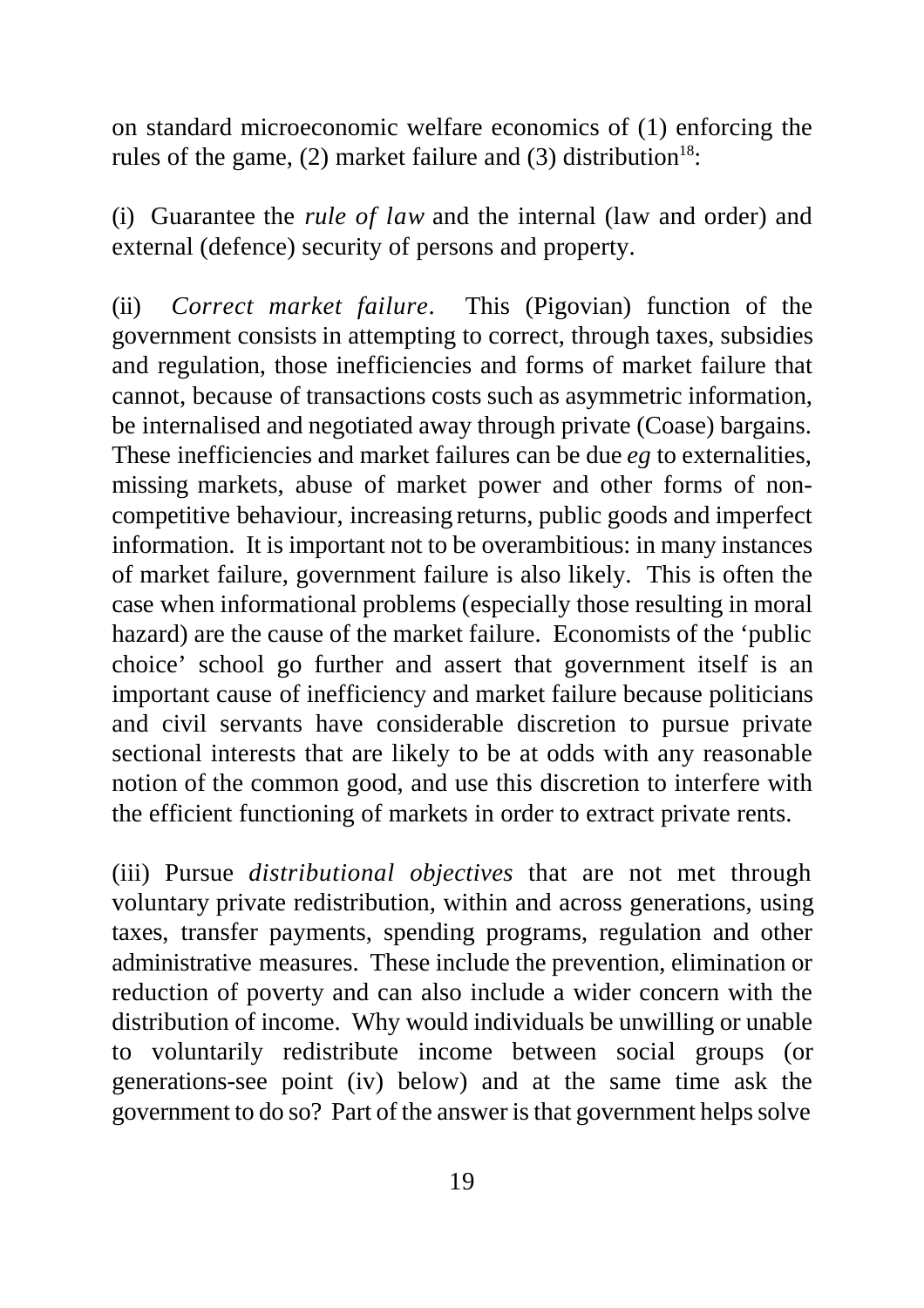the 'free rider problem' of redistribution in communities with large numbers of potential contributors and recipients. While I might be willing to pay to prevent poverty elsewhere, I would probably prefer to have someone else pay for it. Purely voluntary contributions could be depressed below the socially optimal level if distributional preferences and willingness to pay can be dissimulated. Notions of fairness, of shared burdens, also are likely to play a role. Once compulsion $19$ becomes part of the efficient redistributional mechanism, a role for the state in redistribution cannot be avoided. Once we move beyond the scale of small local communities with direct face-to-face contact, monitoring and enforcement, redistribution is also subject to economies of scope, scale and co-ordination. While any redistributional monopoly might do in principle, the state seems an obvious choice, although other institutions, such as the church, have in the past assumed many of the distributional functions today exercised by the state.

(iv) Enforcing the *rights of future generations* is a further item on the government's distributional agenda. These distributional issues are often tied up with efficiency questions, including the inter-generational transmission of environmental externalities.

(v) Give expression to legitimate *paternalism,* by subsidising the provision of 'merit goods' like education, or through policies affecting pensions, health insurance and drugs.

(vi) Alternatively such policies can be seen as the government asserting and enforcing the rights of some or all citizens to certain facilities or goods such as education, health and housing.

(vii) *Finance public spending in a non-distortionary and equitable manner.*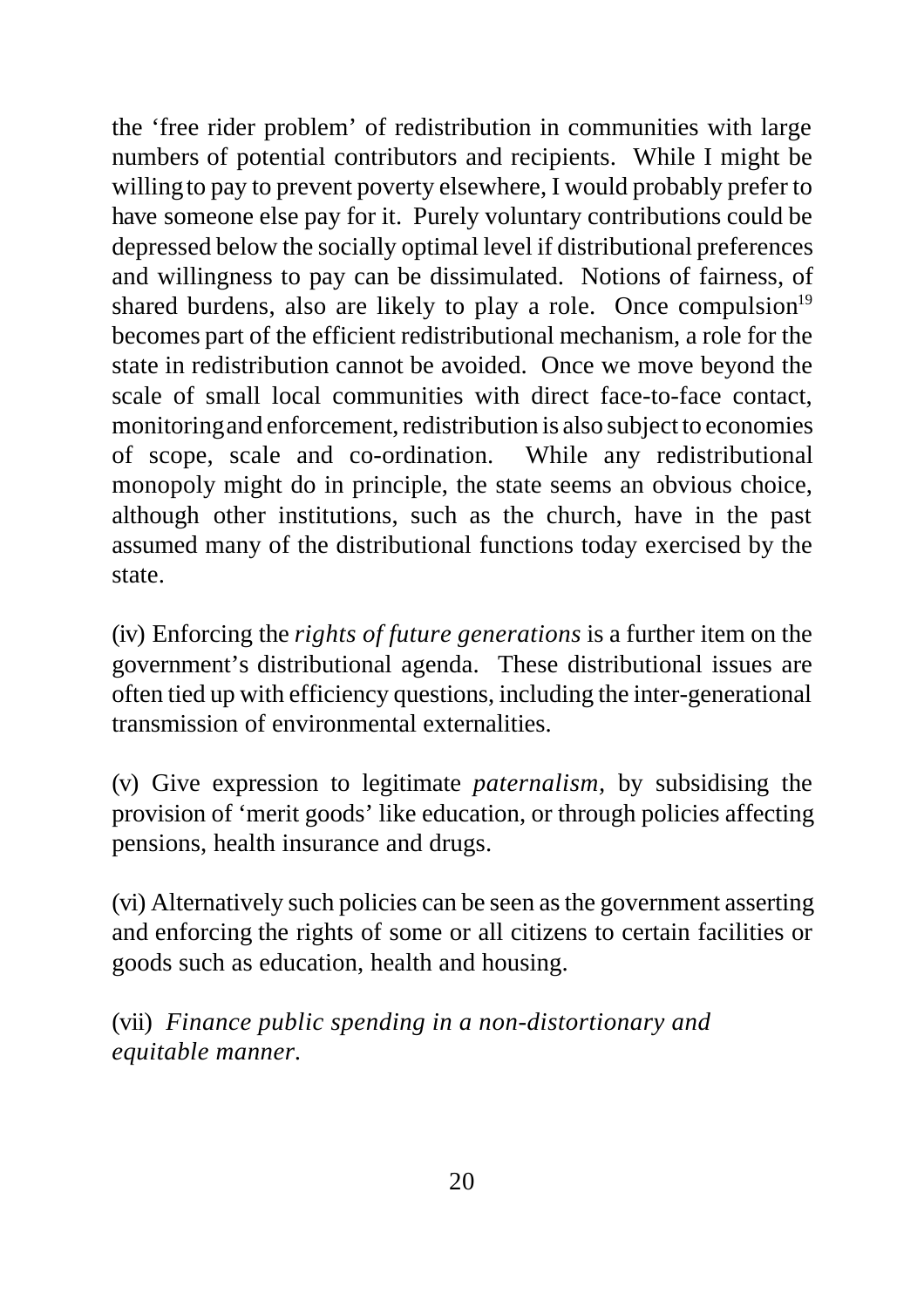The relative space given to these items in our discussion should not be seen as an indication of our judgement of any ranking of their importance. Our concern here is mainly with macroeconomic issues and thus with factors influencing levels of taxation and expenditure rather than with the details of its composition.

#### **High global real interest rates**

Real interest rates in the industrial world have been higher in the period since the early 1980s than in any interval of a decade or longer since 1850. Table 2 makes two key points. First, it shows just how unprecedented is the 5.1% level of real interest rates achieved on average in the US, Japan, Germany and the UK over the period 1981- 93. Second, the 'Keynesian era' from about 1945 till the end of the seventies was one of historically low real interest rates, not only when compared with the 1980s and 1990s, but also when compared with the period 1850 till 1929.

The pattern observed for the real interest rate is also present for the excess of the real interest rate over the growth rate of real GDP, which, for the average for the USA, Germany, France and the UK, is negative from 1933 till about 1980, but rises to 3.0% for the period 1981—1983. During the first three years of the Great Depression (1929—32) steep declines in the general price level turned fairly high nominal interest rates into very high ex-post real interest rates. The associated painful process of debt deflation was described accurately by contemporary observers like Irving Fisher (Fisher (1932)). With real GDP collapsing, the excess of the real interest rate over the growth rate is extremely high during the first three years of the Great Depression.

From 1933 on, the industrial world can be seen to enter the 'Keynesian era', in which real interest rates are low both historically and compared to the growth rate of real GDP. With the interest rate persistently (if not generally) below the growth rate, the government solvency constraint fails to have any short- or medium-term relevance: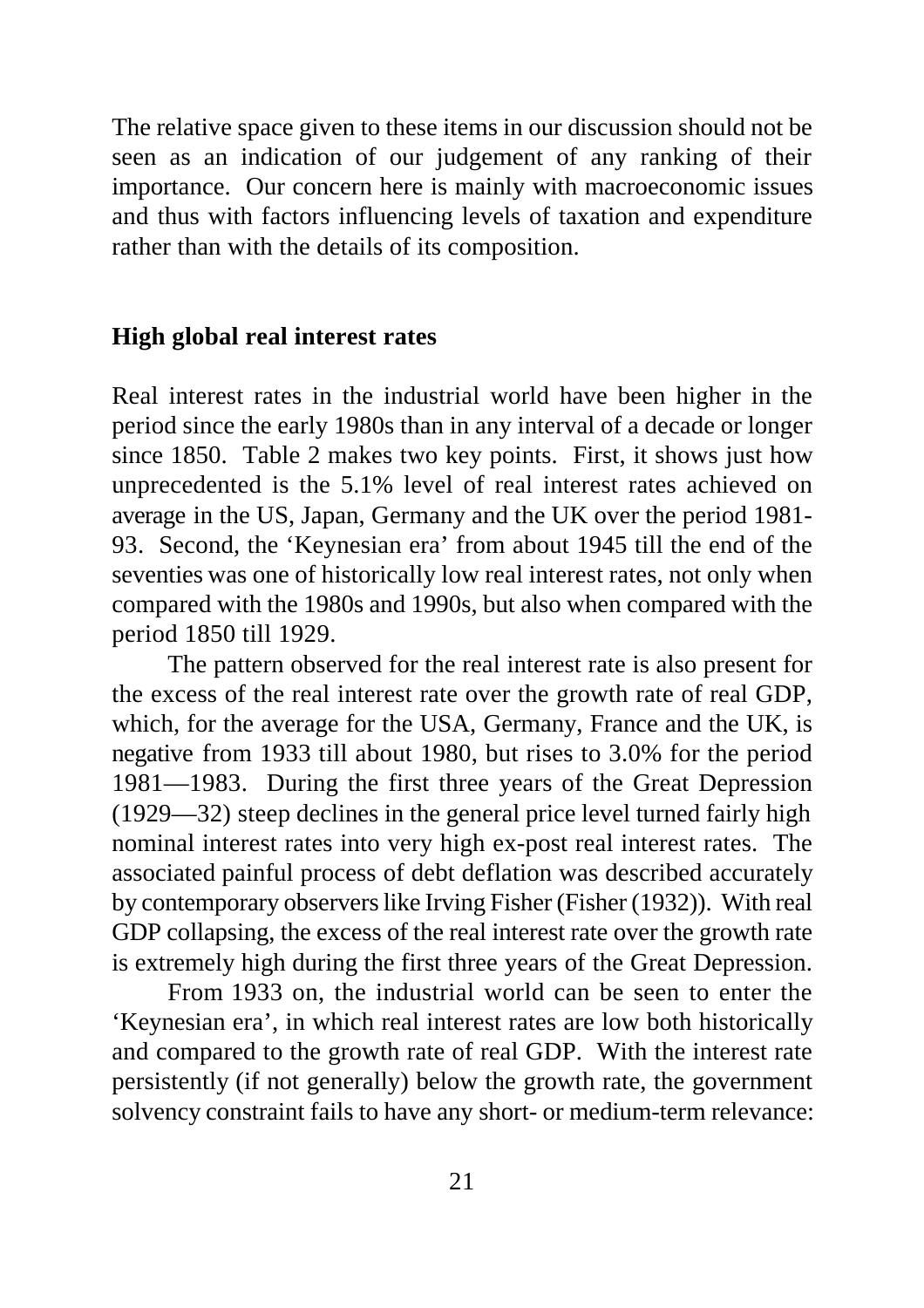it is not necessary to generate future primary surpluses or future seigniorage in order to service the outstanding stock of public debt, no matter how high the debt-GDP ratio is!<sup>20</sup>

From the budget constraint of the consolidated general government and central bank (henceforth the government), it follows that the change in the government debt-GDP ratio over some period is the sum of two components. The first, representing the 'intrinsic' debt-GDP dynamics, equals the debt-GDP ratio at the beginning of that period, times the excess of the real interest rate over the growth rate of real GDP during that period. It shows whether the cost of meeting that period's contractual interest obligations exceeds or falls short of the growth in the government's ability to service the debt. The second component represents the 'discretionary' component of the increase in the debt-GDP ratio. It is the government sector's primary (noninterest) deficit as a fraction of GDP, *minus* seigniorage (new issues of government base money) as a fraction of GDP.<sup>21</sup>

For example, ignoring seigniorage, the debt-GDP ratio will come down when real GDP growth exceeds the real rate of interest, as long as the primary deficit is smaller than the outstanding stock of debt times the excess of the growth rate over the rate of interest<sup>22</sup>. Table 2 makes it clear that the days of deficit financing without pain are gone. With real interest rates above the real growth rate in all but a handful of very fast growing economies, the government solvency constraint has become a real, binding constraint on the ability of governments to pursue spending objectives, whatever their motivation. In the same way, the national solvency constraint too became binding in a very visible and tangible way for a large number of highly indebted developing countries during 1981/82.

In the long run, in a financially closed economic system (*eg* the world economy as a whole), the real rate of interest balances planned saving and planned investment. In the short run, monetary policy may have a powerful impact on the real interest rate because of the presence of nominal price and wage rigidities. Also in the short run, variations in the level of economic activity may, through the Keynesian multiplier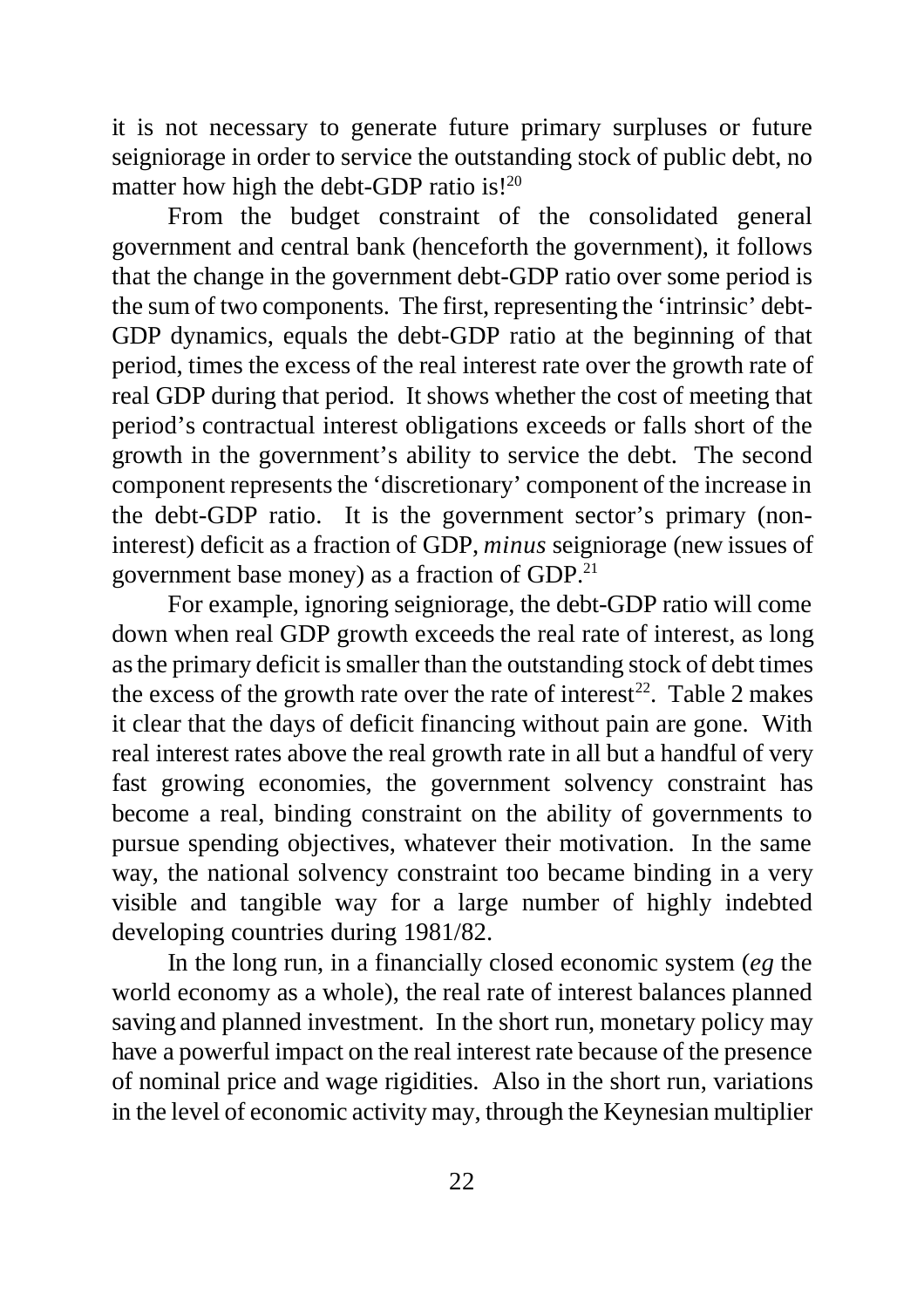mechanism, balance planned saving and planned investment at rates of unemployment and capacity utilisation that can depart significantly from their 'natural' levels. Abstracting from these short-run, cyclical considerations, the real interest rate in a financially closed system is, in the long run, government by the classical forces of thrift and productivity. A financially open economy can pay for an excess of domestic capital formation over national saving by running an external current account deficit, that is, by borrowing from abroad; it can dispose of an excess of national saving over domestic capital formation by running an external current account surplus, that is, by investing abroad.

High and/or rising equilibrium real interest rates need not automatically be a cause for concern. It all depends on what causes them.<sup>23</sup> There are 'good news' increases in the real rate of interest, reflecting buoyant investment demand outstripping even a robust and healthy saving performance. There also are 'bad news' increases in the real rate of interest, reflecting a disappointing and inadequate saving effort choking off a not necessarily spectacular investment performance.

The increase in the real rate of interest since 1980 would appear to be mainly a 'bad news' increase, reflecting a worsening in the saving performance of the industrial countries other than Japan, rather than a booming world demand for capital investment $^{24}$ .

We do not anticipate that, in a properly managed world economy, the demand for capital by the industrial world would decline in the years and decades to come. If the benefits from increased global economic integration are to be widely shared by workers, owners of capital and consumers in the industrial world, significant restructuring will have to take place in the industrial countries. As noted already, both defensive and strategic restructuring require capital formation, broadly defined. If the New Industrial Countries are to continue on the successful road trod by a number of South East Asian and more recently by some Latin American countries, their demands for capital are also bound to remain buoyant. Successful completion of the transition in Eastern Europe and the FSU will require a substantial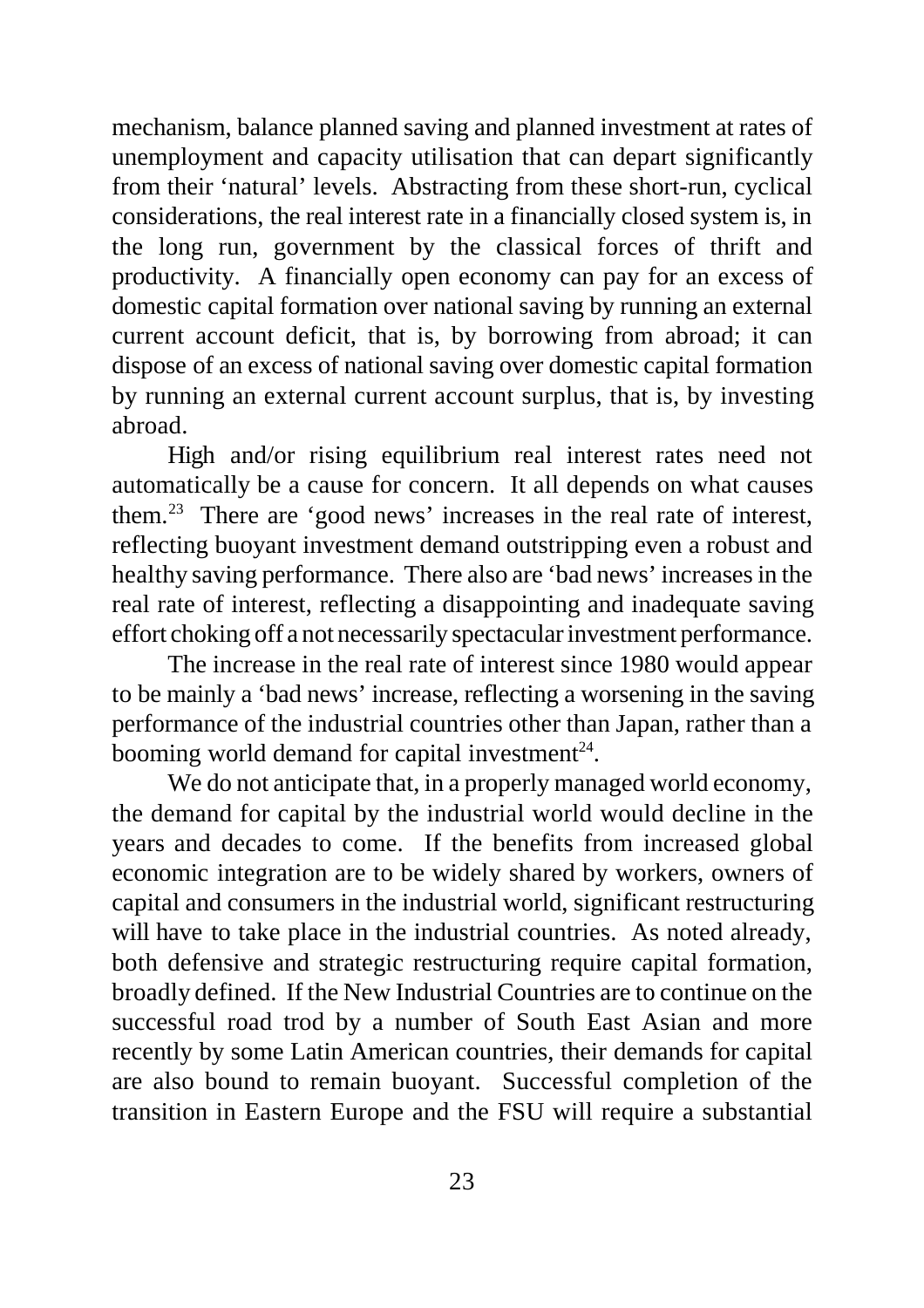physical capital formation in these countries, given the prevailing imbalance between the high quality of the human capital and the often decrepit state of much of the industrial capital stock and of the physical infrastructure. If the hitherto unsuccessful developing countries are to join the community of fast growing nations, they too will have to experience a significant increase in their capital formation rates (both physical and human). And the two largest countries in the world, China and India, are following ambitious programmes involving rapid growth, liberalisation and restructuring which are likely to require high investment.

Realising the legitimate ambitions of a growing world population for a sustained and high growth rate in standards of living is likely to require a significant increase in the global rate of capital formation. Unless there is a matching increase in the global saving rate, the *ex-post* reconciliation of *ex-ante* inconsistent investment and saving plans will occur through high real interest rates crowding out capital formation.

While some contribution to this required increase in the global saving rate can come from the transition economies and the developing countries, the only realistic source of major additional saving is the industrial world, at least in the next decade or so.

Saving behaviour in the transition economies is likely to be subject to a number of influences pulling in different directions. Under the previous (communist) regime there was a pervasive socialisation of risks, with the government guaranteeing employment (thus eliminating (open) unemployment risk) and fully funding (and providing) health care and disability compensation. With the collapse of communism, households are faced for the first time with the risk of unemployment, with low and time-limited unemployment compensation and with reduced public provision and financing of health care and disability compensation. The need for private provision to cope with these risks therefore arises, with clear implications for saving behaviour<sup>25</sup>. With incomplete risk markets, the accumulation of a stock of liquid financial assets provides a (second-best) way of providing for a rainy day (purchasing rainy day insurance would be first-best). Such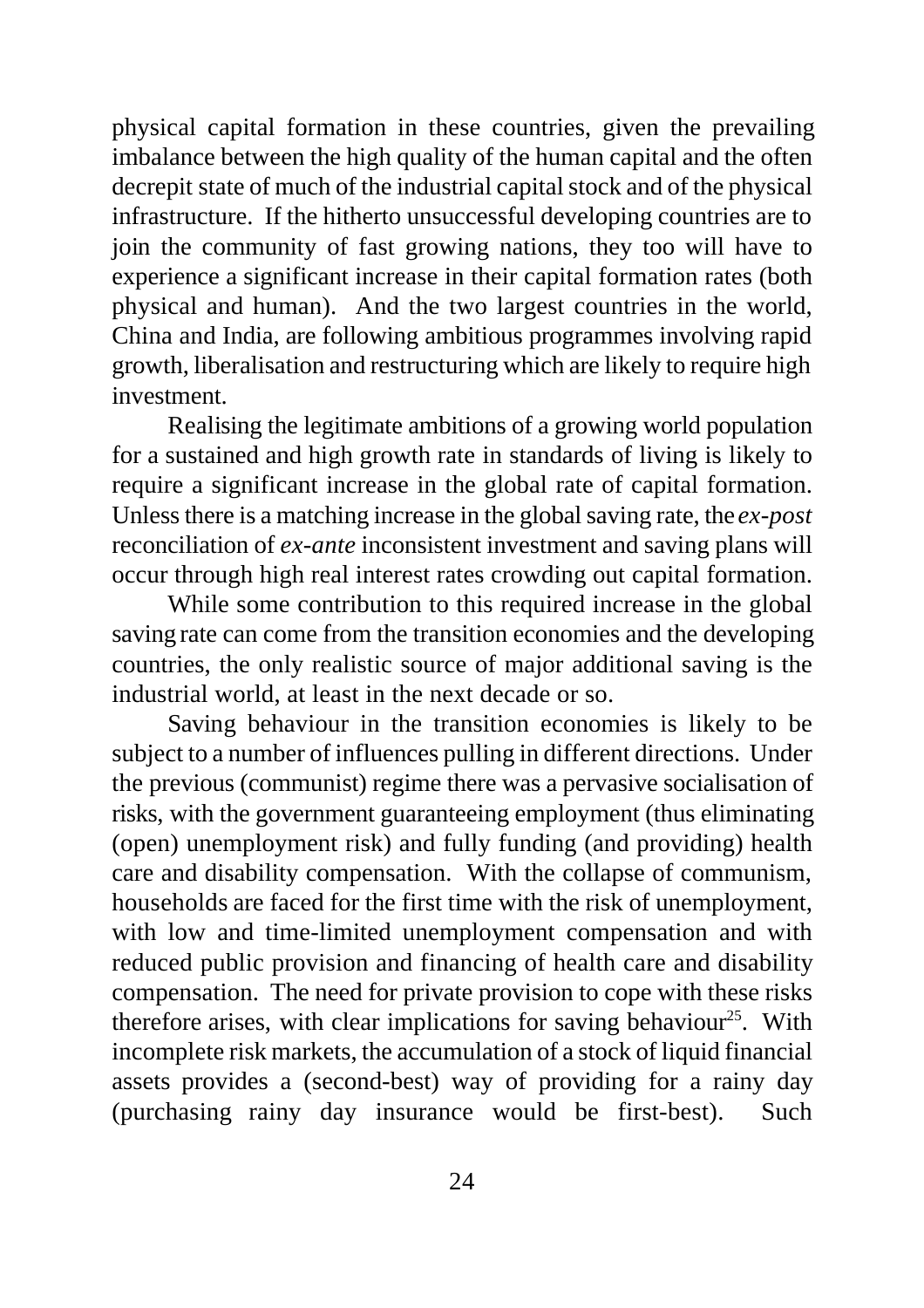'precautionary' saving behaviour has been shown to be quantitatively significant in the industrial countries, and there is no reason to believe things are any different in the transition economies.<sup>26</sup>

This would in part be reflected, in the transition economies, in attempts to build up the ratio of financial wealth to income. Given the highly imperfect financial and capital markets faced by private savers in transition economies, and a wish to provide for retirement, there is likely to be a perceived need to restore the financial wealth/income ratio to more prudent levels than those inherited from the early transition phase. Note that under communism, private financial wealth (which consisted mainly of foreign and domestic cash holdings and bank deposits) was already very low in relation to income, and that much of the financial wealth was destroyed in the near-hyperinflations of the first phase of the transition. With the growth of the market economy we should expect a significant build-up of private financial wealth (including equity in residential housing) toward levels (in relation to income) typical of the industrial market economies. Such stock-correction effects may well be significant.

With a relatively unsophisticated financial sector, it is often impossible for households to borrow in order to acquire the funds to make the minimal downpayment for a housing purchase or for the purchase of some other big-ticket consumer durable. The inability to collateralise these consumer assets and the limited domain of secure transactions generally mean that households will have to save for some time prior to a planned 'lumpy' or indivisible durable purchase in order to build up the liquid balances necessary to make the down payments. Improvement in the collateraliseability of real estate and moveable property reduces the need to save up prior to making durable purchases. Thus the elimination (or mitigation) of a capital market imperfection could lead to a reduction in the saving rate.

Against these can be set a negative effect of successful transition and structural adjustment on the saving rate, likely to come through the 'permanent *vs* current income' channel. The mechanism is that a higher anticipated growth rate of future real income will raise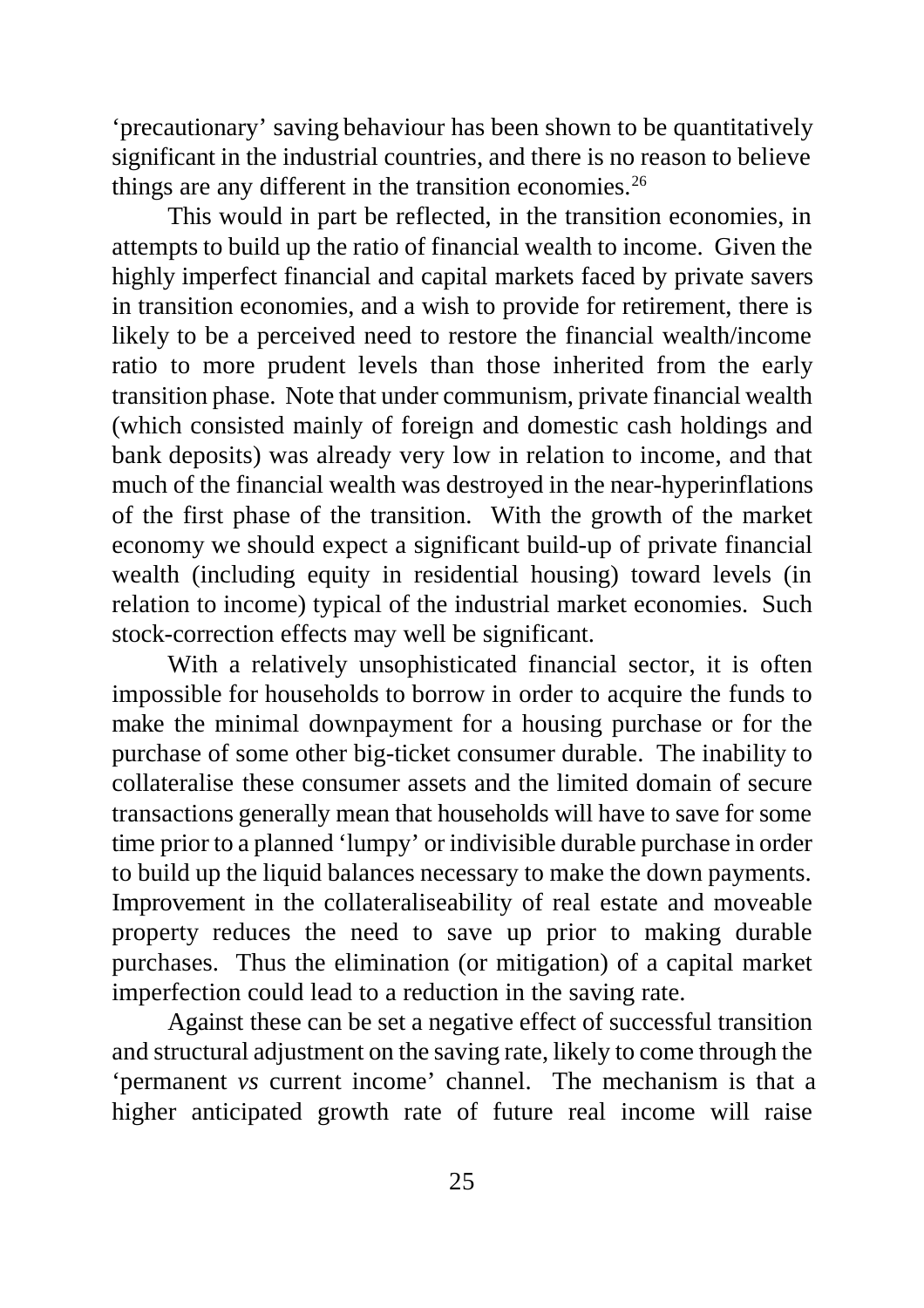permanent income above current income. For standard lifecycle/permanent income reasons this would depress private saving rates. Another way in which successful transition, stabilisation or structural adjustment affect private saving rates is through the reduction in the volatility and uncertainty concerning future income streams that it engenders. This will tend to lower precautionary savings.

Demographic developments differ greatly between the 'youthdeficit' countries of EE and the European parts of the FSU and some of the Islamic FSU countries. The saving implications of these demographic differences are likely to be important in the former group and they are likely to limit possibilities for raising saving.

On balance, it seems likely that socially desirable investment programmes in NICs, developing countries and transition economies will outstrip these countries' domestic saving capacities. Significant and persistent current account deficits for the aggregate of the nonindustrial world will therefore have to be financed by an excess of industrial country saving over industrial country domestic capital formation. If an appropriate industrial country *full-employment* current account surplus fails to materialise, one of two things will happen. Either financial autarky will be imposed on the would-be capital importers through higher real interest rates and international credit rationing, or a recession in the industrial countries will weaken their investment demand to such an extent that the *low-employment* current account surpluses of the industrial countries can fund the financial deficit of the rest of the world. Both these scenarios are unattractive. It is up to the industrial countries to accomplish the OECD-wide switch in the monetary-fiscal policy mix, towards a more restrictive budgetary stance and a more expansionary monetary stance, that is necessary if the industrial world is to generate larger fullemployment current account surpluses.

Given the mixed prospects for savings behaviour in the transition economies and in the developing countries in the absence of policies specifically designed to raise national saving rates, what are the available policy options? Past research has not documented any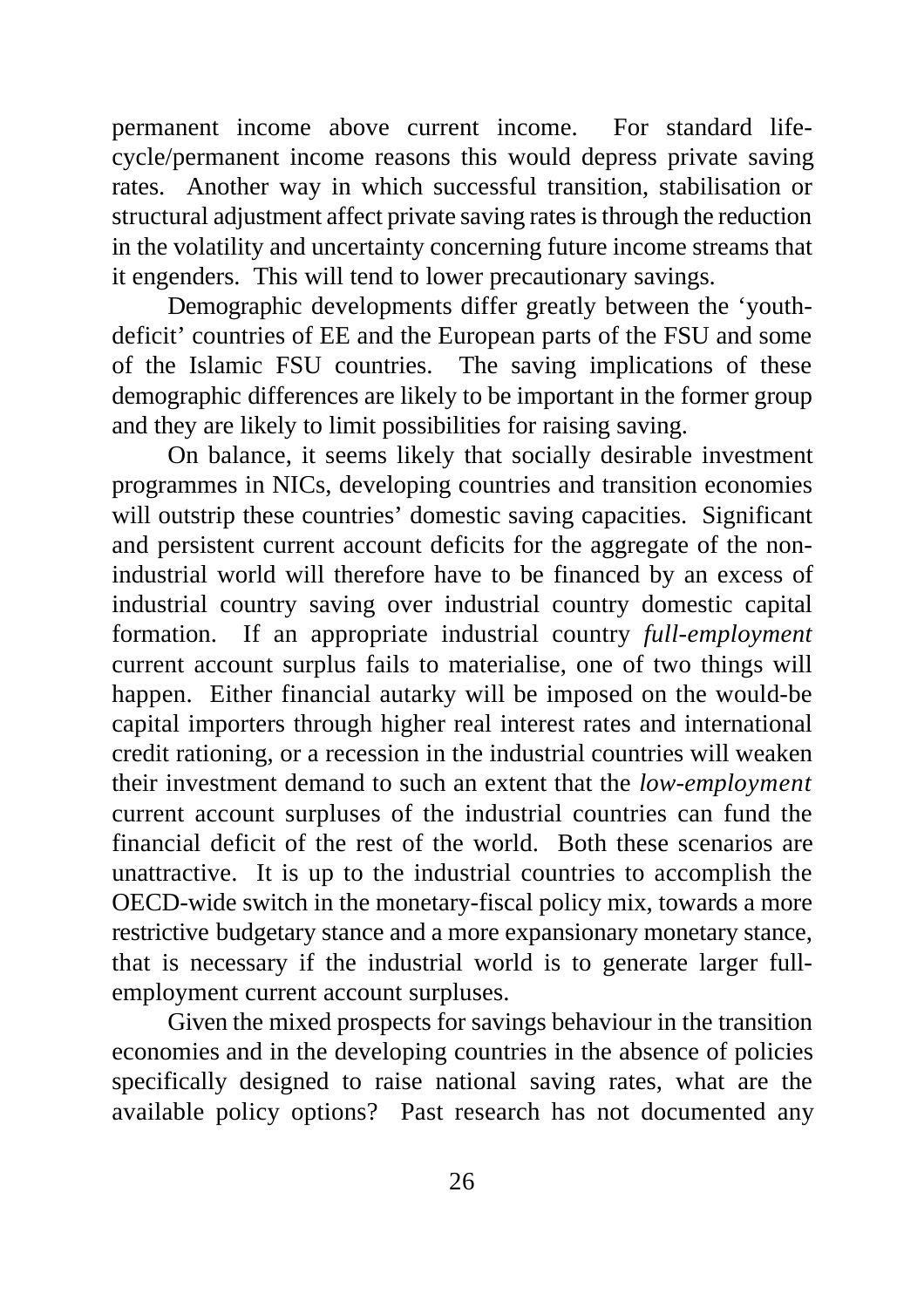significant sensitivity of aggregate private saving to its real after-tax rate of return. If this empirical regularity continues to hold, we must be looking either for policy changes or other exogenous events that raise public saving without a corresponding reduction in private saving or for developments that shift the private saving function, that is, raise the amount saved by the private sector at any given rate of return, for a given level of public saving. A number of policy options (most of which can be applied throughout the world), are considered in Section V below.

# **III THE IMPORTANCE OF MACROECONOMIC STABILITY**

Macroeconomic stability is an intermediate public good whose provision cannot be contracted out to the private sector. Not only is its financing the natural province of the state, producing or providing it is one of the inescapable responsibilities of national governments and international agencies and institutions.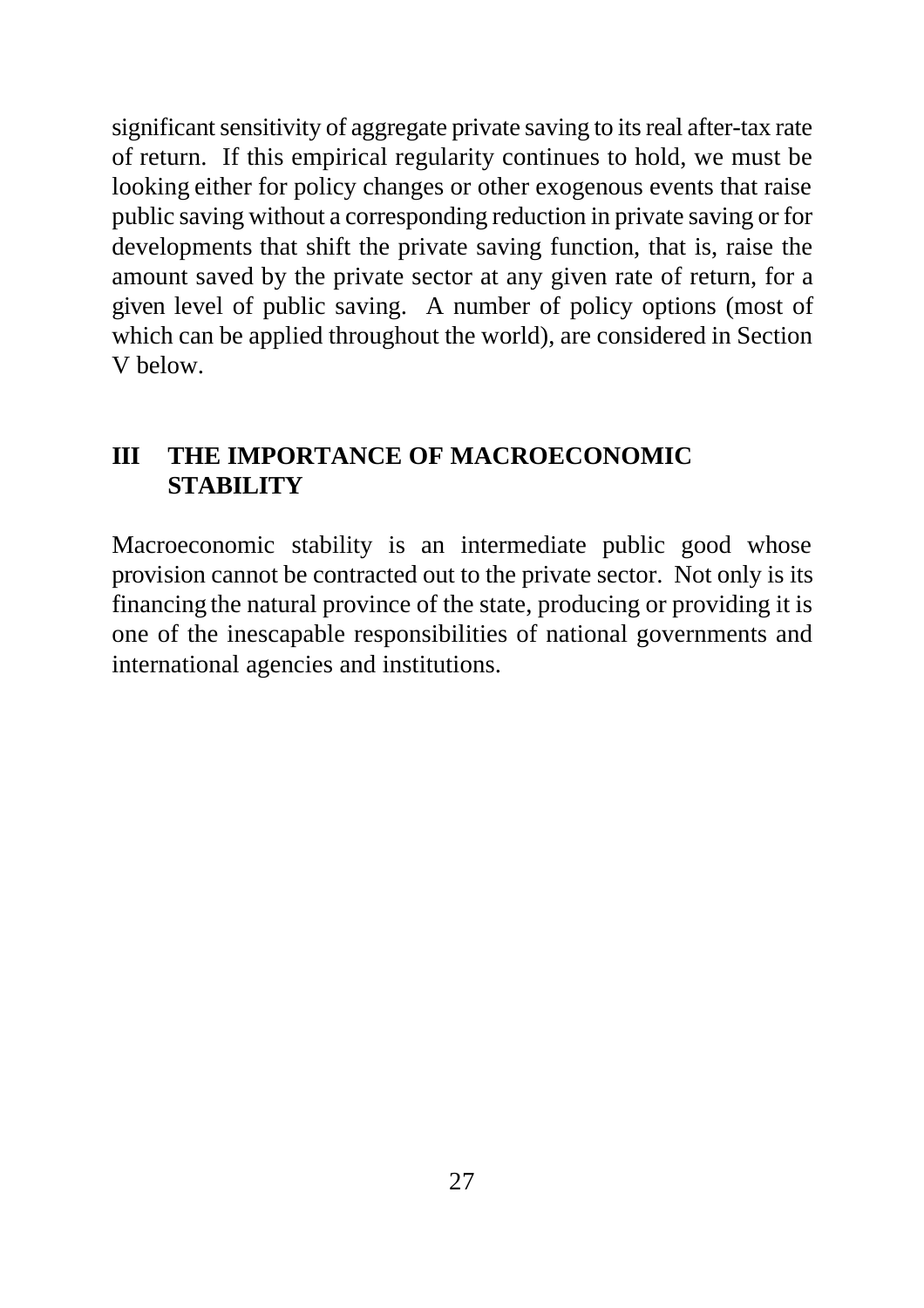#### **Macroeconomic stability — causes, consequences and cures**

Macroeconomic stability matters because uncertainty impairs economic performance across the board. Macroeconomic instability contributes significantly to the uncertainty faced by enterprises and households (as workers, as savers/portfolio holders and as consumers). Elsewhere we have written at length about macroeconomic instability—its causes, costs and cures (see Buiter, Lago and Stern (1995)) — so we shall we relatively brief here. In examining the costs of avoidable macroeconomic instability, it is necessary to consider the implications of loss of control, the damage inflicted by corrective stabilisation policy measures necessitated by prior loss of control and the cost of policy actions intended to forestall future loss of control. All IFIs have an interest in these issues. Several of them, such as the IMF and the World Bank, play an important role in macroeconomic adjustment programmes for individual countries. Others, such as the WTO and its predecessor the GATT (and also the IMF), play a key role in designing, monitoring and enforcing international rules of conduct that can reduce the risk of negative-sum national policies being adopted by member states.

There are two distinct kinds of macroeconomic instability that can have a major impact on microeconomic performance. The *first* concerns global systemic failure and the ensuing collapse of effective demand and economic activity. The Great Depression of the Thirties is the prime example of such a catastrophic development. Fortunately, such systemic co-ordination failure is as rare as it is serious. In our view, both globally — through institutions like the IMF, the BIS, the G-7 or the OECD — and at the regional and national levels — through multilateral agencies, national governments and central banks — the knowledge and the means are, in principle, present to cope with this particular contingency. Even in the absence of cataclysmic global economic disaster, there is a role for international policy co-ordination and co-operation to internalise the international spillovers from national macroeconomic policies. Exchange rate surveillance, as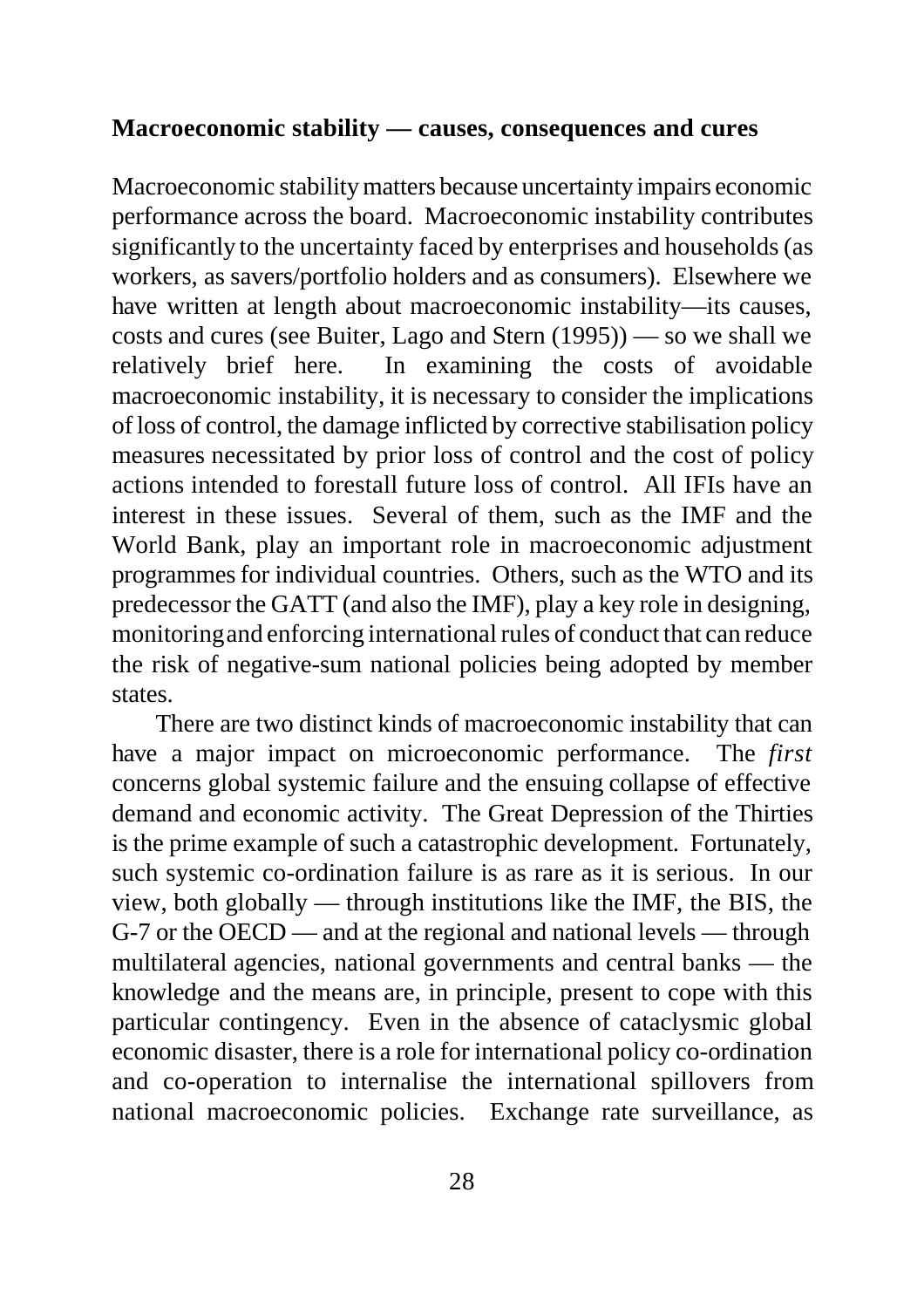practised by the IMF is one expression of this recognition of interdependence and co-dependence. The collective monitoring of the performance of EU member states *vis-à-vis* the Maastricht convergence criteria (for inflation rate, interest rates, the exchange rate, public debt and public deficits) is another example of a collective institutional response to the perception of spillovers and international externalities. The debt crisis of the 1980s provides another example of a systemic macroeconomic problem. Its origins can be traced to national macroeconomic mismanagement, both in the creditor countries of the industrial world and in the indebted developing countries, following the oil price shocks of 1973 and 1979 and the resulting need to 'recycle' the current account surpluses of the oil exporting countries. International financial markets, commercial banks, national economic policy makers and some of the IFIs overestimated the extent to which the low (ex-post) real interest rates of the seventies would persist into the future and underestimated the likelihood of sovereign default.

The *second* kind of macroeconomic instability concerns unsustainable fiscal, financial and monetary policy programmes. It often manifests itself through outright inflationary financing or else through a significant rise in the public debt-GDP ratio without a commensurate increase in the government's capacity for generating sufficient future primary (non-interest) budget surpluses. The 'technocratic' costs of achieving and maintaining macroeconomic stability are probably not very high — just the salaries of the (noncorrupt) central bank and Treasury officials in charge of the design and implementation of macroeconomic policy. The political costs of eliminating the real resource appropriation patterns associated with high inflation and non-transparent budgetary and quasi-budgetary procedures represent the real obstacles to change. High and rising inflation, occasionally even exploding into hyperinflation, results when domestic and international markets are unwilling to absorb monetary or non-monetary debt in quantities sufficient to finance the government's budget deficit in a non-inflationary manner.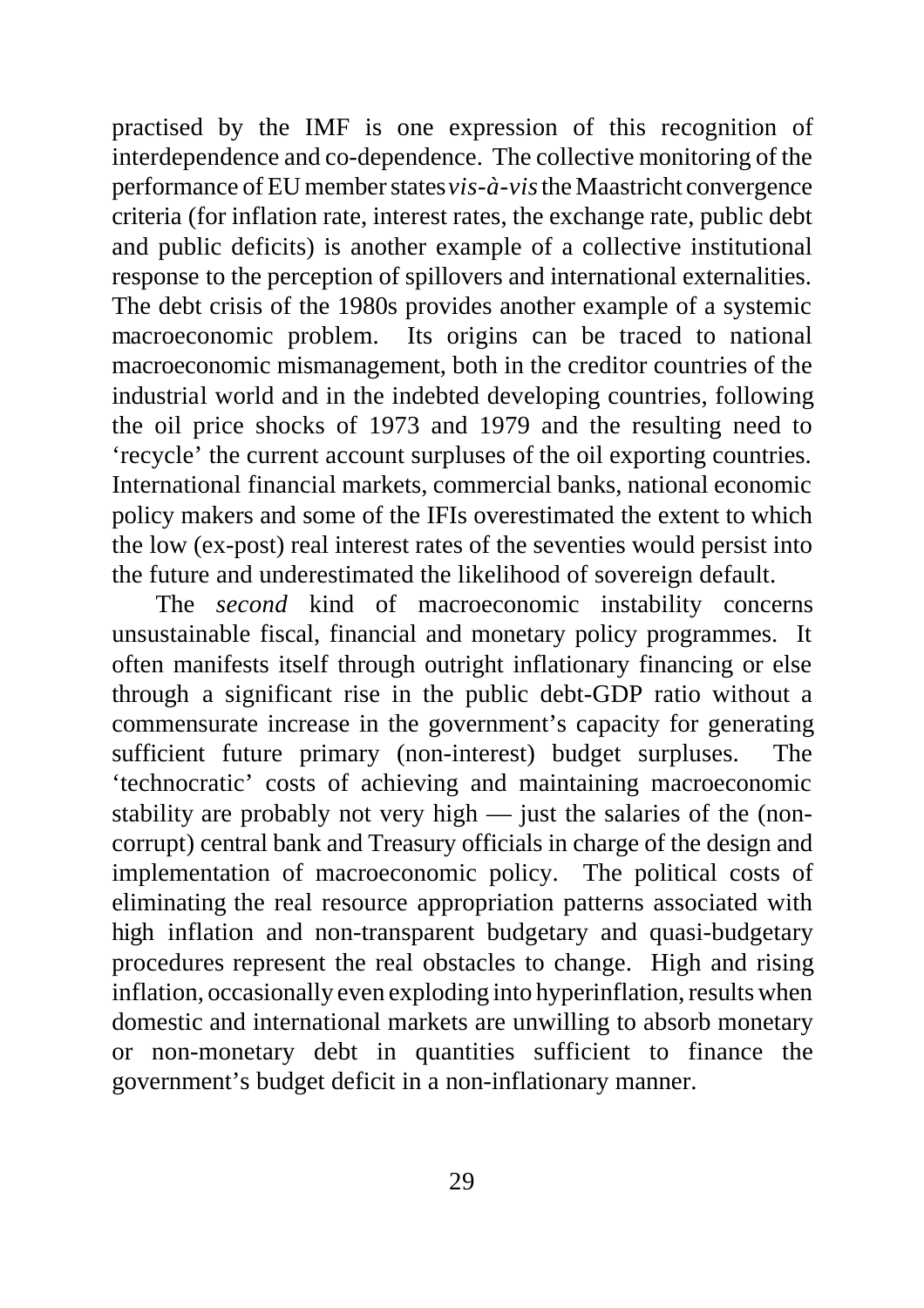Moreover, as the Mexican crisis of 1994—95 shows, high inflation can also be the ultimate outcome of a sequence of events that starts with an unsustainable increase in externally financed private sector spending and culminates in a banking and foreign exchange crisis with large private losses which eventually lead to government budget deficits or quasi-fiscal deficits if these losses are subsequently underwritten (wholly or in part), by the public sector. The anticipation of the likelihood of an eventual public sector bail-out of course helps make this chain of events more likely. Improved supervision of domestic financial institutions (especially banks), a credible commitment not to bail out domestic or foreign investors and financial institutions, and controls on capital inflows, are the only policy options capable of forestalling such crises.

Increased recourse to the inflation tax in the face of an otherwise unfinanceable public sector deficit is unlikely to provide a lasting solution to the problem of an inconsistent fiscal-financial-monetary programme. The amount of real resources that can be appropriated through the 'inflation tax' is limited and will ultimately decrease when the rate of inflation becomes sufficiently high $2^7$ . This 'seigniorage Laffer curve' reflects both direct international currency substitution (away from the local currency and towards hard currencies) and a shift into domestic non-monetary assets that are better hedges against inflation. The ability to avoid the inflation tax is unequally distributed: the inflation tax, in addition to being inefficient, strikes strongly at the poor and the weak, who are less able to avoid the tax by switching their portfolios towards domestic and foreign assets that are better hedges against inflation. Very high inflation may furthermore increase the primary deficit, *ie* the fiscal deficit excluding interest payments, through the so-called Olivera-Tanzi effect, resulting from delays in settling tax obligations when these are not properly indexed to inflation or subject to an appropriate interest penalty.

When the government or the country at large are (*de facto*) rationed out of the domestic and international financial markets and when the limits of the inflation tax have been reached, a crunch is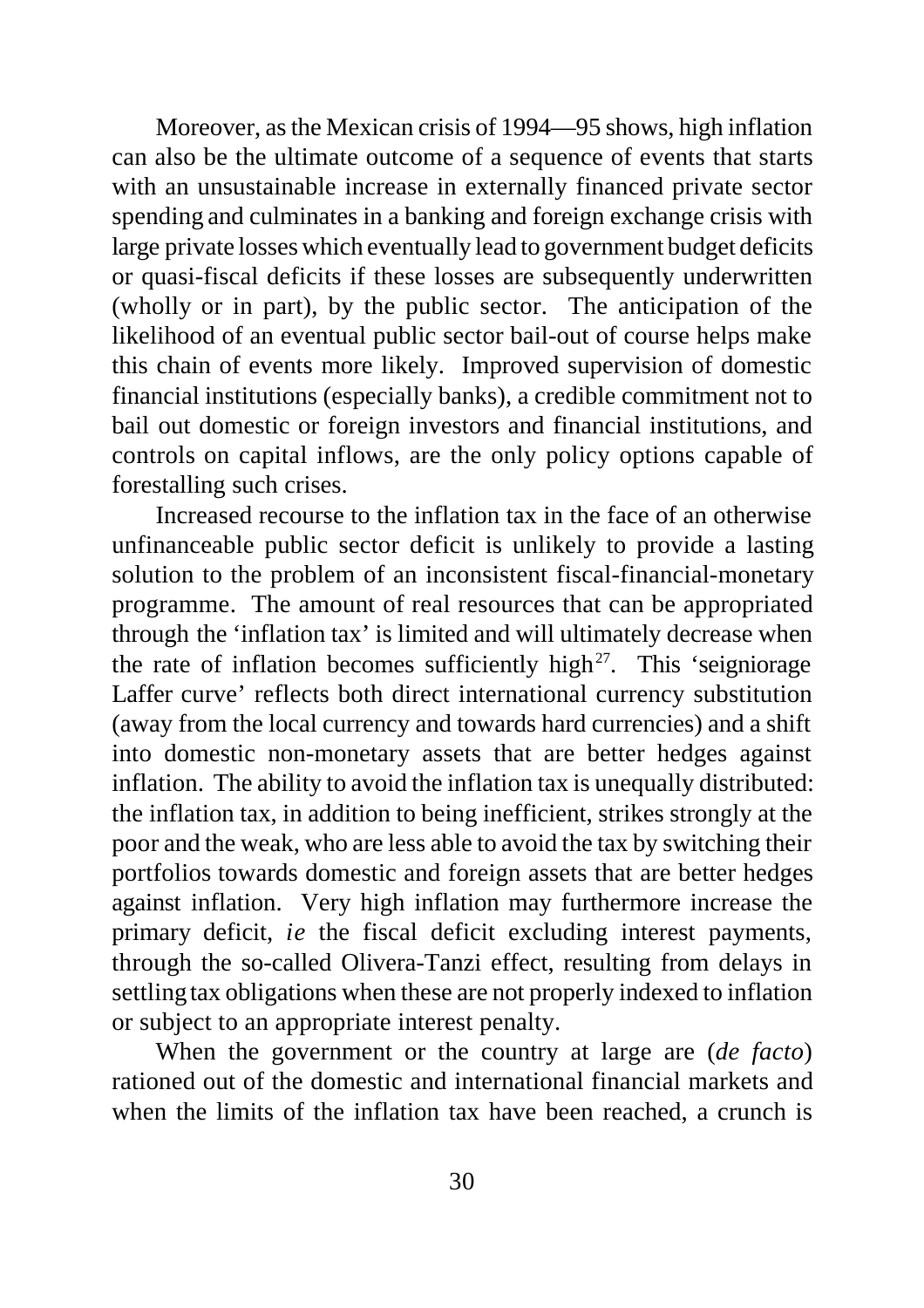unavoidable. Public and private spending will have to be slashed, revenues will have to be increased, or there will have to be default on outstanding debt. Such corrections are both unavoidable and painful. The external manifestations of retrenchment are import compression and the shifting of production of tradable goods towards exports rather than towards domestic absorption. The necessary reduction in domestic absorption typically leads, at least in the short run, to a contraction of production and an increase in open or hidden unemployment. Two points must be made about the costs associated with macroeconomic tightening. First, it makes no sense to criticise governments, or those IFIs that may advise them, for taking corrective action. The necessity to adjust arises from unsustainable policies. Second, there always is a non-trivial domain of choice as to the composition of the policy correction. There is choice about which spending categories to cut, about which taxes to raise, and about which category of debt to default on or reschedule. There may also be flexibility on timing, although this will depend on the co-operation of external agents and on the perceptions of markets.

## **Aggregate evidence on the relationship between macroeconomic instability and economic growth**

Over the last three decades, low or moderate inflation and reduced macroeconomic distortions (such as over-valued official exchange rates) have been characteristics of fast-growing economies, as can be seen in Table 3. Conversely, economies with a poorer growth record have also experienced higher inflation and stronger distortions.

Nevertheless, the time-series and cross-sectional evidence on the relationship between macroeconomic stability, on the one hand, and microeconomic efficiency and growth, on the other, should be interpreted with care. Both macroeconomic and microeconomic performance are endogenous. There may be no straightforward causal interpretation of the correlation between the two or the incremental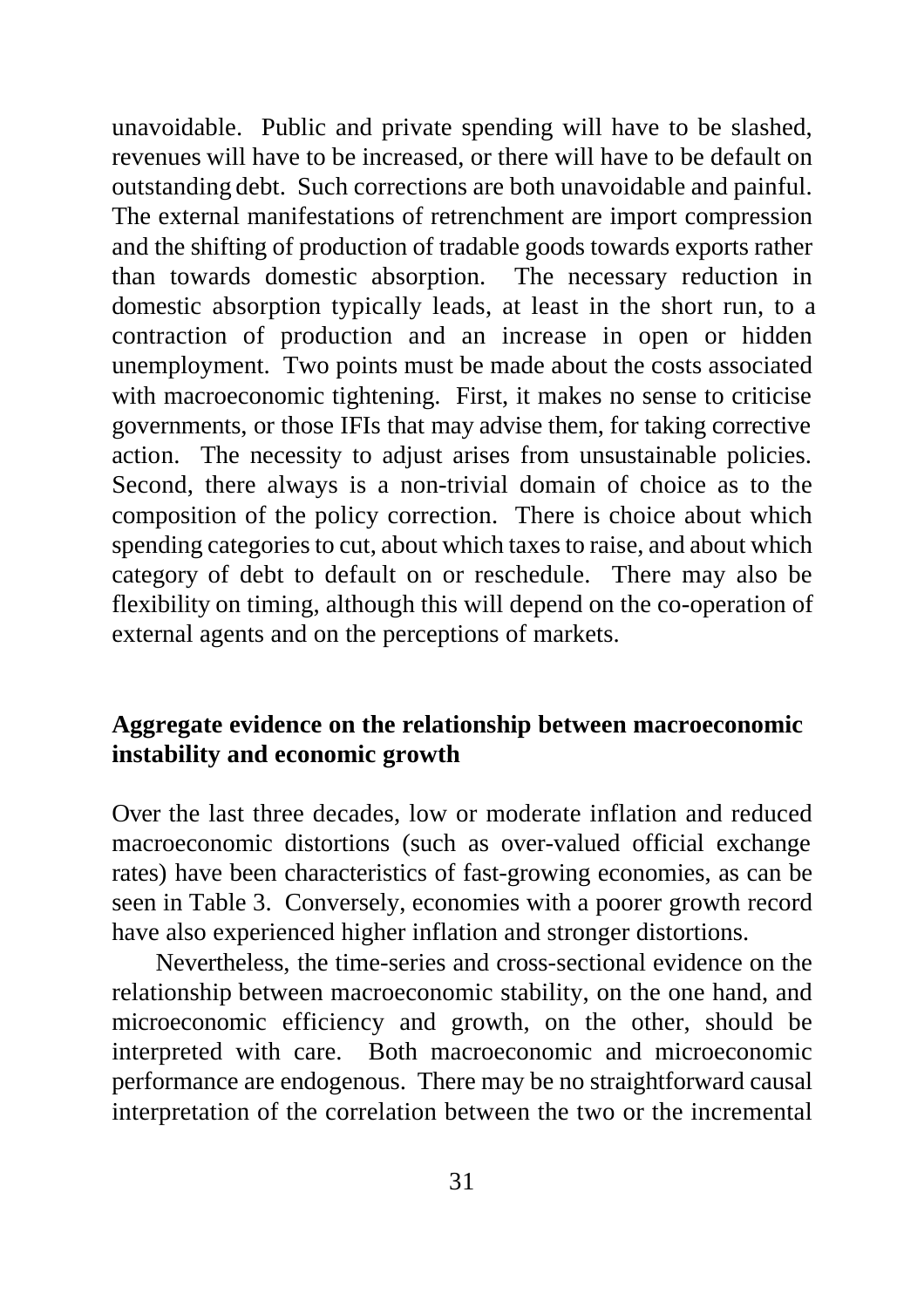predictive content of the one with respect to the other. The possibility of two-way causation — and even of common third factors causing both — is especially relevant at low and moderate rates of inflation. When annual inflation begins to run in the hundreds or when monthly inflation rates get into double digits, there can be little doubt, however, that macroeconomic malfeasance depresses growth and lowers allocative efficiency. Referring to the experience of a group of very high inflation, middle income countries, Bruno states:

The fact that growth is systematically higher after a sharp stabilisation is consistent with the finding that very high rates of inflation are definitely harmful to growth. Stabilisation by itself, even before sustainable resumption of investment and long-run growth, improves resource allocation and total factor productivity. (Bruno, 1993)

Support for this proposition can be found in a large number of case studies (*eg* Cooper, Corden, Little and Rajapatrana (1993), Corden (1990), Bruno, Fischer, Helpman, Liviatan and Meridor (eds) (1991)).

On the other hand, at lower rates of inflation (say 15% a year or lower) there is less evidence of any clear pattern of covariation between inflation and growth or between inflation and other observable indices of efficiency, such as total factor productivity. Much of the relevant evidence is surveyed, discussed and extended in Fischer (1991, 1993). These conclusions are confirmed in a recent paper by Robert Barro (Barro (1995a)), which finds that the empirical evidence from more than 100 countries over a period of 30 years suggests that the adverse effect of inflation on growth is clear only when inflation is high: the estimated coefficient of growth on inflation is statistically significant (albeit small  $^{28}$ ) when inflation averages more than 15% per year. The estimated coefficient of growth on inflation is not statistically significant when inflation averages less than  $15\%$  per annum.<sup>2930</sup> Thus, in speaking of the damaging effects of inflation on performance, one must be clear that it is the high rates of inflation that are at issue.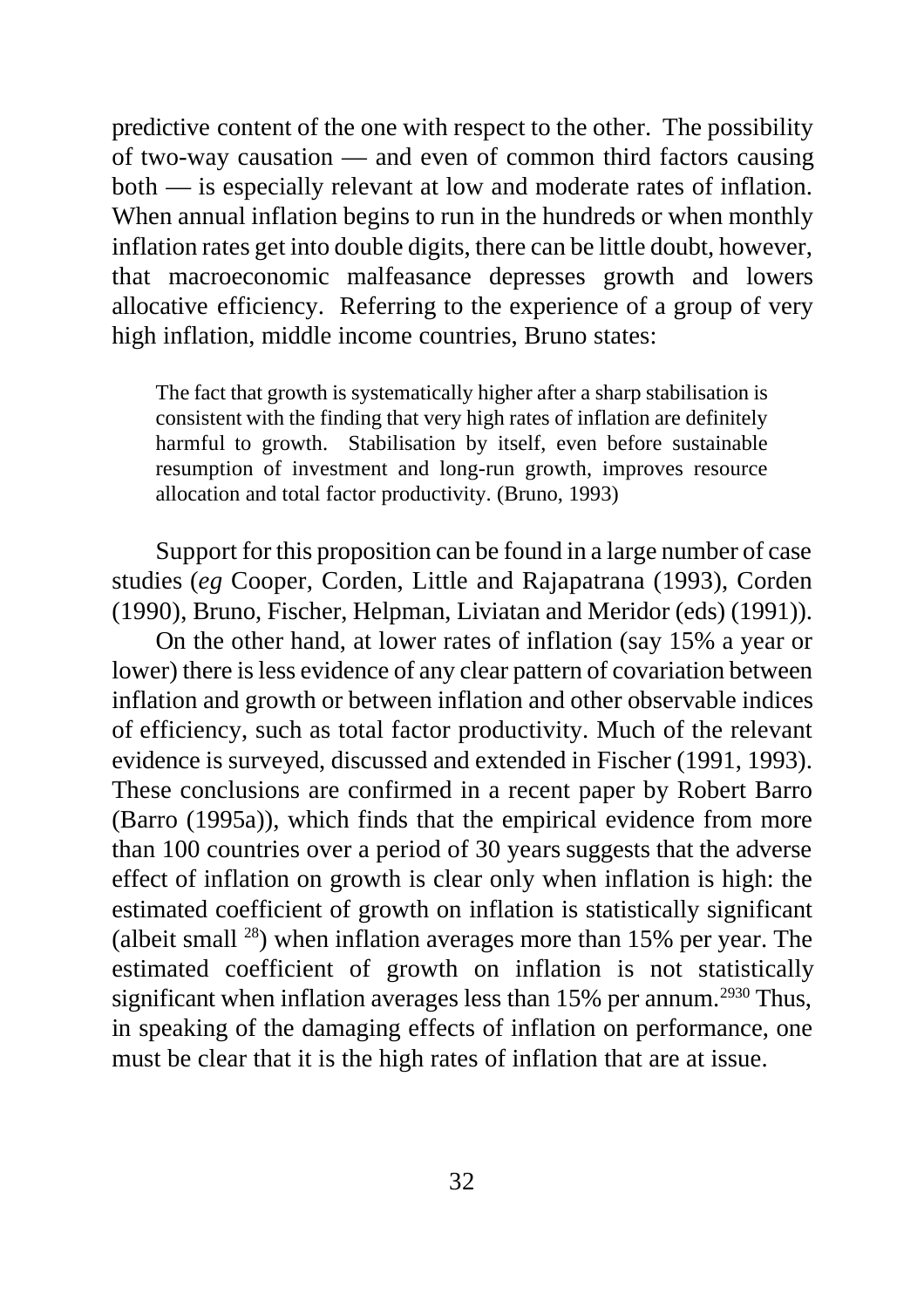## **Macroeconomic instability and enterprises**

Technology, the quantity and quality of material inputs and outputs, and the skills of labour and management, are clearly essential to enterprise performance. However, the macroeconomic environment surrounding the enterprise is no less relevant. Comparable projects and enterprises perform very differently in countries with differing macroeconomic and regulatory frameworks (see *eg* Kaufmann (1991) and World Bank (1991b)). If these frameworks provide stable signals and low transaction costs, the quality of enterprise decisions, and thus the odds of success, improve. Any factors influencing the cost to firms of entering into contracts (be they implicit or explicit, market-mediated or administratively determined, repeated or one-off, with outsiders or with insiders) and of monitoring and enforcing them, will affect enterprise performance. The macroeconomic environment is an important determinant of the *transaction costs* incurred among themselves by the parties that are stakeholders in the enterprise, and by the enterprise itself in its market-mediated transactions with other enterprises, households and other customers or suppliers.

The mechanisms linking inflation to microeconomic performance can be spelled out more explicitly as follows. At a qualitative level, the connections are reasonably well understood<sup>31</sup>. The costs associated with fully anticipated inflation are 'shoe-leather' costs (borne mainly by households) and 'menu costs' <sup>32</sup> borne mainly by firms. They fall into the 'probably true but surely unimportant' category. If there were no other costs associated with inflation, no-one would be deprived of sleep because of it.

More important is the empirical fact that high inflation tends to be associated with (i) variable and uncertain inflation and (ii) relative price variability and uncertainty. The reasons for this empirical association lie partly in the nature of private and public sector wage and pricesetting mechanisms — and more generally in the whole range of contracting arrangements among economic agents — and partly in the realm of political economy. High inflation is often the ultimate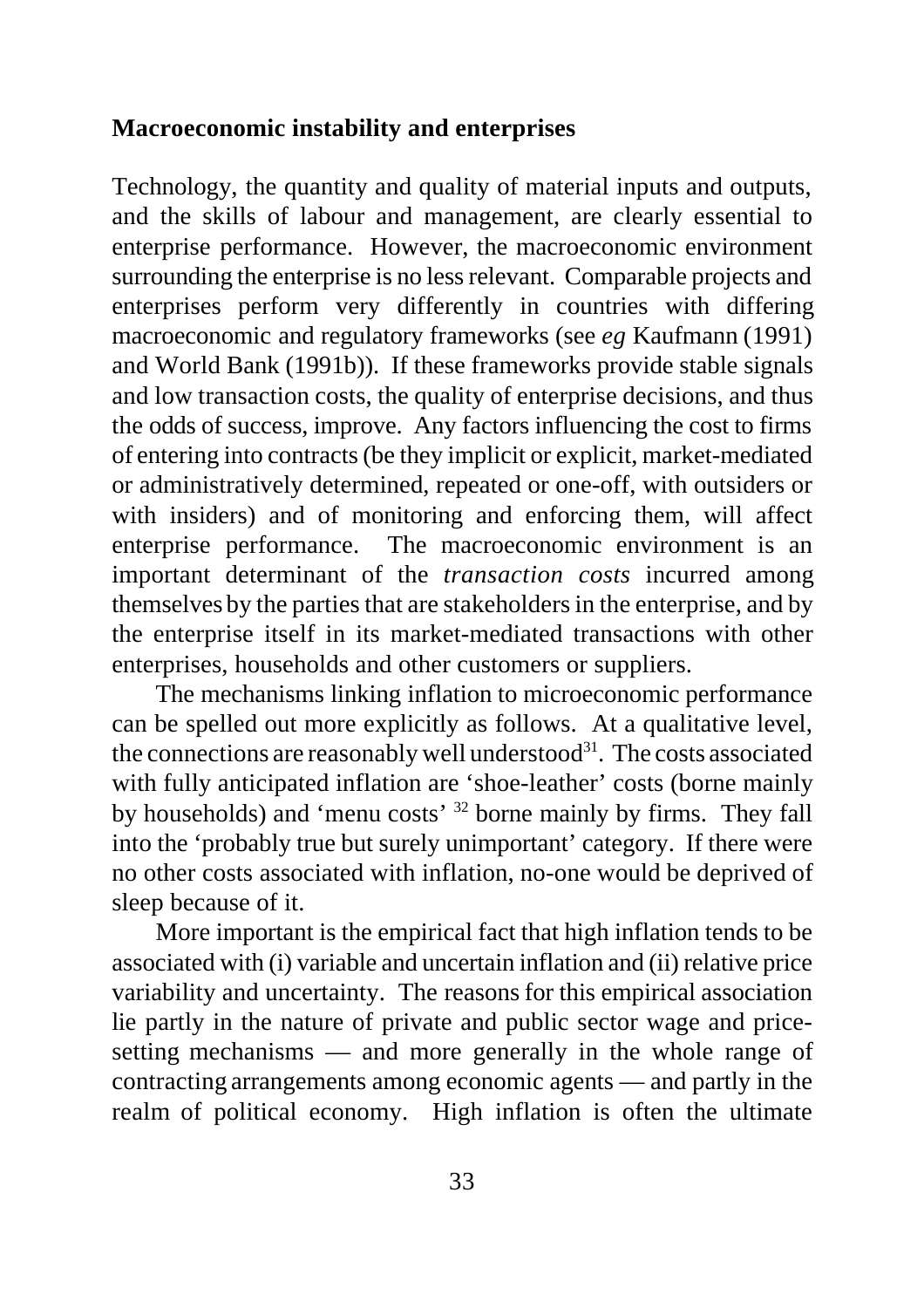monetary manifestation of unresolved social conflict about public spending and its financing. The resolution of this underlying political and social conflict is a highly uncertain process. Since complete contingent markets are a theoretical abstraction, high inflation increases the incidence of false signals, and creates confusion about the interpretation of observed price changes. How does one tell whether they are permanent or transitory? Are they relative price changes requiring an allocative response or just the 'local' manifestations of an increase in the general price level requiring no resource reallocation? By increasing the 'noise-to-signal ratio' of observed price changes, inflation therefore impairs the allocative efficiency of the price mechanism.

Inflation (especially high and uncertain inflation) and the anticipation of (eventual) future fiscal and monetary policy actions to control inflation increase the uncertainty of the economic environment within which private agents make production and investment decisions. Future fiscal correction may directly affect business profitability if it involves changes in taxes or subsidies. Changes in public sector infrastructure investment may directly impinge on future project performance. In addition, fiscal retrenchment will tend to be associated with a cyclical decline in economic activity, a reduction in employment and a depreciation of the real exchange rate (an increase in the relative price of traded to non-trade goods), as well as with changes in other key relative prices (*eg* real wages and energy prices).

Investment involves the commitment of resources today in anticipation of future, uncertain returns. To a greater or lesser degree the decision is irreversible and the resources committed to investment projects are 'sunk'; they cannot be easily recovered or reallocated to alternative uses if the expectations of future profits which motivated the investment fail to materialise (see Dixit and Pindyck (1994)). In other words, when a firm installs a unit of capital today, it also acquires the 'put' option of reselling that unit of capital at some future date. The value of that 'put' option will be greater the higher the resale price (net of adjustment costs) relative to the current purchase price and the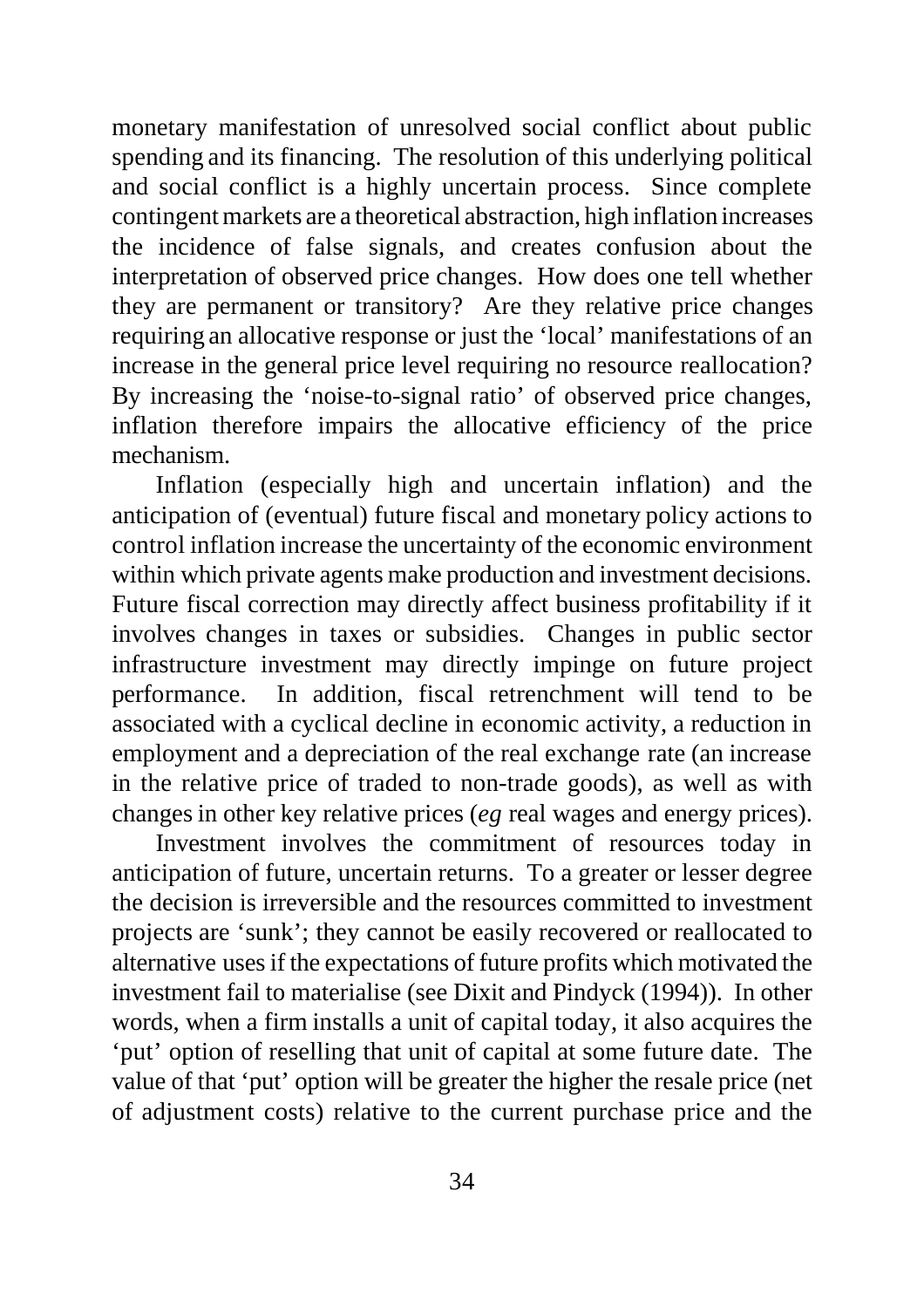greater the uncertainty surrounding the future returns to the investment. From this perspective increased uncertainty depresses investment.

There are other arguments, associated with costs of expansion in the future if plant size proves inadequate, which could point in the direction of an expanding investment in response to greater uncertainty. The argument is developed by Abel, Dixit, Eberly and Pindyck (1995) and is sometimes summarised as the 'limited expandability' effect. Whether *on balance* the response of investment to increased uncertainty is positive or negative is an empirical issue. Regardless of whether the investment is expanded, contracted, delayed or brought forward, real economic performance worsens as a result of the increase in uncertainty as the firm (and the economy) are more likely to be stuck with excess capacity or deficient capacity. Recent firm-level empirical evidence for the US suggests that an increase in uncertainty depresses investment (see Leahy and Whited (1996)). The empirical evidence surveyed by Pindyck and Solimano (1993) suggests that investment is more likely to be delayed and depressed in the aftermath of stabilisation in high inflation countries. If the irreversibility effect dominates the limited expandability effect, it would indeed be rational for investors to exercise such a 'wait and see option' (see Dornbusch (1990)). Only when sufficient commitment to the reform process is shown and a track record is established does private investment resume strongly.

Greater caution may therefore be the rational private sector response to macroeconomic instability. This is compounded by the *financial short-termism* effect of high inflation. Private markets, for reasons that are not fully understood, often do not fully index the capital value of long-term outstanding debt but do fully index shortterm interest rates. In this borrowing environment loans become inevitably very short-term. In those circumstances the long-term financing of investment may be impossible, borrowers are faced continuously with the problem of rolling over their debt and the risk of a credit crunch is ever present.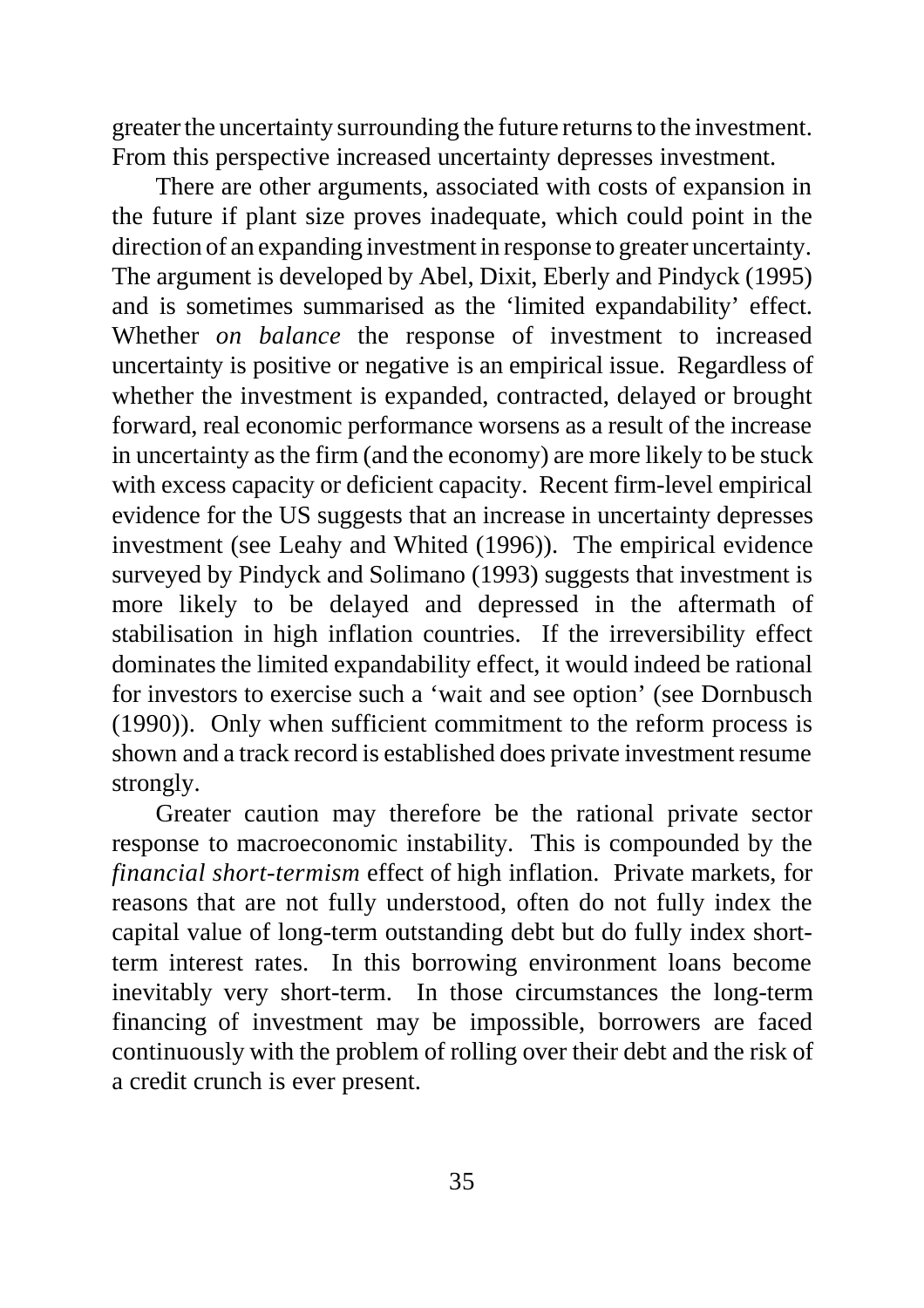## **Macroeconomic instability and households**

Macroeconomic instability affects households through inflation and through the likelihood and duration of unemployment. Even in those countries that have public unemployment insurance<sup>33</sup> programmes, the standard of living of a worker falls sharply when he or she is made redundant. Much of an individual's unemployment and labour income risk is *idiosyncratic*, that is, specific to the individual rather than general. Idiosyncratic risk is, in principle, diversifiable. Adverse selection and moral hazard problems are the reasons most individual labour income and unemployment risk nevertheless cannot be insured privately<sup>34</sup>. Unemployment risk does have a common component, however, reflecting economy-wide macroeconomic developments, both cyclical and structural. Since these aggregate or common risks cannot be insured (although the income consequences for the unemployed can be), economic performance can be enhanced only by minimising the shocks that perturb the unemployment rate.

Without subscribing to the 'if it moves, stop it' approach to stabilisation policy, we accept the view that not all fluctuations in output and employment represent Pareto-efficient fluctuations in the natural rate of unemployment. Both aggregate demand shocks and aggregate supply shocks can produce (possibly persistent) deviations of the actual unemployment rate from the natural rate and of actual output from capacity output. Well-designed stabilisation policy (1) does not amplify such fluctuations through inappropriate monetary and fiscal policy actions and (2) tries to buffer and offset, to the extent possible, shocks producing deviations of the actual from the natural rate originating in the domestic private sector and abroad. At the very least this means letting the automatic fiscal stabilisers do their work $35$ . Allowing for predictable endogenous fluctuations in velocity when pursuing monetary targets or interpreting monetary indicators is another necessary ingredient of any well-designed macroeconomic stabilisation rule.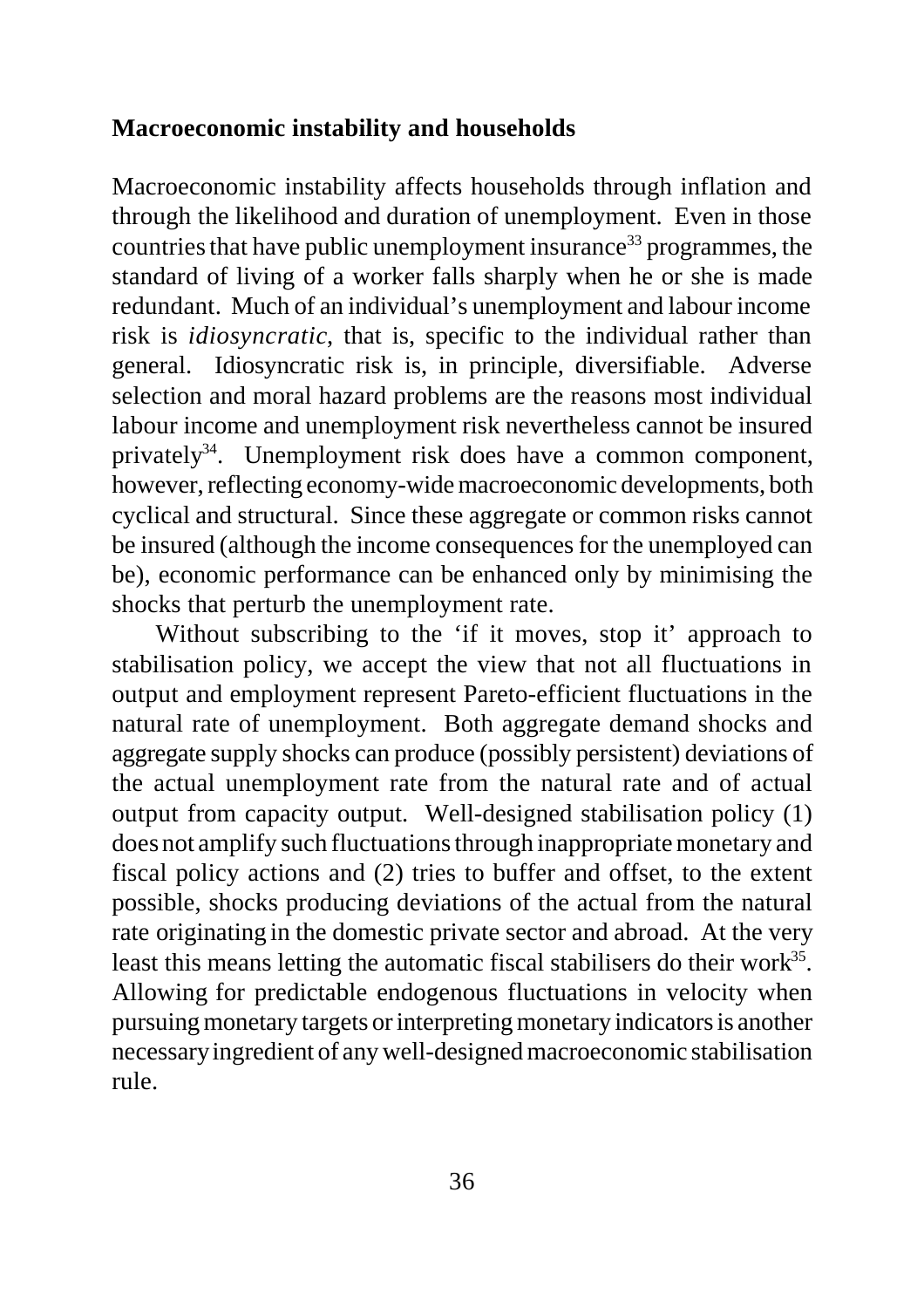Inflation affects households through a number of channels. We have already referred to the 'shoeleather cost' of anticipated inflation. While these are likely to be negligible for low or moderate rates of inflation, very high inflation rates can divert significant resources from socially productive activities to privately rational, but socially unproductive, activities such as hyperactive financial portfolio management and rent seeking. Typically, the financial and public relations managers of enterprises become more senior and better paid than the production manager.

Imperfect indexation in the public and private sectors means that high (and uncertain) inflation is associated with major redistributions of resources from domestic currency creditors to domestic currency debtors and more generally from the economically weak and unsophisticated to the economically agile and well-connected. Since workers' financial portfolios in developing countries are largely restricted to transaction cash balances, the inflation tax has been viewed as an outright tax on wages. The regressive nature of the inflation tax and in general the negative effects of rising inflation on real wages have been extensively documented in countries with chronic high inflation such as Argentina and Brazil (see for example Cardoso (1992) and Cardoso *et al* (1995)). A recent study for Brazil, Kane and Morisett (1993) shows, using disaggregated data by income strata, that high inflation hurts the lower and middle classes far more than the upper quintile of the population, who manage to insulate themselves from its effects by taking advantage of high real interest rates and from better — less imperfect — indexation devices to shelter their incomes.

Open inflation is neither the only manifestation of macroeconomic instability nor the only macroeconomic evil distorting enterprise decision-making and performance. The underlying and fundamental problem is the sustainability of fiscal and financial policies. Frequently, governments are able to 'repress' inflation for a while by borrowing heavily, mostly internationally. As Corden (1990) has emphasised, for a given budget deficit, governments often confront a short-run trade-off between monetary financing and external borrowing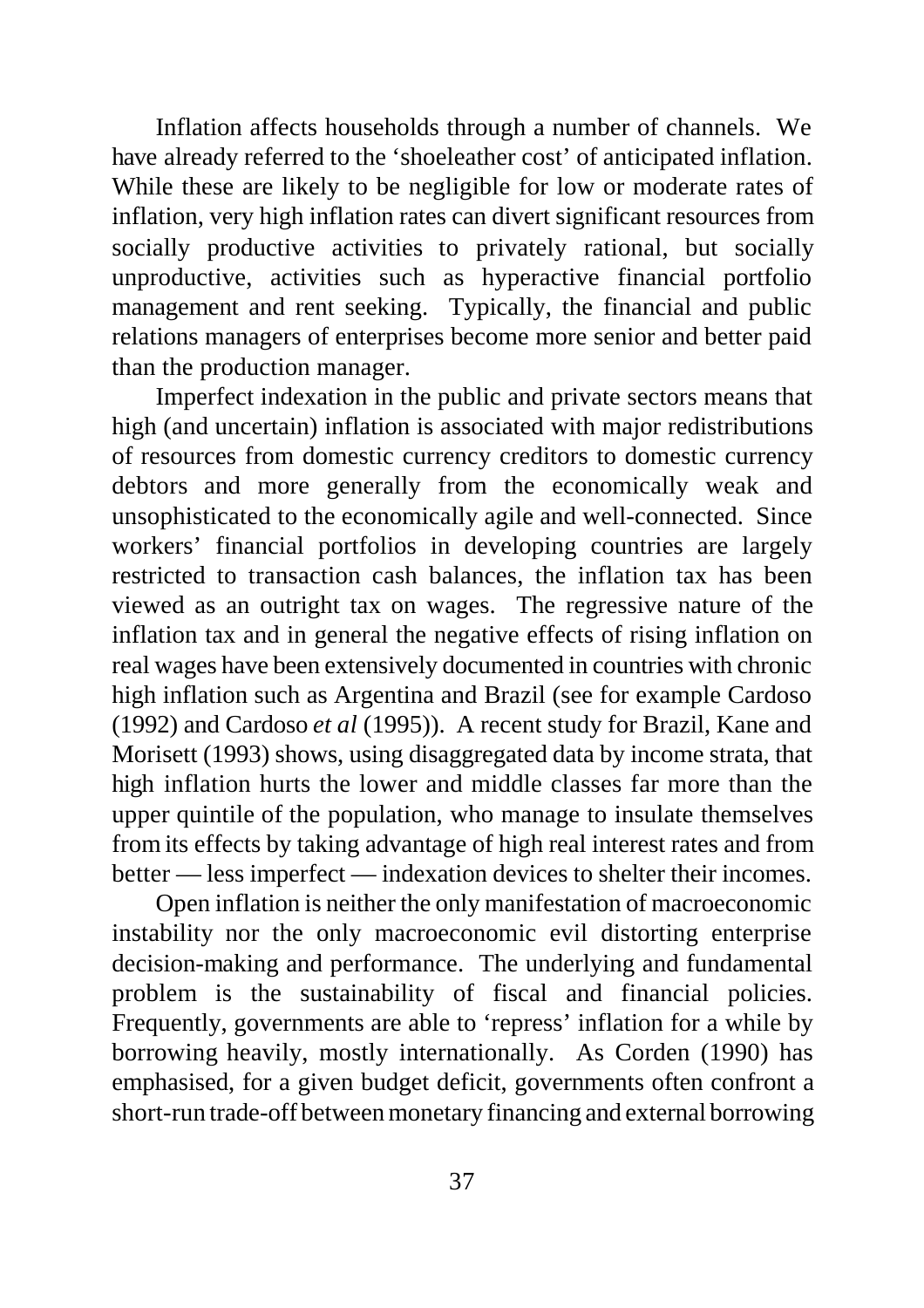(*ie* a trade-off between inflation and the current account deficit). If external finance is available, the inflationary impact of a given budget deficit can be temporarily 'repressed' by letting the exchange rate become overvalued. This strategy, however, may eventually lead to a foreign exchange crisis — and to the introduction of foreign exchange controls and/or outright default — and thus to a sharp adjustment of the nominal and real exchange rate and subsequent high inflation. Many of the enterprise decisions — predicated upon the relative prices and rules prevailing prior to the crisis — may have translated into investments and production processes that are no longer financially viable after the crunch. The resulting sunk investment costs impose heavy dead-weight losses on society.

Countries prone to social conflict and macroeconomic instability often embark on stabilisation attempts which they subsequently abandon following a recurrent pattern. This 'stop-go' policy cycle brings about sharp swings in real GDP, real wages, sales, availability of inputs and so on, introducing volatility and noise in enterprise sales and cash flows and in household income and employment opportunities.

## **Macroeconomic stability and economic performance in the transition economies**

The special experience of Central and Eastern Europe (CEE) and of the Former Soviet Union (FSU) have generated observations that contain important lessons for the whole world, not just for CEE and the FSU.

In the 25 countries of operations<sup>36</sup> of the EBRD there has been a clear relationship between economic performance at the aggregate level and macroeconomic control. As Table 4 illustrates, those countries which have shown the strongest commitment to reform are also the ones which have simultaneously reduced inflation faster, suffered the smallest GDP and fiscal revenue falls, and witnessed an earlier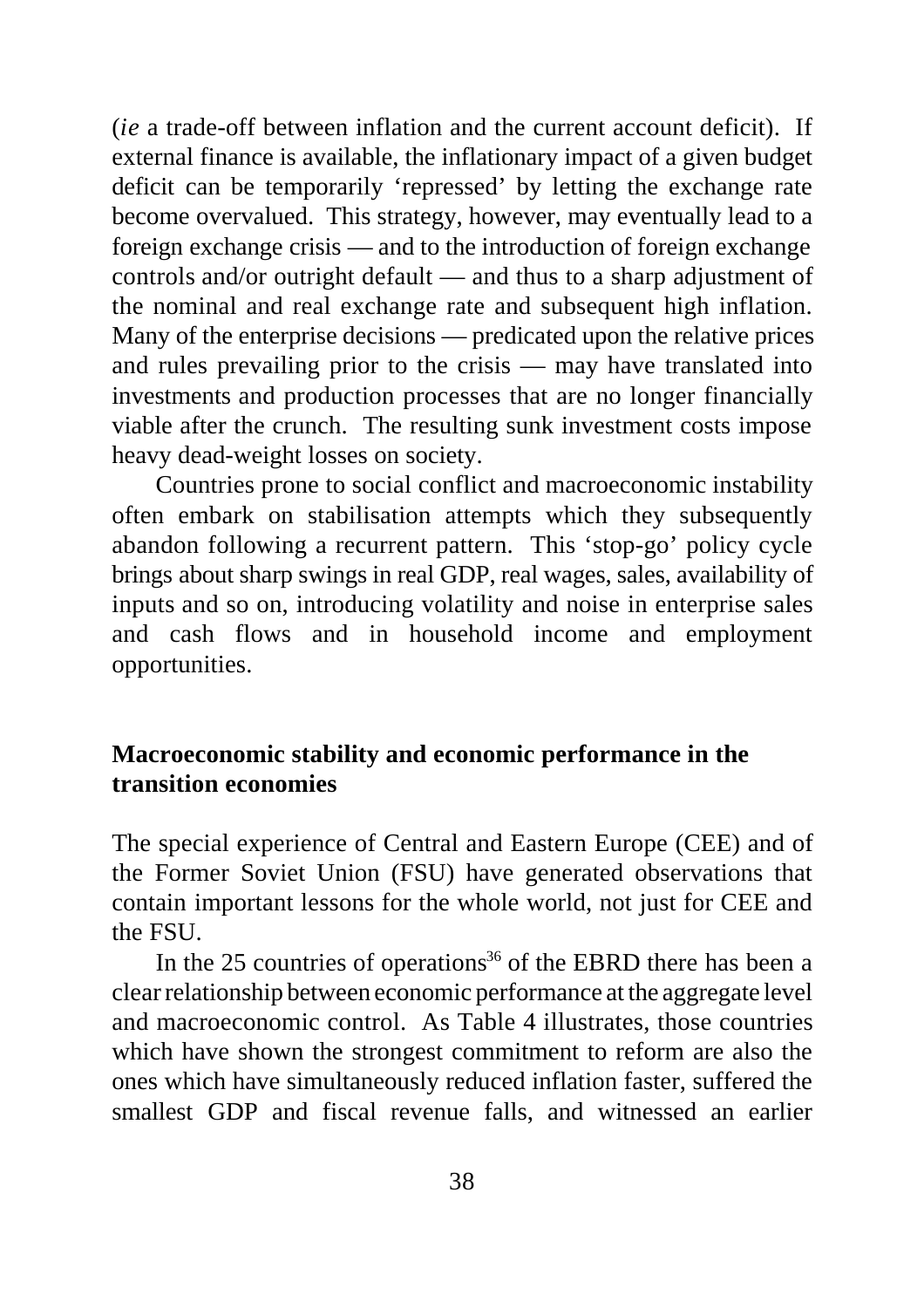resumption of growth. The respective medians of all the indicators for each of the three groups of countries consistently depict the better performance of the faster reformers. For example, the median contraction of GDP at the trough for the advanced reformers is about one-quarter, whereas that for the early transition countries is about one-half. The same striking result applies to annual inflation, 22% versus 125%, respectively, in 1995 (the corresponding figures for 1994 were 21% and 100% respectively).

Support for the view that macroeconomic stability promotes growth by enhancing the quantity and quality of investment can be found in Charts 1 and 2, which are based on a recent survey of investors carried by the EBRD and are taken from the EBRD's Transition Report 1995. Chart 1 shows a positive relationship between the number of foreign direct investment projects in a country and an index of the degree to which several reforms considered important for a successful transition have been implemented. The relationship is non-linear, suggesting something like a threshold effect.

Chart 2 shows a negative relationship between a country's rate of inflation and the same FDI measure.

In a recent study, De Melo, Denizer and Gelb (1995) (and see also World Bank (1996)) calculate the profiles followed on average by inflation and real growth in countries in transition during the years prior to a reform breakthrough and during the years following that breakthrough. Their results are summarised in Charts 3 and 4. Radical reformers suffer an initial fall in real income of about 13% and a jump in inflation to 14% per month during the year following the 'big bang'; nevertheless, they are able to: (i) resume positive growth four years later; and (ii) control inflation to just below 3% per month during the fifth year. The typical pattern of recovery is one of rapidly expanding private sector activity outweighing the contraction in public enterprise output. A parallel structural change occurs in the sectoral composition of GDP, with the services sector increasing its share of GDP by 10 percentage points and with industry — particularly heavy industry witnessing a similar drop of its GDP share. By contrast, the countries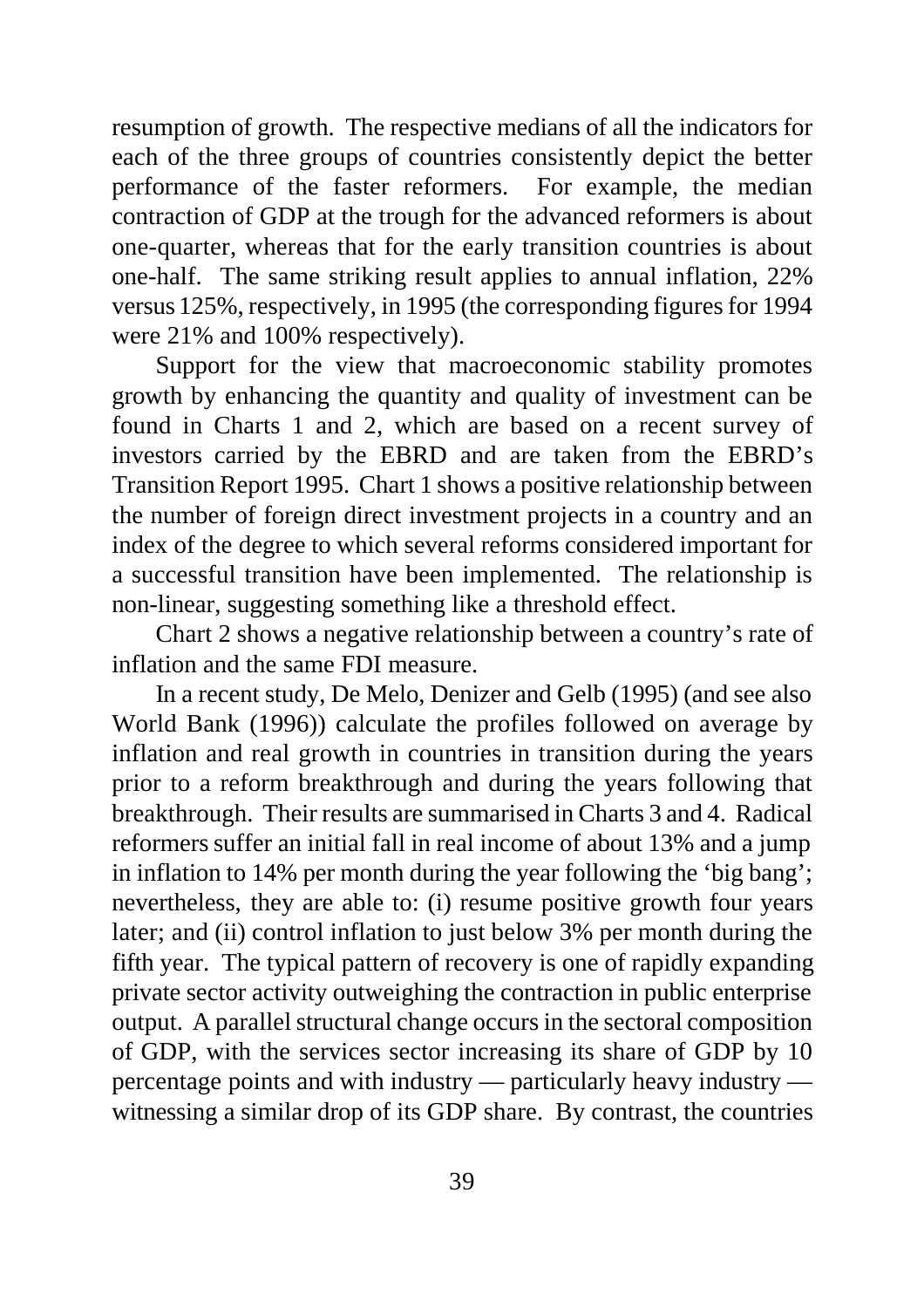that postpone reform, although they are able in the beginning to limit real income losses and to maintain low 'official' inflation (typically with the help of price controls), end up in hyperinflation (average rates of inflation of 23% per month) and deep depression (average yearly income losses of about 10%). The countries, particularly those in the FSU, which have seen the greatest economic and social traumas including dramatic increases in age-specific mortality rates — are also the ones where macroeconomic control has been lost.<sup>37</sup>

Clearly, in assessing the comparative data the differences in initial political, social, cultural and economic conditions should not be neglected. The countries of the FSU embarked on transition two years later than the CEEC. Furthermore, the splitting of the former Soviet Republics — the economies of which were tightly integrated and complementary — was a far more traumatic shock than that of the dissolution of the CMEA for the CEEC. Moreover, the latter countries had been functioning market economies until the 1940s, some of them even buoyant performers.<sup>38</sup> In contrast, the Russian economy at the time of the Bolshevik revolution of 1917, while growing fast, was a predominately pre-capitalist, agricultural economy. It also was a very statist economy with a high degree of state ownership and control of industry and a repressive set of institutions. A few of the transition economies (notably Bulgaria, Poland, Hungary, Russia and the Ukraine) started their transitions with a sizeable external debt. Others (notably Romania) had little or no external debt to cope with. Hungary and Poland had considerable prior experience with economic reform. Most of the others had to start from scratch around 1990.

There were also considerable differences in initial economic structure. Ukraine, Belarus and Russia were burdened with a legacy of large homogeneous state farms. Memories of the location and operation of the old family farms were more than 70 years old. This greatly complicates land reform and the recreation of a private agricultural sector. In contrast, Poland preserved private ownership in agriculture throughout the communist period and land reform in China and Albania benefited from surviving memories and identification of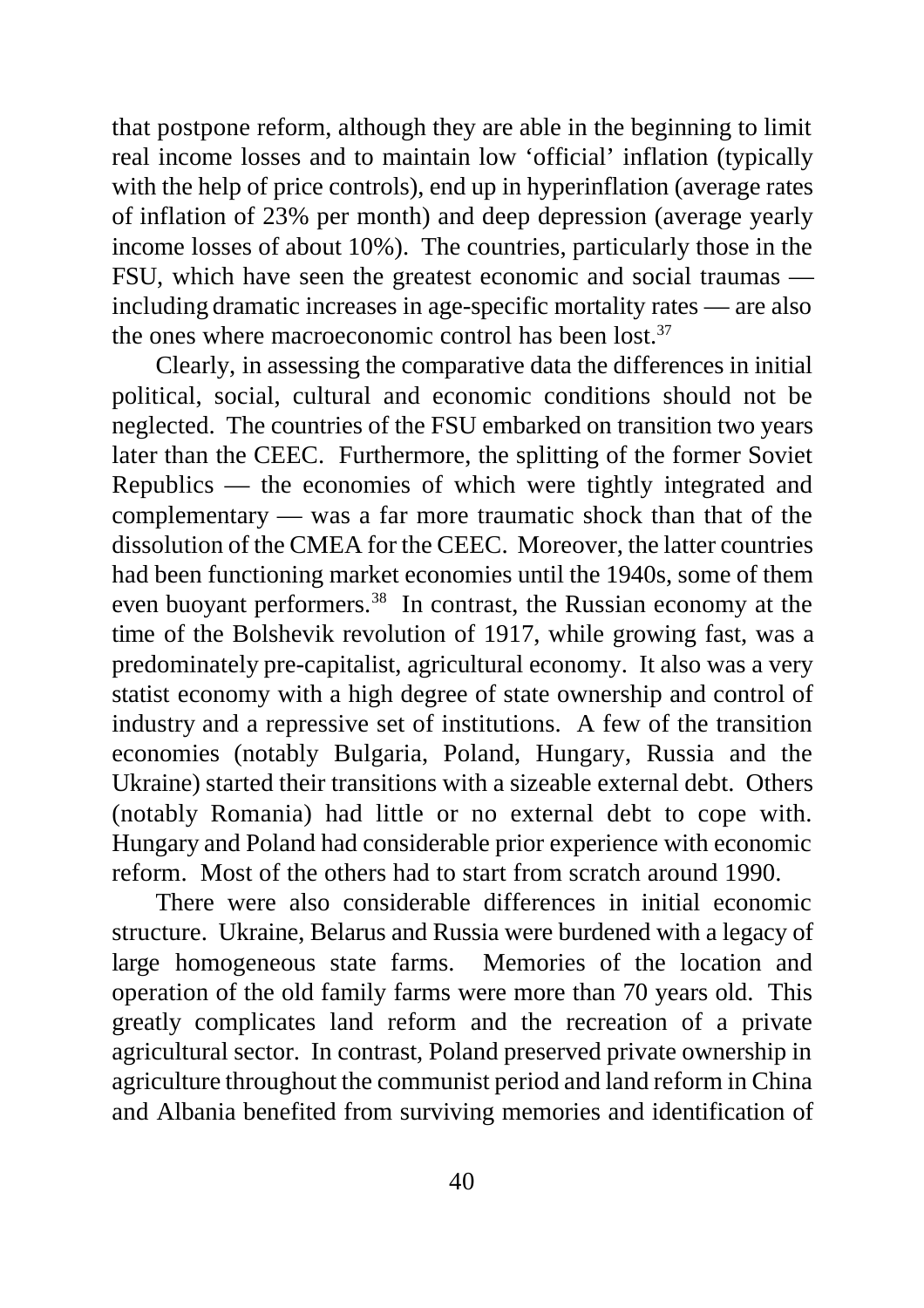private farms and farming (collectivisation having taken place no more than 40 years earlier) $39$  and from the often smaller size and lesser homogeneity of the collective farms. As a result, land reform in Albania was virtually instantaneous. Belarus and Ukraine were also saddled with an industrial structure biased heavily towards heavy capital goods producing industries, for which post-reform market demand was extremely limited.

## **IV DESIGNING POLICIES AND BUILDING INSTITUTIONS TO PROMOTE MACROECONOMIC STABILITY**

The uncertainties and deterrents to investment and good decisionmaking associated with macroeconomic mismanagement — and the expost dead-weight losses imposed by prior decisions based on misguided signals — apply across the economy. These uncertainties are like 'public bads' and macroeconomic stability, a public good. It is one of the key roles of the government in a market economy to provide this public good. In order to achieve this, institutions are required that are conducive to satisfactory macroeconomic performance. The chronicle of macroeconomic developments over the last three or four decades is laced with unsuccessful stabilisation attempts which started off with vigour, but failed to take hold due to the lack of the appropriate institutions that would provide continuity to the process. This is particularly relevant to the economies in transition which have inherited the 'wrong' or 'no' institutions and thus need to develop those tailored to a market economy. Given that a moderate degree of macroeconomic stability is a pre-condition for efficient enterprise decisions and for the productivity of investments, governments need to place at the top of the reform agenda the building of the institutions necessary to achieve and preserve macroeconomic stability. Both domestic and international institutions must be re-designed or created from scratch in order to achieve the best possible global economic performance for the next century.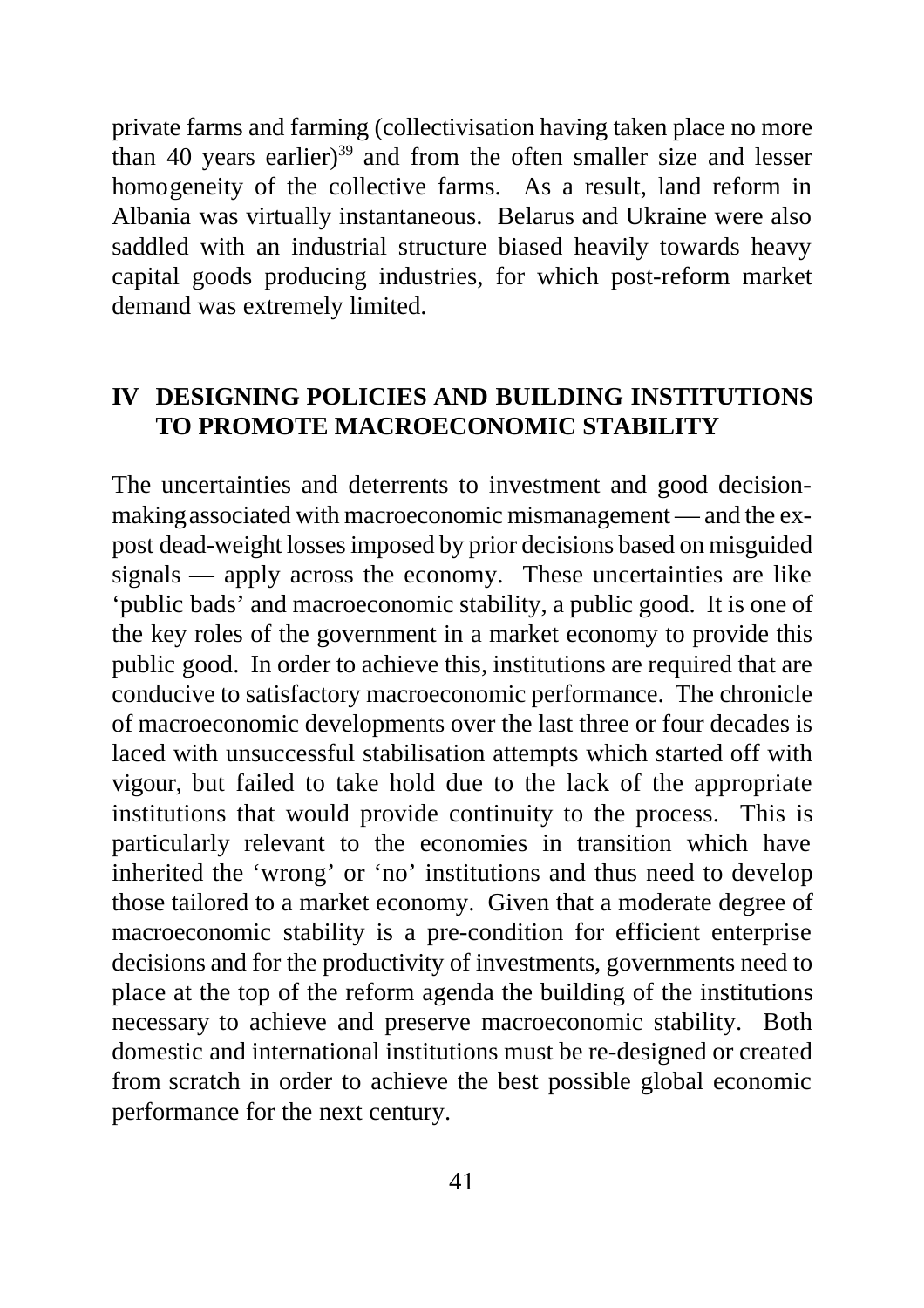# **Building domestic institutions**

What can be done then at the national or sub-national level, through institutional development and the design, implementation and enforcement of proper rules, to avoid unnecessary inflation and unemployment and create the conditions within which the private sector can flourish and generate sustained growth? This is clearly not just a technical issue, but an exercise in political economy. It may require major institutional re-design and even a change in the political system.

One general lesson of the post-war period is the following: do not impose on a country's public administration burdens it cannot handle. The experience of the transition economies emphasizes that even if virtually all former state enterprises have been privatized,<sup>40</sup> there remains the enduring weakness of the general government sector (public administration). Lack of skills, lack of transparent legal incentives, inadequate pay and career structures result in rent-seeking, dishonesty and corruption. This weakness constitutes a major constraint on the speed of transition and reform.

# *Reforming the state*

It follows from this that the transition of the state is perhaps the most important transition of all. Outside the transition economies also, there are many cases where reform of the institutions of general government should have very high priority. The possession (or early creation) of a professional, high-status and well-motivated civil service seems to be a defining characteristic of all the recent economic success stories. Of course, one should beware of confusing necessary with sufficient conditions. It is also important that the highly qualified and competent civil services be content to limit the scope of its actions and interventions to the domains outlined in Section II of this paper. *A*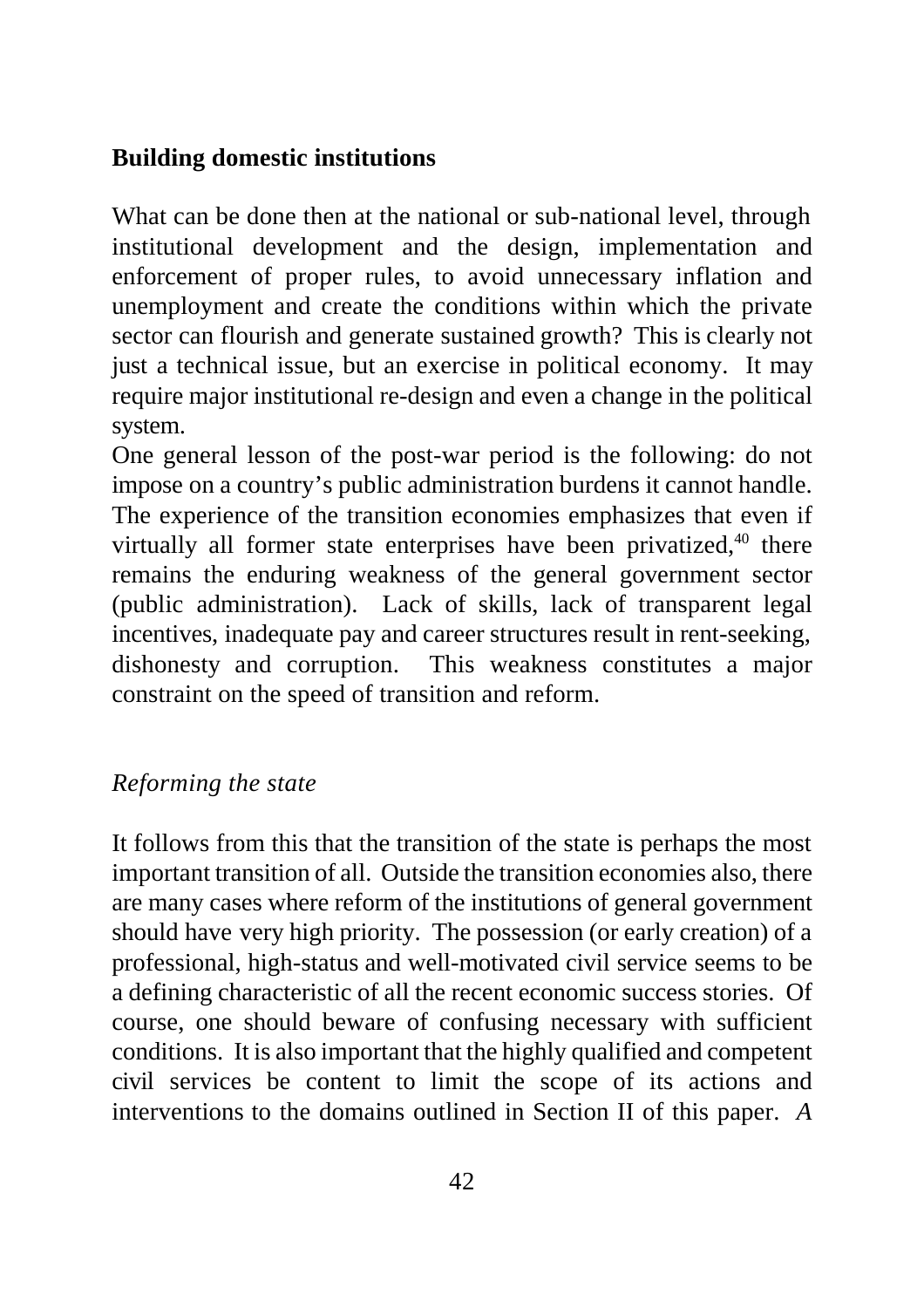*strong but limited state is what is required.* Too many countries still find themselves saddled with a weak but over-stretched, quasiubiquitous and interfering state.

It is vitally important that government regulation and intervention do not create huge incentives for corruption and rent-seeking. Any government regulation and intervention will inevitably create some such incentives. Price controls, rationing and licensing are all subvertible. Transparency and accountability are key to minimising the incidence and severity of these by-products of regulation and intervention.

In order to be able to provide the 'public good' of macroeconomic stability, the economies in transition need to develop the institutions required to perform *inter alia* the following key tasks.

### *Enforcing hard budget constraints*

Enforcing hard budget constraints is the first rule of a market economy. Without it, liberalising markets, freeing prices and privatising state enterprises is pointless. A hierarchy of hard budget constraints can be visualised. The Government/Central Bank should impose a hard budget constraint on the banking sector, thereby prompting commercial banks to enforce hard budget constraints on their borrowers in the enterprise and household sectors. The government should also refrain from extending credit, directly or indirectly, to the non-financial enterprise sector. Any subsidies should be explicit line items in the general government budget. Note that unless hard budget constraints can be imposed on the enterprise sector, stabilisation is virtually guaranteed to go by the board. Explicit or implicit government subsidies will sooner or later show up in either the conventionally measured fiscal deficit, or the 'quasi-fiscal' deficit of the central bank, or the 'deferred' fiscal deficit (the contingent future claims on the public finances currently hidden in the balance sheets of the enterprise sector and/or the banking sector).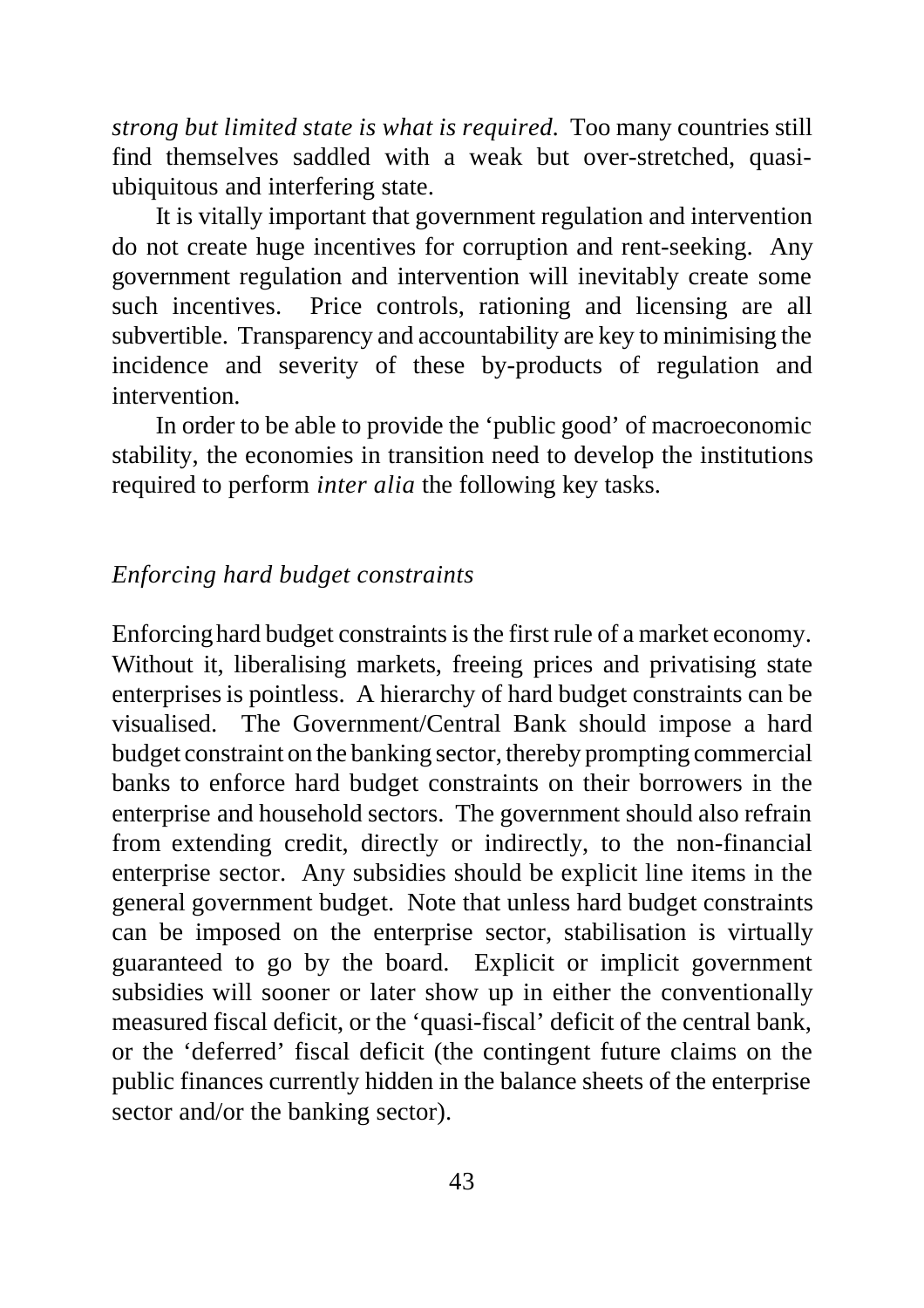As an aside, it is interesting to note that governments throughout the world are attempting to impose hard budget constraints on themselves by establishing independent central banks and through constitutional amendments putting restrictions on the government's ability to borrow, spend and  $tax.<sup>41</sup>$  While not every one of these attempts to restrict the fiscal-financial elbow room of the state makes much sense (some indeed make no sense at all), one can appreciate the sense of frustration with the government's inability to stay with longterm fiscal-financial commitments, that prompted this Ulyssian attempt to tie oneself to the mast in order to resist the siren song of 'fiscal restraint tomorrow, but a little more jam today'.

### *Choosing a nominal anchor and establishing price stability*

In a closed economic system, the nominal anchor must perforce be an *internal* one, such as a domestic monetary aggregate, the general price level or nominal income. In an open economic system the nominal anchor can either be an internal or an external one (the nominal exchange rate). Unless full monetary union is opted for, the pursuit of an exchange rate target will, however, imply constraints on the behaviour of domestic nominal variables and instruments. Domestic credit expansion (monetary base growth net of the increase in the external assets of the central bank) cannot systematically exceed the growth of money demand at the target exchange rate. If it did the country would, sooner or later, run out of reserves and the external peg would have to be abandoned. Domestic unit cost inflation likewise cannot systematically exceed the foreign rate of unit cost inflation plus the target depreciation rate of the nominal exchange rate. If it did, the country would become increasingly uncompetitive and the credibility of the government's commitment to the exchange rate peg would be undermined. In a fundamental sense therefore, even an external nominal anchor ultimately relies for its credibility on the pursuit of prudent domestic monetary and budgetary policies. Anti-inflationary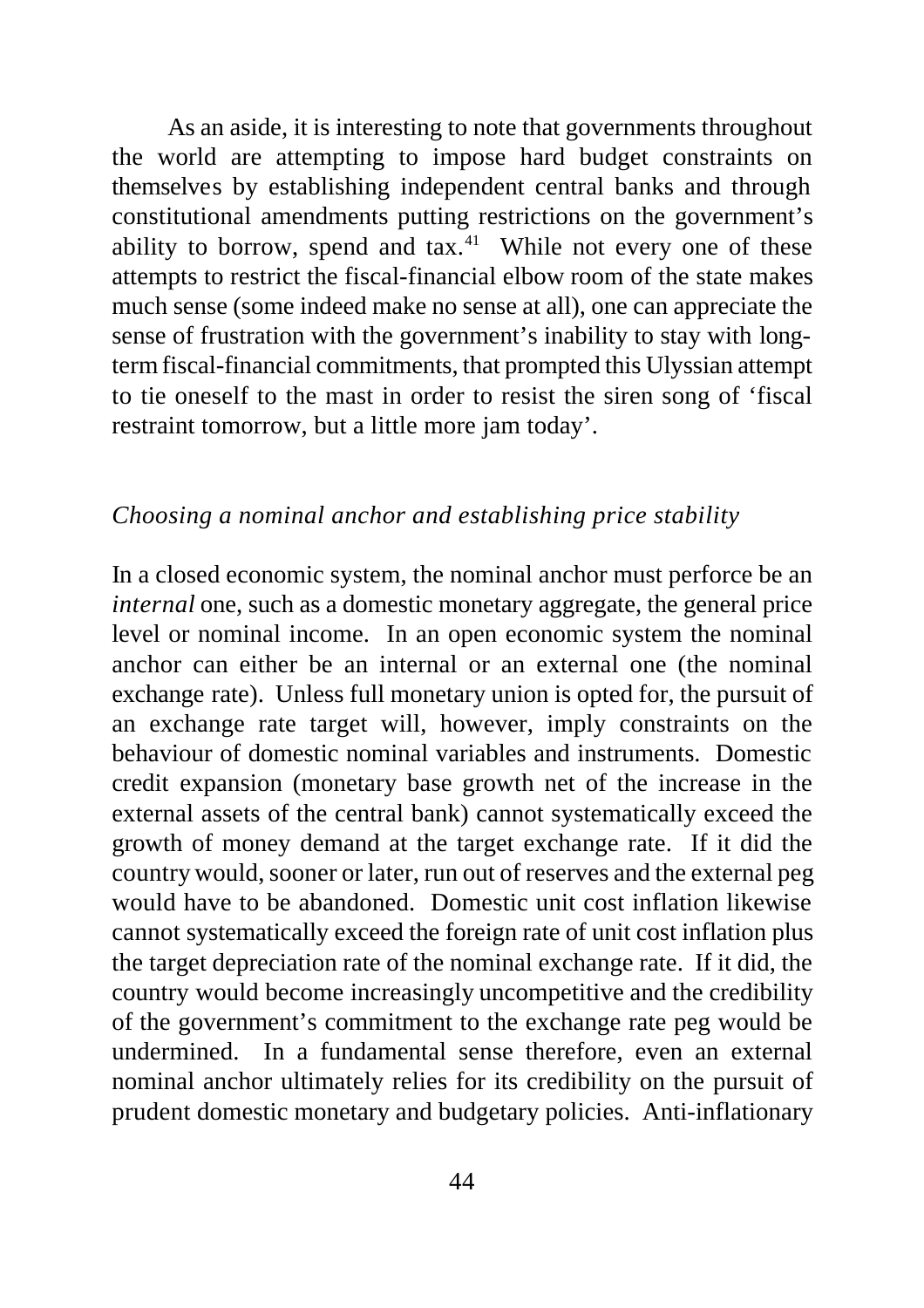credibility cannot be 'imported'; it can at most be 'borrowed' from abroad. Ultimately anti-inflationary credibility is home-made (see IMF (1995b)).

Granted that the ultimate source of anti-inflationary credibility is domestic fiscal and monetary restraint, an open economy still has the option of pursuing an exchange rate peg (or some other rule for managing or targeting the exchange rate). This can be done through a conventional central bank or through a currency board. A currency board issues domestic currency only in exchange for convertible currencies at a fixed exchange rate. The whole monetary base is fullybacked by international reserves and is demand-driven. Small, very open economies may be advised to go for a currency board. Hong Kong in Asia, Panama and Argentina in Latin America and more recently Estonia and Lithuania in eastern Europe have been successful at stabilising inflation with the help of currency boards. One downside of currency boards is that the arrangement precludes the role of the central bank as lender of last resort in the event of a systemic banking crisis. Latvia recently was faced with this dilemma, when its main commercial bank collapsed. Argentina too found itself with its public sector hands tied in the face of a major banking crisis. The difference between a country managing a unilateral currency board and belonging to a common currency area became painfully obvious: with a common currency the common central bank has the option and the capacity of acting as a lender of last resort to banks in all member countries.

Faced with banking crises or major capital inflows or outflows, any fixed exchange rate regime other than a common currency is either unsustainable or (as with a currency board) extremely costly. A floating exchange rate (where the float can be managed or controlled, when circumstances permit) is likely to be the only realistic mediumterm choice of exchange rate regime for any country that is unable to control international capital flows and unwilling to forsake the lender of last resort function of the central bank.

Whatever the regime, credibility is key: unless a particular institutional arrangement is adopted lastingly and in substance it is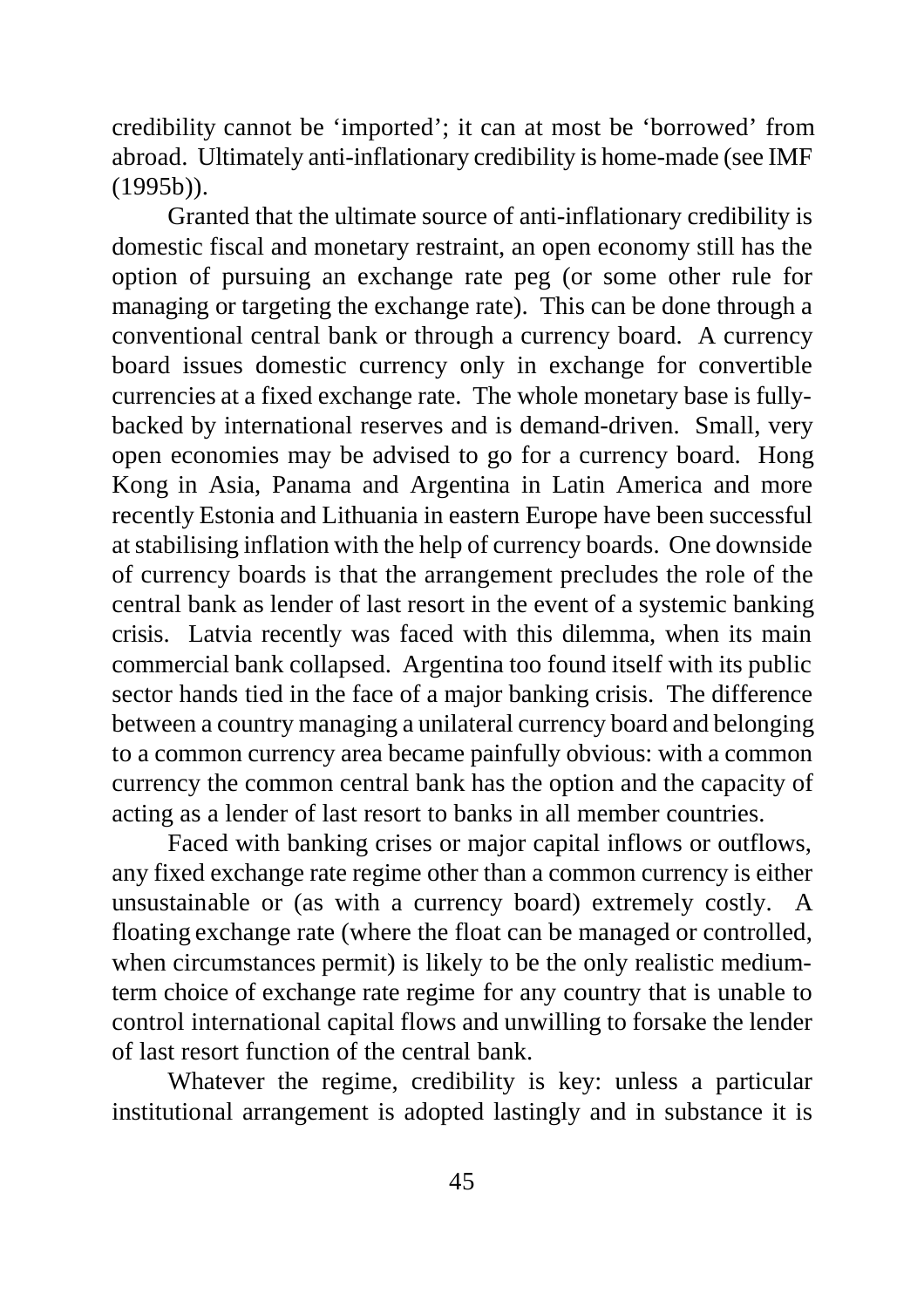unlikely to survive. Formal independence of the central bank is not strictly necessary but there is evidence that independence helps deliver macroeconomic stability and acts as a signal to domestic and international financial markets that opportunistic devaluations or depreciations of the currency are less likely.<sup>42</sup>

## *Banking supervision*

The supervision and regulation of the financial sector should be a top priority. High real interest rates and changing profitability across enterprises and sectors — both inherent to transition — can, in the absence of strong banking supervision, easily lead to non-performing portfolios. A big portion of the 'bad loans' will eventually be absorbed by the state.

#### *Tax administration*

The ability to levy taxes on a broad base, allowing both acceptable marginal rates and revenue levels, is key to the state discharging its obligations effectively and without recourse to the inflation tax. As noted above, in economies in transition this challenge is formidable.

### *Supplying the social safety net*

Shifting the burden of providing the safety net traditionally supplied by state enterprises to the general government constitutes another major fiscal challenge in the transition economies. Even in the advanced industrial countries, the tension between declining active-inactive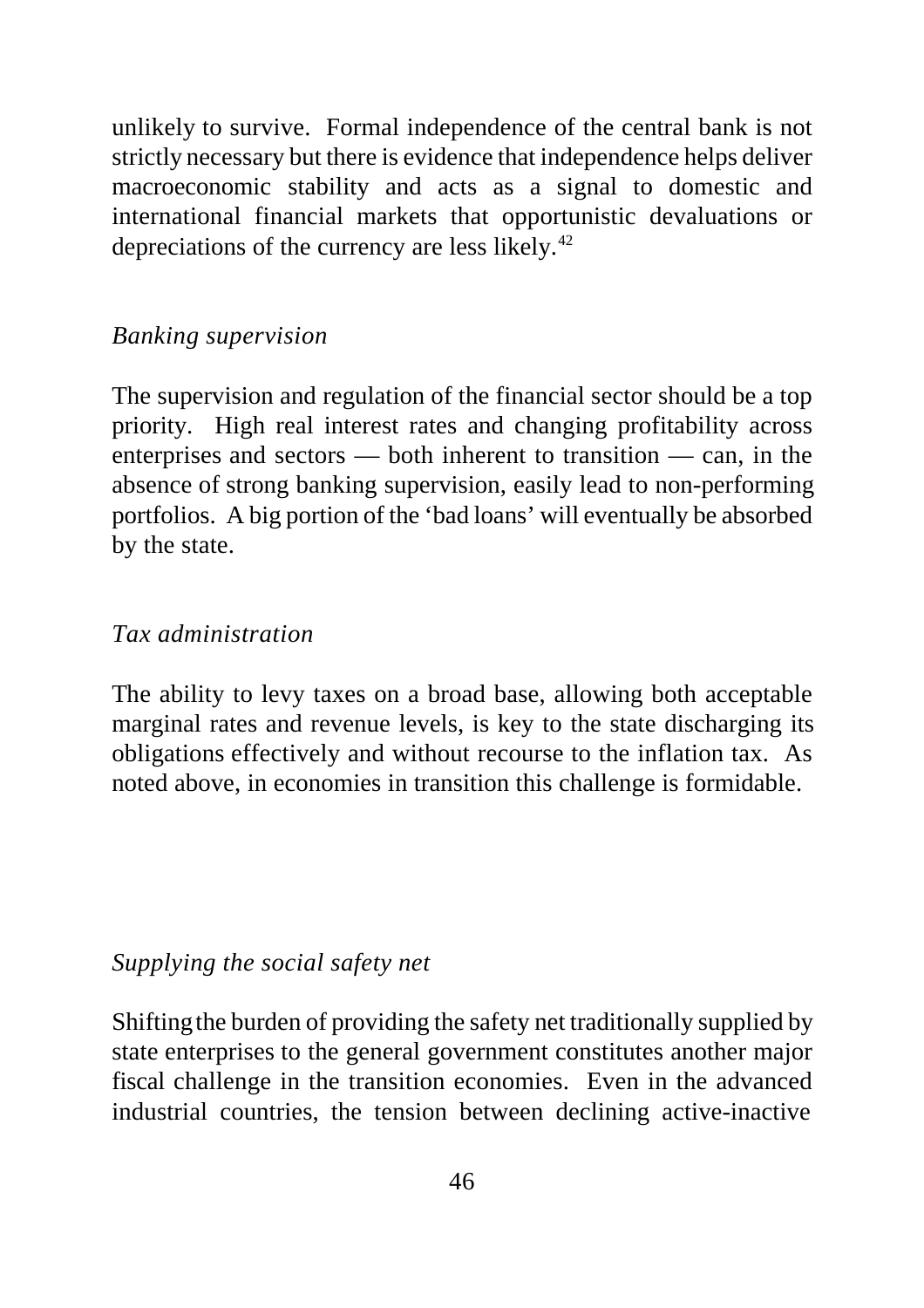population ratios and lower trend growth of productivity on the one hand, and on the other hand the demands made on the budget by social expenditures (especially health and pension benefits), is never far below the surface in the politico-economic debate. There is increasing recognition of the fact that the government need not supply directly the services it finances. A part can be contracted out to the private sector or the 'civil society'/not-for-profit sector. Note, however, that, except insofar as private provision is more efficient in the administration of social benefits and the provision of social services, privatisation merely changes the label on the sacrifices made by the currently active population, without reducing their nature and magnitude.

Transition economies also confront in extreme form the issue of intergenerational equity faced throughout the world. The older generations have shorter time horizons and their opportunity to accumulate wealth bypasses them in favour of skilled and dynamic younger workers and entrepreneurs able to earn high incomes in the private sector. Transition thus focuses attention on the role of the state in effecting intergenerational incomes transfers in a cost-effective way.

## **Coping with international capital flows**

In principle, the ability to run current account deficits and surpluses is welfare-improving. A country that can lend abroad or borrow abroad can decouple domestic absorption from domestic income. International intertemporal trade permits improved consumption smoothing. Even 'pure consumption loans' — loans that do not result in increased domestic capital formation — can be welfare-enhancing as long as the constraints implied by the need to maintain intertemporal solvency are recognised and respected: the existing stock of net foreign liabilities has to be matched, in present discounted value terms, by a stream of future primary external surpluses.<sup>43</sup> In addition, foreign borrowing that finances productive domestic capital formation (domestic investment whose rate of return is at least equal to the cost of foreign borrowing)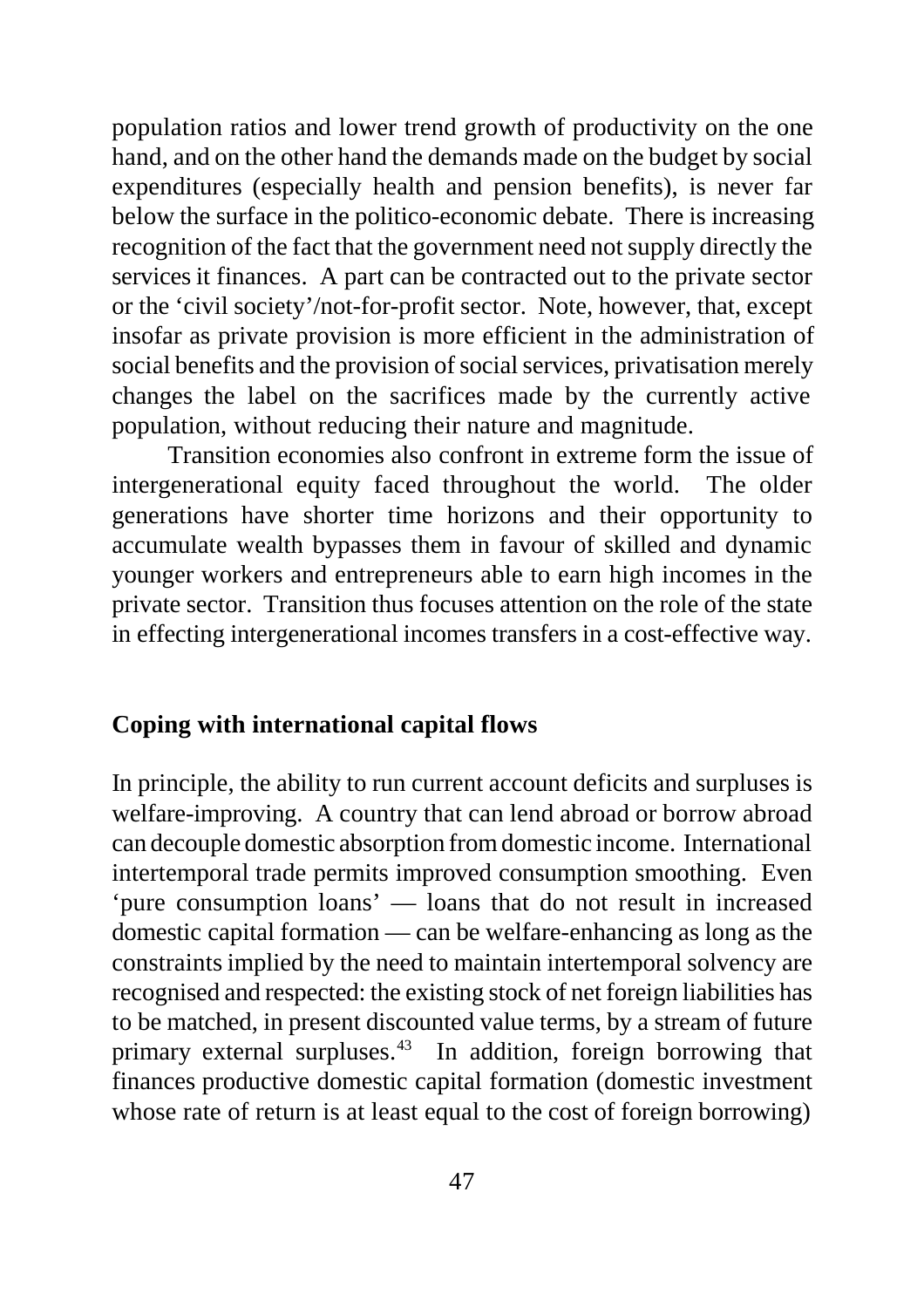further enhances the borrowing nation's current and future private and public consumption programme. Finally, as well as permitting international intertemporal trade, the ability to engage in international financial transactions allows international risk-sharing. Such international insurance can be obtained even without any net international inflows or outflows, with matching gross external assets and liabilities.

Granted that the ability to unbalance the current account enhances a country's opportunity set and that, with well-functioning markets and appropriate policies, there will be gains from international intertemporal trade and from international risk-sharing, it is nevertheless apparent that there have been cases in which poorly functioning markets and/or inappropriate policies have turned this potential blessing into a curse (see *eg* Williamson (1995)).

Many of the NICs, some of the Latin American countries that have successfully initiated macroeconomic stabilisation and structural reform and a growing number of the more advanced and successful transition economies, have experienced very significant gross and net capital inflows. The typical result has been an appreciation of the real exchange rate (either through an appreciation of the nominal exchange rate and/or through an increase in the domestic rate of price and cost inflation), a rapid increase in the money stock (fuelled by increasing international reserves rather than by domestic credit expansion), a financial market boom, characterised by rapidly rising stock market valuations and fast growth of bank lending and a rapid expansion in the level of domestic economic activity often driven by domestic capital formation.

Qualitatively, all these responses are consistent with a proper, equilibrium adjustment to a correctly perceived improvement in the rate of return to financial and real investment in the country in question. The appreciation of the real exchange rate (or increase in the relative price of non-traded to traded goods) could be the manifestation of a beneficial version of 'Dutch disease'. Quantitatively, however, the responses could be excessive and harmful for a number of reasons.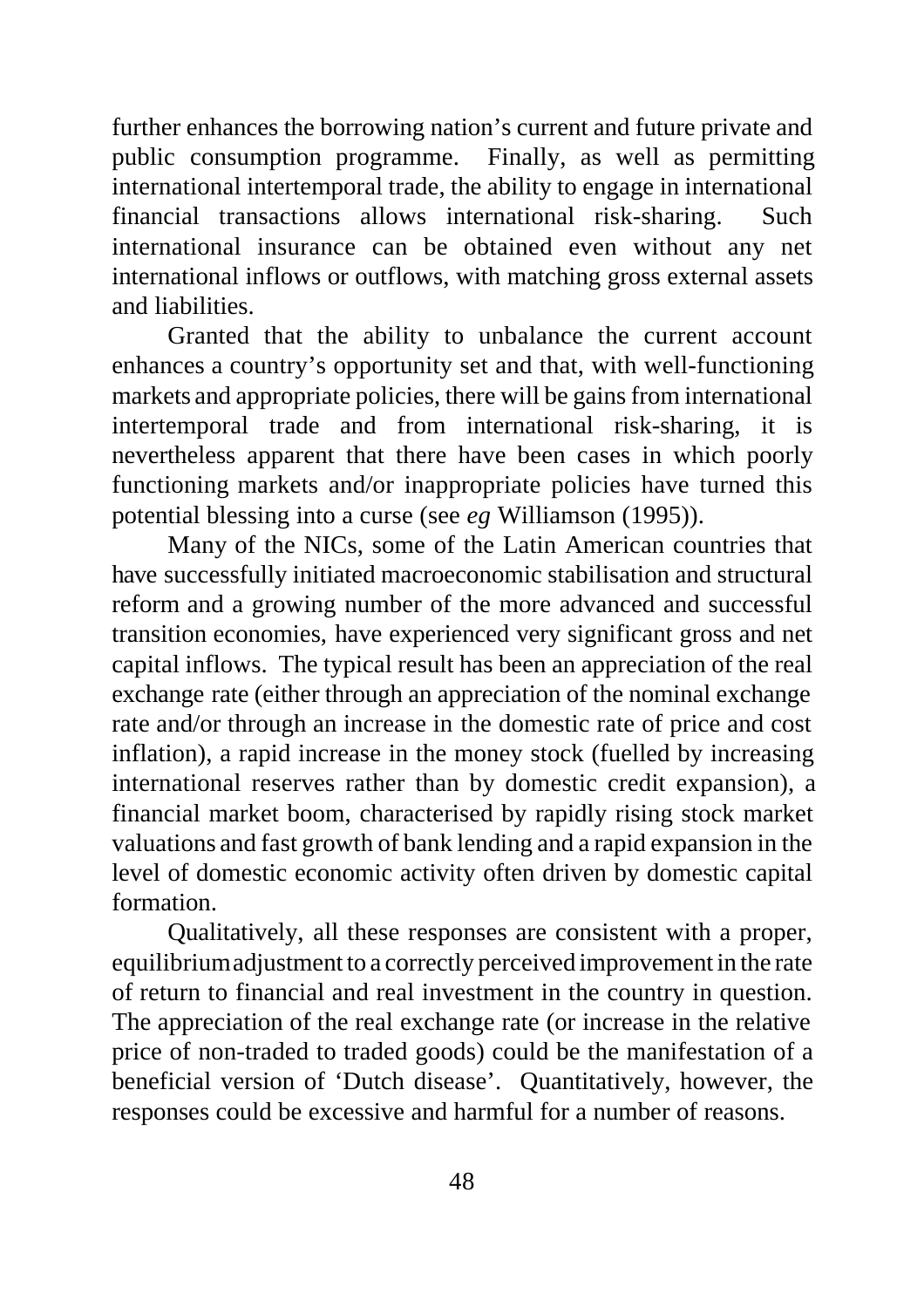First, the perceived improvement in the rate of return to investing in the country experiencing the capital inflow could be based on an unrealistic assessment of the fundamentals. Financial markets, domestic and international, are subject to bouts of euphoria and gloom that at times seem completely detached from the fundamentals. In a world with incomplete markets, bandwagon effects, herding behaviour, noise traders, speculative bubbles (rational and/or irrational) can drown out the fundamentals that efficient financial markets are supposed to reflect and transmit. The capital inflows are therefore potentially ephemeral. They could be reversed suddenly, for reasons no better than the ones that prompted the original inflows. If real resources are invested and reallocated domestically in response to relative price changes whose degree of permanence is overestimated by enterprises and households, unexpected reversals of these relative price movements could inflict significant real resource costs, as capital formation and real resource reallocation is always characterised by sunk, (partly) irreversible, costs.

This problem is aggravated by the fact that domestic factor markets and markets for industrial goods and services are typically much less flexible and efficient than the international financial markets. The interaction of a floating exchange rate, determined in a reasonably efficient foreign exchange market, and domestic labour and output markets full of nominal and/or real rigidities can lead to ugly results. The example of real exchange rate overshooting, through the interaction of a flexible nominal exchange rate and sticky money wages in response to restrictive monetary policy under conditions of high international capital mobility (see Dornbusch (1976)) is familiar: anticipating the success of the anti-inflationary monetary policy, operators in the foreign exchange market bid up the value of the domestic currency. Unlike the nominal exchange rate, domestic costs and prices are not continuously renegotiated in fully flexible auction markets. When a sharp nominal appreciation meets a sluggishly responding level of domestic costs, a sharp real appreciation and loss of competitiveness results.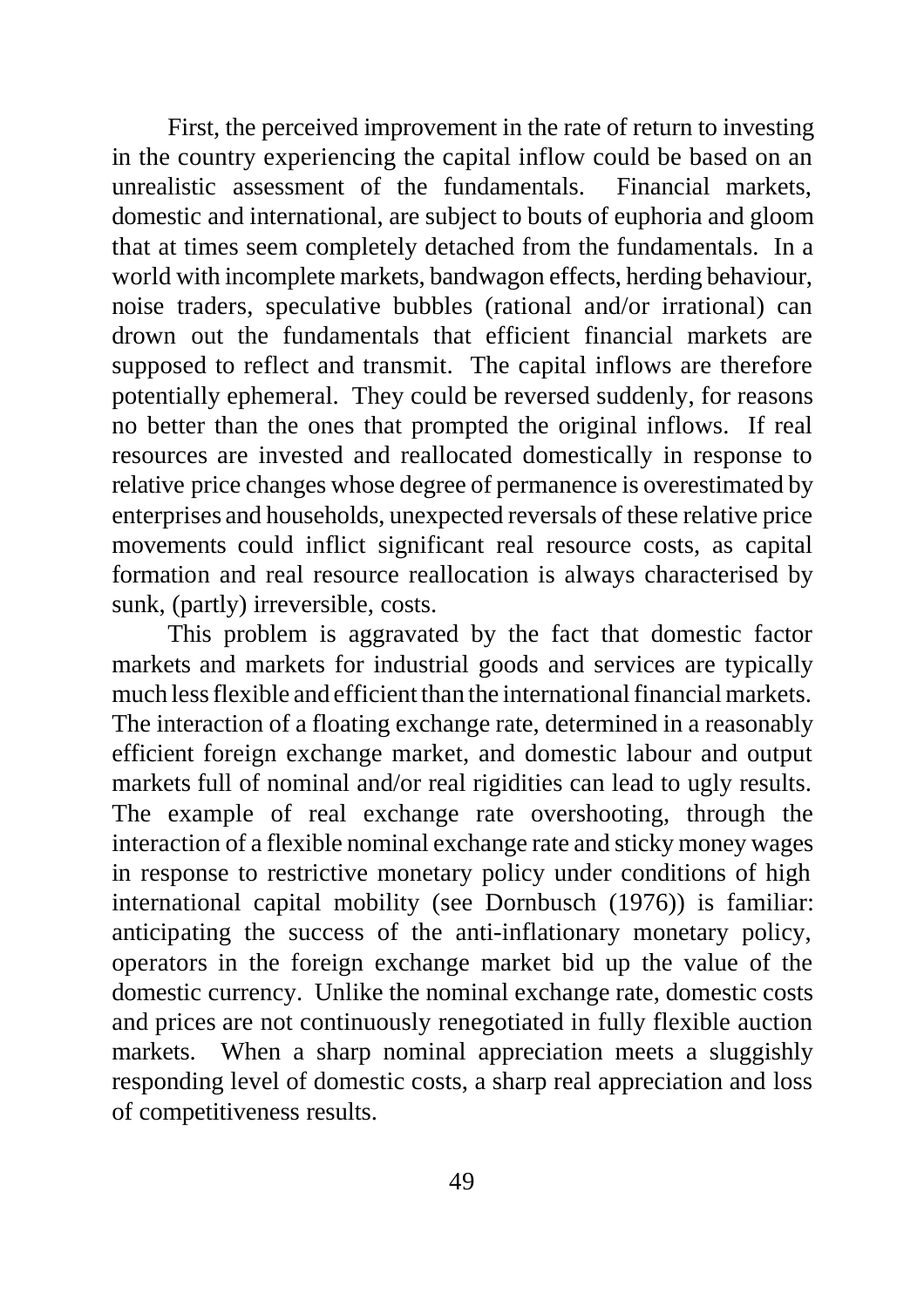A further complicating factor is that domestic financial markets in reforming economies are often still in a quite rudimentary stage of development. The evaluation of the commercial merits of projects clamouring for loans is always a difficult and risky business. The capacity for screening projects adequately is often quite insufficient in countries faced with a sudden inflow of capital.

In the absence of unlimited deposit insurance, banking systems are always vulnerable to 'runs'. The reason is that deposits have a fixed price and can be withdrawn on demand, while the majority of bank assets (mainly loans) cannot be securitised and are highly illiquid. The same fundamentals are consistent with a 'good' equilibrium, in which no depositor finds it individually rational to withdraw his deposits, as he or she does not expect anyone else to do so and a 'bad' equilibrium, in which it is individually rational for individual depositors to run because they expect everyone else to do likewise. Two 'solutions' to the bank run problem, unrestricted deposit insurance, and 'bank holidays' (limits on the amount that can be withdrawn by any depositor) are subject to obvious drawbacks. In the case of deposit insurance the problem is moral hazard. Bank holidays are indiscriminate as they penalise those who need to withdraw funds for good business reasons. The anticipation of possible future restrictions on withdrawals also encourages disintermediation by undermining the attractiveness of depositing one's money in banks.

Bank runs are socially costly because banks are, especially in developing countries and transition economies, the main intermediary between ultimate savers and investors and because they play a key role in the country's payment mechanism.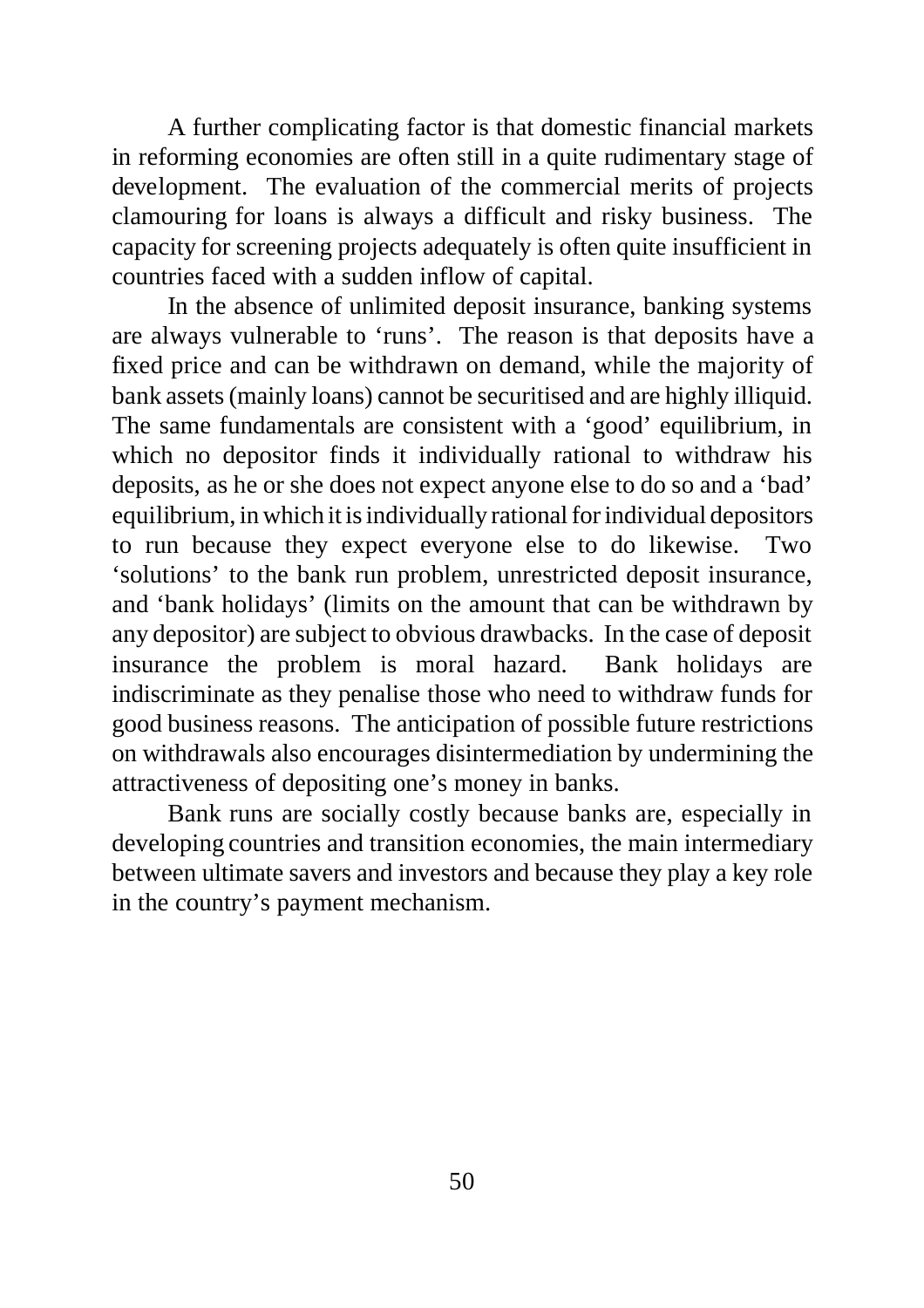#### **Policy responses to disruptive capital flows**

### *a) Measures that can be taken by individual countries*

The first and best approach to the co-existence of flexible, efficient financial markets and inefficient, rigid factor and product markets would no doubt be to 'flex' the inflexible, rigid markets. While measures to improve the functioning of domestic factor and product markets are clearly desirable and should be pursued resolutely, even in the absence of a capital inflow or outflow problem, turning all markets into perfectly functioning (Arrow-Debreu) markets is not a practical option. In addition, the problem of disruptive capital flows that do not represent a proper response to the underlying fundamentals would not disappear even if domestic factor and product markets functioned efficiently. Recognising this, Tobin (1982) and others have proposed, as a second-best solution, to 'throw sand in the wheels' of some of the highly flexible financial markets in order to stop them from creating havoc in their interaction with more sticky factor and product markets. 'Tobin' taxes on foreign exchange transactions (possibly with the tax rate decreasing with the length of the period between the purchase and sale of the domestic security in order to discourage quick reversals of positions without penalising long-term portfolio investment and FDI) are one of the more frequently proposed interventions. Others include administrative and fiscal controls on international capital flows, such as punitive reserve requirements on balances used for taking open positions to attack currencies.

When assessing the feasibility and desirability of such capital controls, it is important to differentiate between on the one hand the advanced industrial countries with their highly sophisticated and developed financial markets, and on the other hand the developing countries and transition economies. As regards the advanced industrial countries, it does not seem possible to put the capital flow genie back in the bottle through fiscal and administrative capital controls. The scope and efficiency of the global industry ready to take on the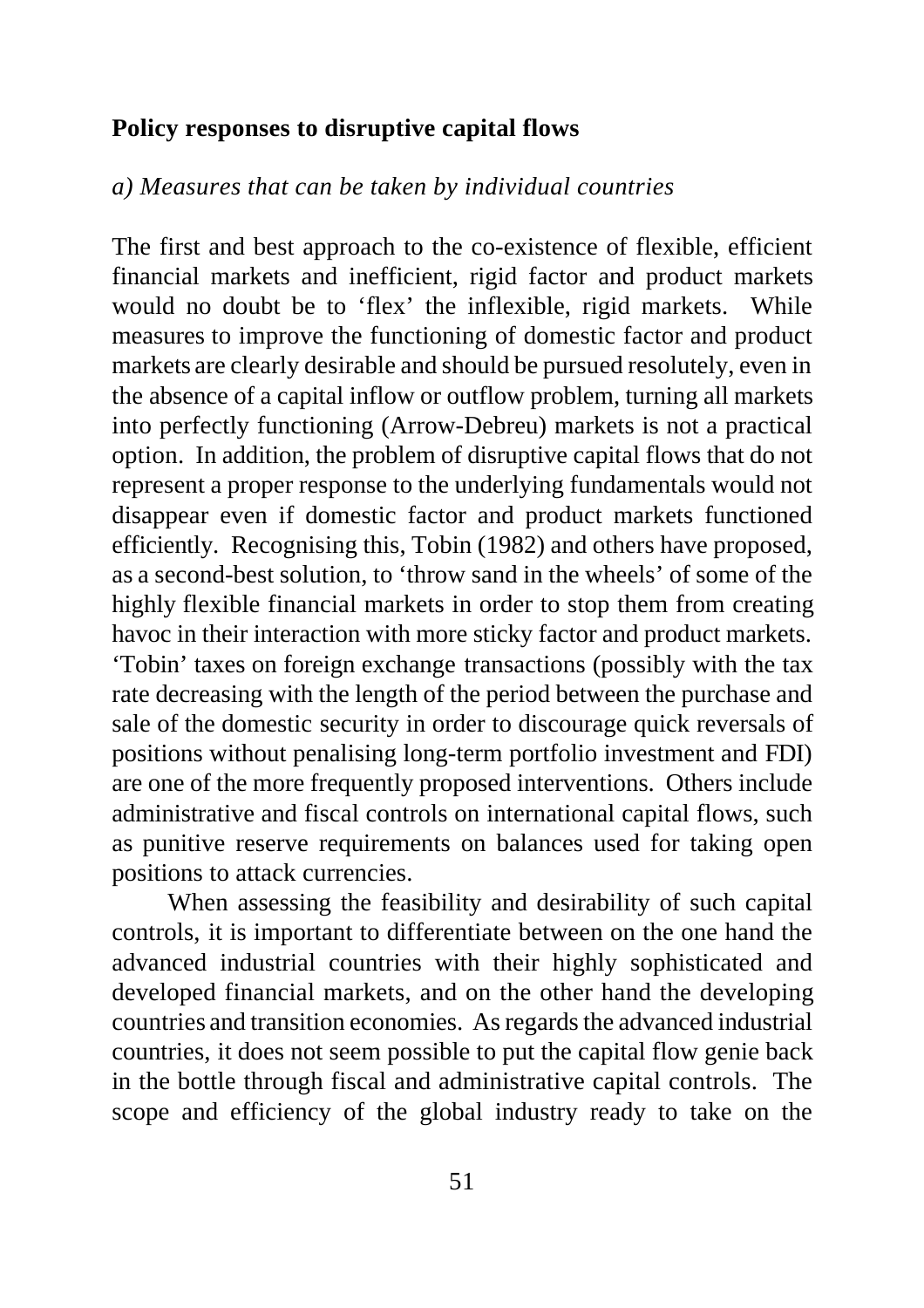authorities by supplying the means to avoid and evade controls is quite awesome. The rewards from taking on the monetary authorities are too high: given the ineffective penalties likely to be imposed and the low risk of being caught evading the controls, the odds on capital controls working effectively are virtually nil. Proposals for imposing noninterest-bearing reserve requirements on balances used for taking open positions to attack currencies appear naive because they ignore key developments of the last two decades in the international financial markets. There are myriad ways now of attacking a currency: through the spot markets, through the futures and swap markets and through other derivatives markets, including option markets. The authorities now operate in many of these markets, so 'net positions' would have to be identified and be subject to reserve requirements in all these markets. 'Tobin taxes' on foreign exchange transactions would likewise have to be expanded in their coverage to include transactions in the option markets and in markets for all other kinds of derivatives. They would also have to be imposed and enforced globally in order to be effective.

For countries that are not yet fully integrated into the global financial system and that have much less developed and sophisticated domestic financial markets, capital controls are a more realistic option. A number of general guidelines should be respected, however.

First, there should be no restrictions on the purchase and sale of foreign exchange for financing current account transactions. The repatriation of profits and interest on legal investments should likewise be unrestricted. It is well-known that capital account transactions can be disguised as current account transactions: leads and lags in the invoicing of imports and exports, under-invoicing of exports and overinvoicing of imports will cause slippage in the application of any controls that discriminate between current and capital transactions. The question is not whether this kind of evasion exists, but whether it takes place on a scale sufficient to substantially emasculate the controls. There are, we would judge, many cases where they can be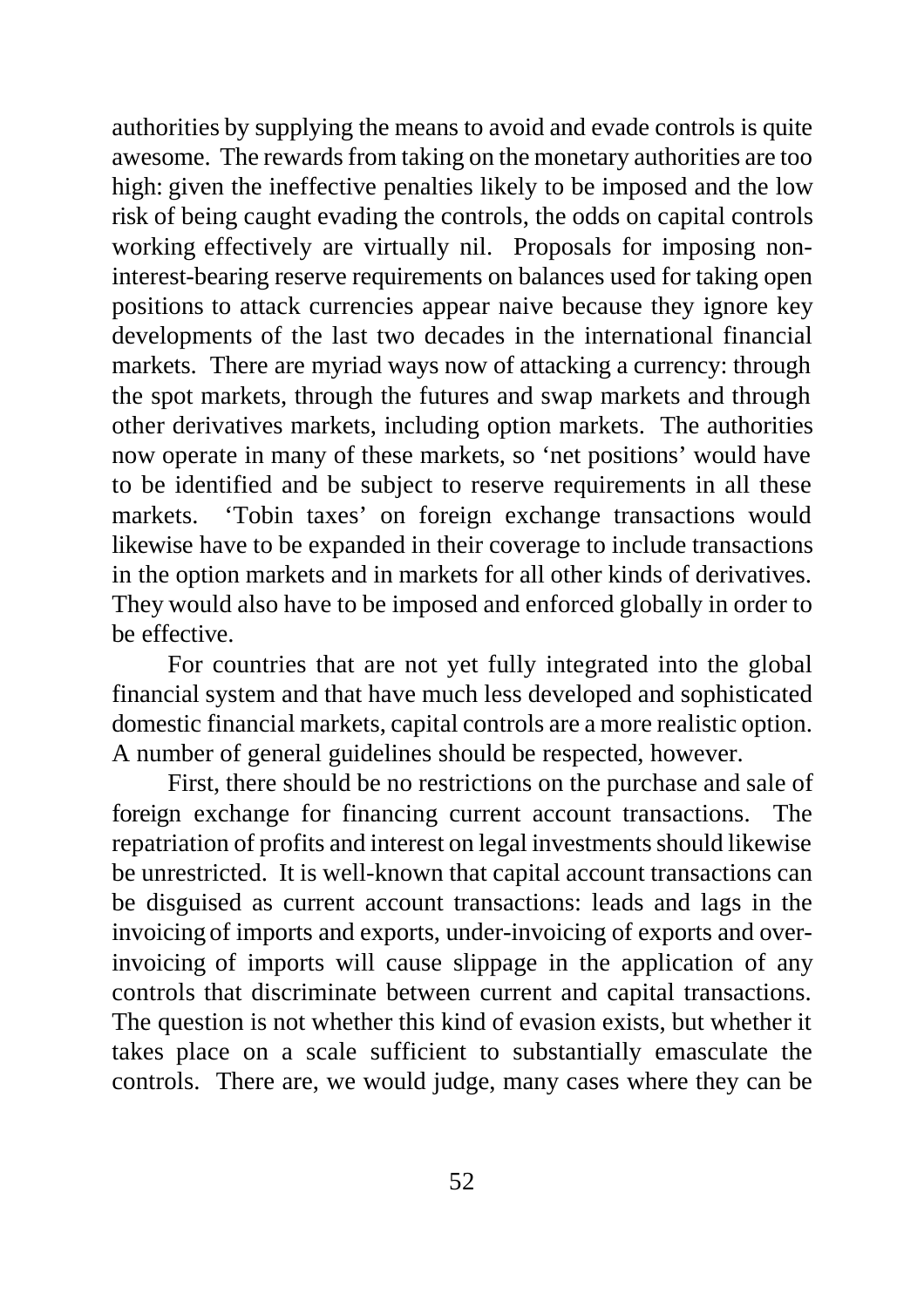enforced tightly enough to reduce substantially the magnitude of sudden capital flows.

Foreign direct investment also should not be discouraged, as it is often bundled with the international transfer of managerial and technical know-how that would otherwise not enter the capital importing country on anything like the same scale. We recognise that the distinction between FDI and portfolio investment is not a clear-cut one and that it is possible to disguise portfolio investment as FDI, but again, the question is not whether the controls would work perfectly, but whether they would substantially reduce the volatility of capital flows. Again the evidence is consistent with the view that they can make a significant difference.<sup>44</sup>

There are some obvious negatives associated with any attempt to impose or re-impose capital controls selectively. First, the authorities would have to keep records of foreign exchange transactions again. In a number of countries, foreign exchange market liberalisation has been accompanied by the complete dismantling of the information collecting apparatus of the authorities, alongside the administrative and legal enforcement capacity. Second, any (re-) imposition of capital controls generates new areas of administrative discretion and therefore inevitably creates new opportunities for rent-seeking and corruption. Simplicity and transparency of the new rules is therefore essential, to minimise such adverse side-effects.

There is an important further reason for practising caution in the application of capital controls. It is not difficult to come up with a long list of examples of countries where the main disruption caused by a sudden sharp capital outflow was the disruption of the government's undesirable and unsustainable policies. If capital flows respond to fundamentals only, they can impose market discipline firmly and swiftly on disruptive governments. Eliminating the scope for funds to enter or leave the country swiftly and with little notice is a positive development only if the capital flows are motivated poorly in relation to fundamentals and/or domestic factor and product markets are inefficient. It is a negative development if capital flows properly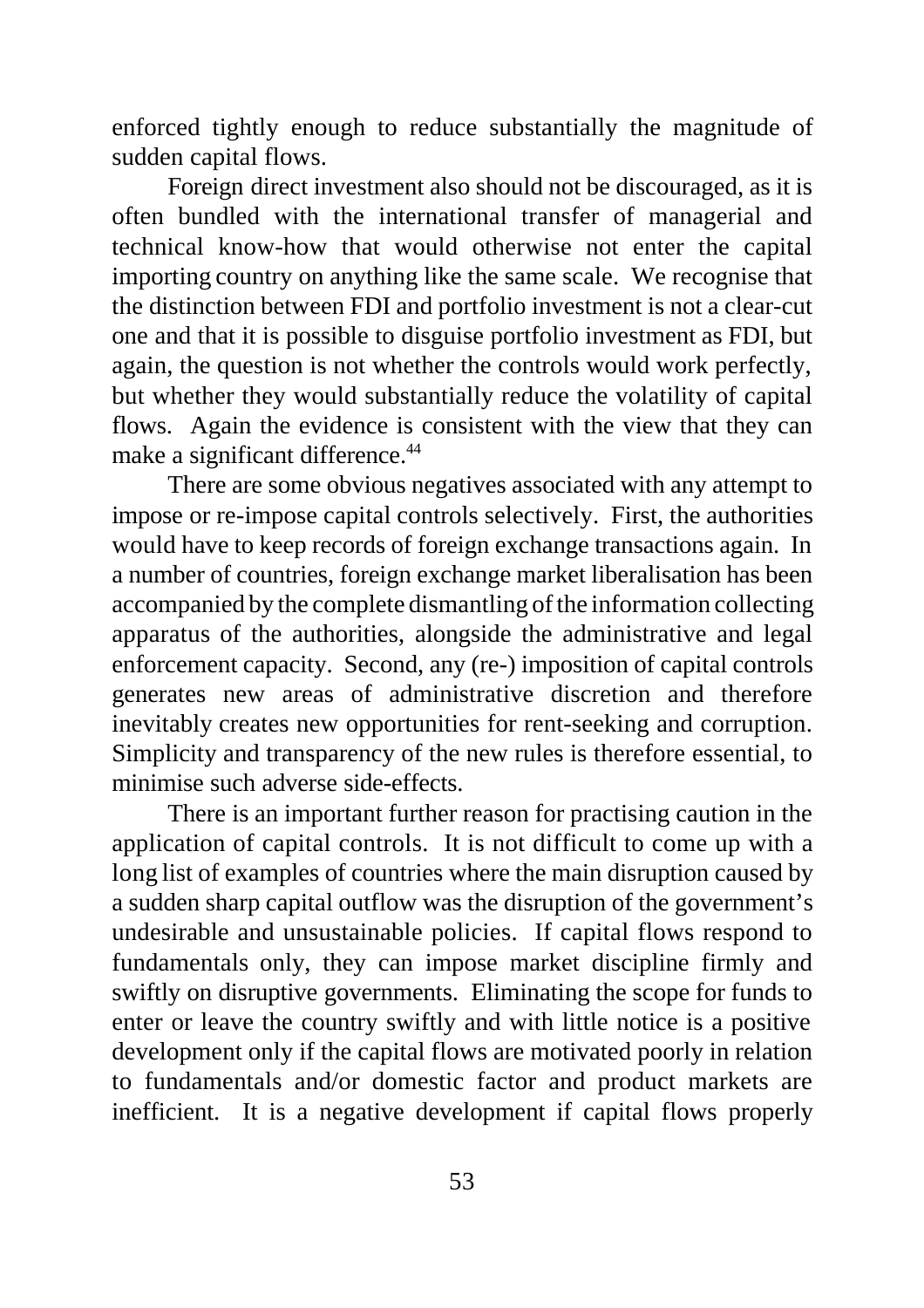respond to the right fundamentals and if restrictions on these flows encourage delays in policy reform and in the restructuring of domestic factor and product markets.

# *Should the currency be allowed to appreciate in the face of significant capital inflows?*

Consider a small open economy faced with a sudden capital inflow. The cause could be internal (*eg* a combination of international financial liberalisation by the country and an improvement in its investment climate due, say, to successful macroeconomic stabilisation) or external (*eg* a change in the rules, laws or practices governing investment in emerging markets in one or more of the leading financial centres). If the desired net inflow of capital exceeds the current account deficit at the prevailing exchange rate, the country has two options. Either it allows the currency to appreciate or it continues to peg the exchange rate at the same level, thus allowing an increase in the stock of foreign exchange reserves. If the second alternative is chosen, a further choice has to be made. Either the increase in foreign exchange reserves is permitted to feed through into an increase in the domestic money stock or it is 'sterilised', that is, domestic credit is contracted by the same amount as foreign reserves are increasing, resulting in an unchanged domestic money stock.

Note that the statement that net capital inflows exceed the current account deficit at the prevailing exchange rate only makes sense as a statement about equilibrium,<sup>45</sup> if at the same time the increase in the demand for money at the current exchange rate and the current general price level exceeds domestic credit expansion. The increase in the demand for money (the shift of the conventional money demand function) could *eg* be due to the same improvement in confidence that prompted the capital inflows. Other possible causes of an increase in the demand for money include a reduction in the opportunity cost of holding money (due to lower domestic nominal interest rates reflecting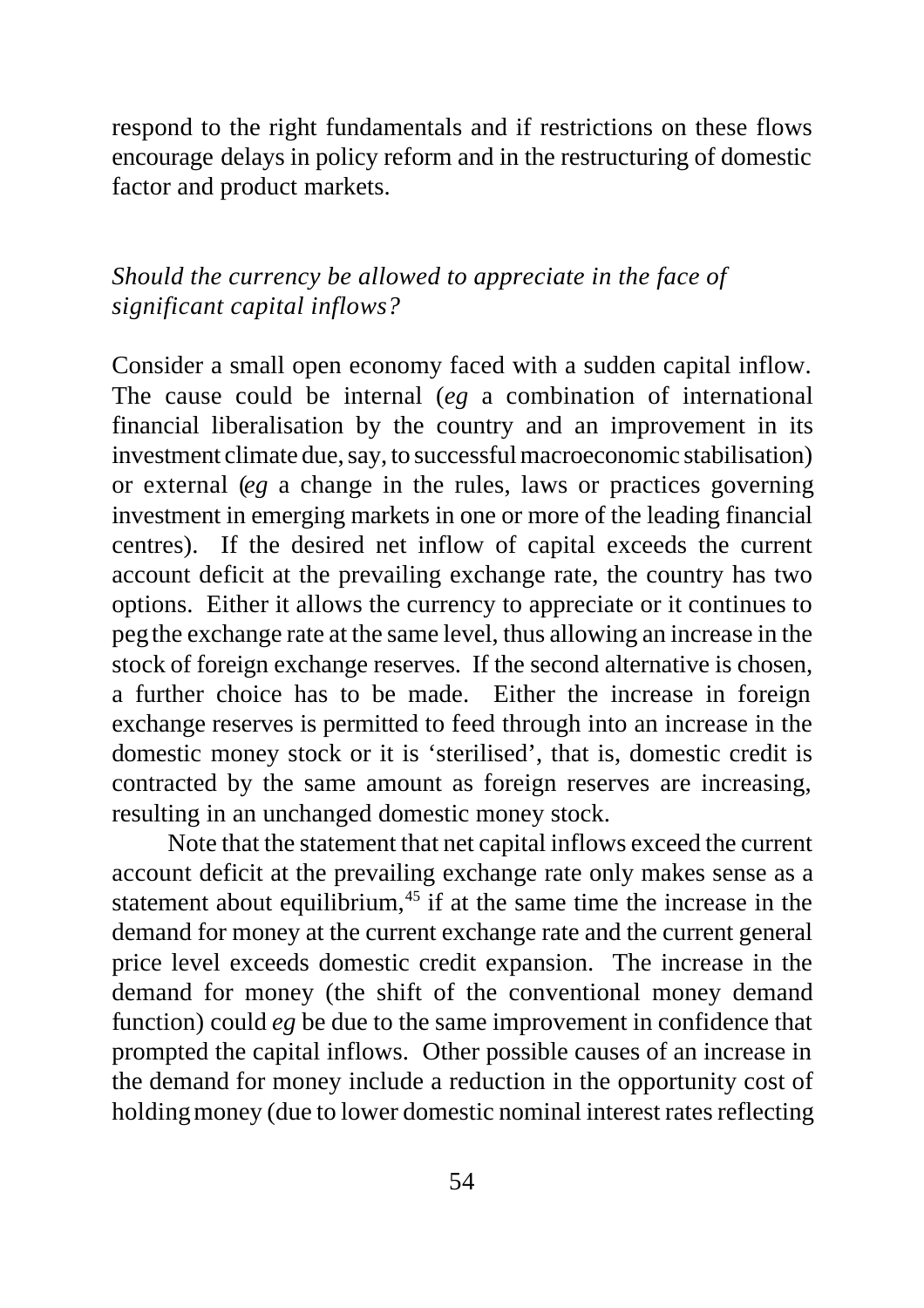increased international financial liberalisation and/or a lower expected domestic rate of inflation) and an increase in the transactions demand for money reflecting booming domestic demand and rising real output.

Typically, surging capital inflows are associated with a booming domestic economy. While domestic output may well be rising, domestic absorption outstrips domestic production — this is the income-expenditure counterpart to the increased net inflow of capital. Even if the proximate cause of the capital inflows is an improvement in domestic supply conditions (an improvement in productivity or a change in the regulatory or tax environment), demand (typically led by investment) is outstripping domestic supply and an increase in the relative price of domestic non-traded goods to traded goods is required to restore balance. Such an appreciation of the real exchange rate (which may be accompanied by an increase in the relative price of exportables to import-competing goods if the country in question is large in the world markets for its tradable goods and services) is in principle the appropriate, equilibrium response to the shocks generating the capital inflow surge. It is essentially a benign version of the 'Dutch disease', where a windfall (say a natural resource discovery) raises national permanent income and thus causes an increase in the relative price of non-traded goods to traded goods and a movement of resources into the non-traded goods sector. 'Overshooting' of the required equilibrium real appreciation is of course always possible, especially if the nominal exchange rate is allowed to float freely, but some real appreciation is both necessary and unavoidable. A key policy issue remaining is whether the required real appreciation is to be achieved swiftly, through an appreciation of the nominal exchange rate, or more gradually, through an increase in domestic prices and costs at a fixed nominal exchange rate.

Consider the case where the nominal exchange rate is kept fixed. If financial capital mobility is perfect, sterilisation of the reserve inflows is not an option: the increased demand for real money balances (at the prevailing exchange rate and nominal price level) that is the counterpart to the inflow in foreign exchange reserves *must* be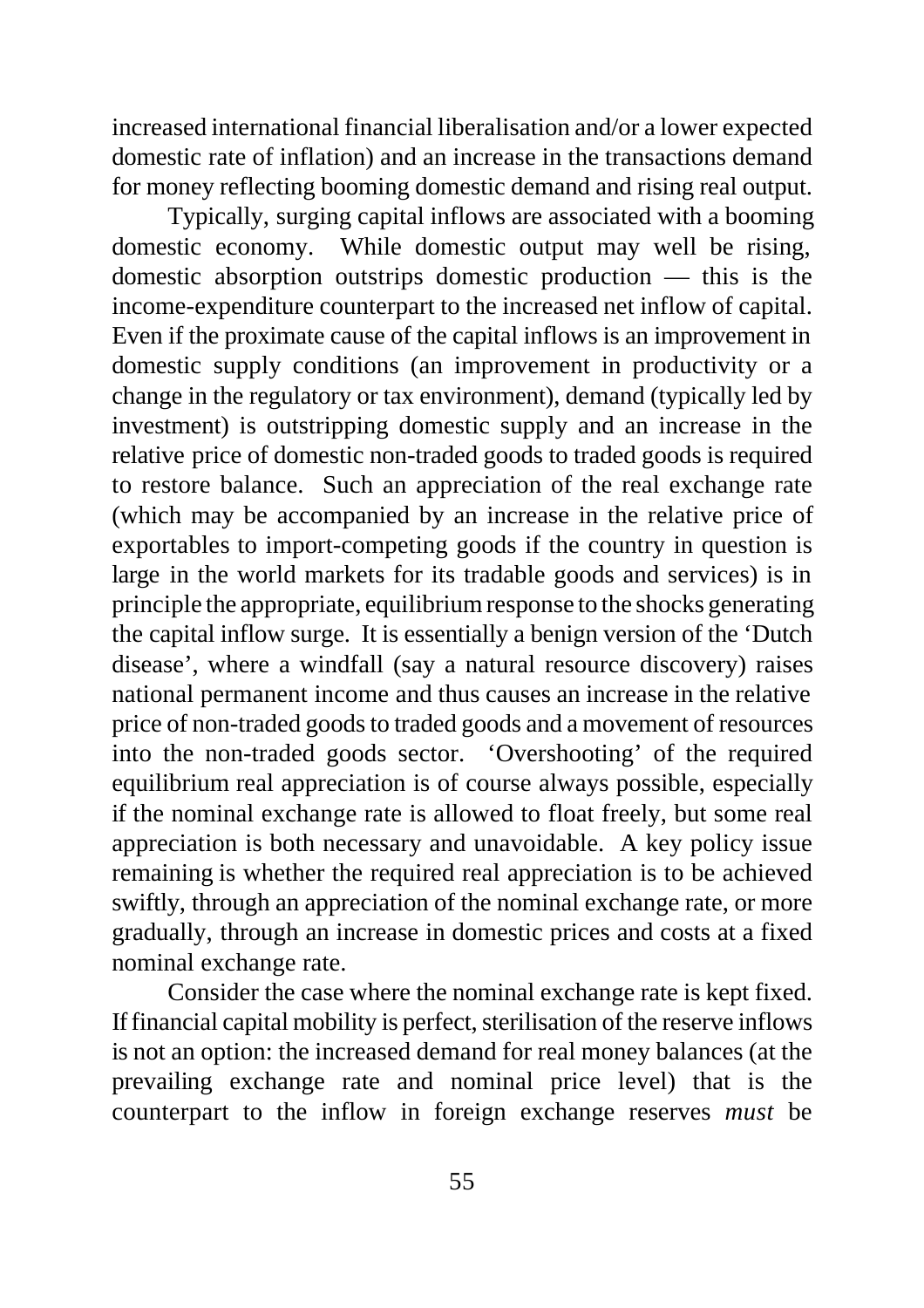accommodated instantaneously. Either domestic credit is expanded or a 'stock-shift' inflow of foreign exchange reserves will occur to ensure that the endogenous (demand-determined) money supply always equals the demand for domestic money. When capital mobility is imperfect, sterilisation can work for a while. Note, however, that sterilisation of foreign exchange losses is likely to cause an increase in the quasi-fiscal deficit of the central bank. The reason is that the interest rate earned on the additional foreign reserves acquired by the central bank is likely to be below that paid on the assets (typically Treasury debt) given up or the liabilities (*eg* central bank interest-bearing debt) incurred by the central bank in order to finance the acquisition of the reserves. Even if sterilisation is successful in the short run, the increase in domestic interest rates associated with successful sterilisation will encourage even larger capital inflows that will ultimately swamp the ability or the willingness of the authorities to persist in its sterilisation efforts. Sooner or later therefore, the reserve inflows will be monetised (or the exchange rate peg will be abandoned).

If the (nominal) exchange rate is allowed to appreciate, the capital inflows will be associated with an immediate appreciation of the real exchange rate (a loss of international competitiveness, an increase in the relative price of traded and non-traded goods and, if the country has any market power in world markets, an increase in the relative price of exportables to importables). If the nominal exchange rate is kept pegged, the same ultimate real appreciation will occur, but more gradually, with the domestic price level (and especially the price of non-traded goods) rising faster than world prices. The higher domestic price level is supported by the increase in the money stock that is the counterpart of the increased foreign exchange reserves. Sterilisation can further slow down this process. The choice between rapid real appreciation through a nominal appreciation of the currency and slower real appreciation through the gradual inflation of domestic costs and prices is not straightforward. If the capital flows are expected to be reversed in the not too distant future, and if the authorities believe that the private sector has a tendency to overestimate the degree of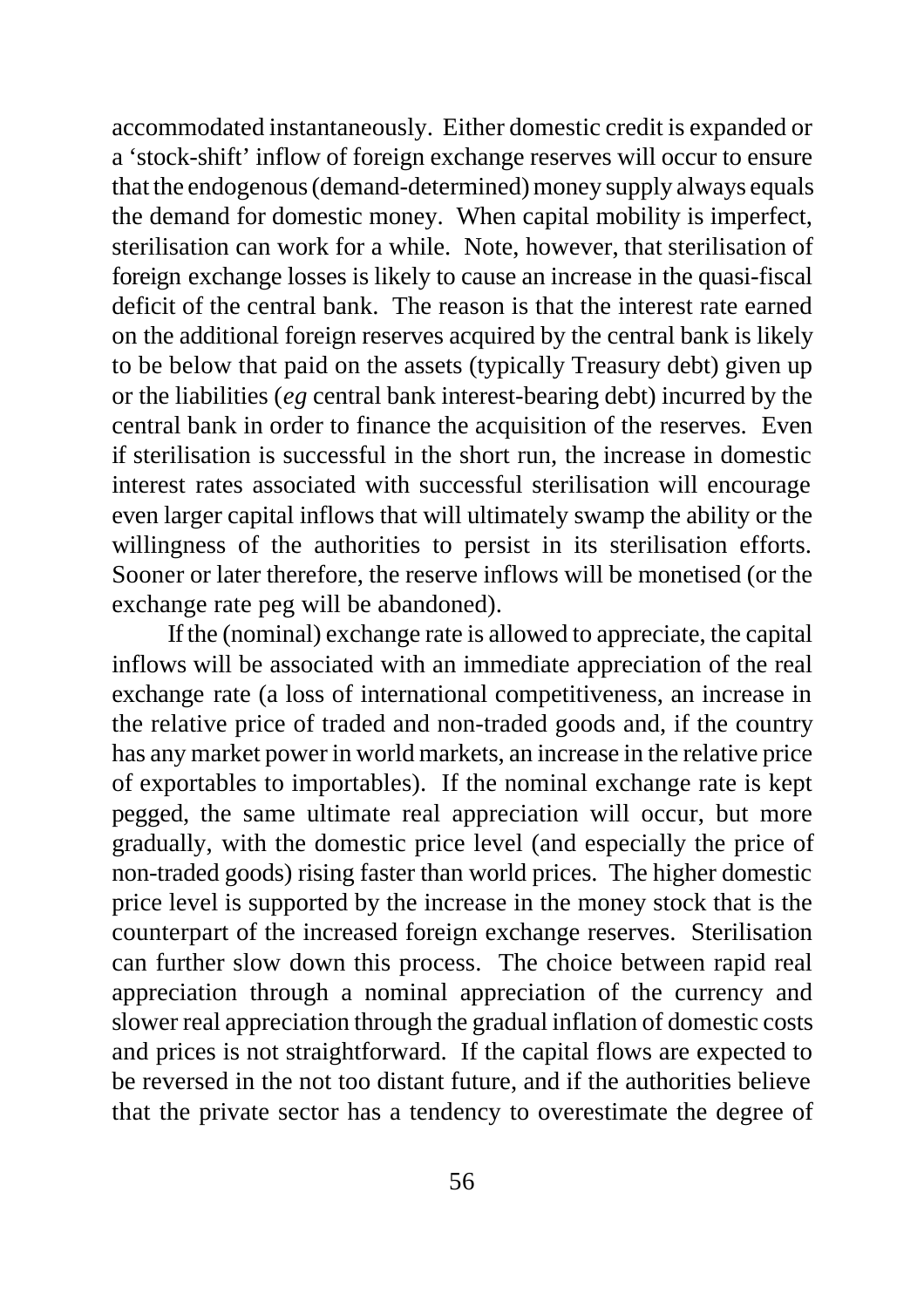permanence of changes in prices and exchange rates, a case can be made for attempting to slow down changes in the real exchange rate by continuing to peg the currency. If the changes are not expected to be reversed (or if the private sector responds appropriately to correctly perceived temporary changes in the real exchange rate), it may make more sense to float the currency (or an any rate to permit a significant nominal appreciation) in the face of a sudden increase in capital inflows.

#### *b) Measures to be taken by the international community*

Every country's capital inflow is some other country's (or countries') capital outflow. Every sudden currency appreciation is matched by a sudden currency depreciation somewhere in the rest of the world. Changes in external economic conditions that are (properly) viewed as exogenous by small or medium-sized individual open economies are the endogenous global outcomes of policies and other developments in the world as a whole. A systemic perspective on the problem of disruptive capital flows is therefore essential.

Traditionally, the task of dealing with systemic financial issues has been located with the IMF. Since its inception, the Fund has performed two distinct roles. The first is its systemic role; the second the provision of short-term financing and technical assistance to individual member countries in balance-of-payments difficulties. The systemic role — managing the adjustable peg exchange rate system established at Bretton Woods and providing it with sufficient liquidity — effectively came to an end in 1972 with the collapse of the Bretton Woods exchange rate system. Private capital markets increasingly took over the role of the Fund as a provider of global liquidity and a source of short-term financing for the more advanced industrial countries. Exchange rate surveillance is the surviving offspring of this systemic role, but it is just a pale reflection of the earlier systemic function.<sup>46</sup> There are several reasons for this. First, regular gatherings such as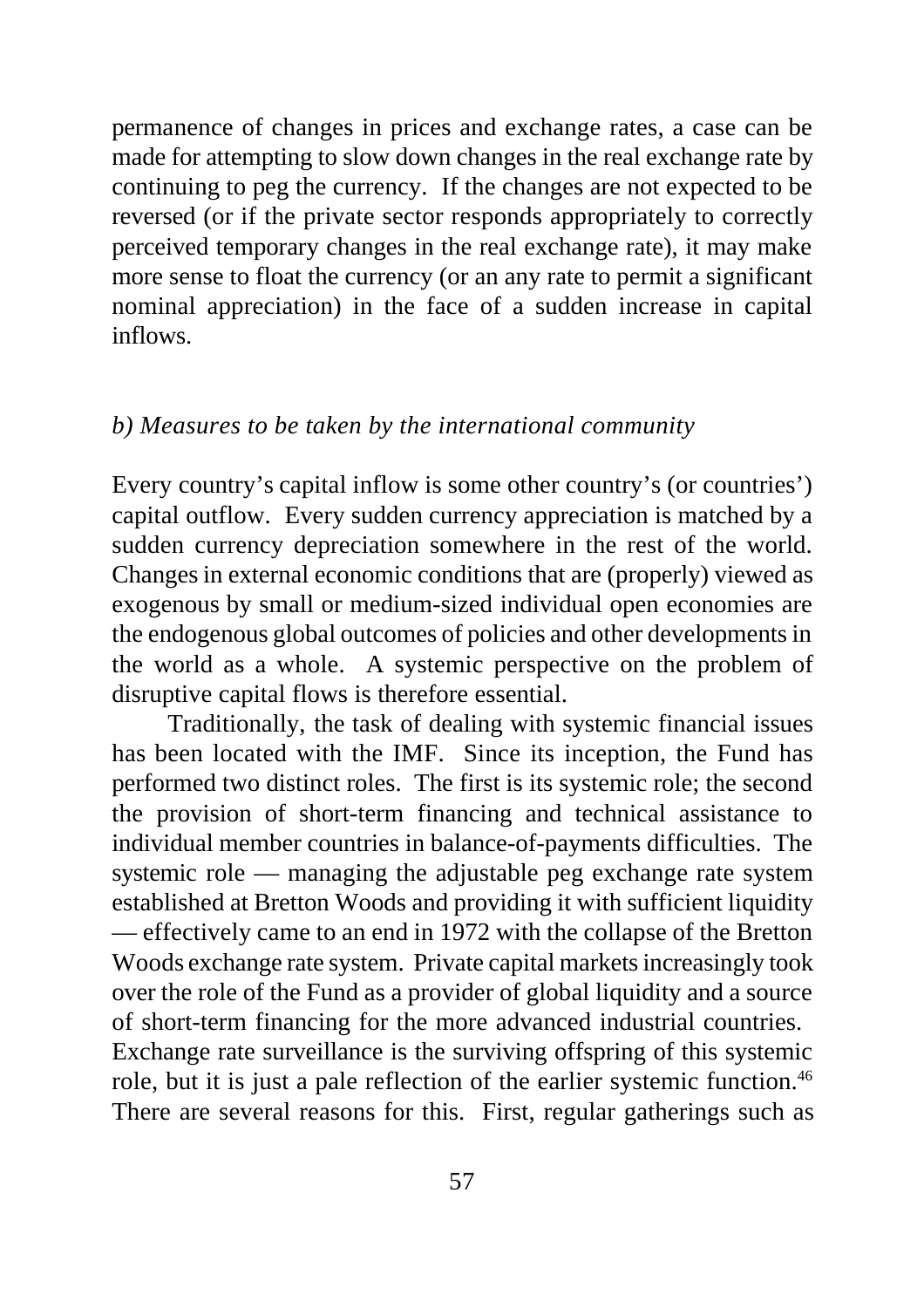those of the G3, the G7 and the G10 have taken over some of the earlier consultative functions of the Fund. More fundamentally, the Fund has neither the stick nor the carrots to induce the largest industrial countries (or even the medium-sized ones) to act on its recommendations. Since Healey went to the IMF in the autumn of 1976, no G-10 country has been in such dire financial trouble that access to the resources of the Fund (or obtaining the Fund's stamp of good house-keeping) has been essential for the maintenance of liquidity and solvency.

Still, there are obvious global gains from the collective pursuit of macroeconomic policies that are conducive to low and stable real interest rates and that avoid both short-term excess volatility and medium-term persistent misalignment of the exchange rates of the main industrial countries. Giving teeth to IMF (exchange rate) surveillance would therefore clearly be desirable. If pursued with determination, it would achieve three key objectives. First, it would put greater pressure on the governments of the main industrial nations to recognise the external effects of macroeconomic and other policies pursued for mainly domestic objectives. 'Benign neglect' would no longer be an option. Second, it would improve the quality of macroeconomic management world-wide, especially in developing countries and transition economies. Third, it would ensure that the global sum of policies that are individually rational to the member countries is a combined global monetary-fiscal mix that makes sense from the point of view of the whole international community.

Another desirable global economic policy development with a direct impact on capital flows would be a move towards greater international co-operation between national tax authorities, so as to minimise capital flows driven purely by tax arbitrage or outright tax evasion. The natural institutional 'home' of such increased cooperation between national tax authorities is less apparent than the case for locating the responsibility for enhanced surveillance in the IMF.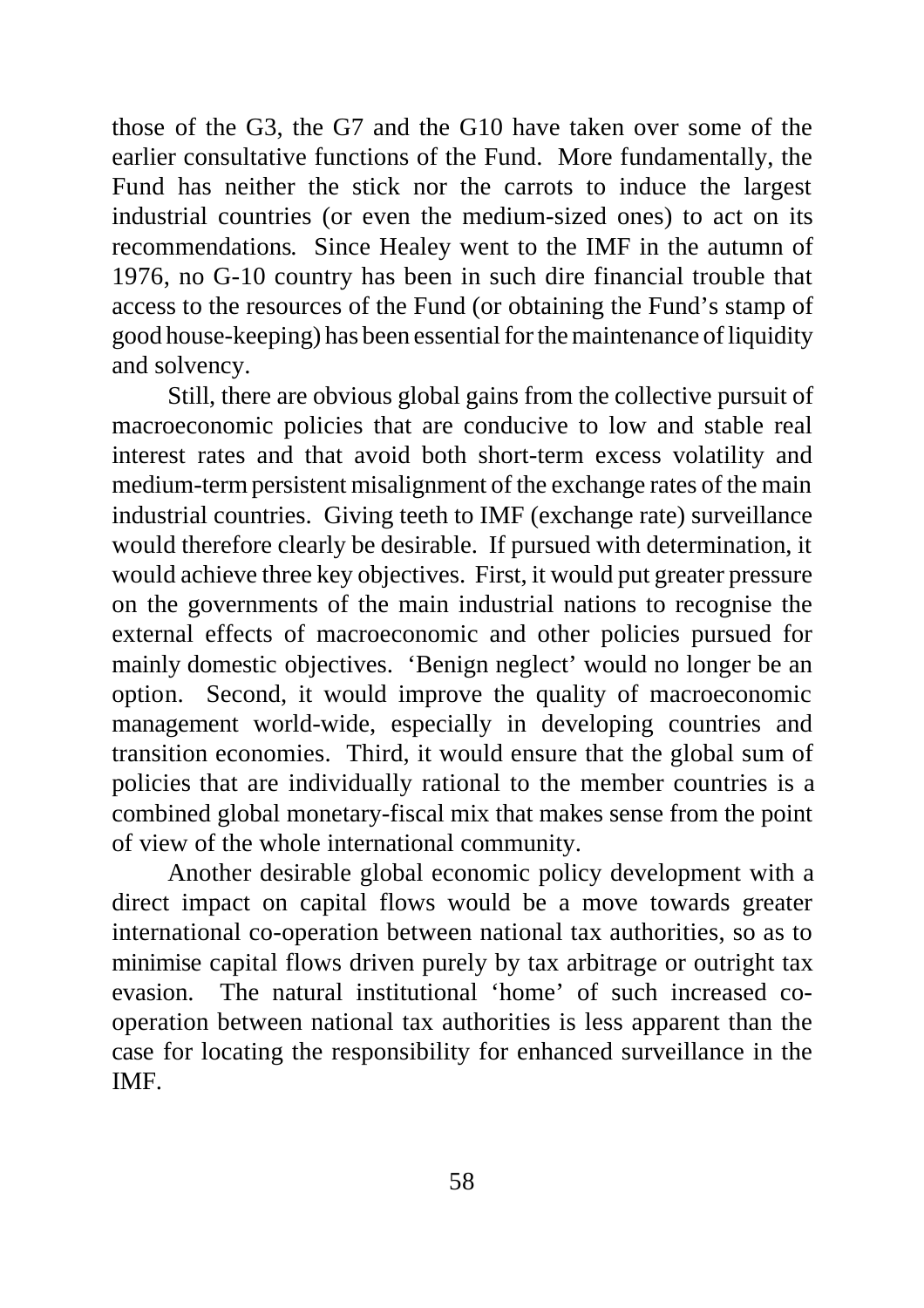# **Building international economic institutions**

There are public goods whose domain or scope extends beyond the boundaries of any nation state and externalities that likewise do not respect national boundaries. Building up the institutions or arrangements for supplying supra-national (including global) public goods and for internalising these supra-national externalities is a key task for governments and multilateral institutions (agencies). If, as seems possible, the rest of this decade is going to be a period of relative global stability and reasonable global economic progress, this must be the time to strengthen international institutions, agencies and arrangements.

Examples include the following:

- C Strengthen the WTO and extend its scope to include trade in all goods and services, including agricultural goods. The agency should have the authority to tackle the key (and sensitive) issue of the role of regional preferential trading arrangements in an integrated global economy.
- C Create a vehicle through which global environmental issues (greenhouse effects and global warming; the weakening of the ozone layer; pollution of the atmosphere and the oceans; acid rain; reductions in biodiversity; desertification; depletion of oceanic fish-stocks and other renewable resources subject to common property problems *etc*) can be monitored and tackled on a better than *ad hoc* basis. Maybe the World Bank could be given this task. Perhaps a purpose-designed new institution is required.
- C Extend and adapt the Basle agreements for capital adequacy in the global banking sector to other global financial intermediaries.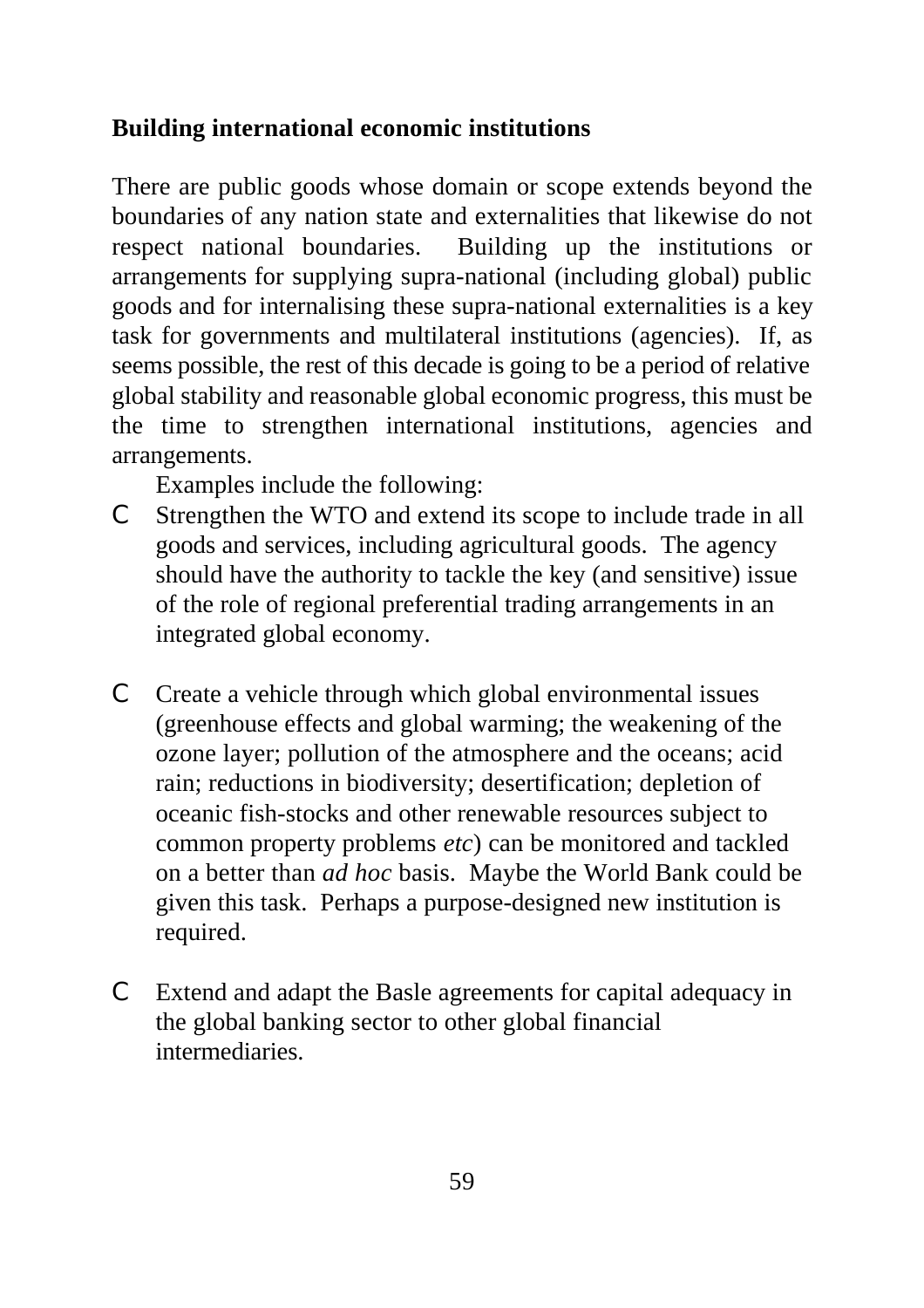## **V BEYOND STABILISATION — THE GENERATION OF RECOVERY AND GROWTH**

The one thing we can be certain of is the occurrence in the future of unanticipated shocks. It is also true, however, that, on the basis of currently available information, it is not easy to identify major systemic imbalances likely to lead to predictable conflagrations and calamities. In many parts of the world (India, Brazil and sub-Saharan Africa are obvious exceptions) structural adjustment is largely completed or at least well under way. China has proceeded a long way down the road of reform with striking results. A number of East and Central European economies have advanced impressively in the transition. How should policy makers at the national and international level take advantage of this relative absence of foreseeable traumas, that is, of the likelihood of a period of relatively steady growth and systemic stability?

The short answer is that good times should be used to take care of the future, that is, of the long run. Both the quantity and the quality of investment, broadly defined, need attention. Good times offer the political window of opportunity for looking after the future. That means raising saving rates and boosting capital formation, defined to encompass additions to the stocks of human capital (through education, training or other learning experiences), environmental capital and knowledge capital as well as the accumulation of physical capital.

In the remainder of this section we consider the long-term supply side economics of boosting saving and broadly defined capital formation.

#### **Policies to promote saving in the industrial countries**

*Funding the state social security retirement schemes*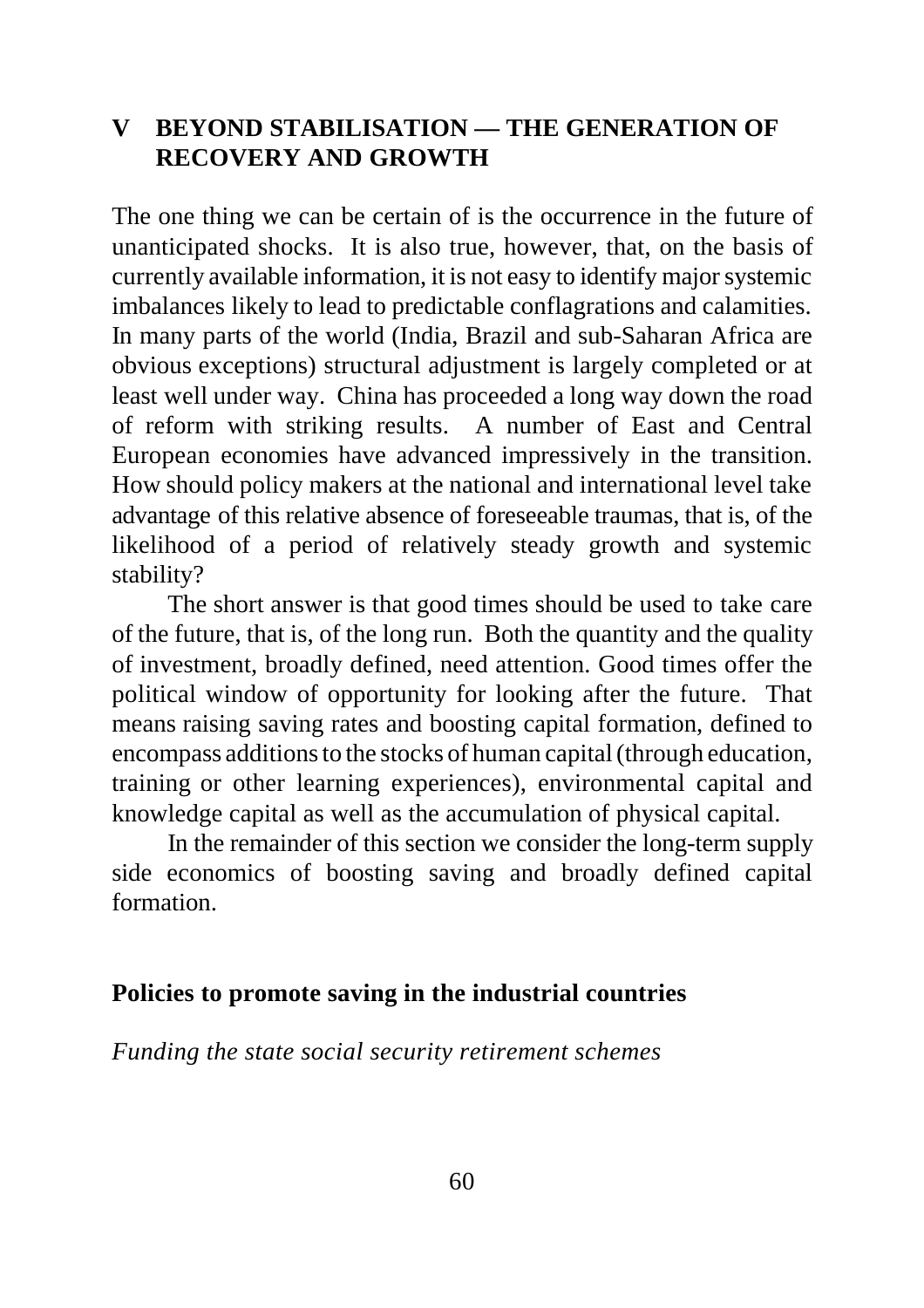Most industrial countries have a significant unfunded (pay-as-you-go) social security retirement scheme in which compulsory 'contributions' (indistinguishable from regular taxes on labour income) paid by the working population (the young and middle-aged) are used to finance the concurrent payment of retirement benefits to the retired population (the old). Such a scheme redistributes lifetime resources from young to the old.

### *An unfunded social security retirement scheme*

To assess the effect of unfunded social security on private and aggregate saving, consider the introduction of a balanced budget social security retirement scheme in an economy in which previously there was only voluntary private saving for retirement. The scheme consists of a constant per capita contribution by the young (the working generation), shared out equally among those currently retired. We assume that households confirm to the life-cycle model of saving, without any intergenerational gifts and bequests. For simplicity we ignore the possible effects of the introduction of such a scheme on the age of retirement. Uncertainty and precautionary savings are also not considered at this point, although we will refer to them later. To focus clearly on the direct effect of the introduction of the scheme on saving, we hold interest rates and wage rates constant, although there will, of course, be general equilibrium repercussions from the introduction of the scheme on these variables.

A pure unfunded social security retirement scheme is a balancedbudget (lump-sum) redistribution from the young to the old. There are therefore no direct effects on the government budget and on public saving. When the scheme is introduced, the existing old generation gets a pure windfall: they receive benefits during their old age without having made any contributions while young. Their consumption will be boosted by the amount of the windfall.<sup>47</sup> For the young, and for all subsequent generations, the effect of the introduction of the scheme on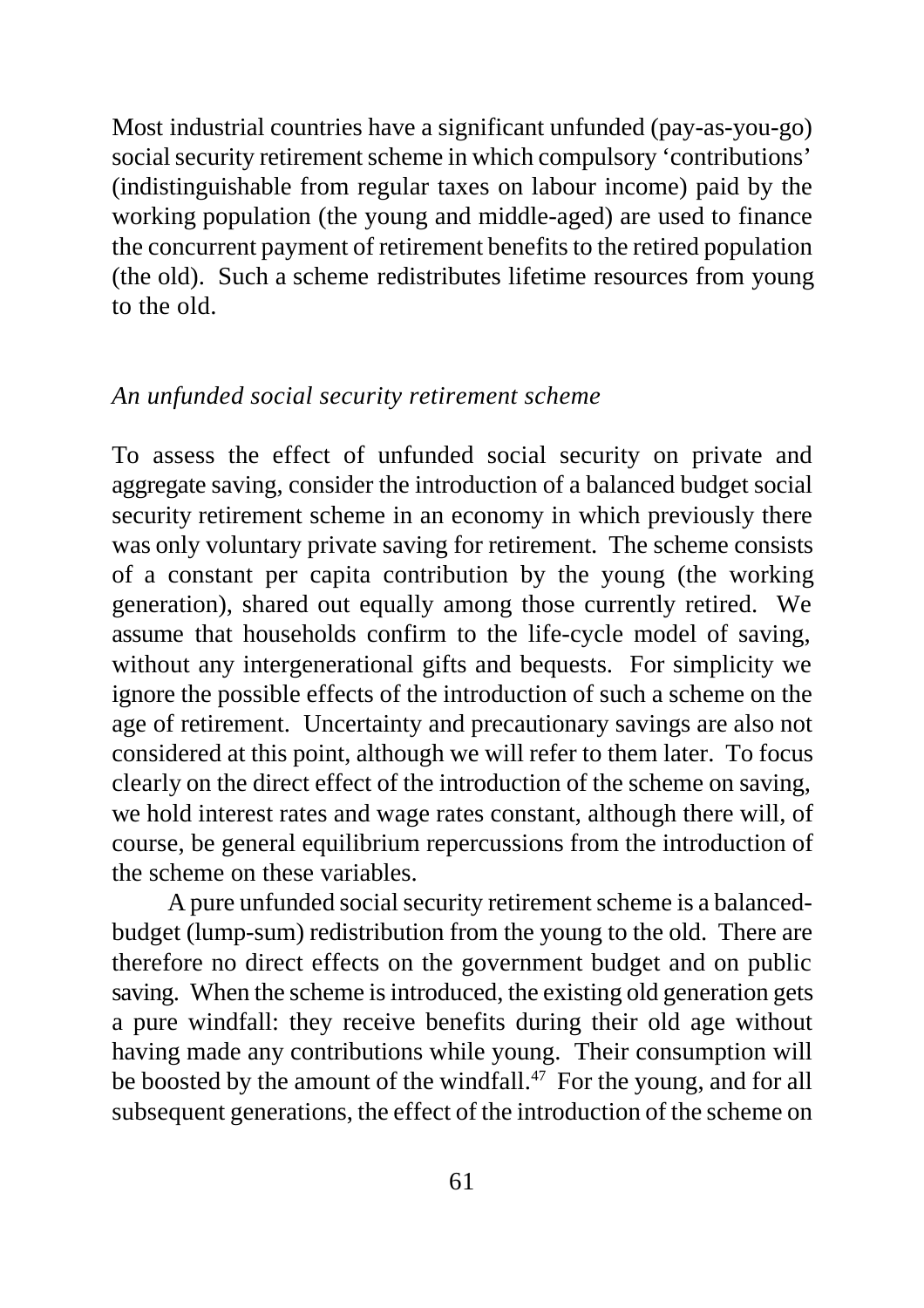the present discounted value of their life-time resources will be positive if the population growth rate (the 'biological rate of return' on the scheme) exceeds the real interest rate, negative if the opposite holds.

The effect of the introduction of the scheme on the saving of the young, and therefore on the total stock of financial wealth in the economy, is unambiguously negative: income is taxed away when young, while an unrequited benefit is received during old age. Wishing to smooth consumption over their life-cycle, the young will lower their saving. Since the scheme is balanced budget by assumption, the capital stock in the next period will be less than it would otherwise have been.*<sup>48</sup>*

#### *An aggregate funded social security retirement scheme*

Now consider a change of this unfunded scheme to an *aggregate* funded scheme, administered again by the government. Contributions remain compulsory and benefits are still paid to individuals in such a way that there is no link, for the individual, between the individual contribution while young and the individual retirement benefit while old. The government, however, takes the contributions of each generation and invests them (earning the market rate of return). The aggregate retirement benefits of each generation are equal to the aggregate contributions made while young, plus the interest earned from investing them. From the point of view of its effects on individual saving behaviour, this scheme is not essentially different from an unfunded scheme. The contributions while young are effectively a lump-sum tax, while the benefits while old are effectively an unrequited, lump-sum transfer payment. Again, private saving by the young is discouraged, compared to a situation of only voluntary private saving. The negative effect on private saving is larger with the aggregate funded scheme than with the unfunded scheme if the rate of return on the fund exceeds the population growth rate, smaller if the opposite condition prevails. Note that such an aggregate funded scheme will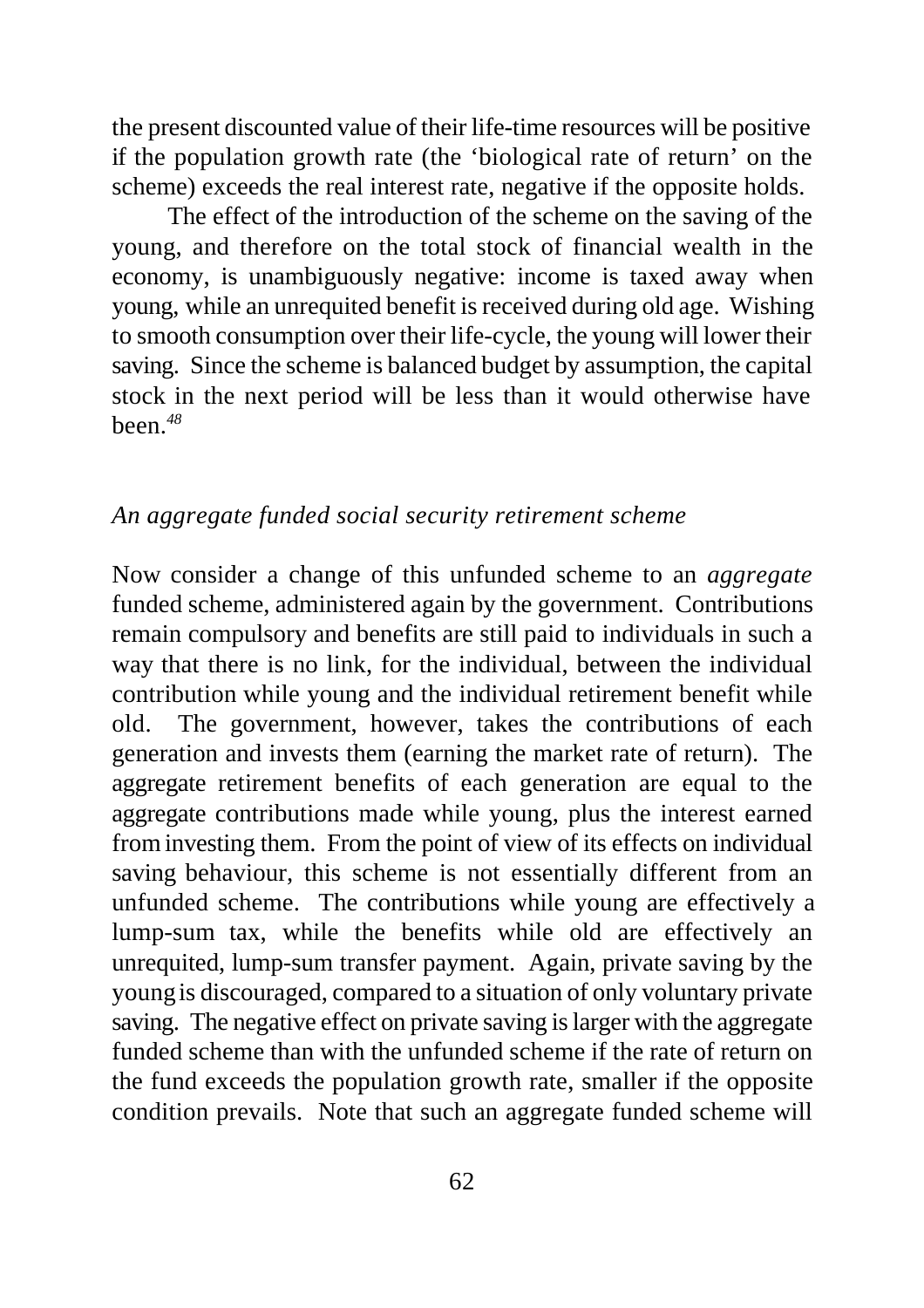not, in general, be a balanced-budget scheme. Assuming the per capita contributions of the young are constant, the scheme will need money if the interest rate exceeds the growth rate of population.

Note that the negative effect of an aggregate funded social security retirement scheme on private saving behaviour will be present regardless of whether the scheme is administered by the government or by the private sector. As long as no individual contributor/beneficiary perceives a link between his or her individual life-time contributions and his or her individual life-time retirement benefits, that is, as long as the scheme is not an individual defined contribution scheme, there will be a negative effect on the saving rate.

## *A social security retirement scheme with individual accounts*

Now consider modifying the aggregate funded scheme to one with individual accounts. The scheme is still compulsory, but each individual's contributions while young are invested (earning the market rate) in a named individual account. When he/she retires, each individual received as a benefit his/her own lifetime contributions, plus accumulated returns from their investment.<sup>49</sup> Such a scheme is effectively a compulsory saving scheme. If the rate of return on the individual account is the same as that on discretionary (voluntary) private saving, and if there are no constraints on the ability of the individual to vary discretionary private saving, such a compulsory saving scheme would have no effect on private saving by the young, compared to a situation with only voluntary private saving. It would, of course, raise their saving compared to the unfunded scheme or the aggregate funded scheme.

Compared to the situation with only voluntary private saving, the kind of compulsory private saving scheme we describe would raise aggregate saving by the young if the young cannot reduce their voluntary, discretionary saving one-for-one in response to the introduction of the compulsory scheme. This is likely to be empirically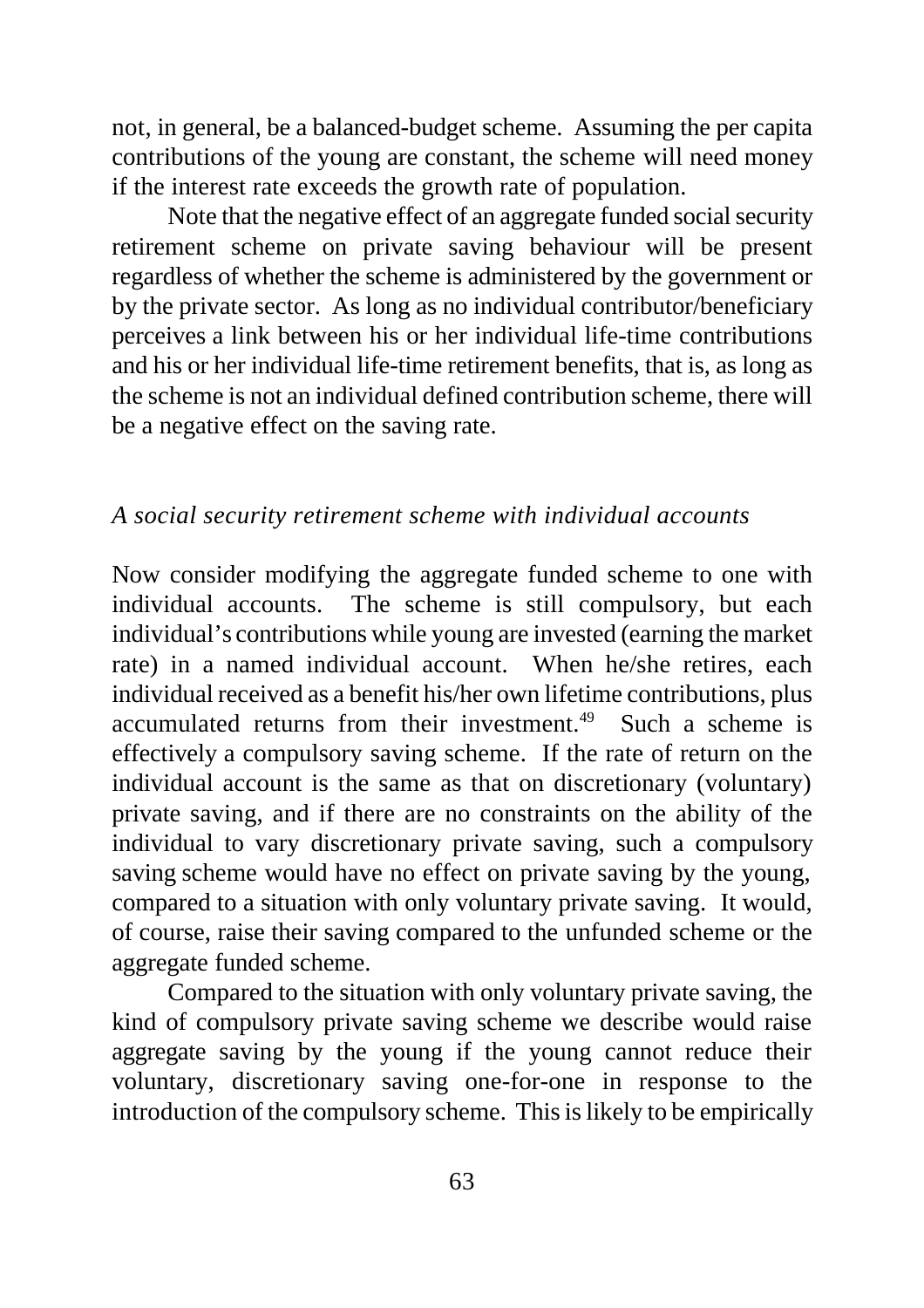significant if voluntary saving rates are low, private wealth is illiquid and financial markets make it hard to dissave or to borrow. The individually funded, contribution-defined scheme could be administered privately or publicly.

Compulsory saving schemes are attractive if households are myopic or if there are moral hazard problems that affect the private provision for one's old age. It could be that case that, without compulsion, the young would not have saved adequately, expecting to throw themselves on the mercy of the community when old age arrived. Forced saving (assuming offsetting discretionary dissaving is now possible) helps to solve this problem. The same moral hazard problem would also lead one to favour paying out the retirement benefit not as a lump-sum, but as a stream of annuity payments.

Clearly, the individual accounts, contribution-defined scheme could not, without additions or modifications, provide universal oldage security. The low-paid and those without an income could not make the required contributions. One solution would be to have the state contribute to the accounts of the poorer citizens, maintaining the individually funded character of the scheme. Another solution would be to preserve a basic unfunded scheme to provide the social retirement minimum.

Unfunded social security retirement schemes not only help smooth income over the life-cycle, thus permitting consumptionsmoothing over the life-cycle, they also reduce uncertainty, permitting consumption smoothing across states of nature. While this is clearly desirable in its own right, it may lead to a further negative effect on private saving, if the precautionary saving motive is operative.

Current unfunded social security retirement schemes (and indeed the subsidised public sector health and disability insurance schemes) were designed on the basis of demographic projections that turned out to be wrong. The rapid greying of the populations of the industrial countries (and other developments that have lowered the active/inactive ratio for the population as a whole) has created a 'youth deficit' that makes it impossible to finance current and future benefit entitlements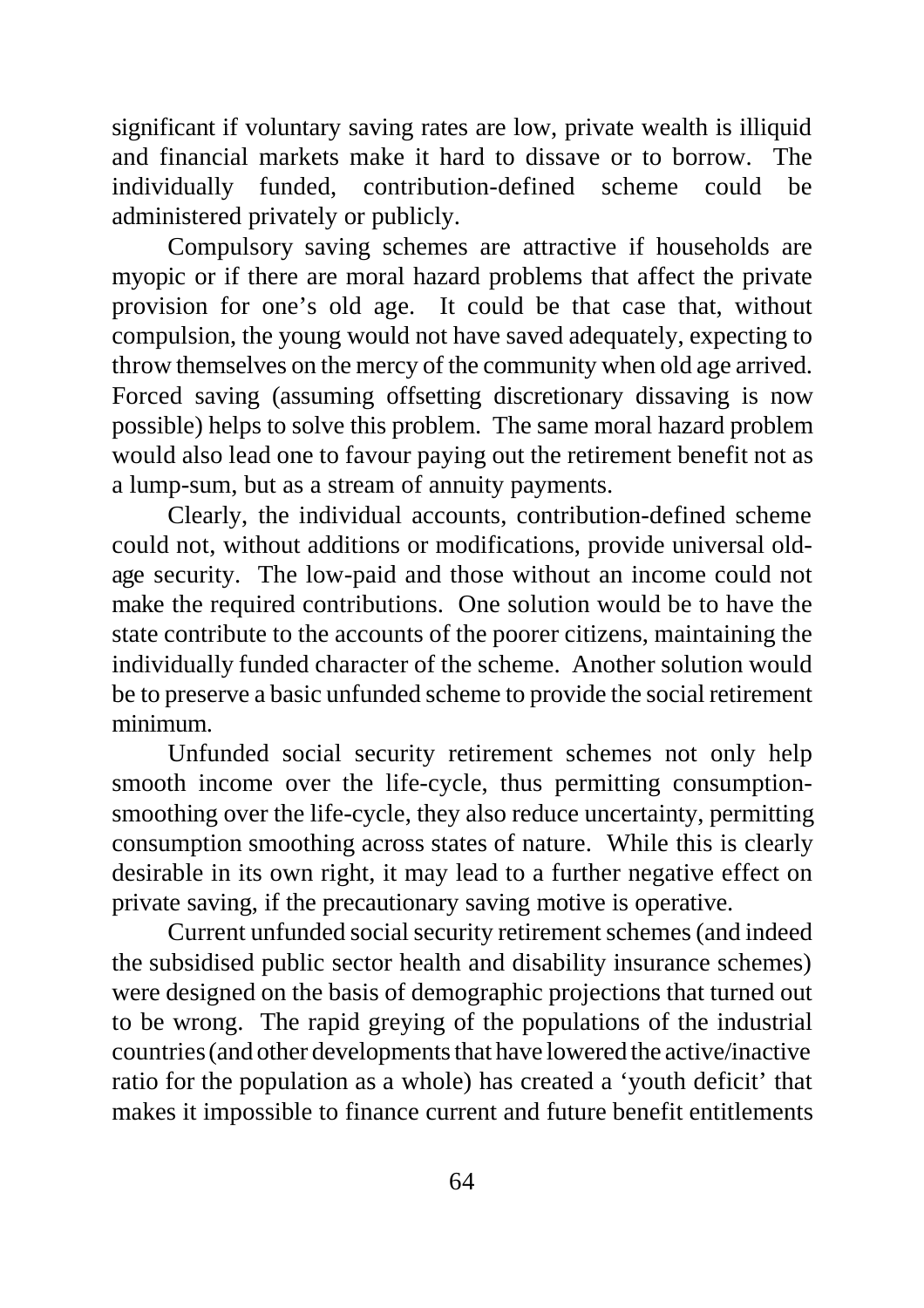(under current laws and regulations) with the contribution rates and obligations embodied in current laws and regulations. Unfavourable demographics (and to a certain extent also disappointing productivity growth) therefore have created conditions under which intergenerational conflict is unavoidable. If the younger generations lose, contribution rates will be raised or the contribution base will be broadened. If the older generations give way, benefit rates will be lowered or eligibility restricted.

An early start on reform will minimise the extent to which implicit or explicit clauses of the social contract will have to be reneged on. It would hardly be a propitious start to the new era of the rule of law and the sanctity of contract if among the first acts of the reforming government is the wholesale expropriation of the pension rights and entitlements of generations that lived through the Great Depression, the Second World War and (in the case of the FSU and east and central European nations) the bleak decades of central planning. As pointed out in the previous paragraph, however, the expectations of current and future contributors (based on the prereform record of pay-outs) are inconsistent. Either benefits will turn out to be lower than expected or contributions higher than expected, or both. Painless social security reform is not an option.

The way in which this intergenerational conflict is resolved will not just have distributional consequences. It will also have important incentive and efficiency effects. Raising contribution rates, for instance, would have adverse impacts on labour demand and supply. In the industrial countries too, demographic developments and disappointing productivity growth have made the old (implicit) social security contract inconsistent and unsustainable.

## *Reducing public debt-GDP ratios*

Policies that reduce public debt-GDP ratios by raising current revenues are, similarly, redistributions from current to future generations. In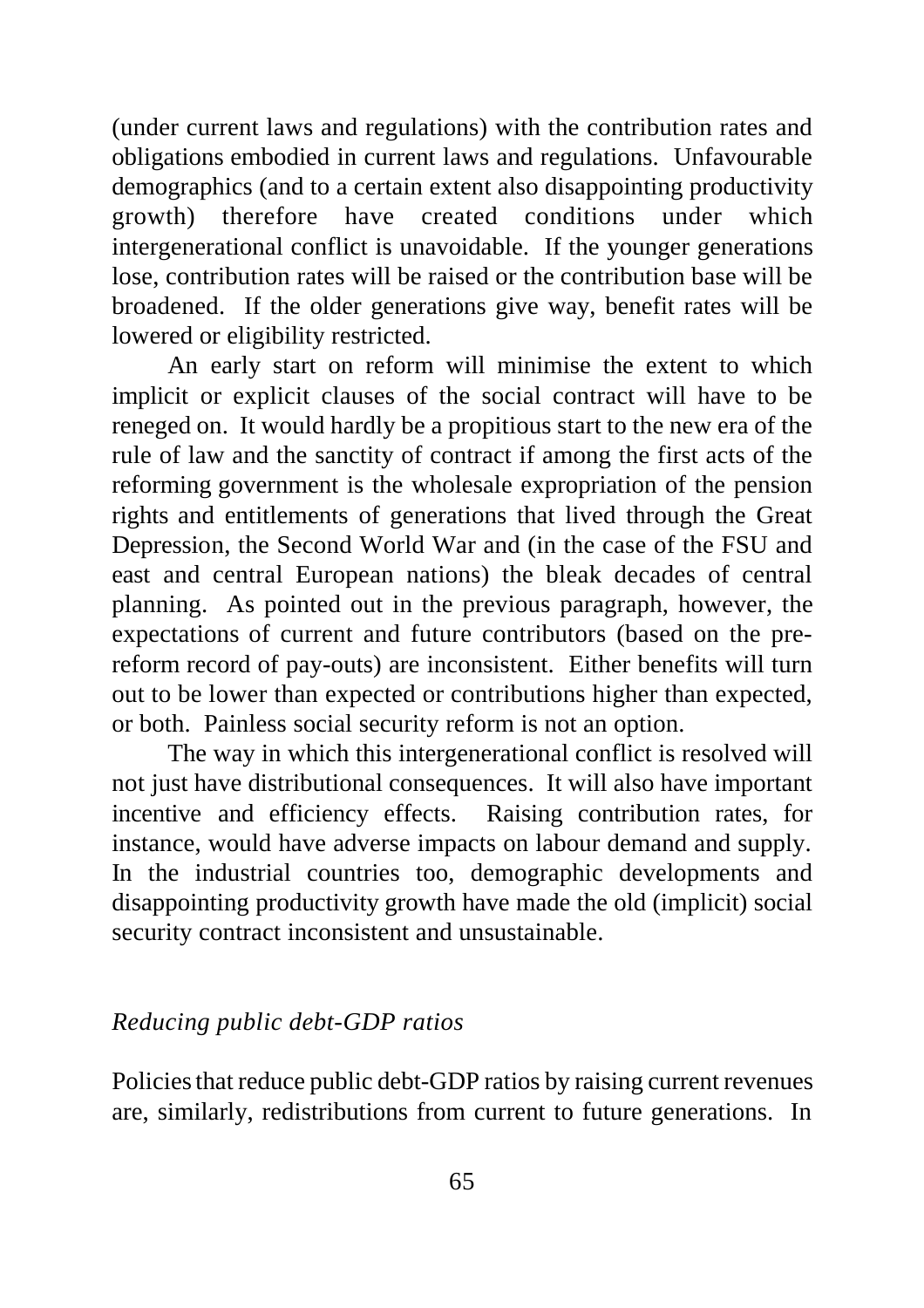most of the industrial countries, however, the overall tax burden (and the marginal effective rates of taxation they imply) is already so high that, both on efficiency and political feasibility grounds, it is hard to make a case for a further increases that is politically convincing. Current spending cuts are likely, therefore, to be the main mechanism through which, in the industrial countries, the burden of the public debt is reduced. In many of the FSU countries and in many developing countries the overall tax burden is much more moderate, and welldesigned tax enhancement measures (say through base broadening, improved enforcement and elimination of exemptions), if well implemented, need not have overwhelming adverse effects on incentives.

## *Raising the after-tax real rate of return to saving*

Most of the available empirical evidence suggests that aggregate private saving does not respond significantly to moderate changes in the aftertax real rate of return on saving.<sup>50</sup> Policies to raise the after-tax rate of return to saving would therefore not have an appreciable effect on aggregate saving rates. Note, however, that the insensitivity of saving to its rate of return reflects the combined effect of the substitution effect (which has saving increasing with its rate of return) and the income effect (which goes in the opposite direction for net lenders). Policy reforms that raise the *marginal* rate of return to private saving (say by reducing the degree of progression in the tax rate on saving and thus lowering the marginal tax rate on saving), without reducing the average return to private saving (by maintaining the same average tax rate on private saving), will therefore affect behaviour only through the substitution effect.

Apart from policies to affect aggregate private saving, considerable efficiency gains can be achieved by reducing or eliminating distortions in the allocation of saving among competing instruments.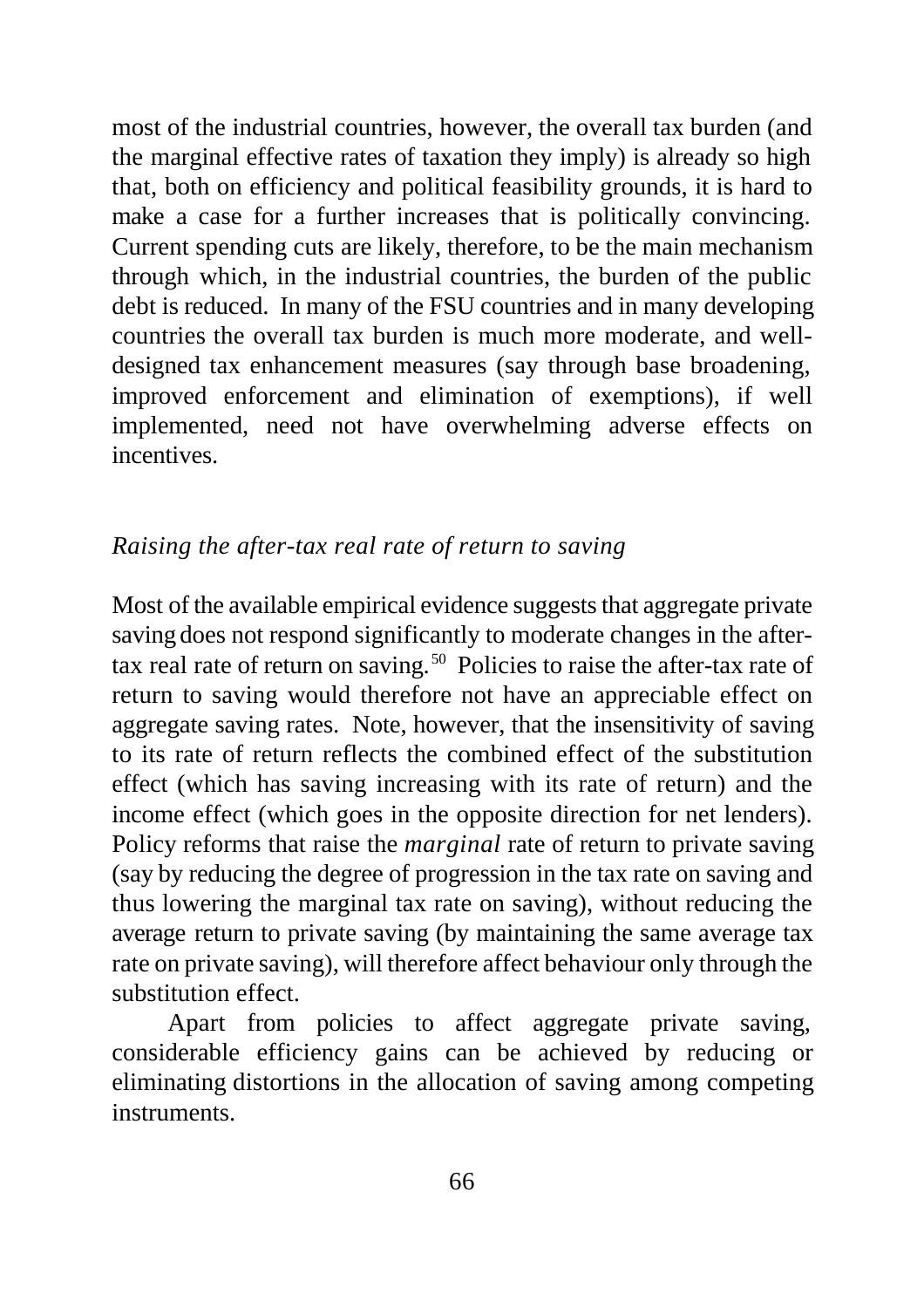#### **Policies to promote investment**

Section III has dealt at length with the positive effects on private investment of policies to improve macroeconomic stability. Several additional policies to enhance the quantity and quality of investment, broadly defined, should also be pursued. The unique role of the state here lies in promoting forms of capital investment that either have a very long gestation- and pay-off period or have returns that are nonrival and/or cannot be fully appropriated by private investors. The following are of importance.

## *Education and training*

Subsidising education and training is a natural function of the state. First, as we indicated earlier, there are 'merit good' and 'rights' arguments for partial or full public funding. Second, not all of the returns to education can be captured privately. More educated citizens make better citizens. Parents who were well-educated in turn facilitate the education of their own children. There are significant peer-group effects in education and socialisation. There is evidence that a worker's productivity rises with the average productivity of the co-workers and associates. Enterprises are likely to under-invest in on-the-job training if such training is costly and if the human capital thus acquired by the worker is portable. Making workers pay for their own training may not be an option because most workers neither possess the financial resources to finance these training expenses, nor are in a position to offer effective collateral for 'training loans'. Making workers 'post bond', to be forfeited in case the worker quits soon after being trained at the expense of the firm, runs into the same problem of inadequate financial resources. In addition, it would not be legal in many countries.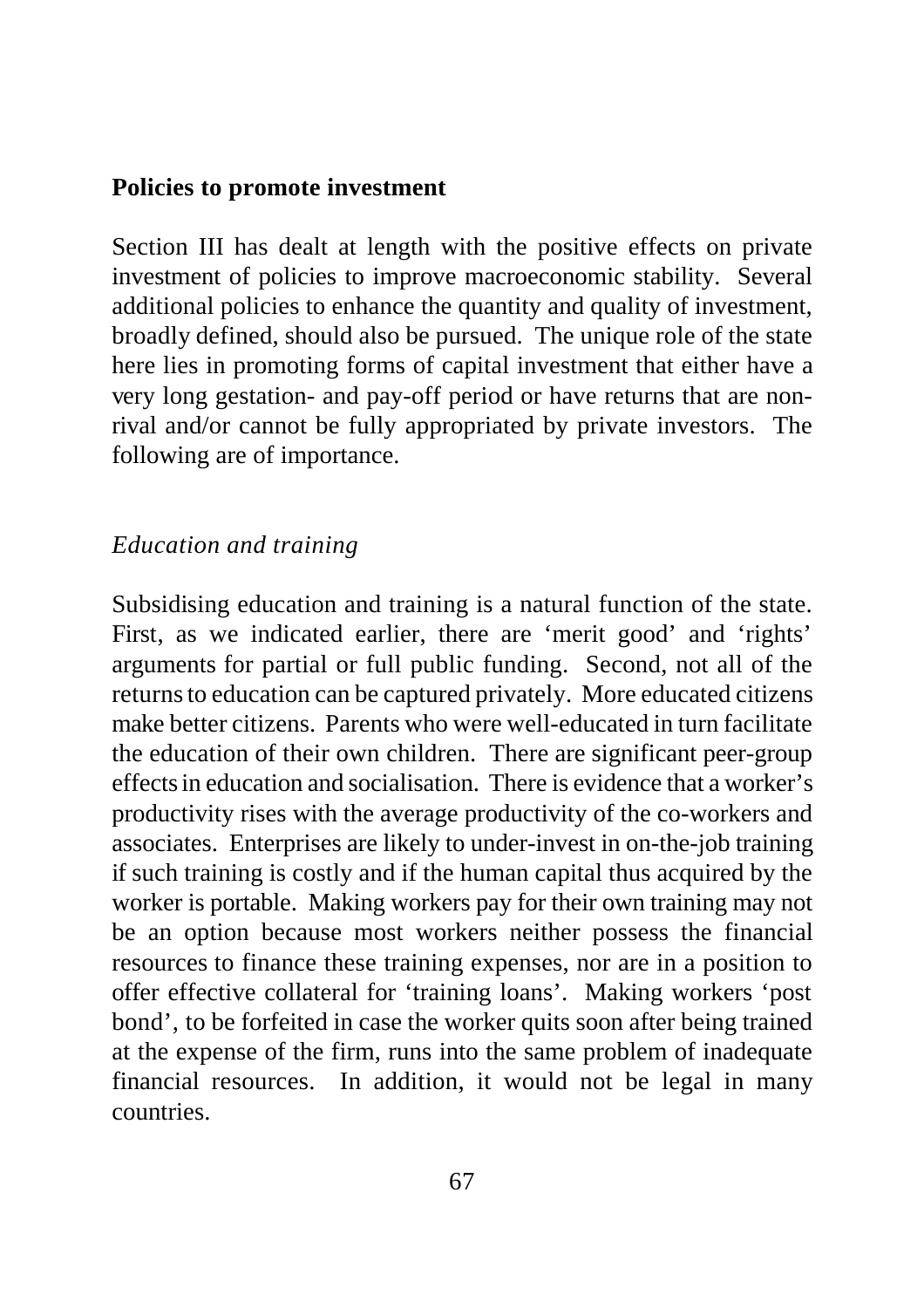Education and training facilitate both the transmission of knowledge and the creation of new knowledge. Knowledge is the ultimate non-rival good.<sup>51</sup> This provides an argument both for subsidising education and training and for subsidising fundamental R&D.

The arguments are not all one-way, however. Certain kinds of education have certification or 'sheep-skin' value, because they are viewed as signals of unobservable desirable characteristics such as intelligence, knowledge, productivity *etc.* Private agents may overinvest in educational qualifications which have these certification properties. The armies of lawyers produced in some developing countries may be the outcome of such a process. These problems are more likely to occur at the university level than at the pre-school, primary and secondary school levels. The merit good, rights and externality arguments are also likely to apply more strongly at these levels, particularly in developing countries.

#### *Raising the active/inactive population ratio*

Another means of raising the effective human capital stock in the industrial countries, and of doing so almost 'at a stroke', are legislative changes in the rules determining the active-inactive population ratio. Policies that reduce dependency ratios may well be desirable both from the point of view of economic efficiency, and from the point of view of distributional equity among generations. Dependents are the young, the sick and the old. Education, public health, preventive medicine and poverty reduction can have strong effects on morbidity. Education, rising living standards and availability of contraception can influence birth rates. In both cases, education of females is of special importance. Large-scale immigration by persons of working age is likely to be politically controversial in much of the industrial world (which is not to say that it will not happen). From an economic point of view, immigration affects different generations in very different ways.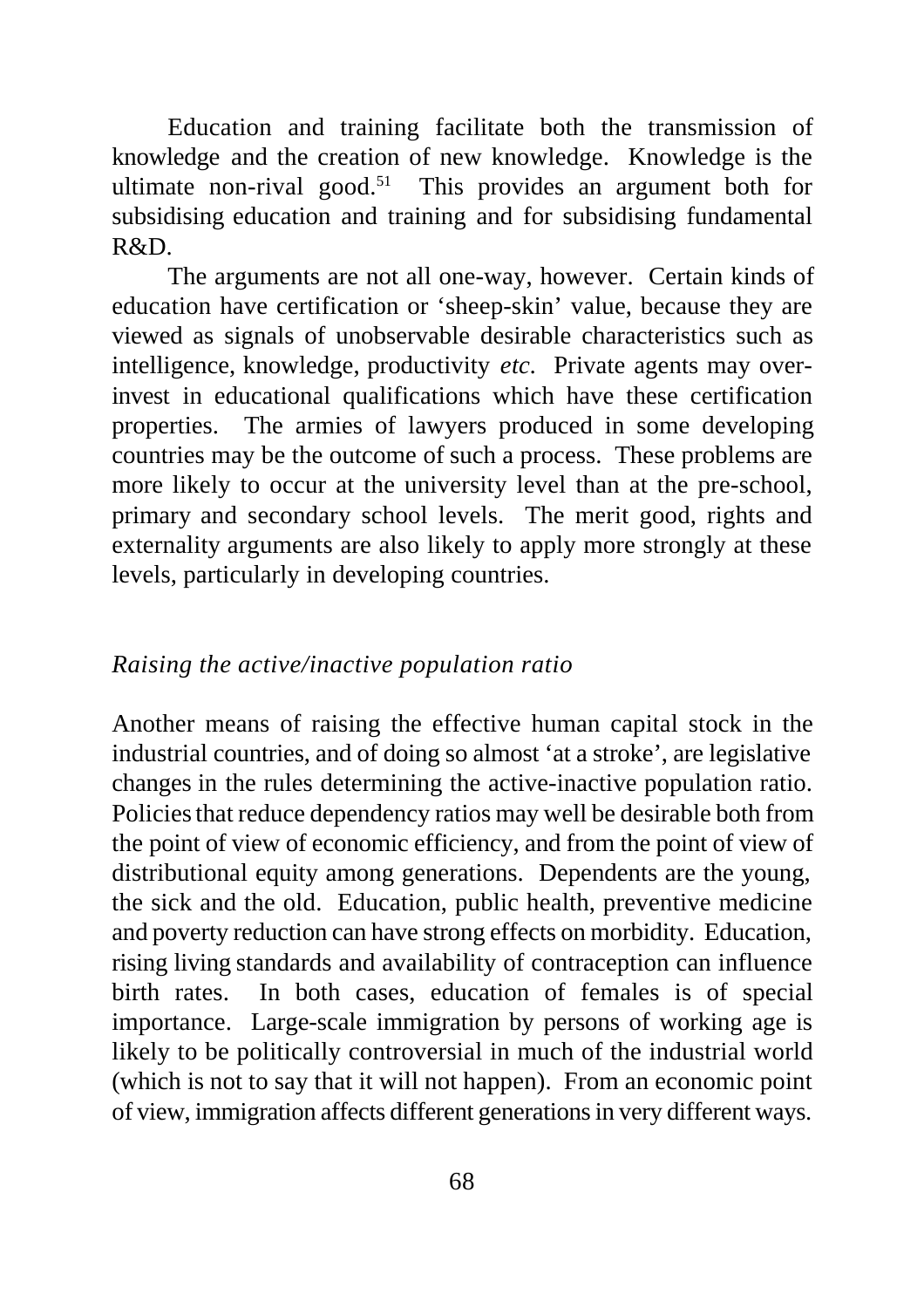The retired population will welcome the contribution of the young immigrant workers to their unfunded social security retirement schemes. They will also, as owners of much of the domestic capital stock, benefit from any increase in the rate of return to domestic capital brought about by the immigration. Younger workers, especially those in the same (lower) skill categories as the immigrants, will view the new arrivals primarily as competitors in the labour markets.

That leaves raising the labour force participation rate of the old as the obvious means for boosting the active/inactive ratio in the population as a whole. An increase in the age of retirement by, say, five years would help resolve many of problems faced by the unfunded social security systems of the industrial world. An increase in the retirement age here means an increase in the minimum age at which one becomes eligible for a retirement pension, and a matching increase in the number of years one is obliged to make contributions to the social security funds. Such an increase in the age of retirement could be combined with the abolition of the notion of automatic compulsory retirement at a particular age. The USA recently abolished compulsory retirement for the vast majority of workers. Complementary changes in seniority systems and arrangements would be likely to be associated with such changes.

The proposed increase in the age of retirement makes sense and is fair in view of the increase in the life expectancy of both men and women and the improved health and vigour enjoyed by many until well into their seventies.<sup>52</sup> Note that raising the number of working years relative to the number of non-working years in an individual's life span, will not necessarily raise the long-run ratio of private wealth to income, but it will, of course, increase the viability, and reduce the disincentive effects associated with, any remaining unfunded component of the social security system.

It may seem strange, with so much of Western Europe still plagued by persistent high unemployment and with continued interest in many quarters in such measures as compulsory work-sharing, reductions in the duration of the working week and the encouragement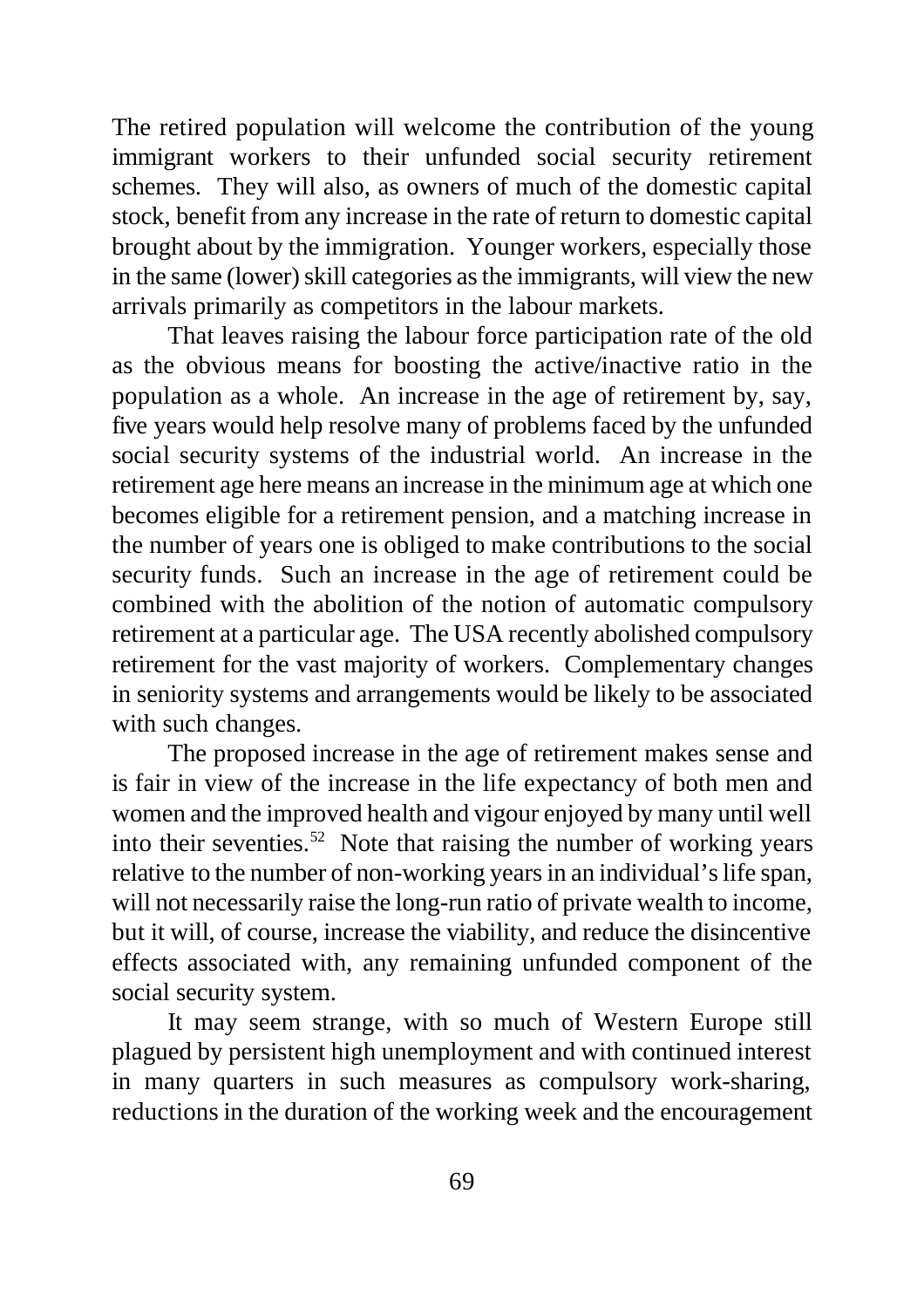of early retirement, to advocate measures aimed at achieving a sizable increase in the effective supply of labour. Yet is seems likely that the problem facing the industrial nations in the coming decades will be one of insufficient labour (and of insufficiently skilled and educated labour) in relation to the real income expectations and aspirations of a greying population.

Unemployment in Western Europe, except for a cyclical component<sup>53</sup>, is mainly a self-inflicted wound to be cured by structural measures which include the improvement of the skill level and mix, the reduction of the wedge between take-home pay and gross marginal labour costs, the reduction of the gap between the private and the social cost of hiring and firing workers, the encouragement of mobility of firms and workers and the facilitation of investment in long-term productive relationships by workers and employers.

## *Increasing infrastructure and other spending to enhance longterm growth potential*

With a benevolent, omniscient and omnipotent social planner, public investment projects are undertaken whenever the social rate of return on the resources that are committed exceeds their opportunity cost, the social discount rate. There is no automatic presumption that the social rate of return on public sector investment is more likely to exceed the social discount rate in good times than in bad times. In the real world, however, political economy considerations produce the following robust empirical regularity: whenever the government budget gets squeezed (typically when recession, depression or structural decline depress current government receipts), capital budgets get slashed. Public sector investment spending and other productivity-enhancing expenditures (repairs and maintenance, R&D) are the first to be cut. Effective decision horizons shorten dramatically during a fiscal crunch, and any spending category that yields its returns in the future is a likely victim of political expediency. To restore the balance in the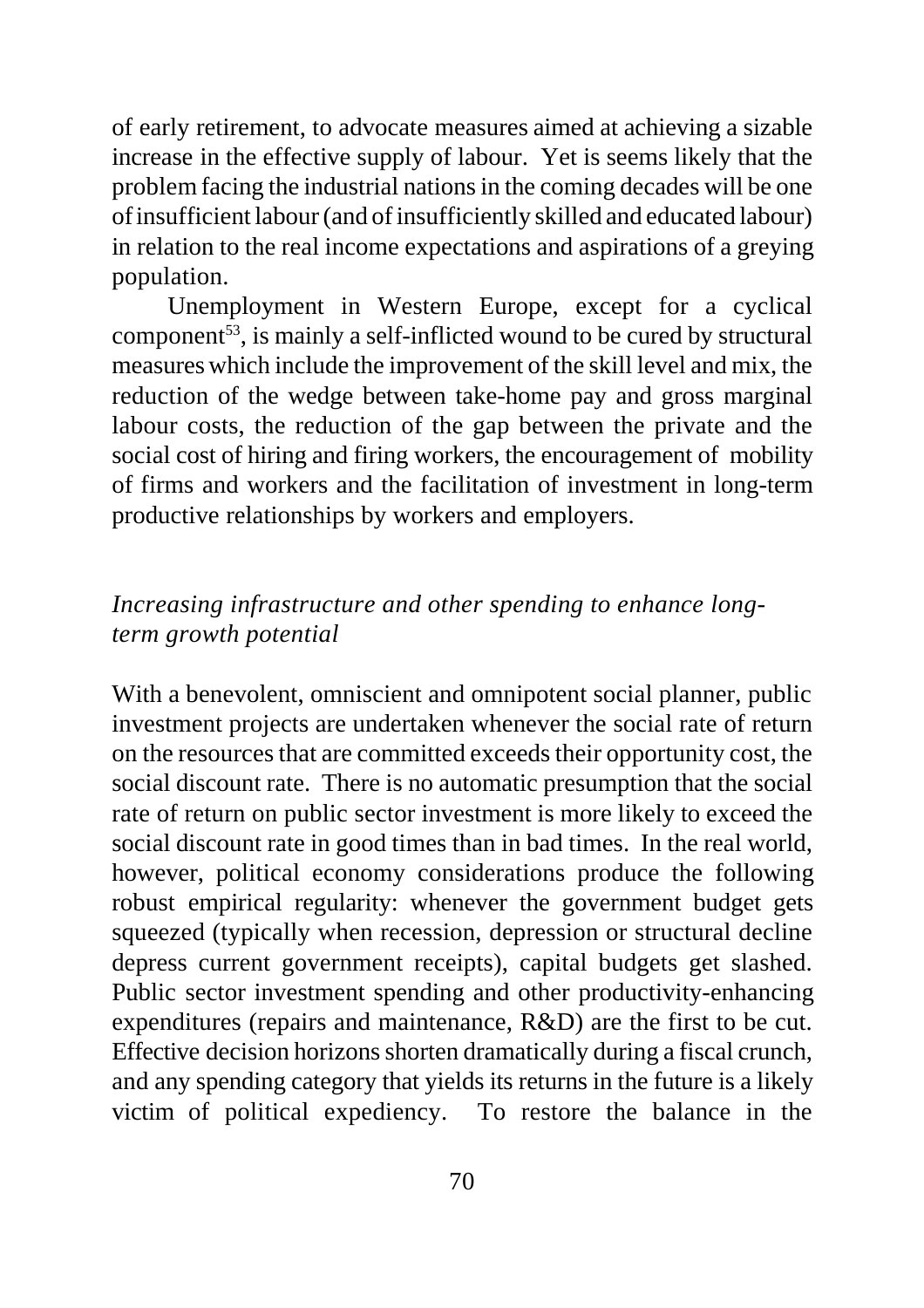composition of public spending, public sector infrastructure spending, other public investment, repairs and maintenance and all other public spending categories that functionally constitute investment (whatever their official designation) should be favoured when the 'seven lean years' are over and the 'seven fat years' arrive. The reason is simple: *if not then, when*?

When it comes to infrastructure spending, it is again important to distinguish between the operation and management of the social overhead capital stock and its financing. Roads and bridges, for instance, have some of the properties of a public capital good: up to the point where congestion sets in, road and bridge use is *non-rival* (marginal cost is below average cost). However, since road and bridge use are, at a cost, *excludable*, controlled access roads and bridges can, though tolls or other forms of road charges, be privately operated and managed. With marginal cost below average cost, competitive private operation is not feasible. Subsidisation and regulation may be required.

Not only is there no automatic case for the government owning and operating the stock of social overhead capital, but also the financing of infrastructure investment need not be the sole province of the sovereign. Many financial constructs for sharing the risks and returns to infrastructure investment between public and private sector partners have been designed and implemented throughout history, and new joint ventures of this kind are being tried and tested in a variety of economic and institutional settings. It is ironic that perhaps the strongest practical argument for involving the private sector in the financing of infrastructure investment is that without access to private funds, made available by private investors with effective decision horizons longer than those of the government, the public sector alone would be unable or unwilling to undertake a socially worthwhile investment. Political myopia, sometimes institutionalised in myopic public sector budgeting rules that do not distinguish between current and capital spending (such as PSBR targets or ceilings) prevents the public sector from fulfilling its 'Platonic guardian' role of overcoming private sector capital market imperfections (liquidity constraints *etc*) and enabling the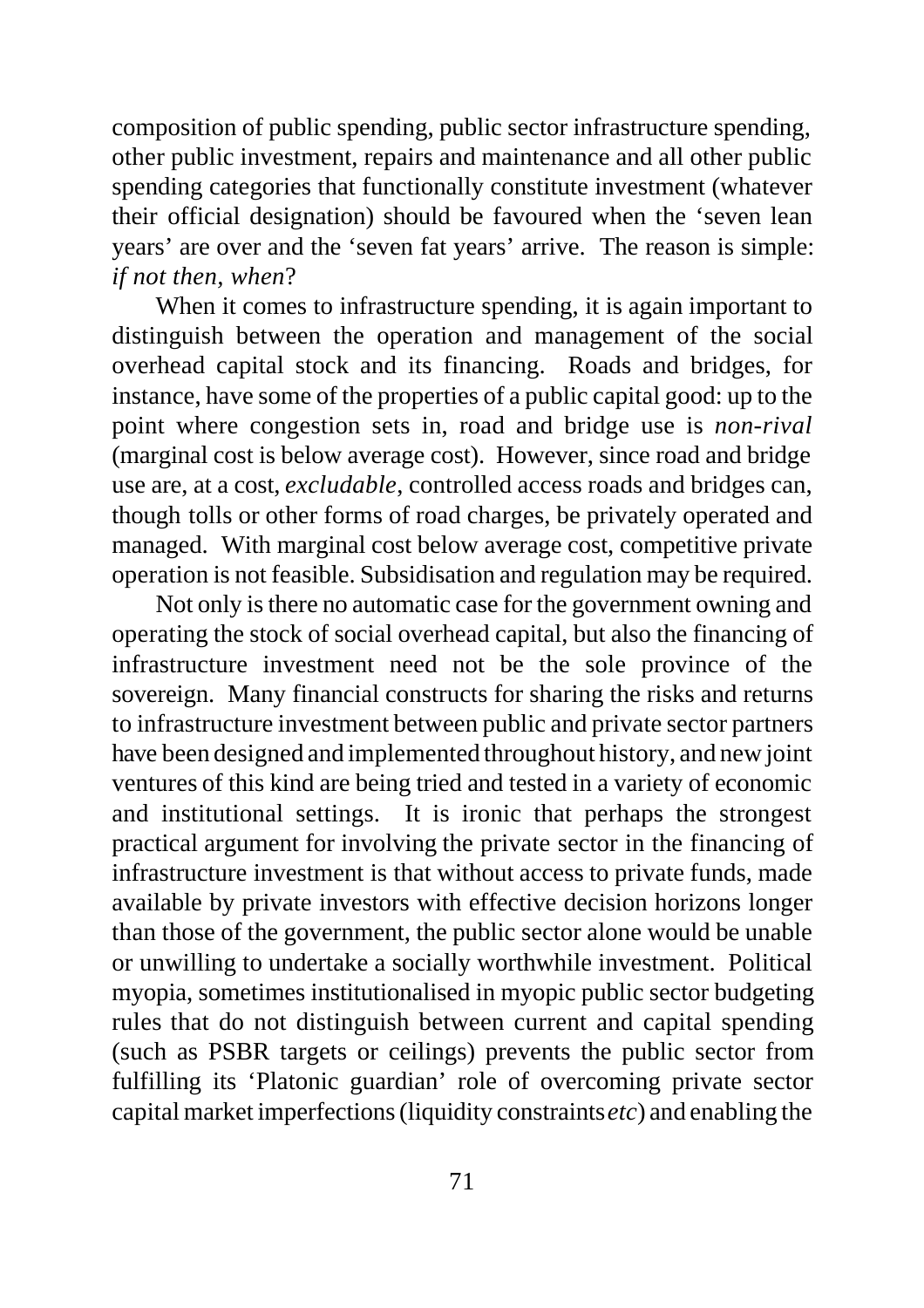economy as a whole to take the long view. It would surely be sensible to try to implement political and administrative reforms that encourage the public sector to make use of its undoubtedly unique potential for taking the long view, born of its ability to tax current and future generations and to make use of seigniorage revenues.

### *Reducing the effective marginal tax rate on capital income*

Policies to bring the private rate of return to physical capital formation more closely in line with the social rate of return include reductions in the average effective marginal tax rate on capital income and reductions in the dispersion of the effective marginal tax rate around the average. Different forms of private capital formation are subject to wildly different marginal effective tax rates, and most of these differences cannot be rationalised with reference to externalities or other sources of differences between private and social rates of return.

# **VI CONCLUSIONS**

Macroeconomic policy during the years to come will have to operate in a more open, international environment than at any time since the beginning of World War I. Macroeconomic policy will also have to work through, and will be constrained by, markets (domestic and international) in a way that would be more familiar to the governments of the Gold Standard days than to governments of the post-World War II Keynesian era.

While our expectations of what government can do are more modest than those at the time of founding of the Bretton Woods institutions more than 50 years ago, it remains our view that the quality of the institutions of government and of the policies that it pursues may well be the single most important factor accounting for differential economic performance in the medium and long term. A limited but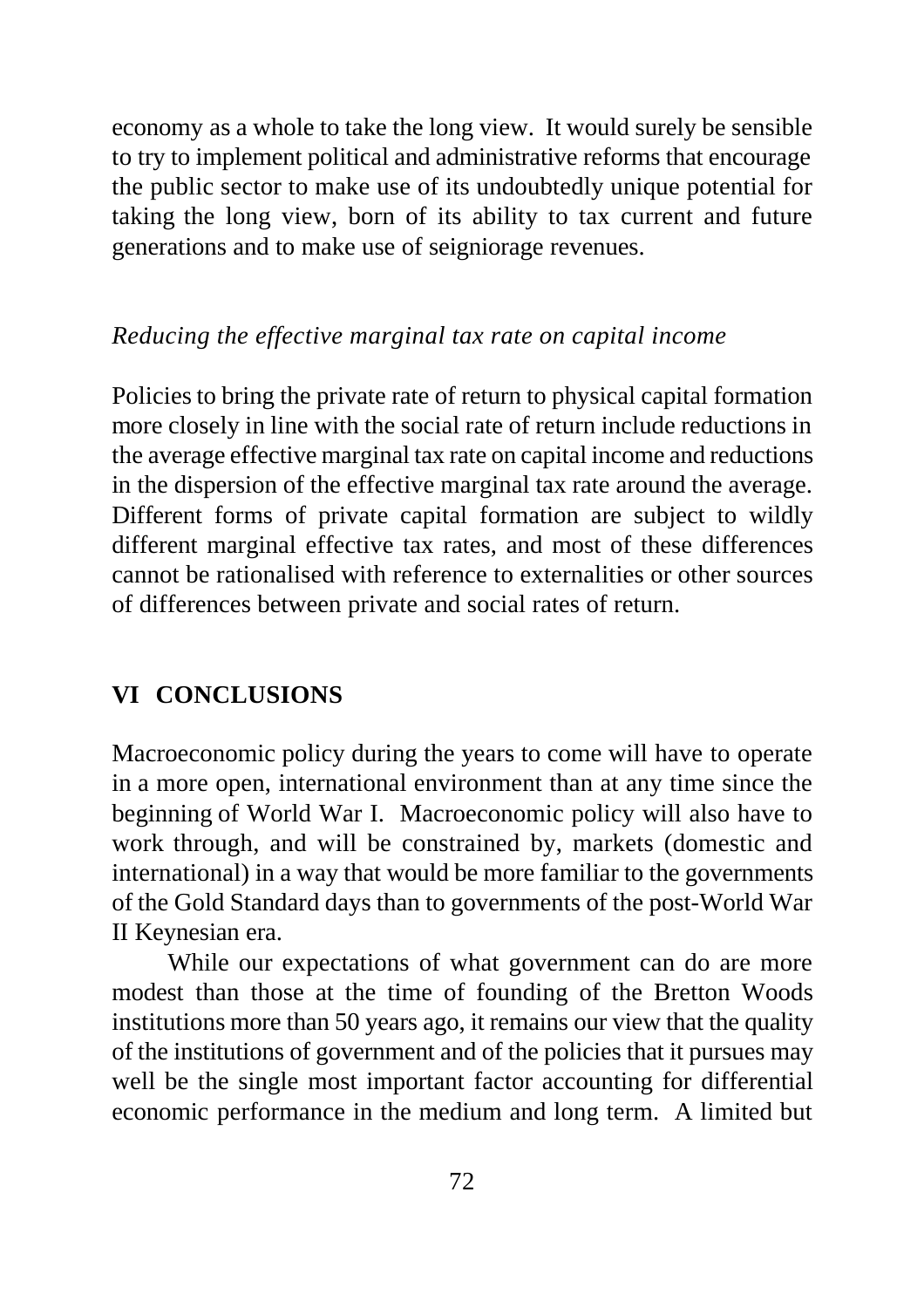strong state is likely to be a defining characteristic of economic success in the decades to come.

Macroeconomic stability is one of the key intermediate public goods that the government alone can provide. Its effect on the quantity and quality of private investment is one important channel through which the government, by stimulating capital formation, broadly defined, can take advantage of a relatively favourable global economic environment to lay the groundwork for sustained and shared growth. This should be complemented with policies to boost saving rates (especially in the industrial countries); policies to encourage investment in infrastructure and in environmental capital; policies to enhance the effective human capital stock through education and training; measures to raise the active-inactive population ratio; and policies to add to the stock of human knowledge through research and development.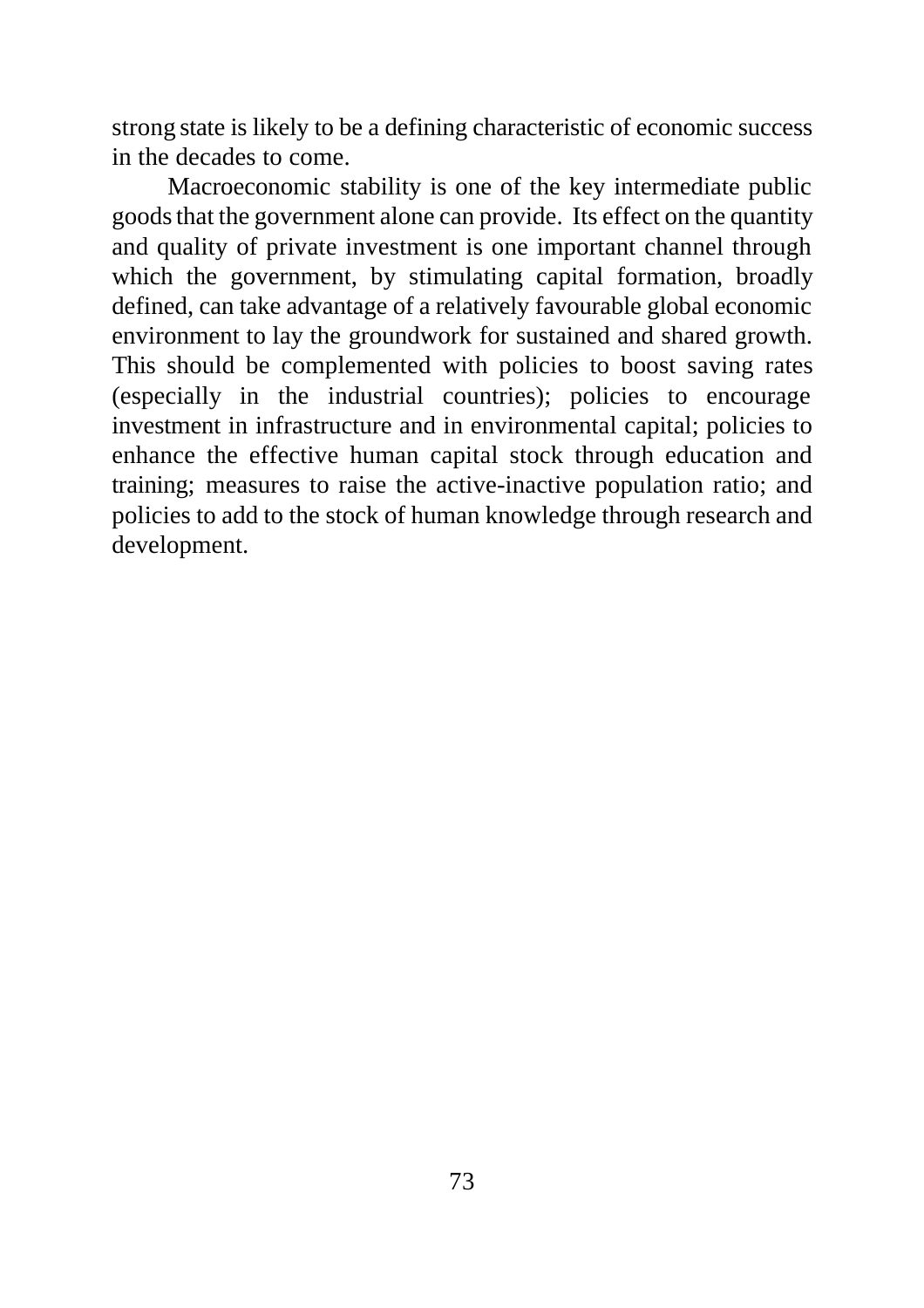## **ENDNOTES**

- 1. In the sense that it is non-rival (one person's 'consumption' does not diminish another's) and non-excludable (it is not possible to exclude consumers from using the good).
- 2. Feldstein and Horioka (1980) and Feldstein (1983), using data for 17 OECD countries over the 15-year period 1960-1974, found that the gross national (private plus public) saving-GDP ratio and the gross domestic capital formation-GDP ratio were highly positively correlated. They interpreted this as indicating a relatively low degree of international capital mobility. If this interpretation is correct, sustained (exogenous) increases in the domestic saving rates would induce approximately equal increases in domestic investment rates, rather than spilling over into current account surpluses. Both the empirical analysis and the interpretation have been contested.
- 3. This holds also for trade in real goods and services. Gross inflows and outflows (imports and exports) matter and not just the net trade balance.
- 4. See Obstfeld and Rogoff (1995). For a detailed discussion of the recent growth of the international financial markets see Goldstein and Folkerts-Landau (1994).
- 5. See *eg* Schadler et. al. (1993) and Khan and Reinhart (1995).
- 6. During the days of the gold standard, the international movements of both labour and financial capital were subject to few political barriers. While political and administrative obstacles are probably still higher today than they were between 1870 and 1913, the technology of mobility of the 1990s surely dominates that of the earlier 'open' era.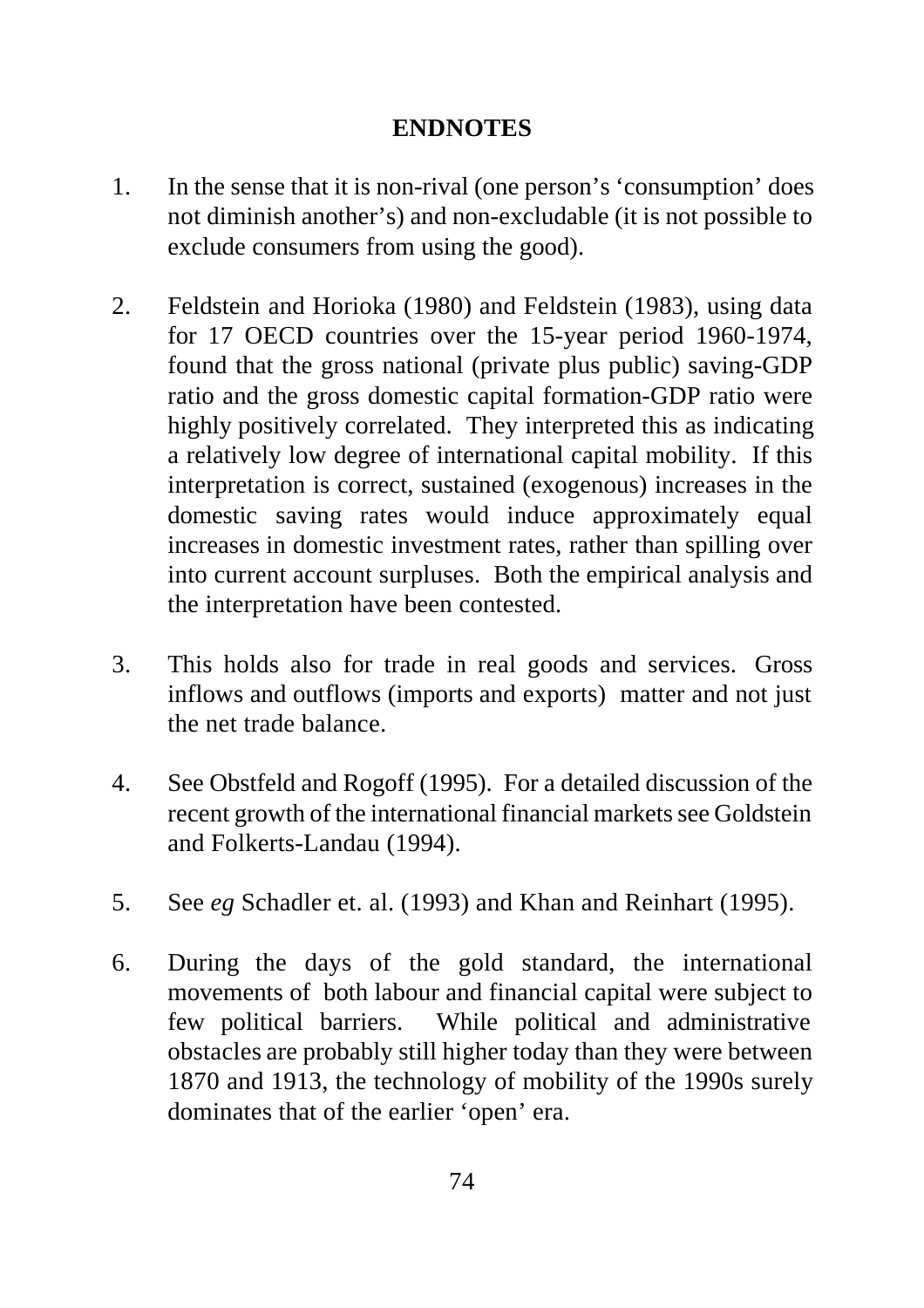- 7. SOPEMI 'Trends in International Migration' Annual Report 1994—1995 edition, OECD.
- 8. It must be remembered, and it is a major theme of this paper, that markets do not occur in a vacuum and there are many other relationships and institutions which are crucial to effective economic organisation and performance.
- 9. The first welfare theorem says that any competitive equilibrium (with complete markets and complete market participation and without externalities) is a Pareto Optimum. The second welfare theorem says that, without externalities and with lump-sum redistribution (and with appropriate convexity assumptions concerning production and consumption), any Pareto Optimum can be supported as a competitive equilibrium.
- 10. This controversy revolved around the possibilities of rational and efficient resource allocation under socialism, or more specifically, in centrally planned economies with publicly owned means of production. See *eg* von Mises (1920), Hayek (1935), Hayek (ed.) (1935), Hayek (1945), Wootton (1935), Lange (1938), Lerner (1944) and Bergson (1948) and Eckstein (ed.) (1971). Hayek and von Mises emphasised the role of private ownership in providing incentives for work, effort, saving and investment and for revealing economically useful information. Private ownership was in their view essential for the price mechanism to aggregate and disseminate information, thus permitting efficient decentralised decision making. Market prices in an economy with private ownership were therefore fundamentally different from the shadow prices generated by the (mythical) omniscient central planner. Central in Hayek's theory of informational efficiency and decentralisation was his emphasis on the universality and inescapability of bounded rationality, leading him to view the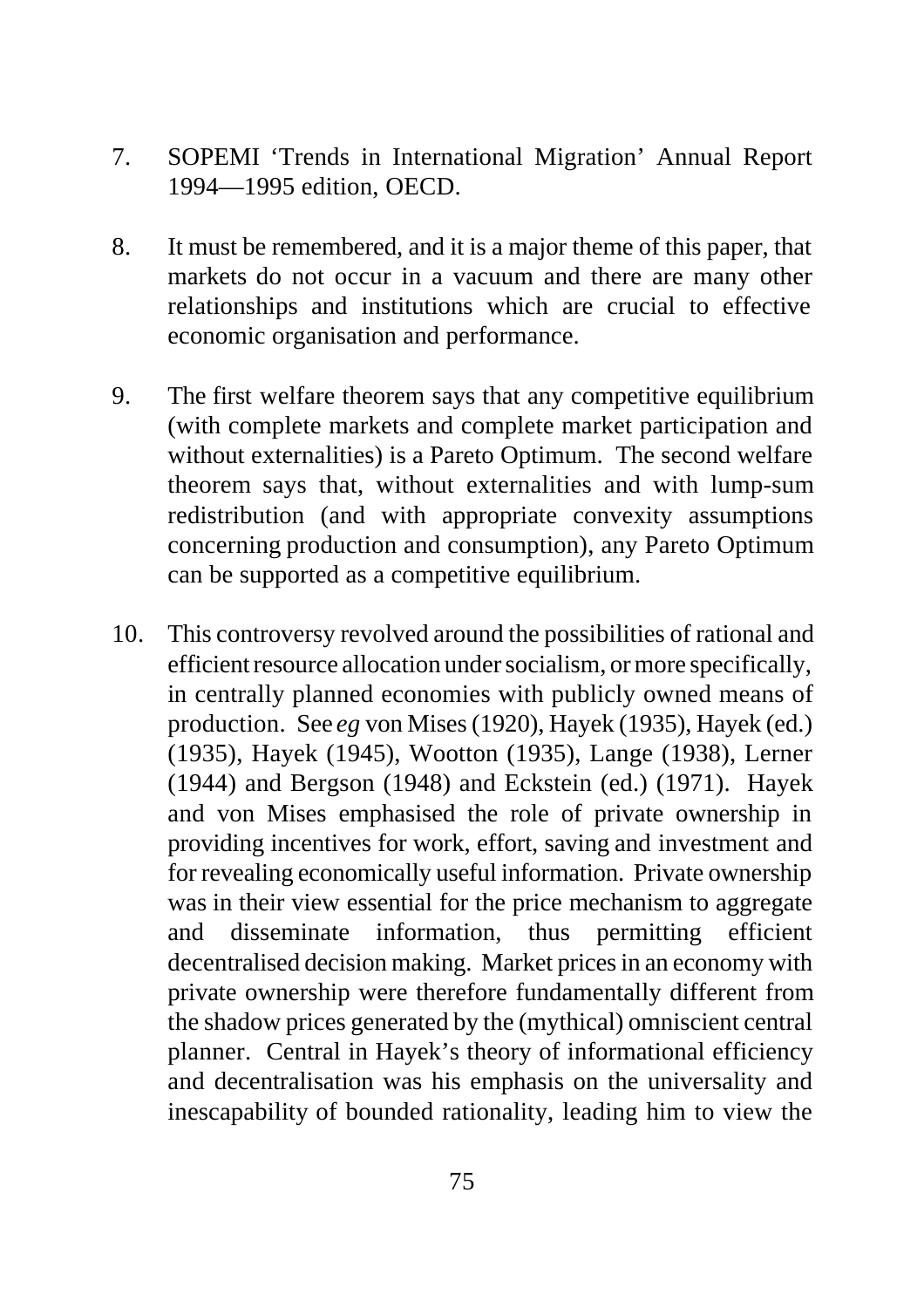market system not as a static resource allocation mechanism but as a dynamic discovery process.

- 11. See *eg* Lin (1992) and Hussain and Stern (1991).
- 12. See, for example, Burgess and Stern (1993) and IMF (1989).
- 13. See, for example, the EBRD Transition Report Update, April 1996, and IMF Government Financial Statistics.
- 14. It would have been more useful to have comparative figures for developing countries and for some of the NICs, rather than for the OECD. However, figures for *general* government revenues (and spending) are extremely sparse for non-OECD countries. Only *central* government data tend to be available. These are not appropriate for our purposes.
- 15. See, for example, Hussain and Stern (1991) and Wall Street Journal, 16 July (1996) (p. 8A)
- 16. This Section touches on some of the same issues covered at greater length in the contribution by Stiglitz in Volume 1 (Stiglitz (1996)).
- 17. Note that the national accounts classify such activities as public consumption, which makes only limited economic sense in most cases. On the whole, citizens do not consume law and order. Law and order, however essential, are intermediate public inputs into the safe and untroubled consumption of marketed goods and services and leisure.
- 18. What follows is based largely on Stern (1991).
- 19. Note that *compulsion* is applied vis-à-vis the 'isolated' individual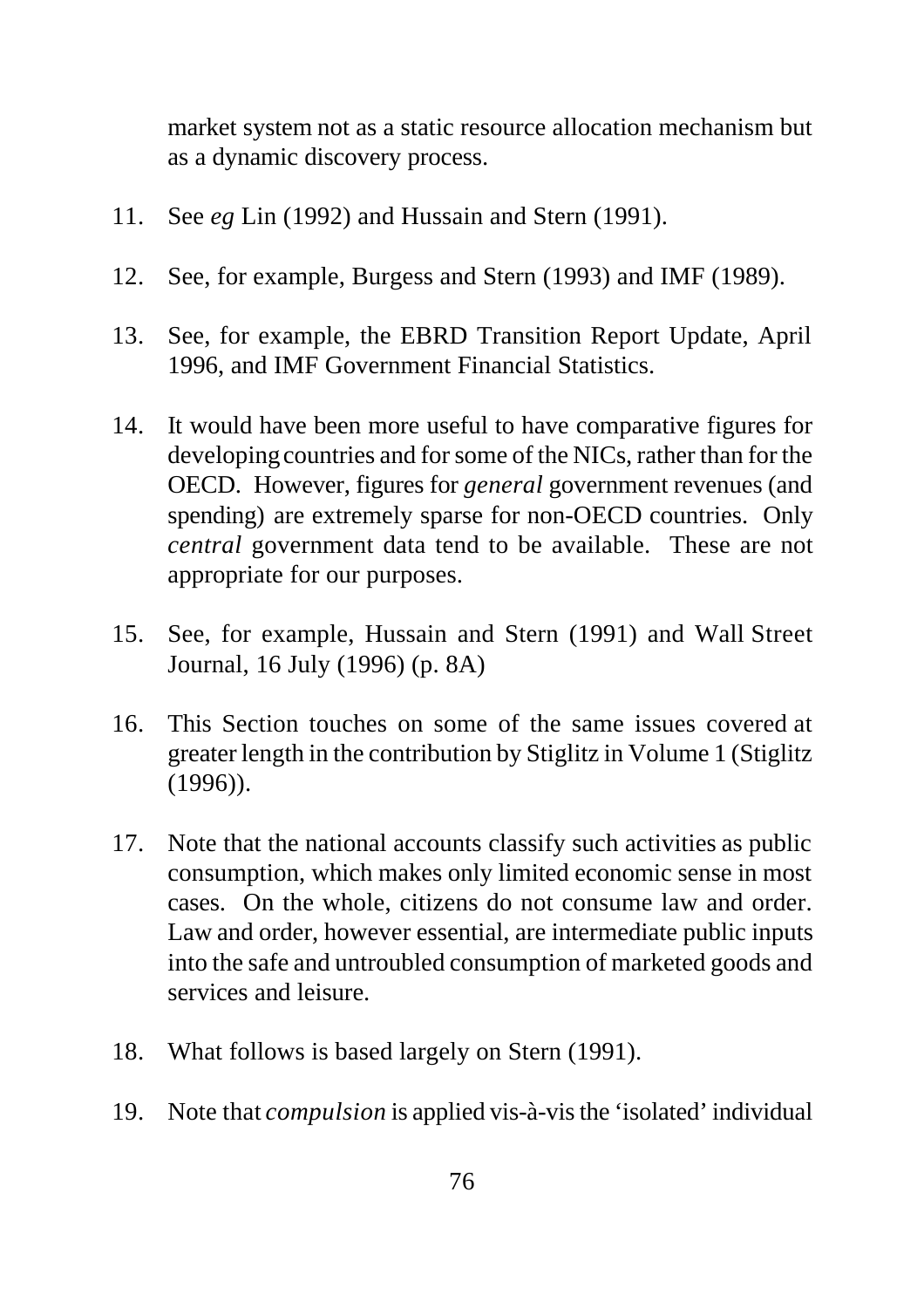only. The reluctant tax payer may rationally vote for higher taxes.

- 20. Essentially the rate of growth of the economy is fast enough to absorb service payment on debt. Government solvency means that the initial debt plus the present value of expenditure is no greater than the present value of revenues, including seigniorage. Under reasonable restrictions on the government's ability to tax, this implies an upper bound on the debt to GDP ratio in the long term.
- 21. See Appendix 1 for a more precise statement.
- 22. See Appendix 1.
- 23. Like any price change, a change in the interest rate (the reciprocal of the intertemporal relative price less one) has distributional consequences. Net lenders (the old, for instance) will benefit from an increase in the real rate of interest; net borrowers will be hurt.
- 24. On this see Blanchard and Summers (1985), Barro and Sala-i-Martin (1990), Group of Ten (1995), Qureshi (1995).and IMF (1995c).
- 25. This is not inconsistent with spending on disability compensation (and on pensions) having increased sharply in many transition economies, which have used disability and early retirement as means of reducing recorded open unemployment. The anticipated life-time degree of protection against ill-health, disability and unemployment-related income declines can fall for the representative citizen (with the implications for precautionary saving described above) at the same time that total expenditure on these three categories increases on a temporary basis.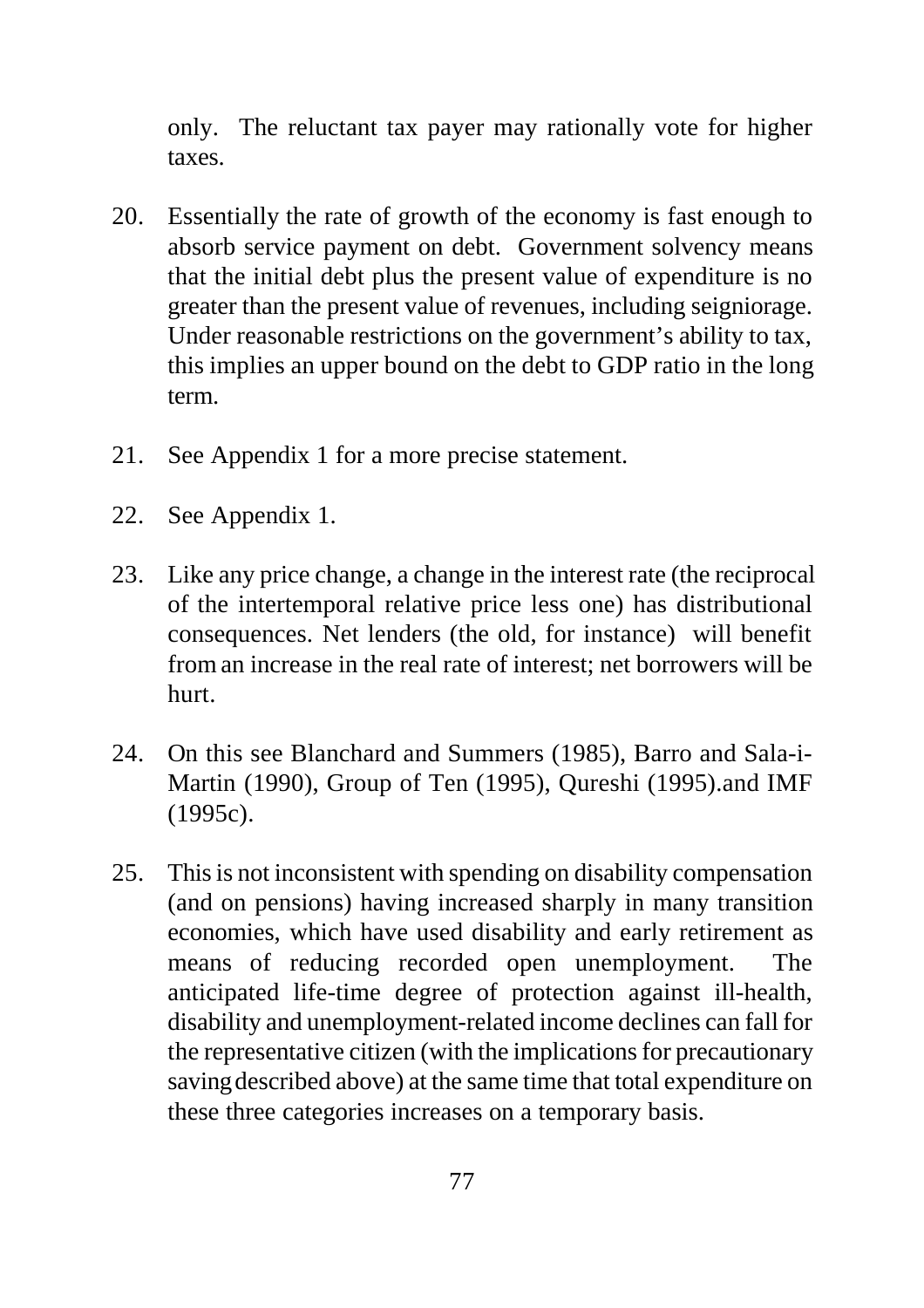- 26. See, for example, Hubbard, Skinner and Zeldes (1994a,b, 1995), Caballero (1991).
- 27. See Appendix 2.
- 28. A 10 percentage points higher average annual inflation rate between 1960 and 1990 was associated with a 0.2 to 0.3 percentage point lower average annual growth rate of real GDP over the same period.
- 29. In the popular dissemination of these findings, Barro's argument gets rather muddled (Barro (1995b)). It is, for instance, hard to make sense of the following sentence: "But while the impact is not statistically significant when inflation averages less than 15%, this does not mean lower rates of inflation are costless: the adverse effect on growth of inflation below 15% is close to the effect when it is in the higher ranges. (Barro (1995b)". Even though the point estimates may be similar, the lack of statistical significance of the estimate for the low inflation range surely means that the point estimate should be taken rather less seriously. Actually, not only is the point estimate of the coefficient of growth on inflation statistically insignificant for the low inflation countries, the magnitude of the estimated coefficient is smaller for the low inflation countries (-0.016 with a standard error of 0.035) than for the middle range inflation countries (- 0.037 with a standard error of 0.017) and the high inflation countries (-0.023 with a standard error of 0.005). Note also that Barro's research, which focuses on the medium- to long-term relation(s) between inflation and output growth, has no bearing on the existence and magnitude of the 'sacrifice ratio' , the (transitional) output or unemployment cost of achieving a sustained reduction in the rate of inflation. That is, it tells us nothing about the existence or absence of a short-term trade-off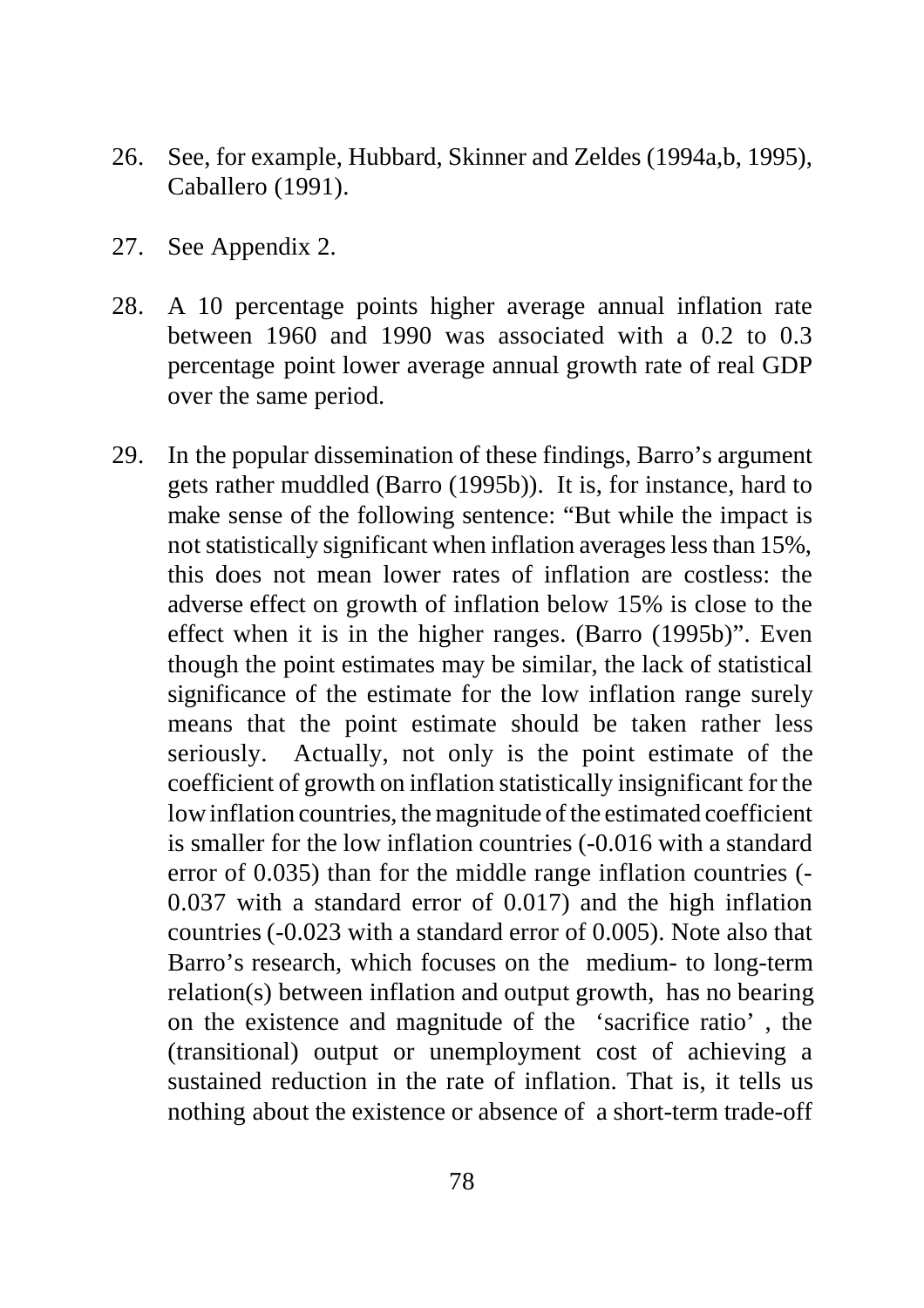between inflation and some measure of real economic performance, such as output or unemployment. Here too, Barro's popularisation of his research findings is only loosely connected to the actual research: "There is, in other words, no empirical support for the idea that more inflation must be tolerated to achieve higher output and unemployment."(Barro (1995b)).

- 30. In Sarel (1996) a non-linear relationship between inflation and growth is estimated. The author concludes that there is a threshold for the inflation rate below which the effect of inflation on growth is small and insignificant (and may even be slightly positive) but above which the effect is negative, large and significant. The threshold is estimated to be an average annual rate of inflation of 8%. Some scepticism about the reliability of Sarel's numerical estimates is in order, however. He considers but a single structural break, rather than multiple structural breaks (*eg* stable price level regimes, moderate inflation regimes, high inflation regimes and hyperinflationary regimes) or a more general non-linear relationship between growth and inflation, without a single key discontinuity. The results are also affected by the surprising choice of the *logarithm* of the rate of inflation as the inflation variable in his regressions. As the inflation rate is negative in a small number of cases, the author is forced to make arbitrary *ad-hoc* adjustments to his data. Taking the logarithm of  $(1 +$  the rate of inflation) as his inflation variable would have avoided this problem (the price *level* did not become negative in any of his observations).
- 31. See *eg* Fischer and Modigliani (1978).
- 32. 'Shoe leather' refers to frequent trips to the bank so that as little money can be held as possible; 'menu costs' refers to the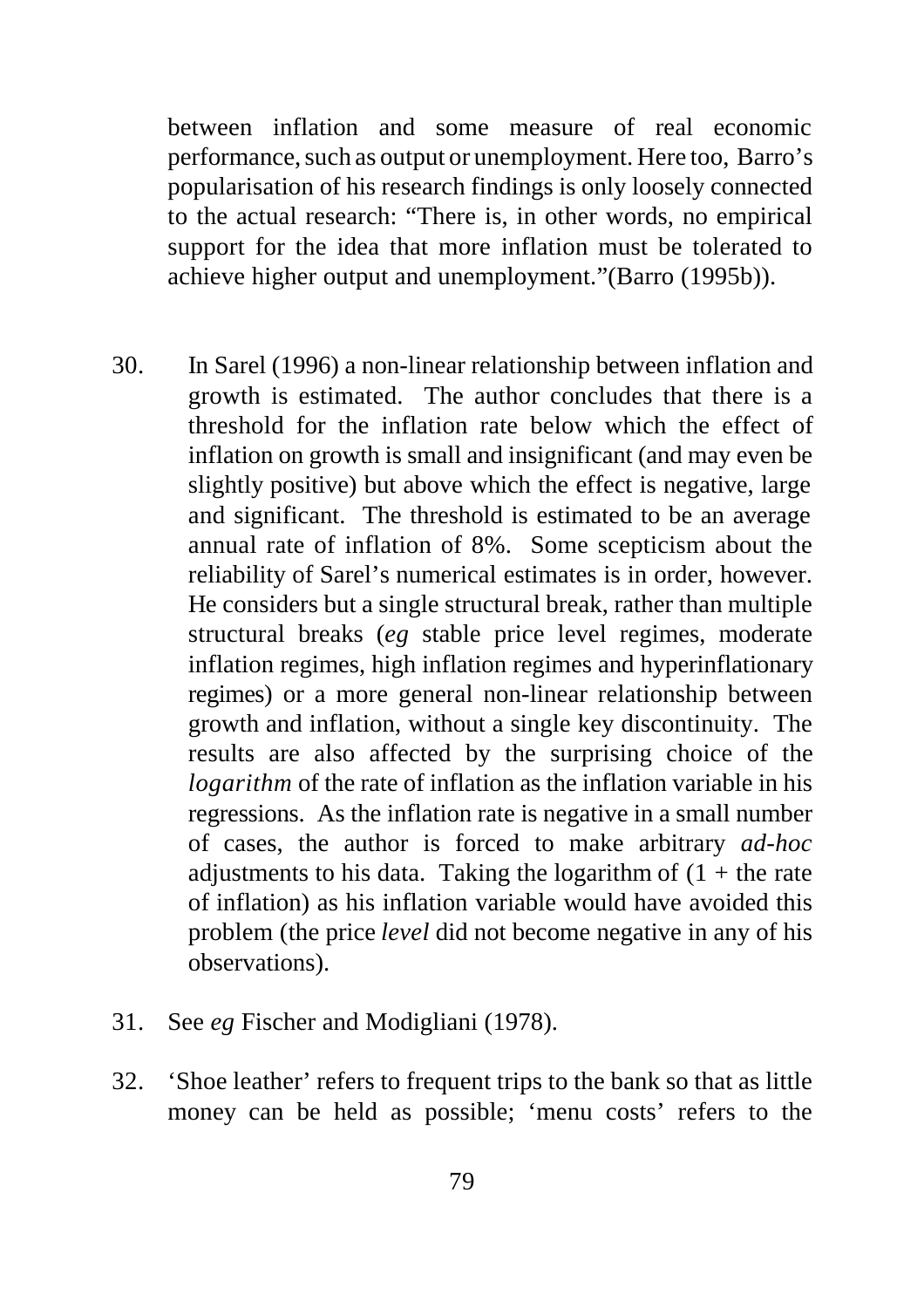frequent relabeling of prices in restaurants, *etc*

- 33. The term 'insurance' is hardly descriptive. A worker gets paid a contingent benefit (contingent on being unemployed). There is no experience rating for individual workers and only in some countries (like the USA) is there (partial) experience rating for individual firms. Even in the aggregate, there is no necessary (actuarial) link between total contributions (by workers and employers) and total unemployment benefits.
- 34. Compulsory unemployment insurance can mitigate the adverse selection problem; it does nothing to reduce the moral hazard problem.
- 35. This need not create any tendency towards positive drift in the public debt-GDP ratio.
- 36. The countries of operations number 26 from April 1996 with the joining of Bosnia.
- 37. See EBRD, Transition Report 1995, Table 2.2, p. 21 and Chart 2.2, p. 23 for the behaviour of the social indicators in the transition economies , Table 2.1, page 11 and Chart 2.1 for indicators of progress in transition in the transition economies and Annex 11.1, pp. 185-186 data on real GDP growth and inflation in the transition economies.
- 38. The income *per capita* of Czechoslovakia at the time was only about one-third lower than that of France. In these countries some generational memory of the market is still there.
- 39. In China collectivisation was initiated in the 1950s and the agricultural reforms of the 'household-responsibility' system came in the period 1979-83.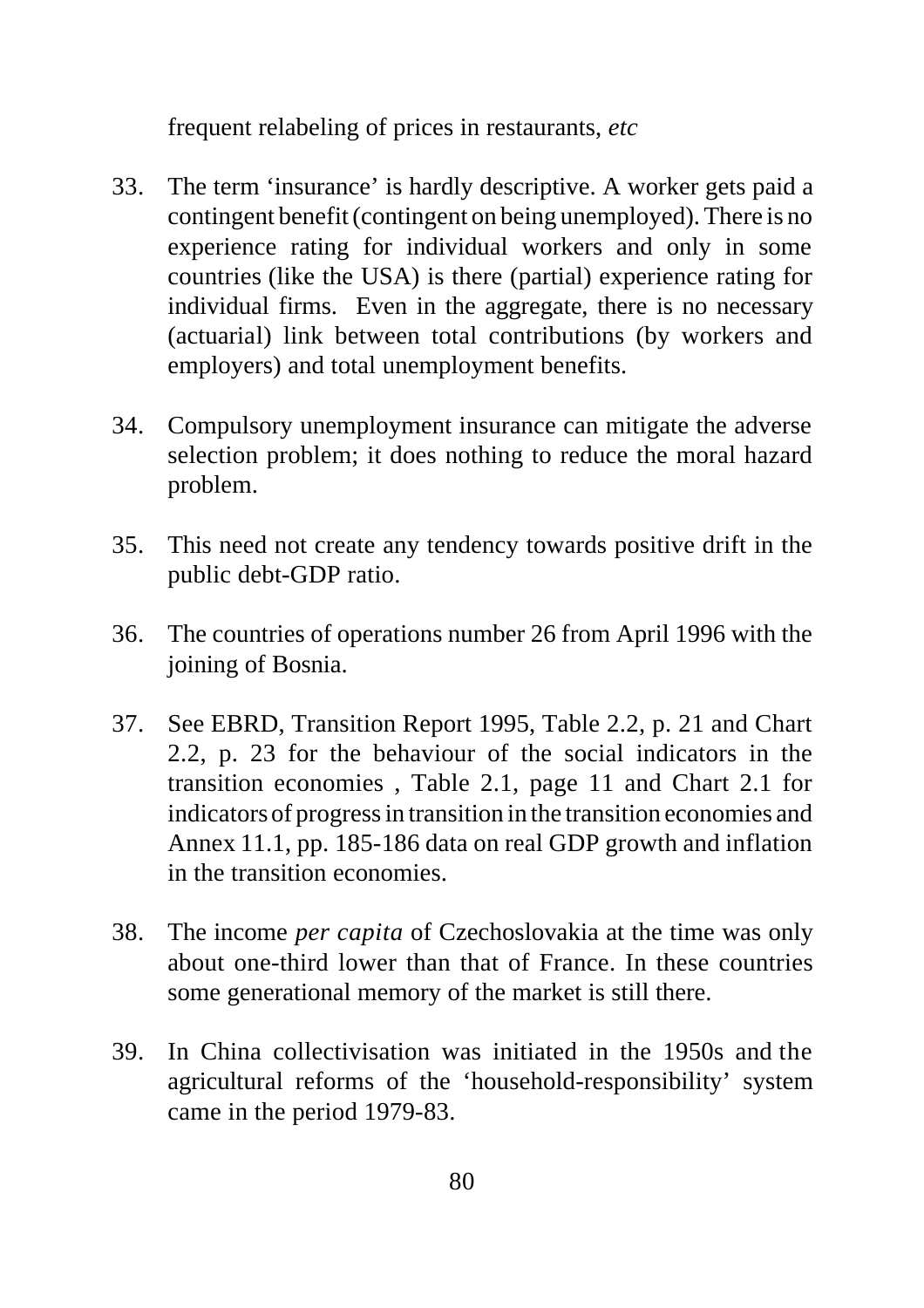- 40. Privatisation does not, of course, by itself solve the problems of management of those enterprises.
- 41. A recent extreme example of the sort is New Zealand's Fiscal Responsibility Act that makes politicians accountable for economic promises.
- 42. It seems that it is *de facto*, rather than *de jure* independence that matters (see Bruno, (1994) and Cukierman (1992)).
- 43. The external primary surplus is the current account surplus minus net foreign factor income, roughly the sum of the trade surplus and net transfers from the rest of the world.
- 44. See, for example Eichengreen and Wyplosz (1994), Eichengreen, Rose and Wyplosz (1994), and Bosworth, Dornbusch and Laban (1994)
- 45. Even if the equilibrium is strictly temporary or momentary.
- 46. A second surviving feature of its global or systemic role is the Fund's participation, and often leadership role, in putting together financial rescue packages for countries whose financial troubles are of sufficient magnitude for them to be deemed to threaten the stability of financial markets generally. The recent Mexican crisis is a frequently cited example of this function.
- 47. If the introduction of the scheme was anticipated by the currently old during their youth, they would have raised their consumption while they were young by reducing voluntary private saving or, if financial markets are efficient, by dissaving.
- 48. We are assuming a closed economy for simplicity. In an open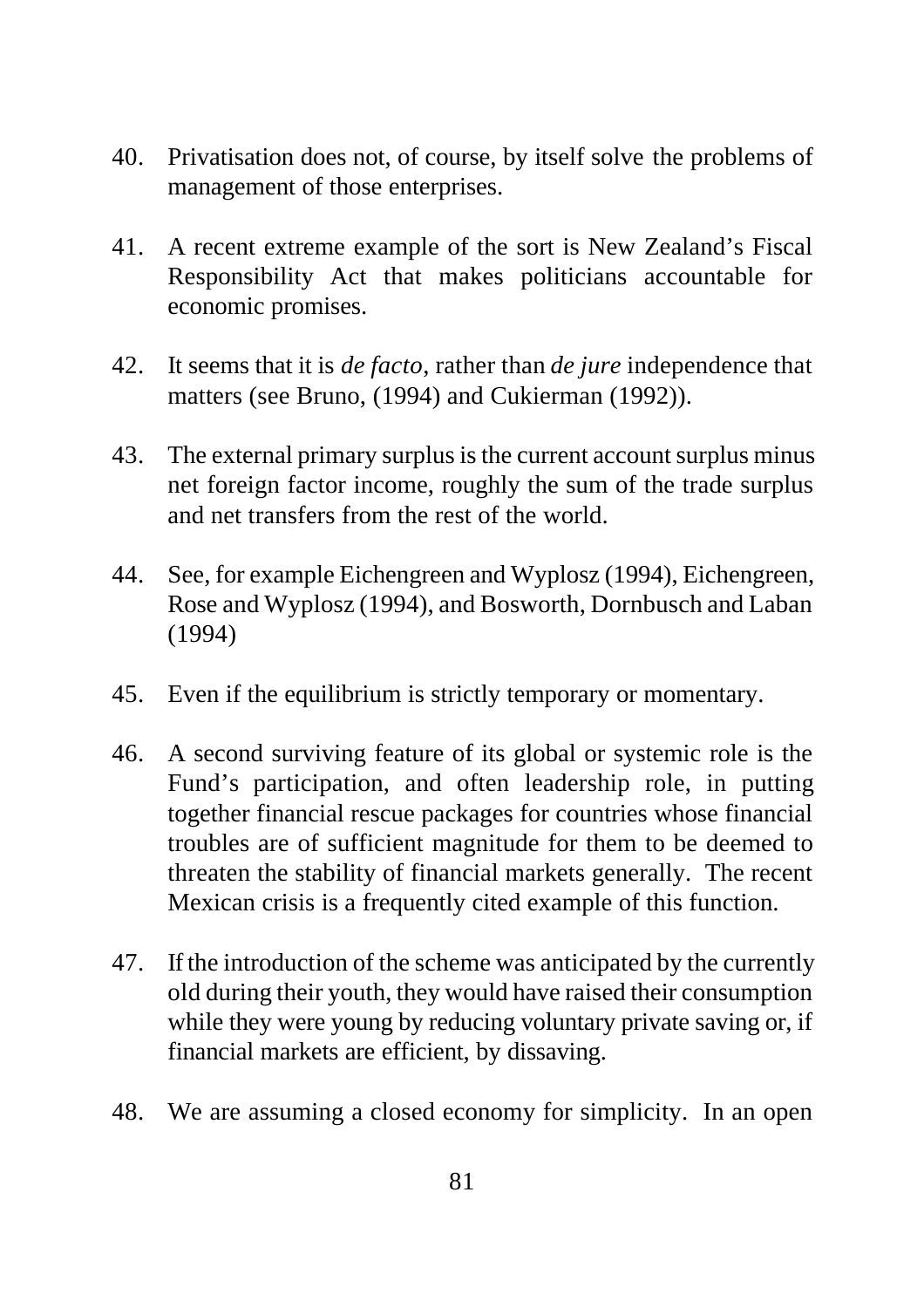economy, the stock of net claims on the rest of the world could be reduced.

- 49. The scheme is technically a 'defined-contribution' scheme.
- 50. Clearly, moving from a situation in which there is a serious risk of savings being confiscated or wiped out by hyperinflation to one in which positive real rates of return can confidently be expected will boost the saving rate.
- 51. This is in the (correct) formal sense that the use of the laws of physics, for example, by one individual does not prevent their use by another. Differential availability of knowledge might, of course, affect the profitability of certain positions but, while important, that is a different story.
- 52. Fair, here, is used in the sense of the rising life expectancy implying a higher present value of benefits than was anticipated when the schemes were conceived.
- 53. The cyclical component of unemployment can also be a selfinflicted wound. An example is the UK joining the ERM in October 1990 at an overvalued exchange rate and then having to follow German interest rates up in the wake of the German macroeconomic mismanagement of German re-unification after May 1990. The UK then aggravated its problems by creating doubts about its commitment to ERM, thereby adding a devaluation risk premium to its interest rates.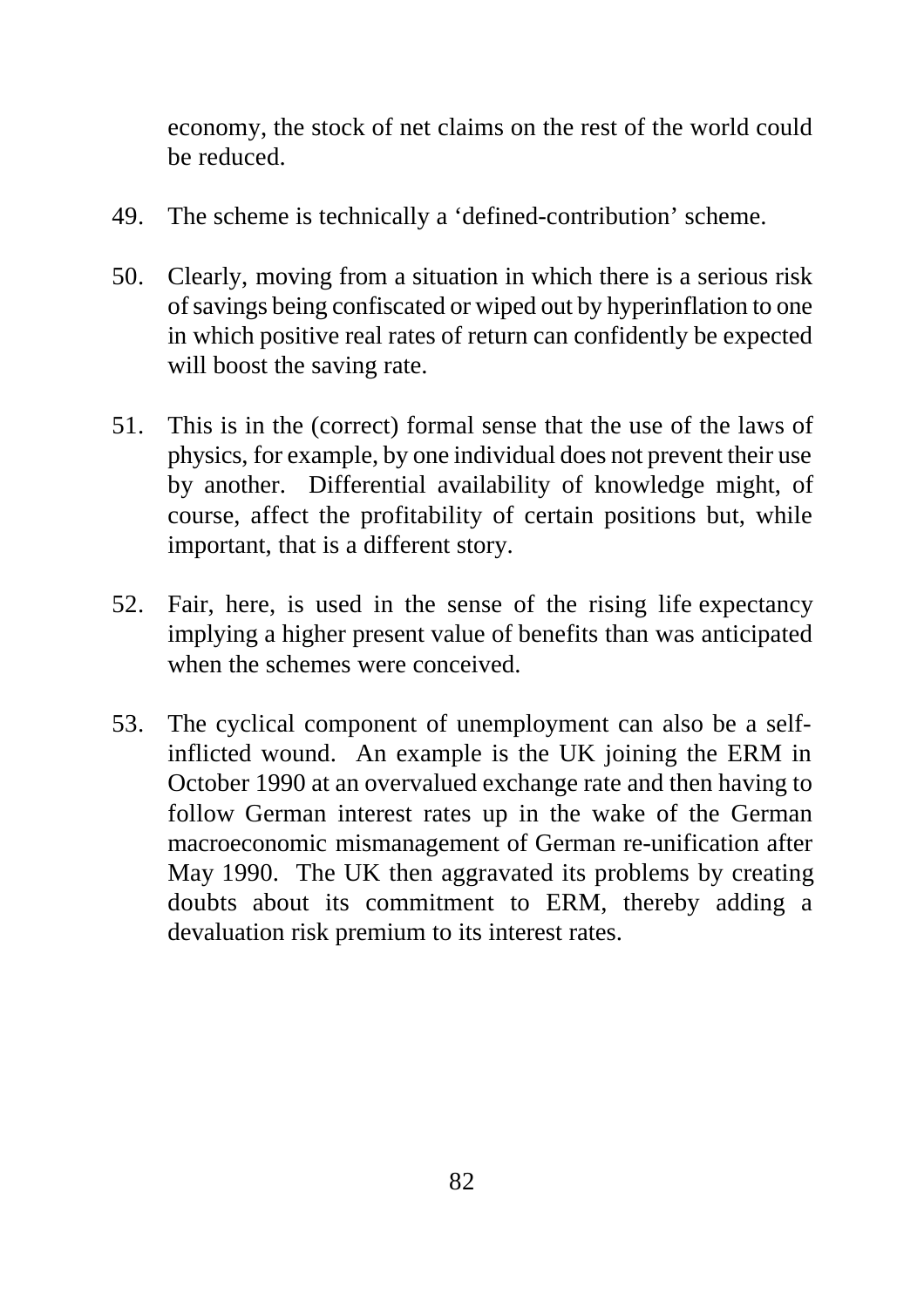#### **APPENDIX 1**

The change in the government debt-GDP ratio in period *t*, *?b(t+1)*, equals the initial debt-GDP ratio,  $b(t)$ , times the excess of the real interest rate,  $r(t+1)$ , over the growth rate of real GDP,  $g(t+1)$ , minus the government sector's primary (non-interest) surplus as a fraction of GDP,.  $s(t)$ , minus seigniorage (new issues of base money) as a fraction of GDP, *s(t) ,* that is,

$$
\Delta b(t+1) \equiv \left(\frac{r(t+1) - g(t+1)}{1 + g(t+1)}\right) b(t) - s(t) - \mathbf{S}(t)
$$

Note that the debt-GDP ratio declines  $(?b<0)$  when  $s+s>b(r-g)/(1+g)$ .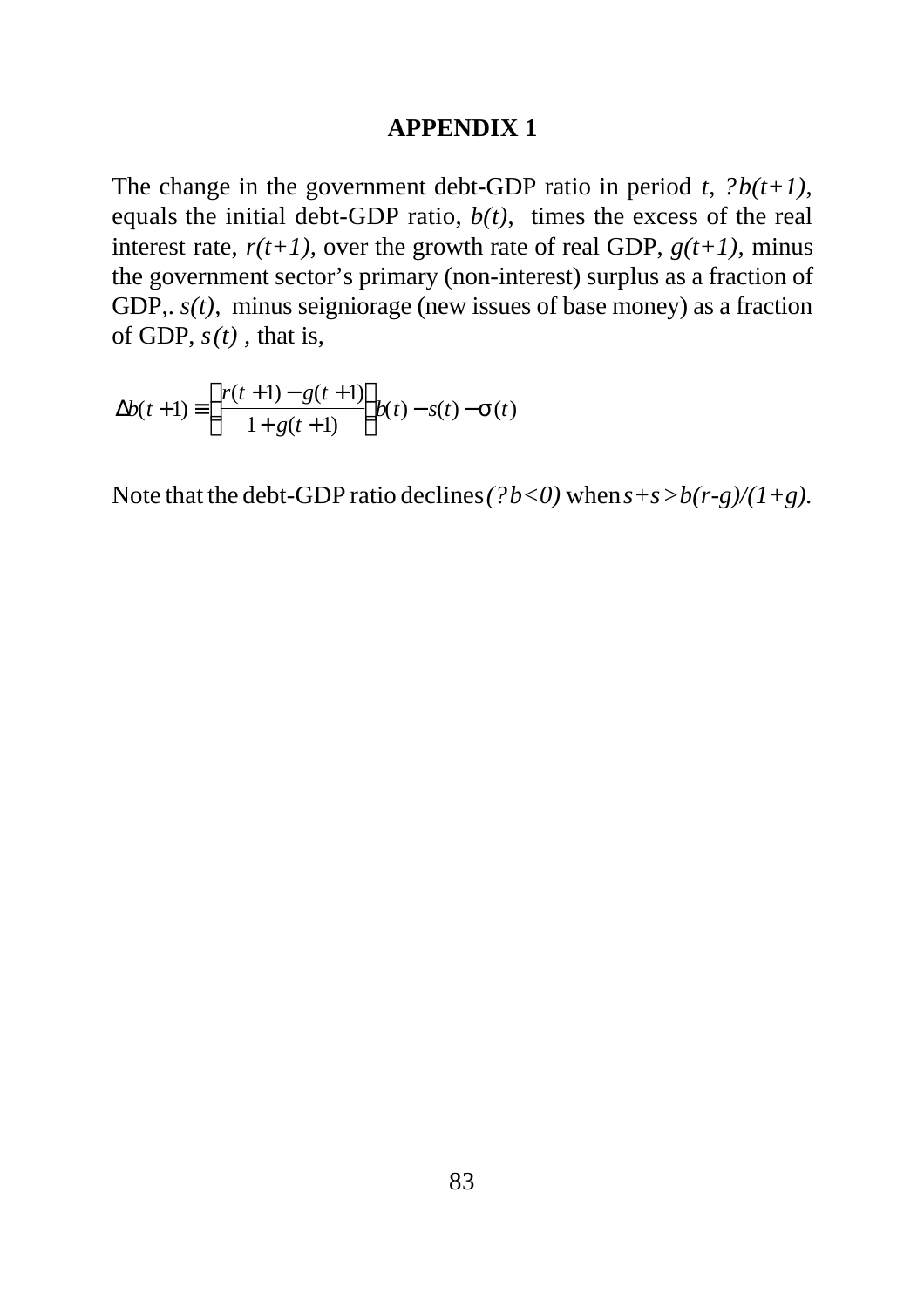#### **APPENDIX 2**

Seigniorage (as a share of GDP), denoted *s*, is the change in the nominal stock of base money (currency plus commercial bank reserves with the central bank), expressed as a fraction of GDP. It represents the real resources appropriated by the state through its ability to issue non-interest-bearing base money. If H denotes the nominal stock of base money and Y denotes nominal GDP then:

$$
s = \frac{\Delta H}{Y}
$$

The inflation tax (as a share of GDP), denoted  $t^p$ , is the reduction in the real value of the outstanding stock of base money due to inflation, expressed as a fraction of GDP. If *p* denotes the rate of inflation, *g* the growth rate of real GDP and *h/H/Y* the base money-GDP ratio, and a subscript  $_{-1}$  denotes a value in the preceding period, we have:

$$
t^p \equiv p \frac{H_1}{Y}
$$

or

$$
t^{p} = \frac{p}{(1+p)(1+g)} h_{-1}
$$

The following identity links seigniorage and the inflation tax:

$$
\mathbf{S} \equiv \mathbf{t}^p + \left(\frac{g}{1+g}\right) h_1 + \Delta h
$$

Thus, seigniorage exceeds the inflation tax either if there is growth in real GDP or when the base money-GDP ratio is increasing (the income velocity of base money is declining).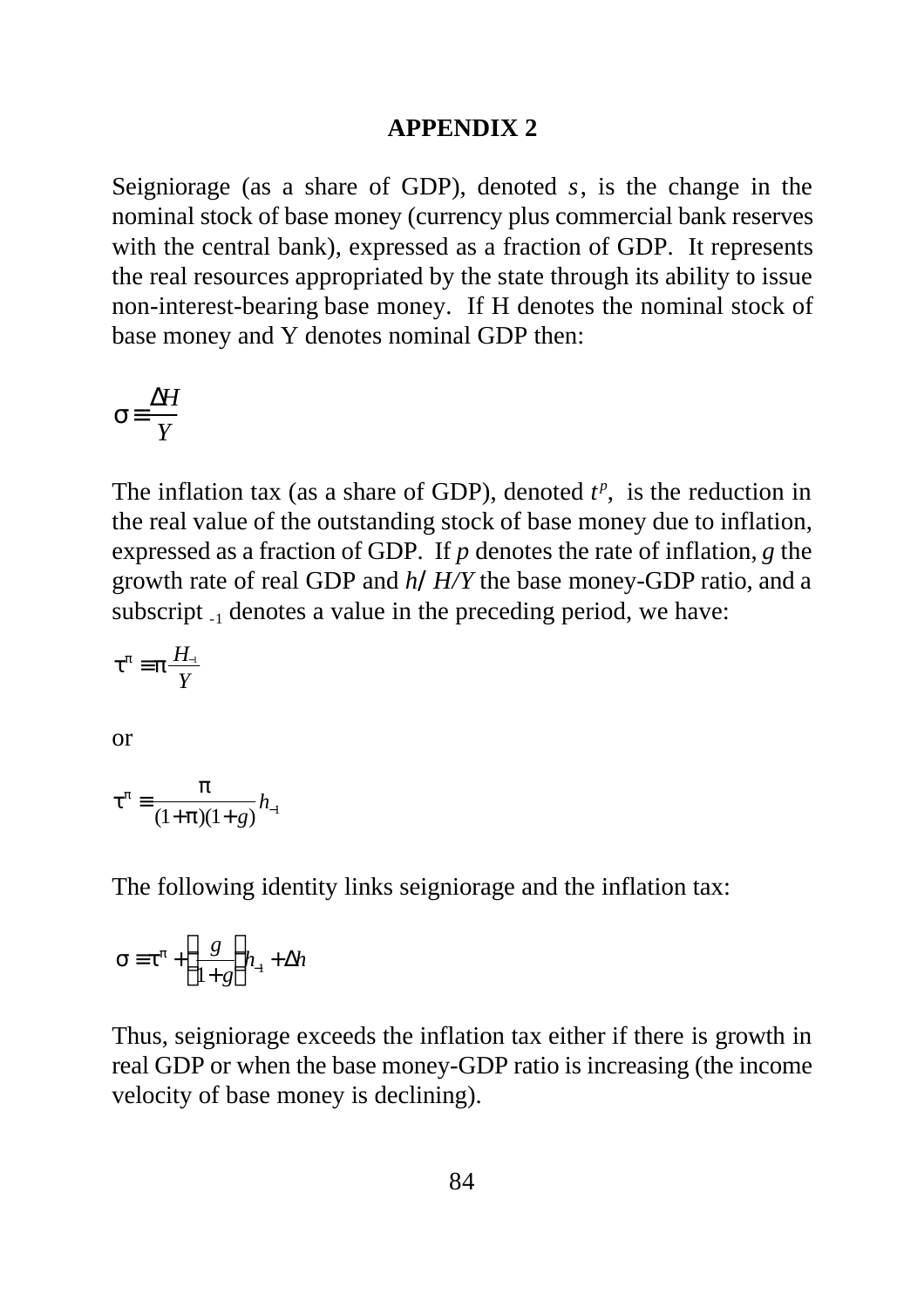## **TABLE 1 General Government Revenues in Some Transition Economies**

|                       | 1991      | 1992 | 1993 | 1994 | 1995      |
|-----------------------|-----------|------|------|------|-----------|
|                       |           |      |      |      | estimate  |
| Kazakstan             | 25.0      | 24.6 | 22.3 | 17.7 | 16.4      |
| Kyrgyz<br>Republic    | 35.7      | 12.7 | 23.3 | 21.6 | $14.5*$   |
| Lithuania             | 41.4      | 32.1 | 28.5 | 24.5 | 22.4      |
| Russian<br>Federation | <b>NA</b> | 41.7 | 37.8 | 33.3 | <b>NA</b> |
| Ukraine               | 36.5      | 41.5 | 41.1 | 44.3 | $41.3**$  |
| OECD                  | 37.3      | 37.3 | 37.6 | 37.5 | 37.8      |

(% of GDP)

## **Source**: 1991—1992: IMF; 1995: EBRD Transition Report Update, April 1996

General government includes central, state and local government, social security funds and off-budget transactions. It does not include state enterprises.

\* Government expenditure and net lending plus government balance. \*\*State budget revenue.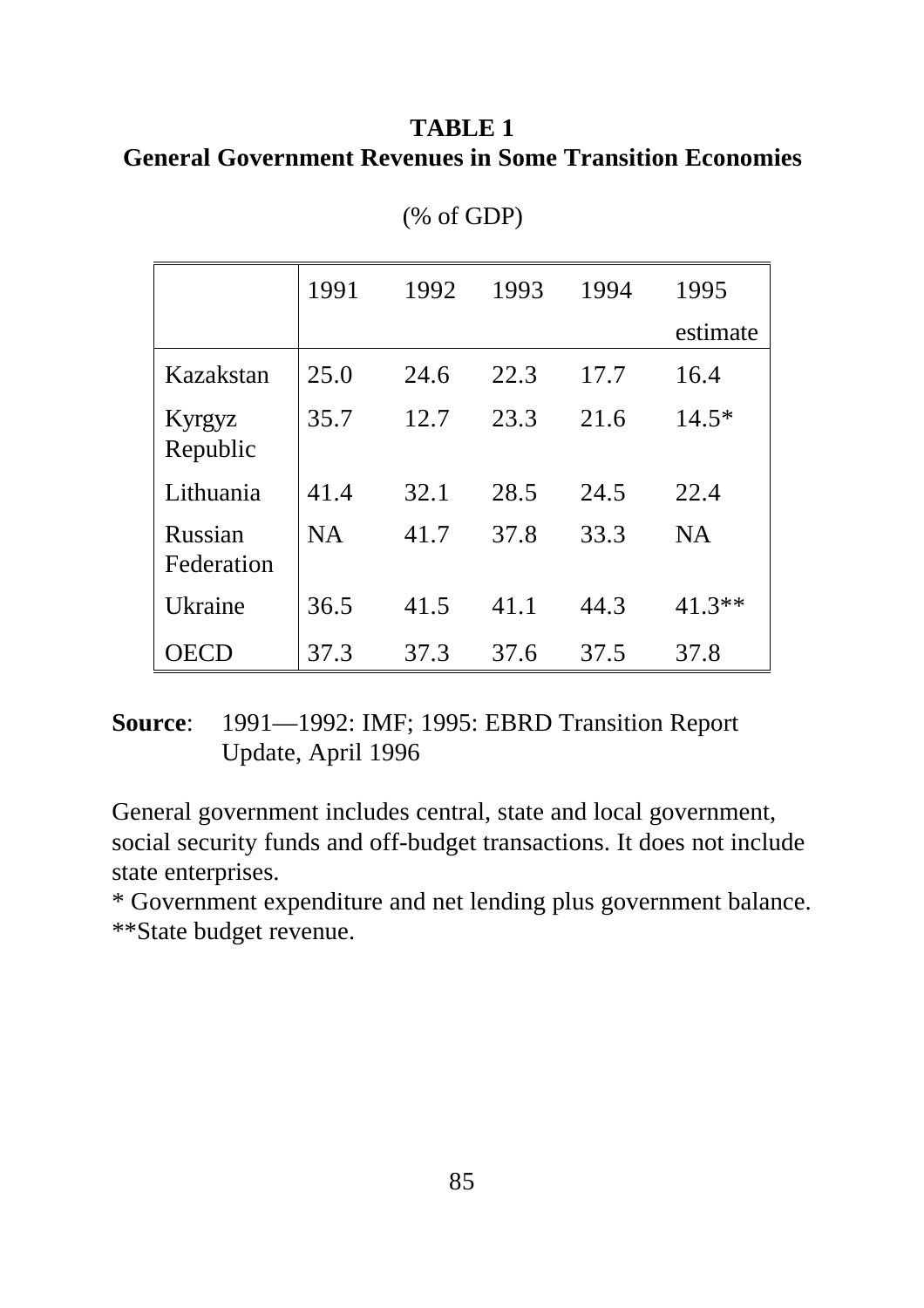# **TABLE 2**

|                                                                                                                 |        |        |       |     |             | <b>LONG-TERM INTEREST RATES IN THE MAJOR OECD COUNTRIES 1850-1993</b> |        |         |        |        |        |       |  |
|-----------------------------------------------------------------------------------------------------------------|--------|--------|-------|-----|-------------|-----------------------------------------------------------------------|--------|---------|--------|--------|--------|-------|--|
|                                                                                                                 |        |        |       |     |             |                                                                       |        |         |        |        |        |       |  |
|                                                                                                                 | 1850s  | 1860s  | 1870s |     | 1880s 1890s | 1900-13                                                               | 24-29  | 30-32   | 33-39  | 56-73  | 74-80  | 81-93 |  |
|                                                                                                                 |        |        |       |     |             | Nominal Interest Rate                                                 |        |         |        |        |        |       |  |
| <b>USA</b>                                                                                                      | 5.1    | 5.1    | 5.0   | 3.6 | 3.5         | 3.9                                                                   | 3.6    | 3.4     | 2.6    | 4.7    | 7.9    | 9.5   |  |
| Japan                                                                                                           |        |        |       |     |             |                                                                       |        |         |        | 5.6    | 8.2    | 6.0   |  |
| Germany                                                                                                         | 3.9    | 4.2    | 4.3   | 3.9 | 3.3         | 3.7                                                                   | 7.1    | 9.3     | 5.2    | 7.0    | 7.8    | 7.7   |  |
| France                                                                                                          | 4.5    | 4.4    | 4.7   | 3.7 | 3.0         | 3.3                                                                   | 5.1    | 3.6     | 4.2    | 6.6    | 11.1   | 11.2  |  |
| UK                                                                                                              | 3.2    | 3.3    | 3.2   | 3.0 | 2.5         | 3.1                                                                   | 4.5    | 4.3     | 3.2    | 6.9    | 13.3   | 10.5  |  |
| Italy                                                                                                           |        |        |       |     |             |                                                                       | 5.7    | 5.0     | 4.6    | 5.9    | 12.6   | 13.6  |  |
| Canada                                                                                                          |        |        |       |     |             | 3.8                                                                   | 4.7    | 4.8     | 3.5    | 5.8    | 9.7    | 10.9  |  |
| 4 country avg*                                                                                                  | 4.1    | 4.2    | 4.3   | 3.5 | 3.1         | 3.5                                                                   | 5.1    | 5.1     | 3.8    | 6.3    | 10.0   | 9.7   |  |
|                                                                                                                 |        |        |       |     |             | Real Interest Rate                                                    |        |         |        |        |        |       |  |
| <b>USA</b>                                                                                                      | 4.3    | 1.7    | 7.6   | 5.2 | 5.4         | 2.3                                                                   | 3.6    | 11.5    | 1.1    | 1.1    | $-0.3$ | 5.6   |  |
| Japan                                                                                                           |        |        |       |     |             |                                                                       |        |         |        | 0.3    | 0.5    | 4.4   |  |
| Germany                                                                                                         | 1.8    | 3.3    | 3.6   | 3.8 | 2.9         | 3.5                                                                   | 5.3    | 17.1    | 4.9    | 3.0    | 3.0    | 4.5   |  |
| France                                                                                                          | 2.0    | 4.7    | 5.1   | 3.8 | 3.8         | 1.8                                                                   | 0.2    | 7.1     | $-1.2$ | 1.0    | 0.4    | 5.7   |  |
| UK.                                                                                                             | 1.8    | 2.8    | 3.2   | 3.7 | 1.9         | 2.7                                                                   | 5.5    | 6.4     | 2.1    | 1.8    | $-3.3$ | 4.5   |  |
| Italy                                                                                                           |        |        |       |     |             |                                                                       | 5.7    | 12.7    | 0.4    | 1.1    | $-5.0$ | 4.2   |  |
| Canada                                                                                                          |        |        |       |     |             | 1.6                                                                   | 4.9    | 10.0    | 1.8    | 2.2    | 0.3    | 6.7   |  |
| 4 country avg*                                                                                                  | 2.5    | 3.1    | 4.9   | 4.1 | 3.5         | 2.6                                                                   | 3.7    | 10.5    | 1.7    | 1.7    | 0.0    | 5.1   |  |
|                                                                                                                 |        |        |       |     |             | <b>GDP Growth Rate</b>                                                |        |         |        |        |        |       |  |
| <b>USA</b>                                                                                                      | 3.2    | 3.1    |       | 3.7 | 4.5         | 4.1                                                                   |        | $-11.1$ | 4.9    | 3.5    | 2.1    | 2.6   |  |
| Japan                                                                                                           |        |        | 6.2   |     |             |                                                                       | 3.5    |         |        | 9.1    | 3.6    | 3.6   |  |
| Germany                                                                                                         | 2.6    | 2.1    | 2.1   | 3.3 | 2.7         | 3.5                                                                   | 2.4    | $-7.1$  | 10.6   | 4.7    | 2.2    | 1.8   |  |
| France                                                                                                          | 1.3    | 1.8    | 1.0   | 1.4 | 2.1         | 1.6                                                                   | 3.4    | $-5.3$  | 2.0    | 5.2    | 2.8    | 1.8   |  |
| UK                                                                                                              | 2.2    | 3.0    | 1.8   | 1.3 | 2.1         | 1.7                                                                   | 2.3    | $-1.7$  | 3.7    | 2.8    | 1.0    | 1.9   |  |
| Italy                                                                                                           |        |        |       |     |             |                                                                       | 3.0    | $-1.0$  | 3.4    | 5.2    | 2.9    | 1.8   |  |
| Canada                                                                                                          |        |        |       |     |             | 5.1                                                                   | 6.1    | $-8.9$  | 7.7    | 5.1    | 3.8    | 2.4   |  |
| 4 country avg*                                                                                                  | 2.3    | 2.5    | 2.8   | 2.4 | 2.8         | 2.7                                                                   | 2.9    | $-6.3$  | 5.3    | 4.1    | 2.0    | 2.1   |  |
|                                                                                                                 |        |        |       |     |             | Interest Rate - Growth Rate                                           |        |         |        |        |        |       |  |
| <b>USA</b>                                                                                                      | 1.1    | $-1.4$ | 1.4   | 1.5 | 0.9         | $-1.9$                                                                | 0.2    | 22.5    | $-3.8$ | $-2.4$ | $-2.4$ | 3.0   |  |
| Japan                                                                                                           |        |        |       |     |             |                                                                       |        |         |        | $-8.8$ | $-3.1$ | 0.7   |  |
| Germany                                                                                                         | $-0.7$ | 1.3    | 1.5   | 0.5 | 0.1         | 0.0                                                                   | 2.9    | 24.2    | $-5.8$ | $-1.7$ | 0.8    | 2.7   |  |
| France                                                                                                          | 0.7    | 2.9    | 4.1   | 2.4 | 1.8         | 0.2                                                                   | $-3.3$ | 12.4    | $-3.2$ | $-4.3$ | $-2.4$ | 3.9   |  |
| UK                                                                                                              | $-0.4$ | $-0.2$ | 1.3   | 2.4 | $-0.2$      | 1.0                                                                   | 3.2    | 8.1     | $-1.6$ | $-1.0$ | $-4.3$ | 2.6   |  |
| Italy                                                                                                           |        |        |       |     |             |                                                                       | 2.7    | 13.7    | $-3.0$ | $-4.1$ | $-7.8$ | 2.4   |  |
| Canada                                                                                                          |        |        |       |     |             | $-3.5$                                                                | $-1.2$ | 18.9    | $-5.9$ | $-2.8$ | $-3.5$ | 4.3   |  |
| 4 country avg*                                                                                                  | 0.2    | 0.6    | 2.1   | 1.7 | 0.7         | $-0.2$                                                                | 0.8    | 16.8    | $-3.6$ | $-2.3$ | $-2.1$ | 3.0   |  |
|                                                                                                                 |        |        |       |     |             |                                                                       |        |         |        |        |        |       |  |
| Source: OECD Historical Statistics for 1966-1990; OECD Main Economic Indicators and OECE National Accounts,     |        |        |       |     |             |                                                                       |        |         |        |        |        |       |  |
| supplemented as required by data on interest rates from Homer (1991).                                           |        |        |       |     |             |                                                                       |        |         |        |        |        |       |  |
| Pre-World War II data on interest rates are from Homer (1991); pre-World War II data on GDP and prices are from |        |        |       |     |             |                                                                       |        |         |        |        |        |       |  |
| Mitchell (1992) and Mitchell (1993).                                                                            |        |        |       |     |             |                                                                       |        |         |        |        |        |       |  |
| Conversion to real terms is based on the GDP deflator.                                                          |        |        |       |     |             |                                                                       |        |         |        |        |        |       |  |
| *4 country average - USA, Germany, France, UK.                                                                  |        |        |       |     |             |                                                                       |        |         |        |        |        |       |  |
|                                                                                                                 |        |        |       |     |             |                                                                       |        |         |        |        |        |       |  |
|                                                                                                                 |        |        |       |     |             |                                                                       |        |         |        |        |        |       |  |
|                                                                                                                 |        |        |       |     |             |                                                                       |        |         |        |        |        |       |  |
|                                                                                                                 |        |        |       |     |             |                                                                       |        |         |        |        |        |       |  |
|                                                                                                                 |        |        |       |     |             |                                                                       |        |         |        |        |        |       |  |

.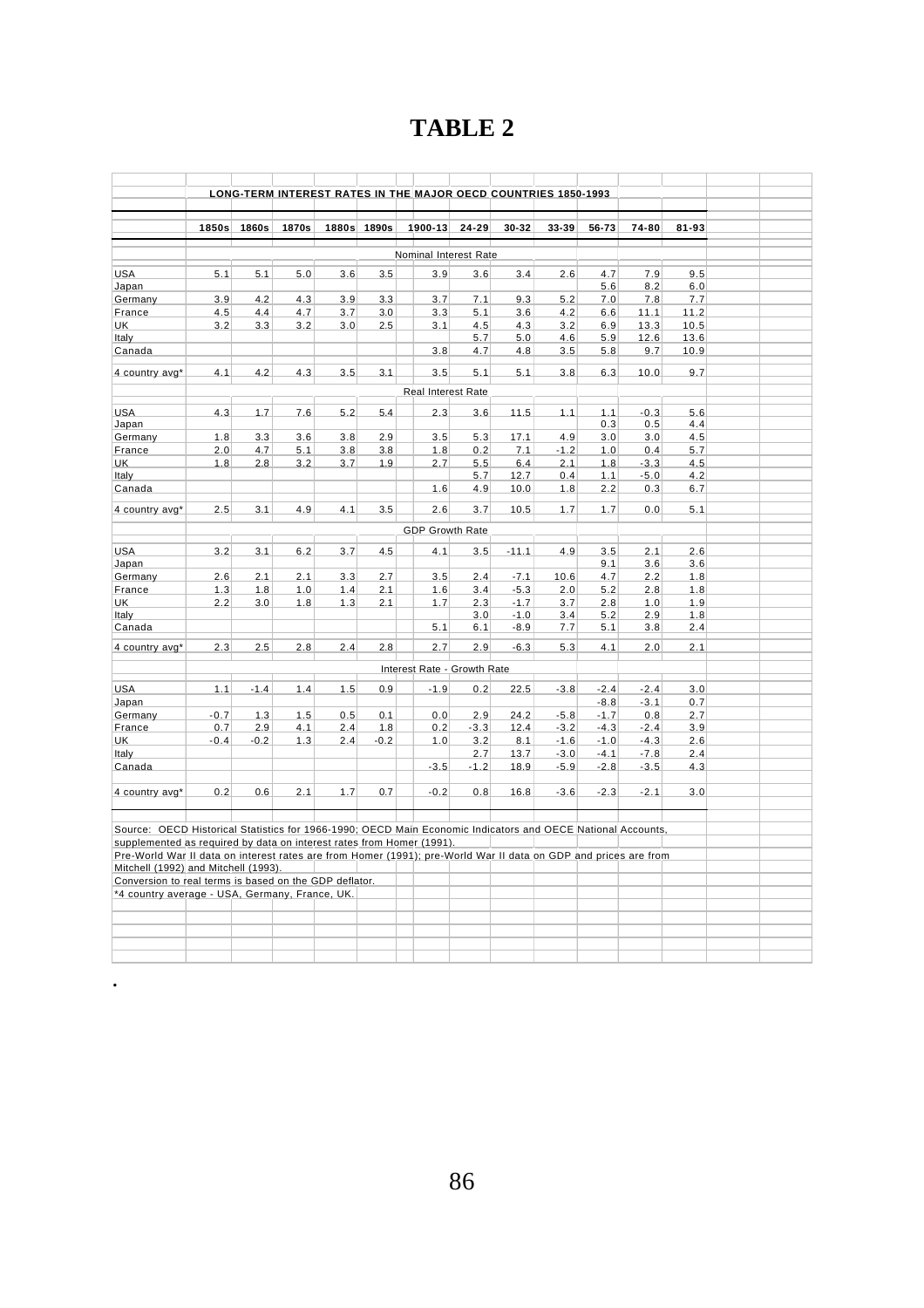## **TABLE 3 Some Macroeconomic Characteristics of Fast and Slow Growers (1960—1989)**

|                     | Fast    | Slow    | t-statistic |  |  |
|---------------------|---------|---------|-------------|--|--|
|                     | Growers | Growers |             |  |  |
| Inflation rate      | 12%     | 31%     | $-1.7$      |  |  |
| <b>Black market</b> |         |         |             |  |  |
| exchange rate       | 14%     | 57%     | $-3.8$      |  |  |
| premium             |         |         |             |  |  |
| Investment/GDP      | 23%     | 17%     | 5.2         |  |  |
| Export/GDP          | 32%     | 23%     | 2.3         |  |  |
|                     |         |         |             |  |  |

**Source**: Levine and Renelt (1992, Table 3).

Sample of 109 countries; fast growers are the 56 countries whose growth rate of pre-capita income exceeds the mean; slow growers are the remaining 53 countries.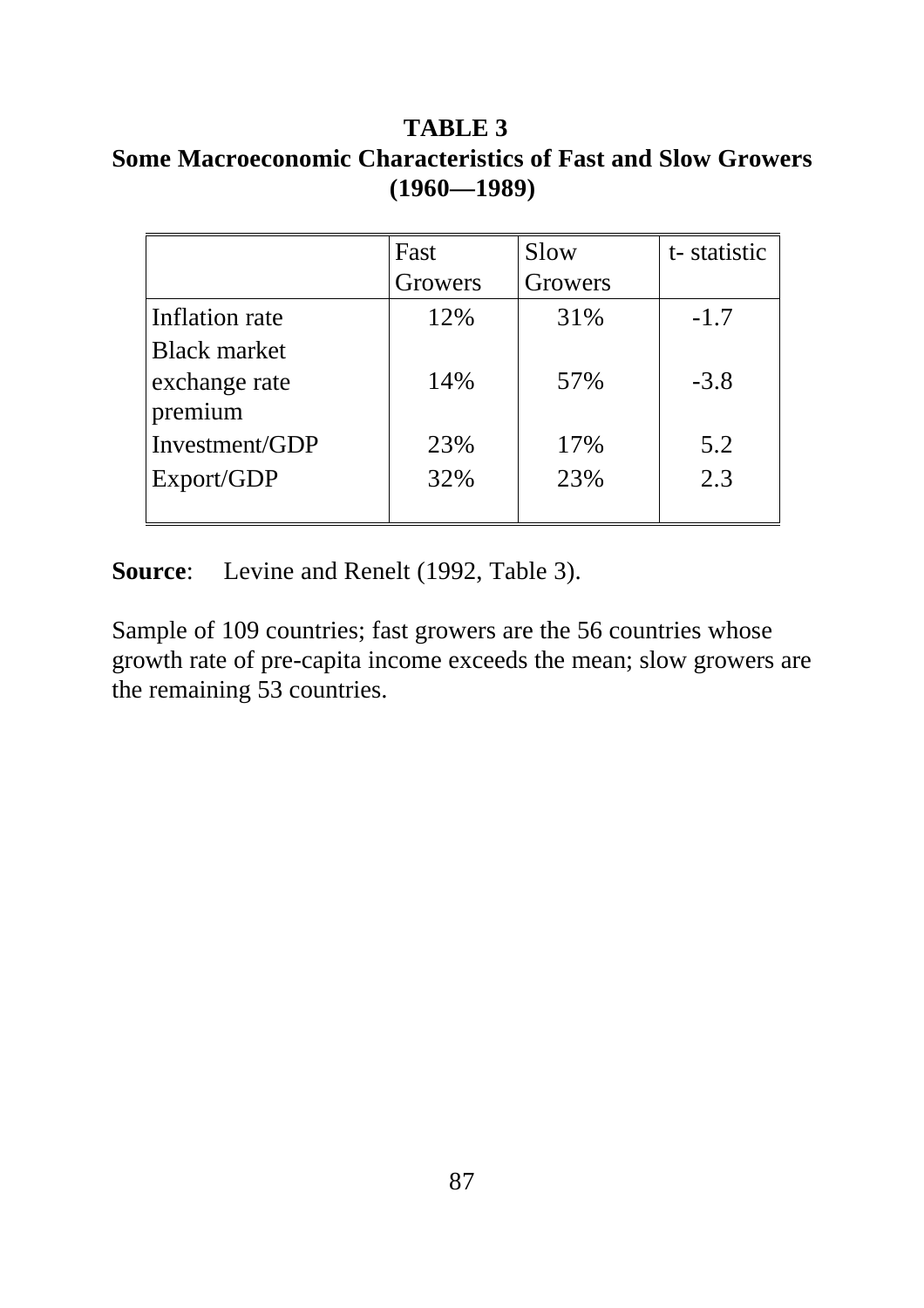## **TABLE 4 Progress in Transition and Macroeconomic Performance**

|                                   | Private | Scoreon                       | Score    | Score  | Score                     | Government     | Cumulative Dedine      | Amual            |                  | Ratio of       | <b>GDP</b> | Increase  |
|-----------------------------------|---------|-------------------------------|----------|--------|---------------------------|----------------|------------------------|------------------|------------------|----------------|------------|-----------|
|                                   | Sector  | enterprise                    | m        | m      | m                         | Fiscal balance | $(1989.93)$ in         | <b>Inflation</b> |                  | lowest         | growth     | in infant |
|                                   |         | GDP share restructuring       | markets' |        | <b>Banking Investment</b> | in 1995        | <b>Fiscal Revenues</b> | Rate<br>$\%$     |                  | registered GDP | %          | mortality |
|                                   | %       | & privatisation liberaisation |          | Reform | Laws                      | %dGDP          | %dGDP                  |                  |                  | to 1989 GDP    | 1995       | rate%     |
|                                   | a       | ə                             | ə        | a      | a                         | ď              | b                      | 1992             | 1995             | b              | a          | d         |
| Advanced transition countries     | ഩ       | 37                            | 3.3      | 3      | 3                         | -1             | -5                     | 93               | $\boldsymbol{z}$ | 76             | 5          | -15       |
| Intermediate transition countries | 42      | 27                            | 2.8      | 2      | 2                         | -7             | $-20$                  | 237              | 28               | 65             | 0          |           |
| Early transition countries        | 27      | 2                             | 2.3      | 1.8    | 2                         | -4             | $-18$                  | 1364             | 125              | 49             | -5         | 15.6      |

(measured by the median of each group)

- a/ Source: 'Transition Report 1995', pp. 11, 185, 186, EBRD. The qualitative index of reform in columns 2 to 6 ranges from 1 to 4\*, with 4\* classed as 5 when medians were calculated. Most advanced industrial economies would qualify for the 4\* rating for almost all of these indicators in the qualitative index of reform. 1 indicates negligible change from the old position.
- b/ Source: de Melo *et al*., World Bank, 1995
- c/ Source: 'Crisis in Mortality, Health and Nutrition', p.6, UNICEF.
- d/ Projection. It excludes the Central Bank quasi-fiscal deficits. Cash balances used when other figures not available. Data not available for Tadjikistan, Belarus, Turkmenistan.

**Note**: The groups include:

- (i) Advanced Transition (Croatia, Czech Republic, Estonia, Hungary, Latvia, Lithuania, Poland, Slovak Republic, Slovenia)
- (ii) Intermediate Transition (Albania, Bulgaria, FYR Macedonia, Kyrgyzstan, Romania, Russian Federation)
- (iii) Early Transition (Armenia, Azerbaijan, Belarus, Georgia, Kazakstan, Moldova, Tajikistan, Turkmenistan, Ukraine, Uzbekistan)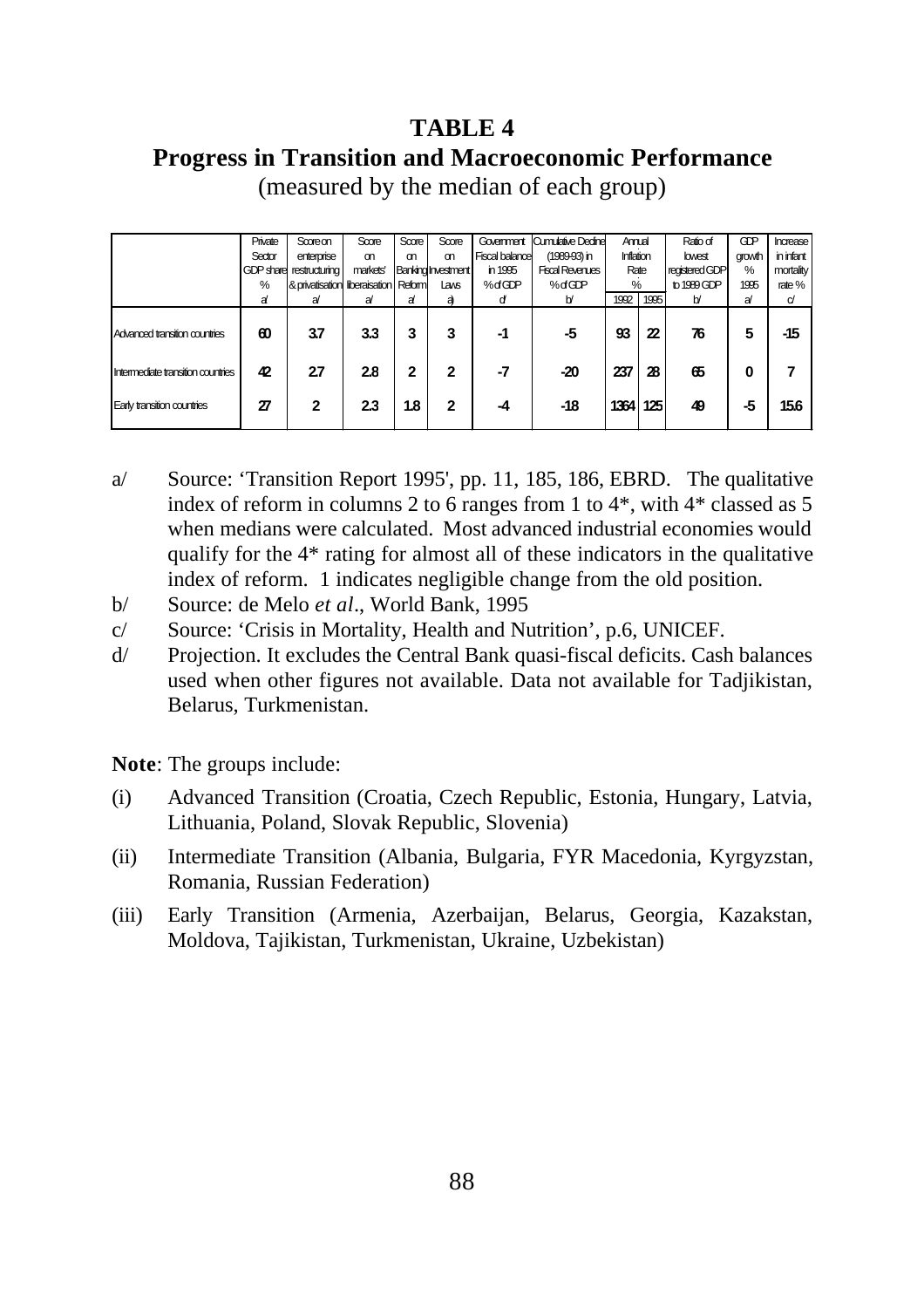#### **Chart 1 Foreign direct investment and transition level 25 countries in transition**



Note: Each point reflects the number of investments in a country that had been undertaken by the companies in the survey, divided by population size (in millions), and the average of six scores that a country received in different areas of reform.

Source: EBRD (1995, 1996)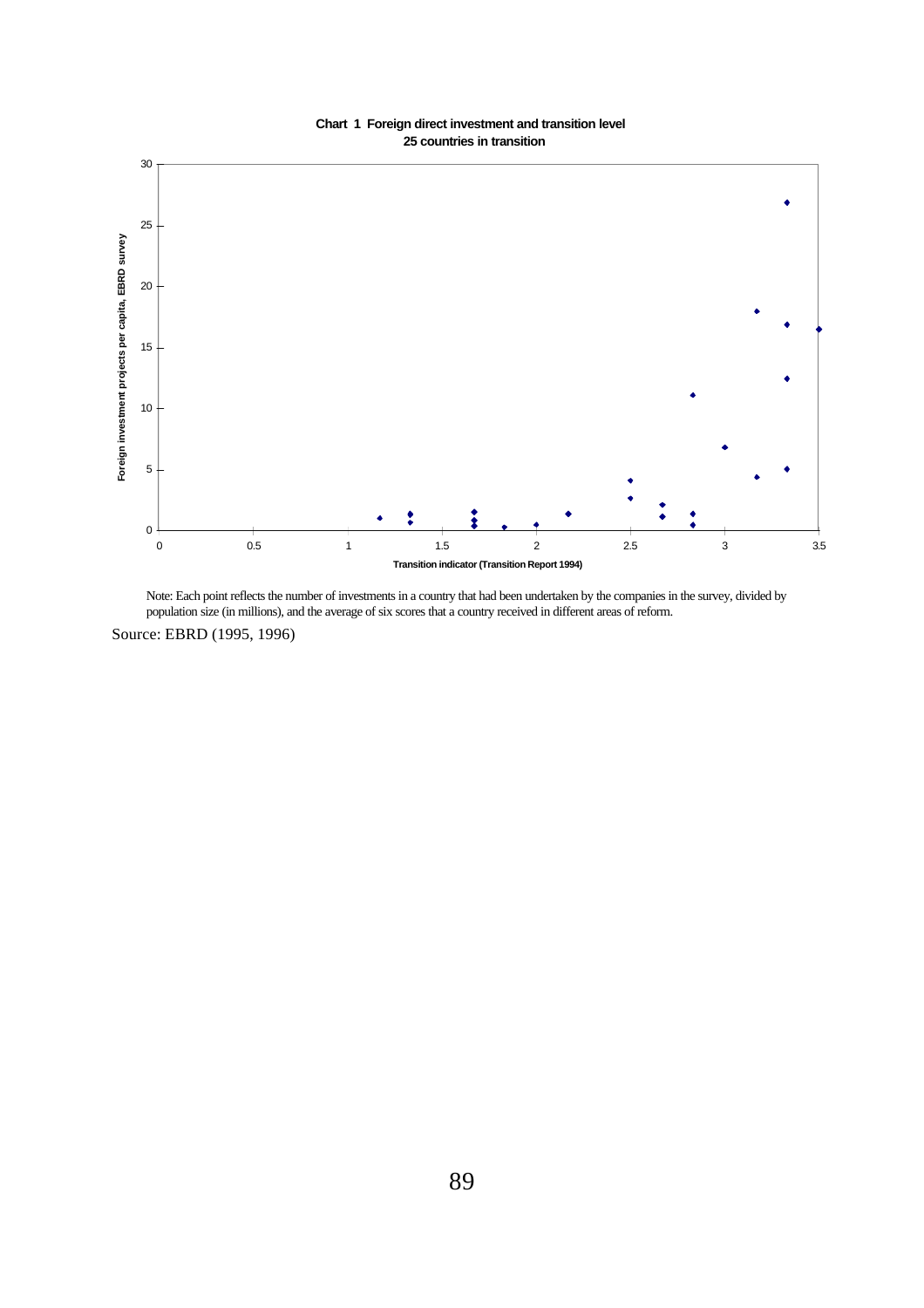#### **Chart 2 Relation between inflation and foreign direct investment 25 countries in transition**



Note: Each point reflects the number of investments in a country that had been undertaken by the companies in the survey, divided by the population size (in millions), and the logarithm of the rate of inflation.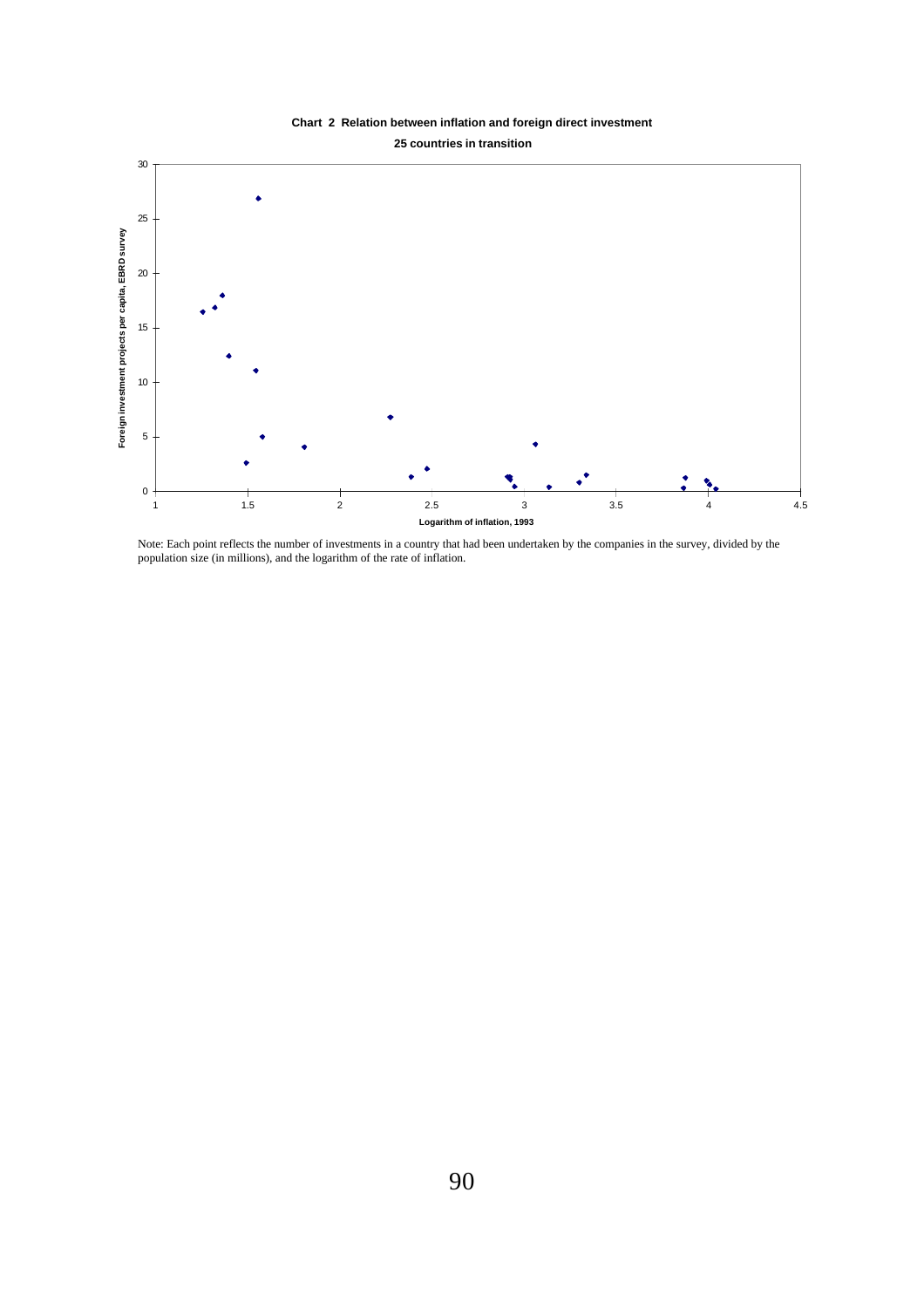#### **CHART 3**





#### **CHART 4**

**Prototype Path of Annual Real GDP Growth in Transition Economies: Before and After Reform Breakthrough<sup>a</sup>**



**Source**: De Melo *et al* (1995)

a/ Data for 25 countries of operation of EBRD, plus Mongolia. Results come from an statistical method known as 'switching regime regression'. The breakthrough is defined as the year in which a specific country has reached a set of transition indicators comparable to those of Poland as of 1990.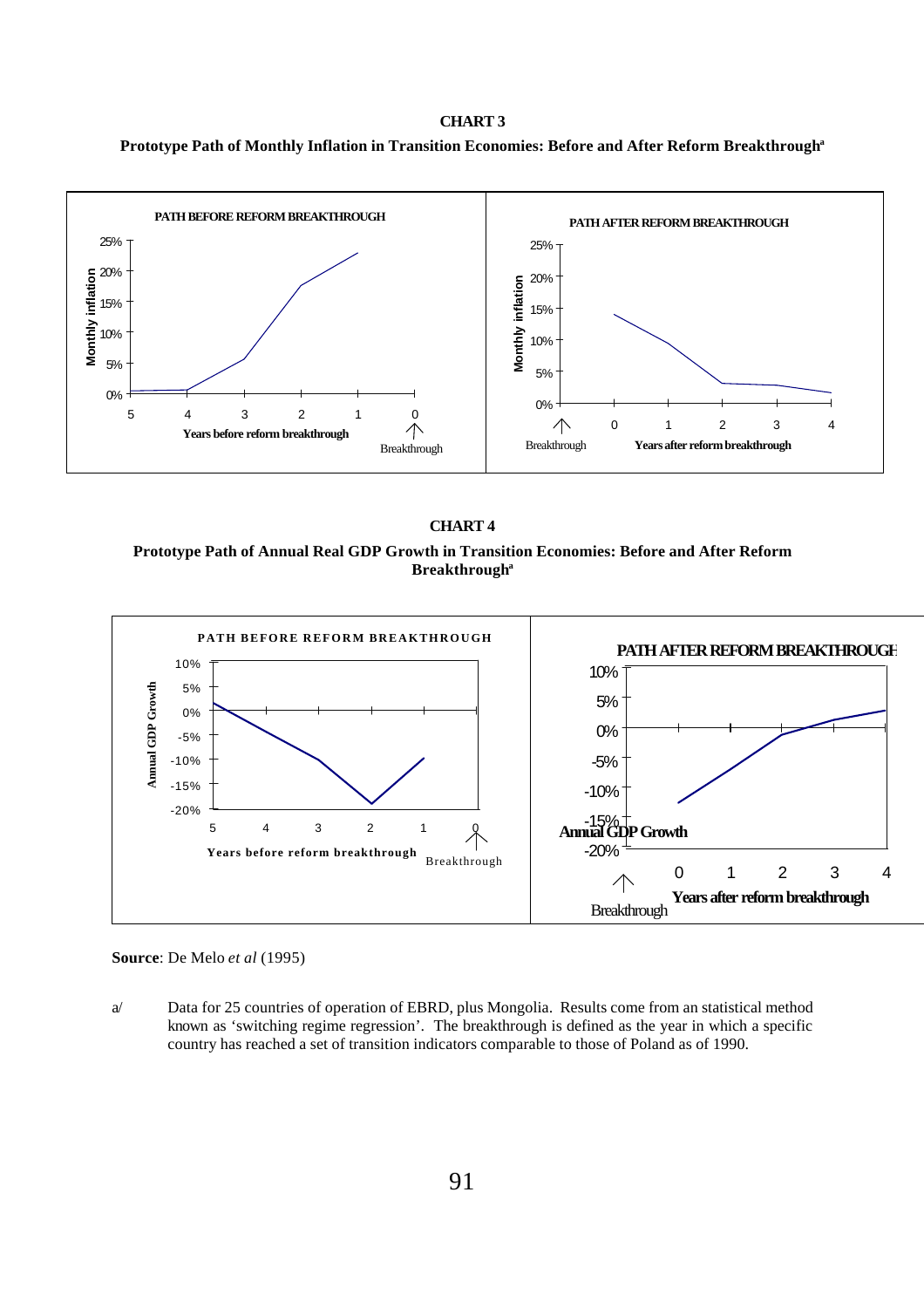#### **REFERENCES**

- Abel, A., A. Dixit, J. Eberly and R. Pindyck (1995), 'Options, the value of capital, and investment', NBER Working Paper No. 5227, August.
- Bagchi, A., R. Bird and A. Das-Gupta (1995), 'Developing a Strategy for Tax Administration Reform', Mimeo, September.
- Balcerowicz, L. (1994), 'Understanding Postcommunist Transitions', Journal for Democracy, October.

\_\_\_\_\_\_\_\_\_\_\_\_\_ (1993), 'Common Fallacies in the Debate on the Economic Transition in Central and Eastern Europe', EBRD Working Paper No. 11, October.

Barro, R. (1995a), 'Inflation and economic growth', Bank of England Quarterly Bulletin, May, pp.166—76.

\_\_\_\_\_\_\_ (1995b), 'Price stability is the path to prosperity', Financial Times*,* Wednesday May 17, p.19.

- Barro, R. and X. Sala-i-Martin (1990), 'World Real Interest Rates', in Olivier J. Blanchard and Stanley Fischer (eds.) *NBER Macroeconomics Annual 1990*, pp.15—60, The MIT Press: Cambridge Mass.
- Berg, A. (1993), 'Does Macroeconomic Reform Cause Structural Adjustment? Lessons from Poland', IMF, Processed.
- Bergson, A. (1948), 'Socialist Economics', in H. Ellis (ed.) *A Survey of Contemporary Economics*, Philadelphia and Toronto, pp.412—448.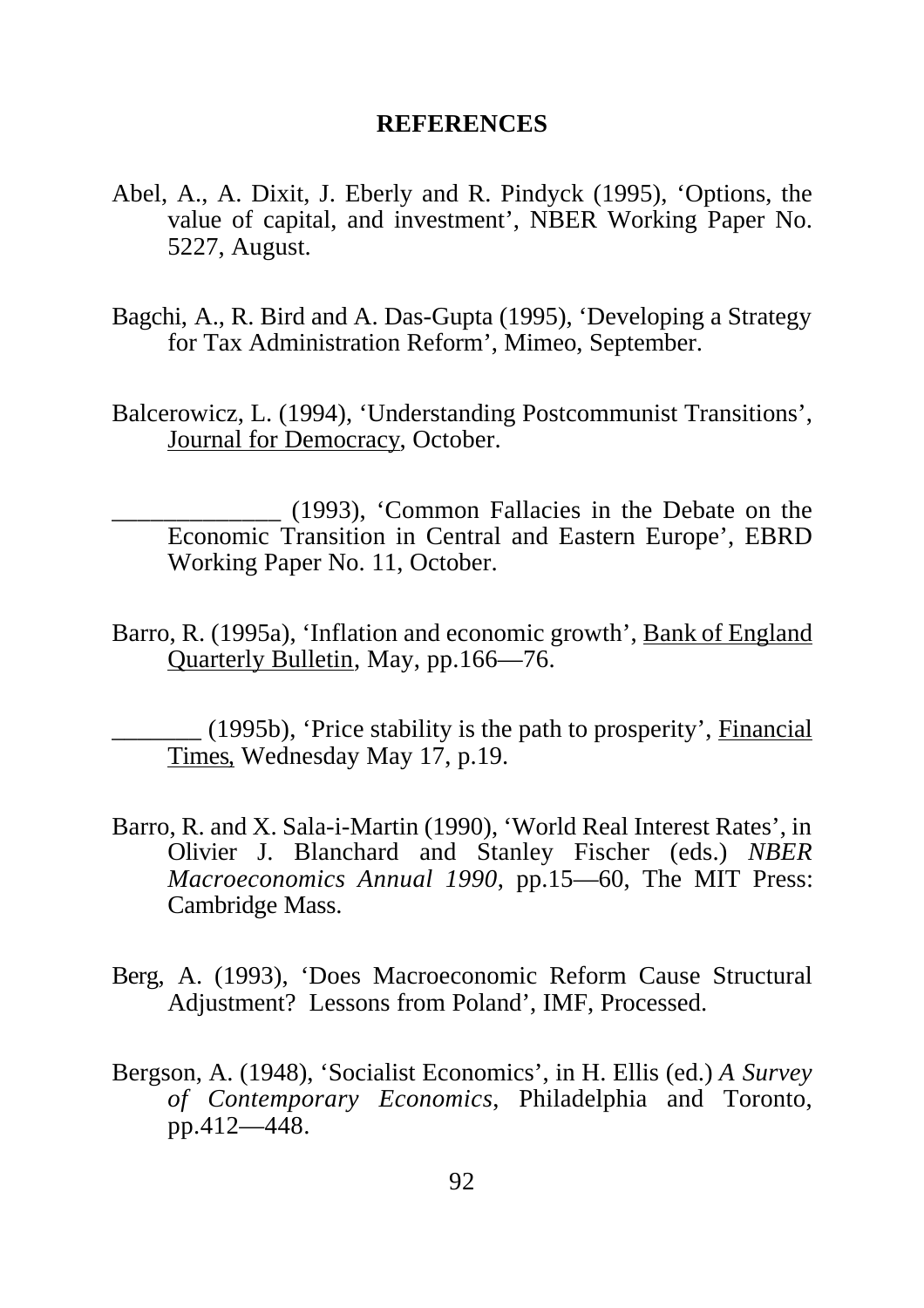- Blanchard, O. and L. Summers (1985), 'Perspectives on high world real interest rates', Brookings Papers on Economic Activity (2), pp.273—324.
- Bosworth, B, R. Dornbusch and R. Laban (eds) (1994), *The Chilean Economy: Policy Lessons and Challenges*, The Brookings Institution: Washington DC.
- Bruno, M. (1992), 'Stabilisation and Reform in Eastern Europe: A Preliminary Evaluation', IMF Staff Papers, Vol. 39, No. 4, December, pp.741—777.
	- \_\_\_\_\_\_\_\_ (1993), 'Inflation and Growth in Recent History and Policy: Applications of an Integrated Approach', Hebrew University Mimeo, March.
	- \_\_\_\_\_\_\_\_ (1994), 'Political Autonomy of Central Banks: Theory and Practice', Keynote Lecture, Conference on the Constitutional Status of Central Banks in Eastern Europe, University of Chicago Law School, 22 April 1994.
- Bruno, M. (1995), *The Kuznetz Lectures*, Yale University Press.
	- \_\_\_\_\_\_\_\_, Fischer, S. Helpman, E. and Liviatan, N. and Meridor (eds) (1991), *Lessons of Economic Stabilisation and Its Aftermath*, Cambridge, MIT Press.
- Buffman, G. and Leiderman, L. (1995), 'Israel's stabilisation: some important policy lessons', in Dornbusch, R. and Edwards, S. *Reform, Recovery and Growth; Latin America and the Middle East*, pp.177—215.

Buiter, W. , R. Lago and N. Stern (1995), 'Enterprise performance and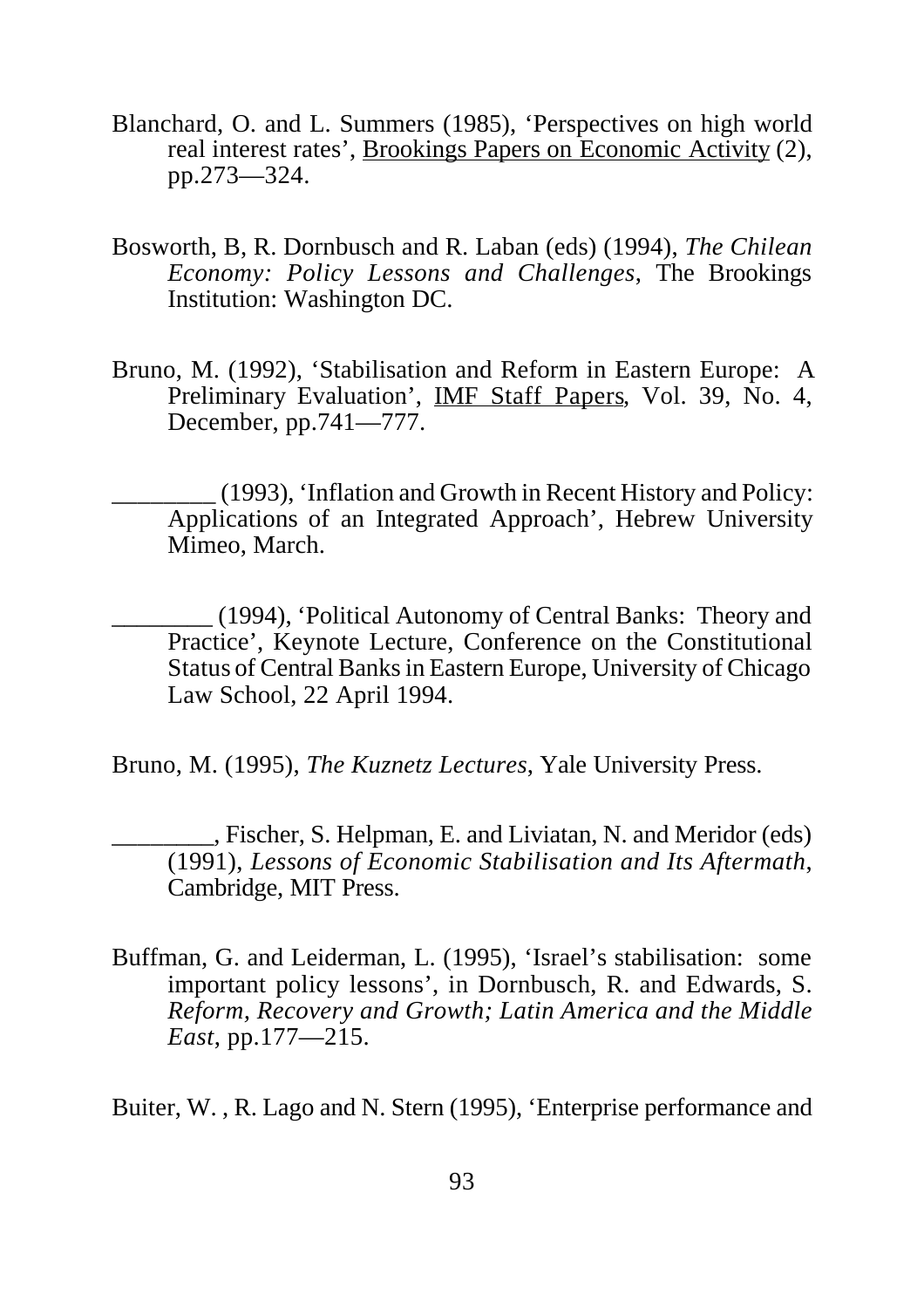macroeconomic control', Mimeo, EBRD.

- Burgess, R. and N. Stern (1993), 'Taxation and Development', Journal of Economic Literature*,* 31(2), June pp.762—830.
- Caballero, R. (1991), 'Earnings, Uncertainty and Aggregate Wealth Accumulation', American Economic Review, 81, September, pp.859—871.
- Cardoso, E., R. Paes de Barros. and R. Urani (1995), 'Inflation and Unemployment as Determinants of Inequality in Brazil: the 1980s', in Dornbusch, R. and Edwards, S., *Reform, Recovery and Growth; Latin America and the Middle East*, University of Chicago Press.
- Cardoso, E. (1992), 'Inflation and Poverty', *NBER Working Paper*, No. 7006, March 1992.
- Coase, R. (1937), 'The nature of the firm', Economica *4*, November, pp.386—405.
- Cooper, R., W. Corden, I. Little, and S. Rajapatrana (1993), *Boom Crisis and Adjustment: The Macroeconomic Experience of Developing Countries, 1970—1990*, Oxford University Press, December 1993.
- Corden, W. (1990), *Macroeconomic Policy and Growth: Some lessons of experience, Annual Conference on Development Economics*, The World Bank, pp.59—84.
- Cukierman, A. (1992), *Central Bank Strategy, Credibility and Independence: Theory and Evidence*, MIT Press: Cambridge.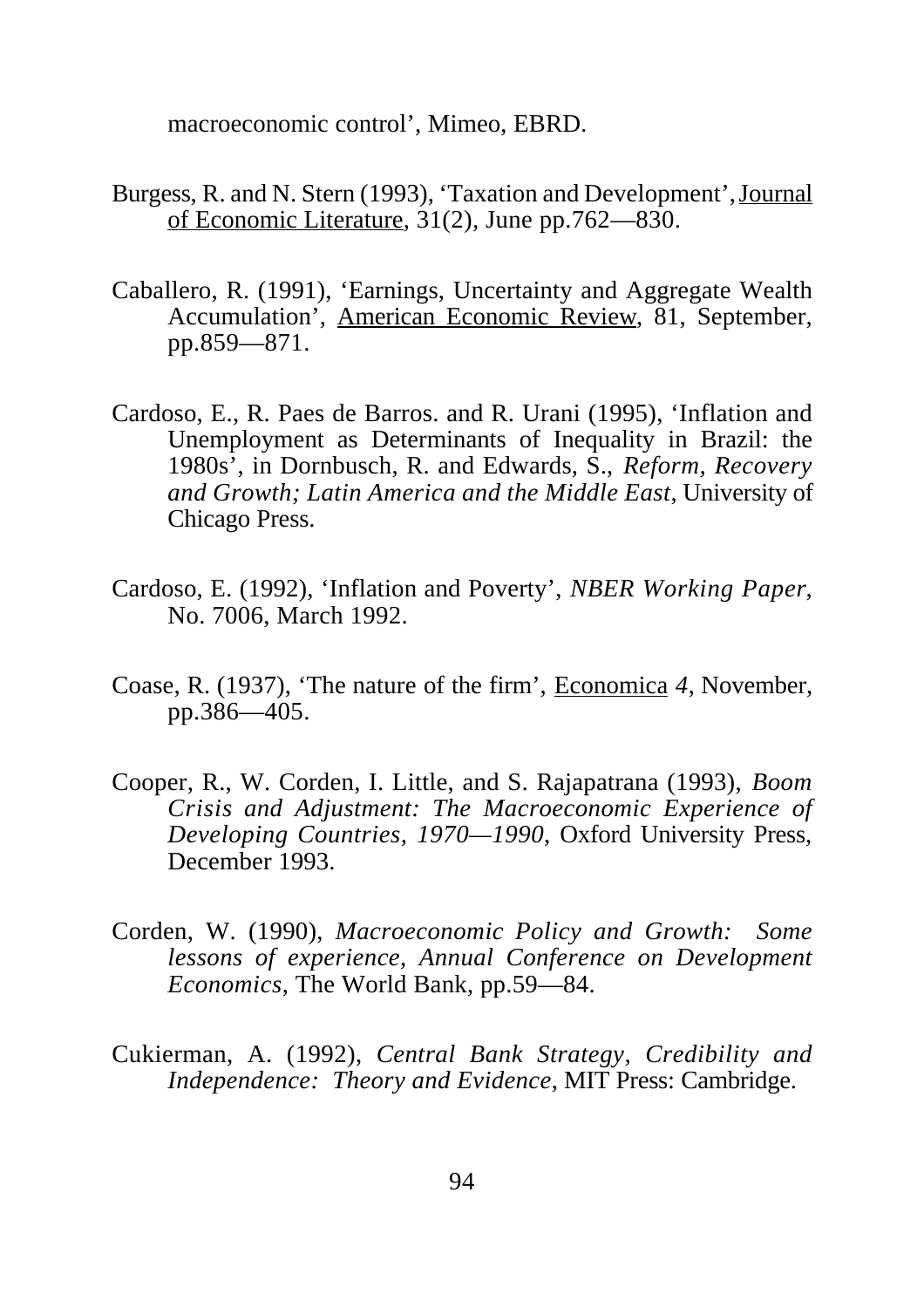- De Gregorio, J. (1992), 'Economic Growth in Latin America', Journal of Development Economics, July, pp.59—84.
- De Melo, M. C. Denizer and A. Gelb (1995), 'From plan to market: patterns of transition', paper presented to the First Dubrovnik Conference On Transition Economies, June.
- Dixit, A. and R. Pindyck (1994), *Investment under Uncertainty*, Princeton University Press.
- Dornbusch, R. and A. Werner (1994), 'Mexico: Stabilisation, Reform and No Growth', Brookings Papers on Economic Activity, 1, pp.253—297.
- Dornbusch, R. and S. Edwards. (eds) (1991), *The Macroeconomic of Populism in Latin America*, Chicago University Press, 1991.
- Dornbusch, R. (1990), 'Policies to move from stabilisation to growth', in *Annual Conference on Development Economics*, The World Bank, pp.19—48.
- Dornbusch, R. (1976), 'Expectations and Exchange Rate Dynamics', Journal of Political Economy, Vol. 84, December, pp.1161—76.
- Easterly, W., C. Rodriguez and K. Schmidt-Hebbel (eds) (1994), *Public sector deficits and macroeconomic performance*, Oxford University Press: Oxford.
- Easterly, W. and S. Rebelo (1993), 'Fiscal Policy and Economic Growth; An Empirical Investigation', Mimeo, The World Bank, Washington D.C. September.

Easterly, W., M. Kremer, L. Pritchett and L. Summers (1992), 'Good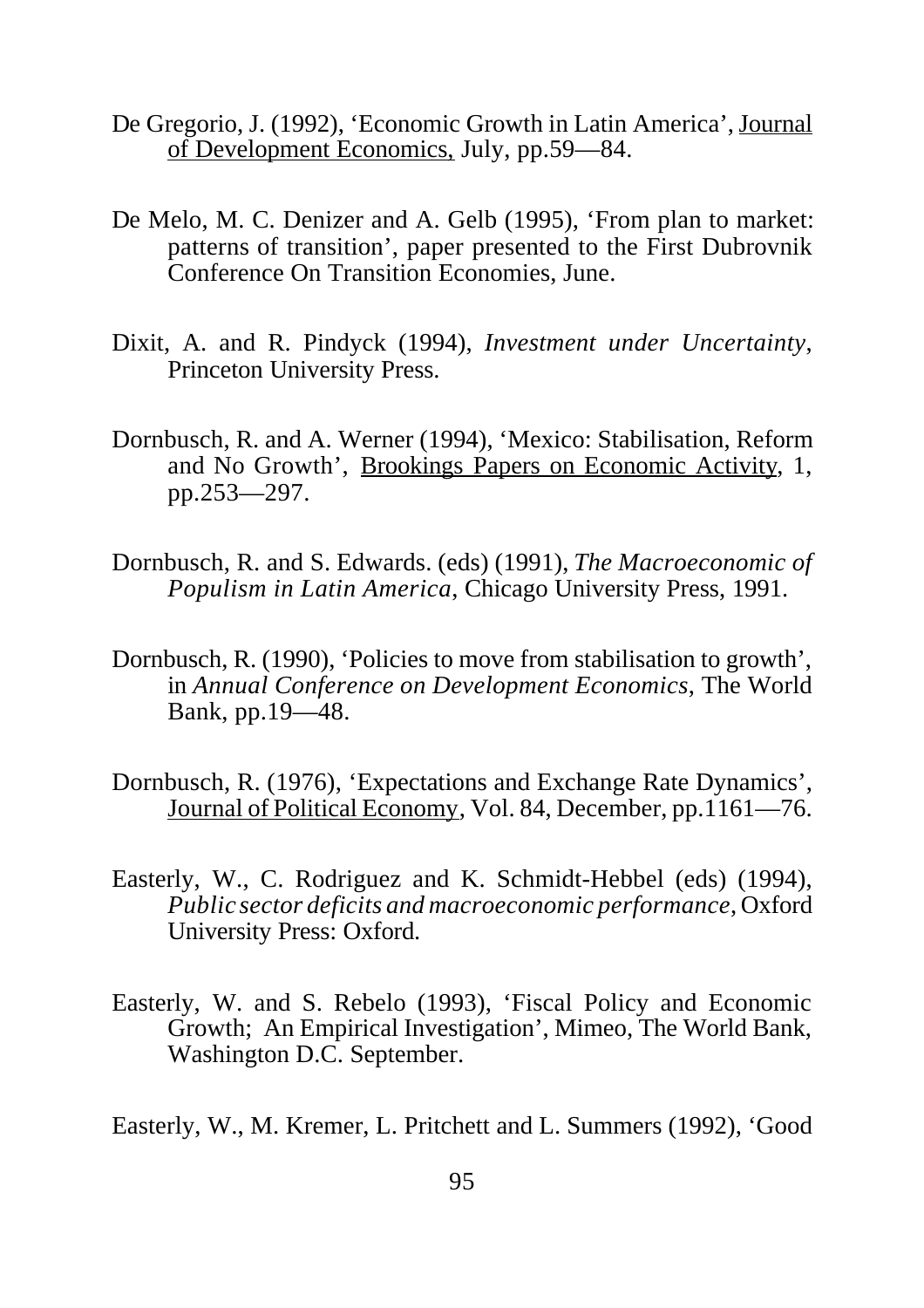Policy or Good Luck? Country Growth Performance and Temporary Shocks', Mimeo, The World Bank, Washington D.C. March.

- Eckstein, A. (ed) (1971), *Comparison of Economic Systems: Theoretical and Methodological Approaches*, University of California Press: Berkeley.
- Eichengreen, B. and C. Wyplosz (1994), 'The Unstable EMS', Brookings Papers on Economic Activity, 1, pp.51—124.
- Eichengreen, B., A. Rose and C. Wyplosz (1994), 'Speculative Attacks on Pegged Exchange Rates: An Empirical Exploration with Special Reference to the European Monetary System', *NBER Working Paper*, No. 4898.
- European Bank for Reconstruction and Development (1995), *Transition Report*, London, October.
- European Bank for Reconstruction and Development (1996), *Transition Report Update,* London, April.
- Feldstein, M. (1983), 'Domestic saving and international capital movements in the long run and in the short run', European Economic Review, 21.
- Feldstein, M. and C. Horioka (1980), 'Domestic savings and international capital flows', Economic Journal, 90, pp.314—329.

Fisher, I. (1932), *Booms and Depressions*, New York.

Fischer, S. (1993), 'The Role of Macroeconomic Factors in Growth', Journal of Monetary Economics, 32, pp.485—512.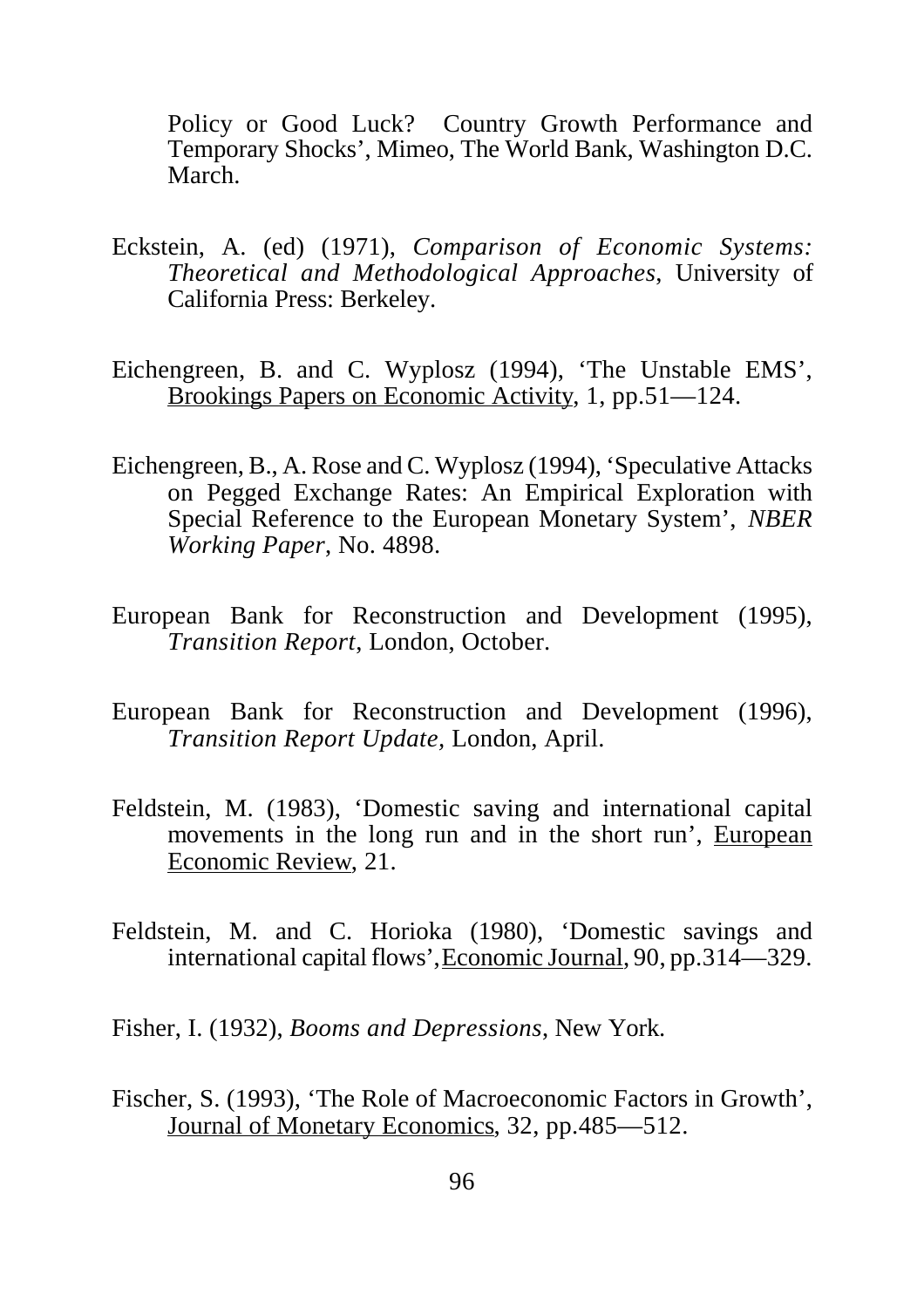\_\_\_\_\_\_\_\_ (1991), 'Growth, Macroeconomics and Development and ', *NBER Macroeconomics Annual*, pp.329—364. Also discussion following it by Sala-i-Martin.

- \_\_\_\_\_\_\_\_ and Franco Modigliani (1978), 'Towards understanding of the real effects and costs of inflation', Weltwirtschaftliches Archiv, pp.810—832.
- Gil Díaz, F. (1987), 'Some lessons from Mexico's Tax Reform', in D. Newbery and N. Stern (eds.) *The Theory of Taxation for Developing Countries*, pp.333—365, Oxford University Press: Oxford.
- Goldstein, M. and D. Folkerts-Landau (1994), *International Capital Markets: Developments, Prospects and Policy Issues*, Washington D.C. International Monetary Fund.
- Group of Ten (1995), 'Saving, Investment and Real Interest Rates, A Study for the Ministers and Governors by the Group of Deputies', October.
- Hayek, F. von (1935), *Prices and Production*, Augustus, M. Kelley: New York (2nd edition, 1967).

\_\_\_\_\_\_\_\_\_\_\_ (ed) (1935), *Collectivist Economic Planning*, Routledge & Kegan Paul: London.

\_\_\_\_\_\_\_\_\_\_\_ (1945), 'The use of knowledge in society', American Economic Review, 35:4, pp.519—530.

Hirschman, Albert (1981), 'The turn to authoritarianism in Latin America and the search for its economic determinants', in Albert Hirschman, *Essays in Trespassing*, Cambridge, Cambridge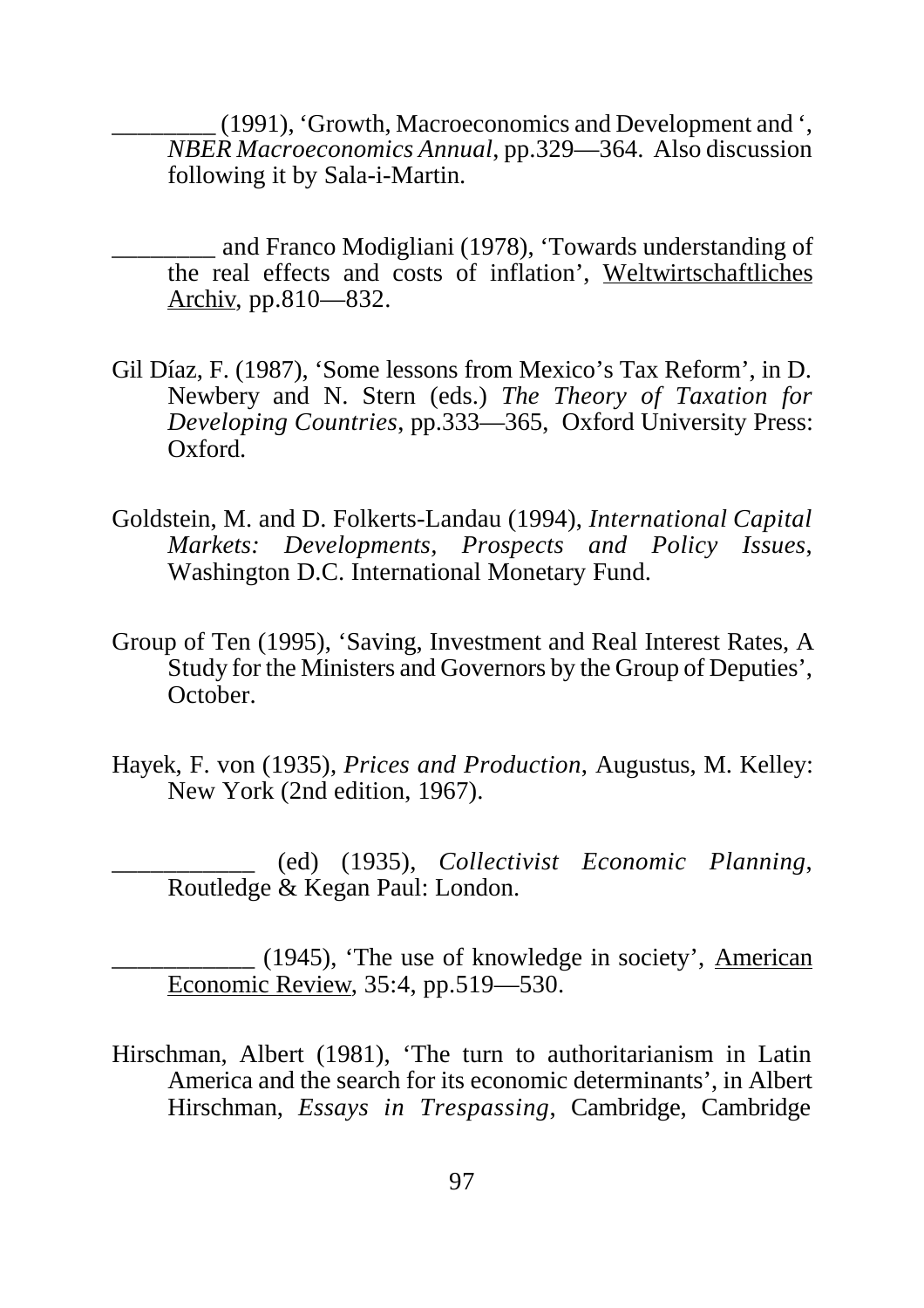University Press.

- Homer, S. (1991), *A history of interest rates*, Third edition, New Brunswick, N.J. and Rutgers University Press: London.
- Hubbard, G., J. Skinner and S. Zeldes (1994a), 'Expanding the Life-Cycle Model: Precautionary Saving and Public Policy', American Economic Review Papers and Proceedings, 84, May, pp.174—179.
	- \_\_\_\_\_\_\_\_\_\_ (1994b), 'The Importance of Precautionary Motives in Explaining Individual and Aggregate Saving', Carnegie-Rochester Conference Series on Public Policy, 40, June, pp.59—126.

\_\_\_\_\_\_\_\_\_\_ (1995), 'Precautionary Saving and Social Insurance', Journal of Political Economy, 103(2), April, pp.360—399.

- Hussain, A. and N. Stern (1991), 'Economic Reform in China', Economic Policy, April, pp.141—186.
- IMF (1989), *Government Finance Statistics Yearbook*, Vol. 13, Washington DC.
	- \_\_\_\_\_\_\_\_ (1995a), 'Outlines of the 'architecture' of minimalist fiscal structure for countries in post-chaos/post-conflict situations', Background Paper No. 4, High Level Group on Development Strategy and Management of the Market Economy, Third Meeting, Helsinki, Finland, 8—10 July.
		- \_\_\_\_\_\_\_\_ (1995b), 'The design of a minimal monetary and exchange rate structure for countries in post-chaos/post-conflict situations', Background Paper No. 8, High Level Group on Development Strategy and Management of the Market Economy, Third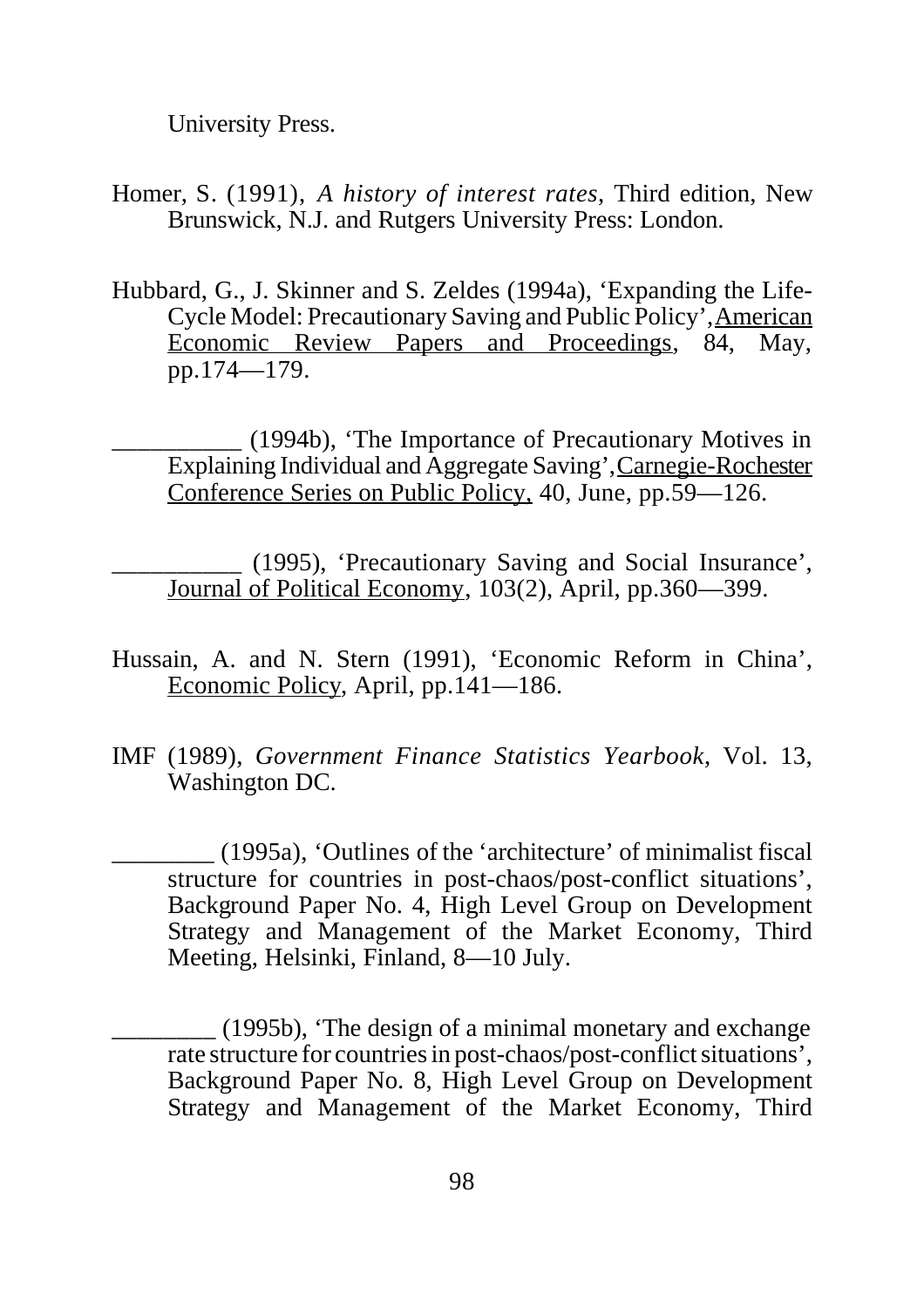Meeting, Helsinki, Finland, 8—10 July.

\_\_\_\_\_\_\_\_ (1995c), 'Saving in a Growing World Economy', *World Economic Outlook*, May 1995, pp.67—89.

- Kane, C. and J. Morisett (1993), 'Who would vote for inflation in Brazil? An integrated framework approach to inflation and income distribution', The World Bank, Policy Research Working Papers, WPS 1183.
- Khan, M. and C. Reinhart (1995), *Capital Flows in the APEC Region*, IMF Occasional Paper No. 122, March, International Monetary Fund, Washington D.C.
- Kaufmann, D. (1991), 'The Forgotten Rationale for Policy Reform: The Productivity of Investment Projects', Background paper for the 1991 *World Development Report*, the World Bank.
- Lago, R. (1991), 'The illusion of pursuing redistribution through macropolicy: Peru's heterodox experience, 1985—1990', in Dornbusch, R. and Edwards, S. (eds) (1991), *The Macroeconomic of Populism in Latin America*, Chicago University Press, 1991.
- Lange, O. (1938), 'On the economic theory of socialism', in B.E. Lippincott (ed), *On the Economic Theory of Socialism*, Minneapolis.
- Leahy, J. and T. Whited (1996), 'The effects of uncertainty on investment: some stylised facts', Journal of Money, Credit and Banking, 28(1), February, pp.64—83.

Lerner, A. P. (1944), *Economics of Control*, New York.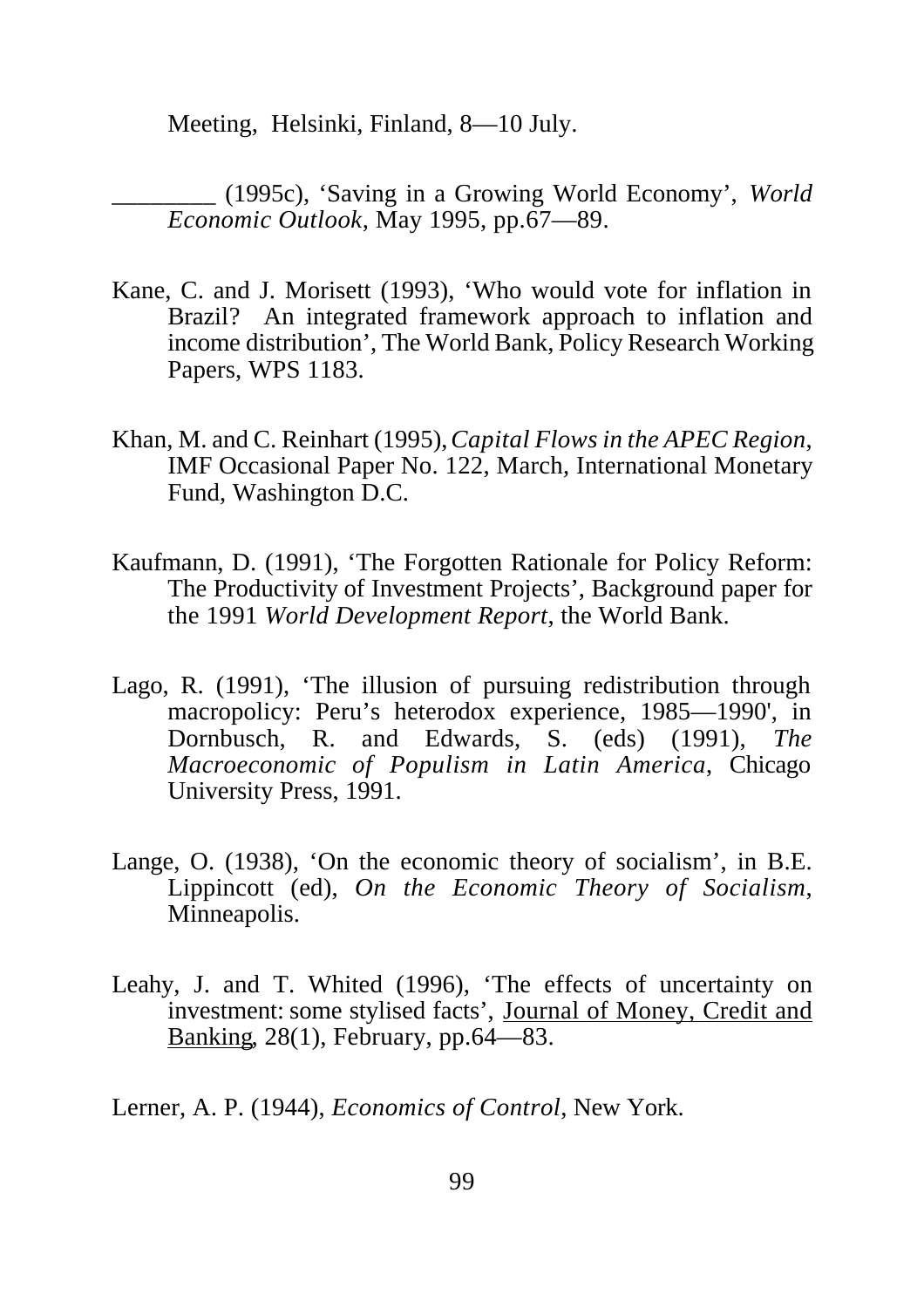- Levine, R. and D. Renelt (1992), 'A Sensitivity Analysis of Cross-Country Growth Regressions', American Economic Review, Vol. 82 No. 4, September, pp.942—963.
- Lin, J. (1992), 'Rural Reforms and Agricultural Growth in China', American Economic Review, 82(1), March.
- Mises, L. von (1920), 'Economic Calculation in the Socialist Commonwealth', in F.A. Hayek (ed) *Collectivist Economic Planning*, Routledge & Kegan Paul: London, (1935), Ch. 3.
- Mitchell, B. (1992), *International historical statistics: Europe 1750—1988; Third edition*, Macmillan: London.
- Mitchell, B. (1993), *International historical statistics: the Americas 1750—1988; Second edition*, Macmillan: Basingstoke.
- Newbery, D. and N. Stern (eds.) (1987), *The Theory of Taxation for Developing Countries*, Oxford University Press: Oxford.
- Obstfeld, M. and K. Rogoff (1995), 'The mirage of fixed exchange rates', NBER Working Paper No. 5191, July.
- Page, J. (1994), 'The East Asian Miracle: Four Lessons for Development Policy', *NBER Macroeconomics Annual*, pp.218—269.
- Pindyck, R.S. and A. Solimano (1993), 'Economic Instability and Aggregate Investment', *NBER Macroeconomics Annual*, pp.259—303.
- Qureshi, Z. (1995), 'Do we face a global "capital shortage"?', Mimeo, World Bank, September.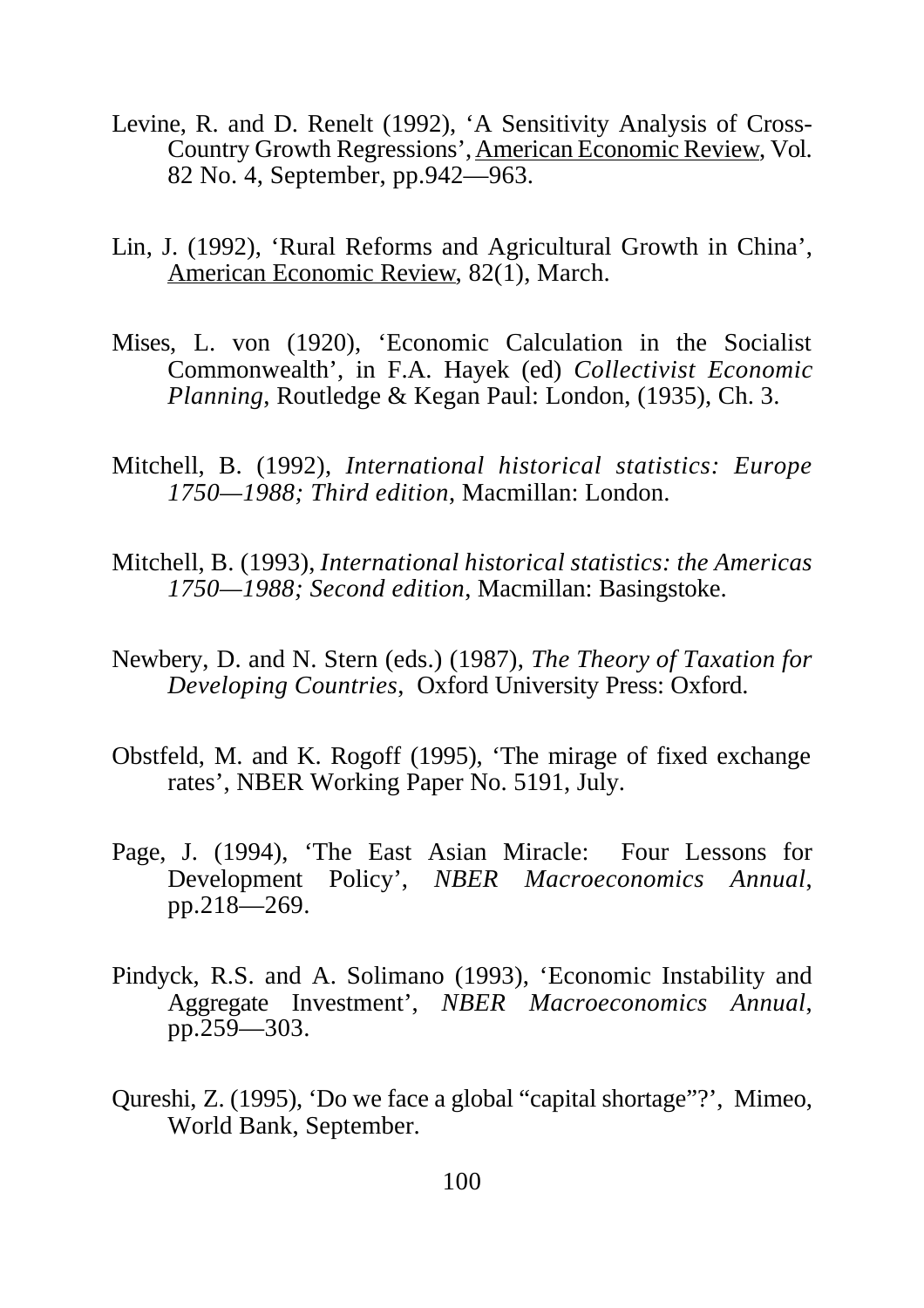- Sachs, J. and F. Larrain (1992), *Macroeconomics in the Global Economy*, Chapter 22, 'The Developing Country Debt Crisis', pp.690—725. Prentice Hall: Englewood Cliffs, New Jersey.
- Sarel, M. (1996), 'Nonlinear Effects of Inflation on Economic Growth', International Monetary Fund Staff Papers, Vol. 33, No.1, March, pp.199—215.
- Schadler , S., M. Carkovic, A. Bennett and R. Kahn (1993), 'Recent Experiences with Surges in Capital Inflows', IMF Occasional Paper, No. 108, Washington: International Monetary Fund.
- Schaffer, M. (1992), 'The enterprise sector and the emergence of the Polish fiscal crisis', Mimeo, Centre for Economic Performance, LSE.
- Schumpeter, J. (1942), *Capitalism, Socialism, Democracy*, Harper and Brothers: New York (5th edition, George Allen and Unwin: London, 1976).
- SOPEMI (1995), *Trends in International Migration*, Annual report 1995—95 Edition, OECD, Paris.
- Stern, N. (1991), 'Public policy and the economics of development', European Economic Review, 35, pp.241—271.
- Stiglitz, J. (1996), 'The role of government in the economy of less developed countries', forthcoming in *Development Strategy and Management of the Market Economy, Volume I*, Richard Sabot and Istvan P. Szekely, (eds)
- Tanzi, V. (ed) (1992), *Fiscal Policies in Economies in Transition*, International Monetary Fund, Washington DC.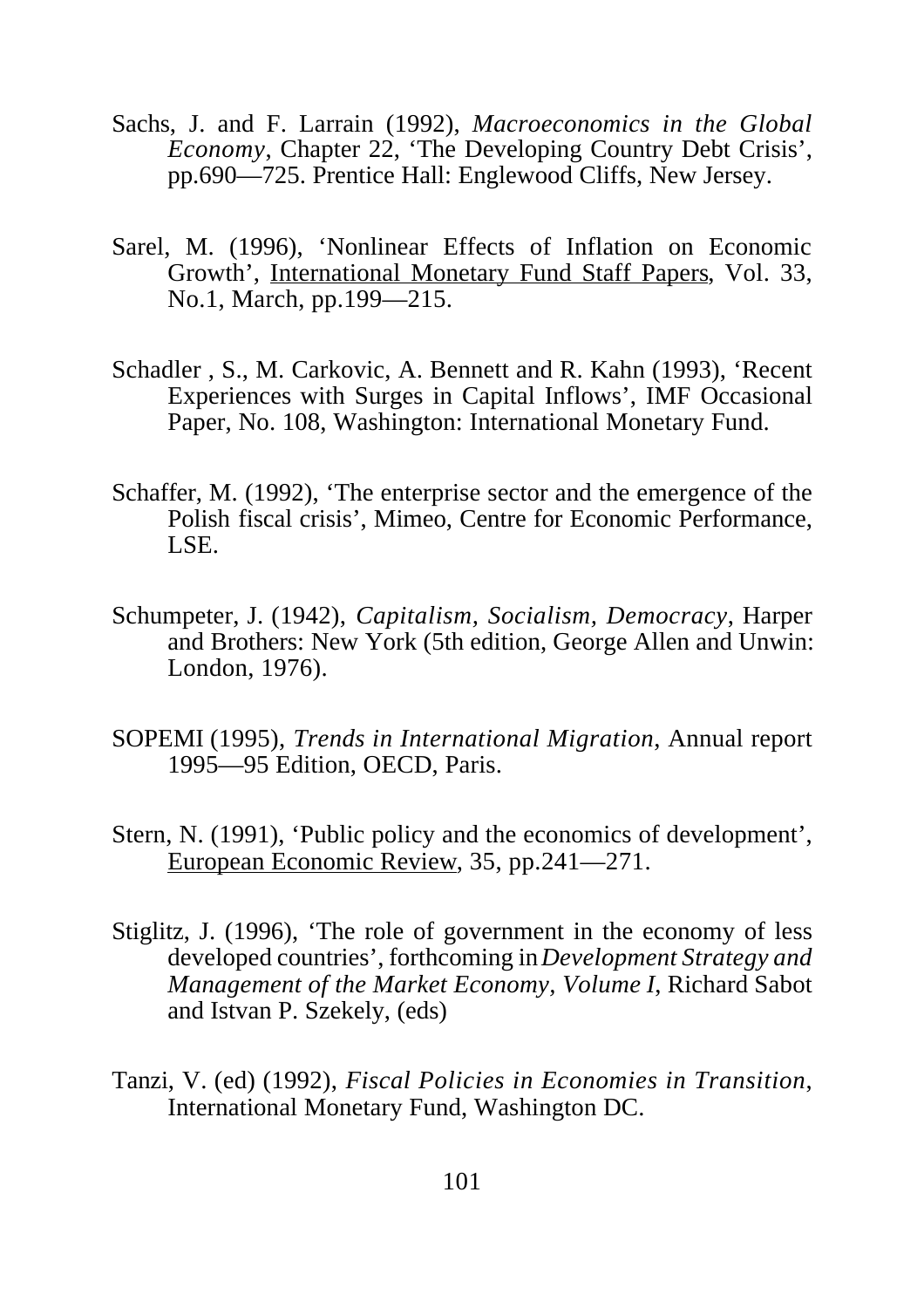\_\_\_\_\_\_\_\_ (ed) (1993), *Transition to Market: Studies in Fiscal Reform*, International Monetary Fund, Washington DC.

- Thomas,V., A. Chhibber, M. Dailami and J. de Melo (eds) (1991), *Restructuring economies in distress; policy reform and the World Bank*, Oxford University Press: Oxford.
- Tobin, J. (1982), 'A proposal for international monetary reform', in J. Tobin, *Essays in Economic Theory and Policy*, Ch. 20, Cambridge, MA, MIT Press.
- UNICEF (1994) *Crisis in Mortality, Health and Nutrition*, Florence (Italy), August.
- Vickers, J. and G. Yarrow (1991), 'Economic Perspectives on Privatisation', Journal of Economics Perspectives,  $\bar{5}(2)$ , Spring, pp.111.32.

\_\_\_\_\_\_\_\_\_ (1988), *Privatisation: An economic analysis*, MIT Press, Cambridge Mass.

Wall Street Journal (1996), 16 July, p.8A.

- Williamson, J. (1995), 'Public policy towards international capital flows', Background Paper No. 2, High Level Group on Development Strategy and Management of the Market Economy, Third Meeting, Helsinki, Finland, 8—10 July.
- World Bank (1991a), *Lessons of Tax Reform*, World Bank, Washington D.C
- World Bank (1991b), *World Development Report 1991*, World Bank, Washington D.C.